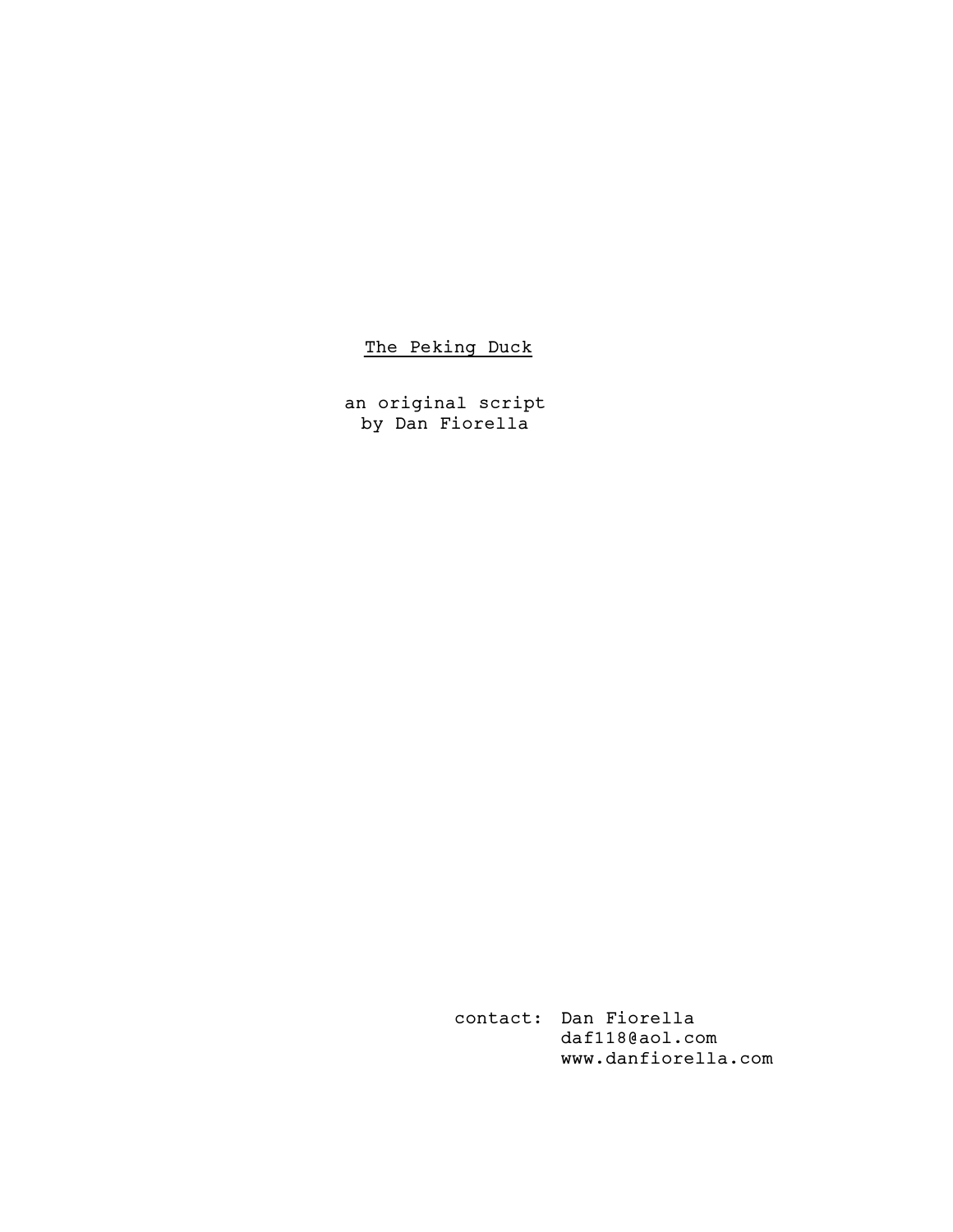The Peking Duck

By Dan Fiorella

FADE IN:

EXT. BIG CITY -- DAY

Looking out over one of those large metropolitan areas you're always seeing on the news.

> NARRATOR WENDY (V.O.) My town. It's big. A lotta people, a lotta noise and a lotta trouble. But I didn't know from trouble.

INT. BUS -- DAY

Crowded, crowded rush hour bus. WENDY MEADOWS, a pert, yet introverted, pretty, yet unassertive woman is listening to a self-help tape on her Walkman. It is called "How to be Aggressive and Get What You Want." She looks hassled and harried from her morning commute. An ANNOYED MAN is glaring at her.

> ANNOYED MAN Turn that crap down.

> > WENDY

Yes, sir.

She turns it off. The bus arrives. Doors open.

EXT. BUS STOP -- CONTINUOUS

In the back there is movement.

WENDY

(polite, meek) Excuse me, getting off, excuse me.

No one is excusing her but she finally battles her way to the doors, just in time to stop them with half her body. She forces them open and escapes.

EXT. CON-GLOB INDUSTRIES, INC. -- DAY

Ultra-sleek corporate digs. Wendy enters.

INT. CON-GLOB LOBBY -- DAY

The elevator arrives at Wendy's floor. She must struggle again to get off the crowded elevator.

The doughnut wagon is there, TWO WORKERS in line. Wendy gets on the line and looks into her pocketbook for money. Line moves up one and she doesn't notice.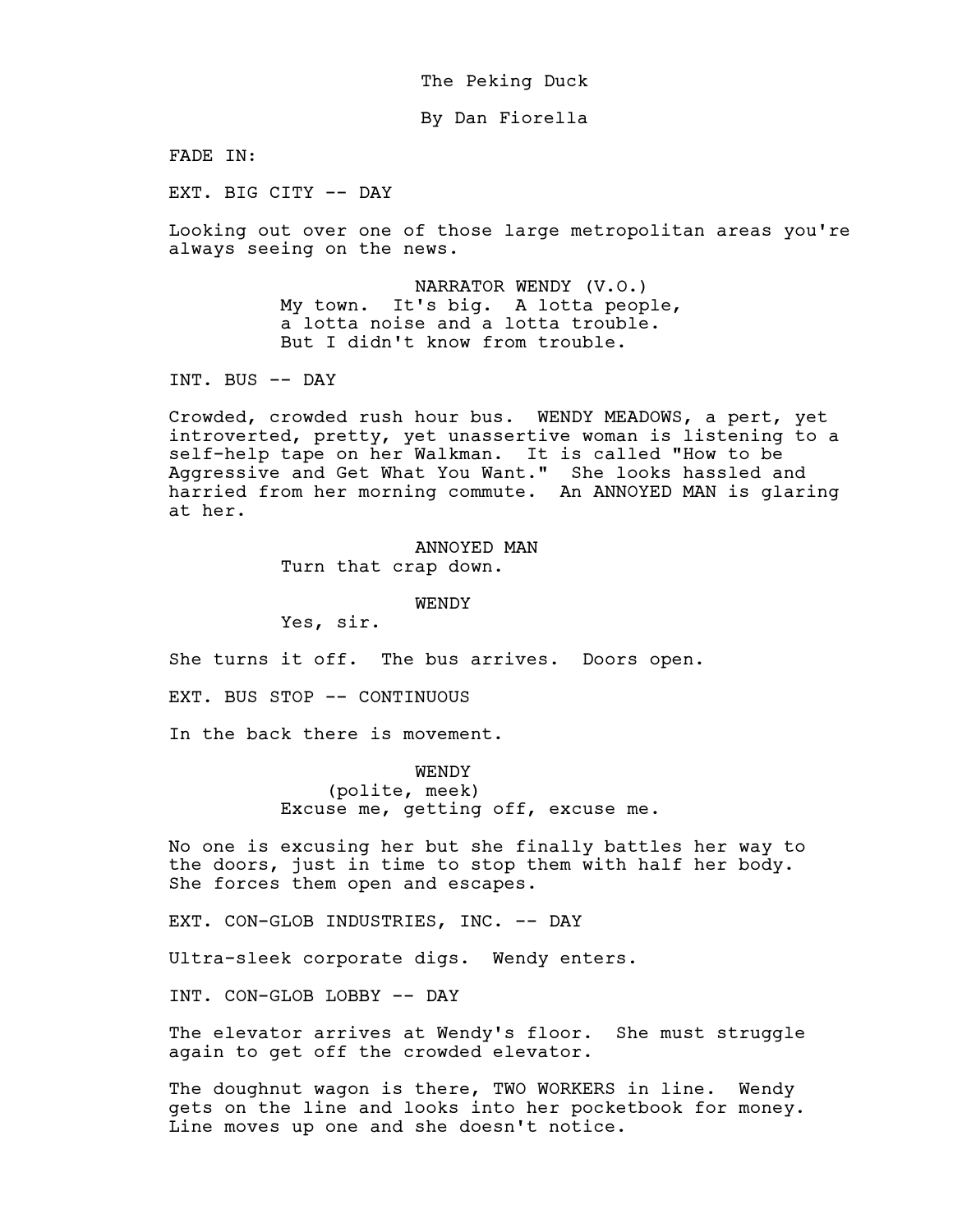THIRD WORKER comes up and cuts in front of Wendy. She looks like she's about to say something, but winds up shrugging it off.

INT. CON-GLOB OFFICES -- DAY

She follows the aisle to her desk, exchanging greetings with the other SECRETARIES (including JANE and MELISSA, as well as the slightly older and blowzy RUTH).

She reaches her station in front of Jeb Reilly's office: she is in fact, Jeb Reilly's secretary. She busies herself setting up and preparing for the day at hand. She puts her Walkman and tape away into a drawer filled with self-help assertiveness tapes.

Her co-worker, the sexy, wise-cracking DEBBIE approaches. She leans in close as the other secretaries watch.

# WENDY

Hey, Deb.

### DEBBIE

Look, Wend, here's the deal: the girls are throwing you a wedding shower...no, don't look...I'm supposed to ask you out to lunch. But, frankly, I'm not in the mood to tap dance and worry about you saying no, so, I'll ask, you agree and when it happens, you act surprised.

WENDY Debbie, how could you---?

DEBBIE

(aloud) So, Wendy, wanna go to lunch today? I heard about this new place.

WENDY

(placating her) Sure. I would love to go to lunch today.

DEBBIE

Twelve-thirty.

WENDY

Okay.

Debbie winks, Wendy gives her the thumbs up and Debbie moves on.

A few moments later, JEB REILLY, handsome, self-aware, midlevel executive on the rise, enters, carrying his stylish attaché case.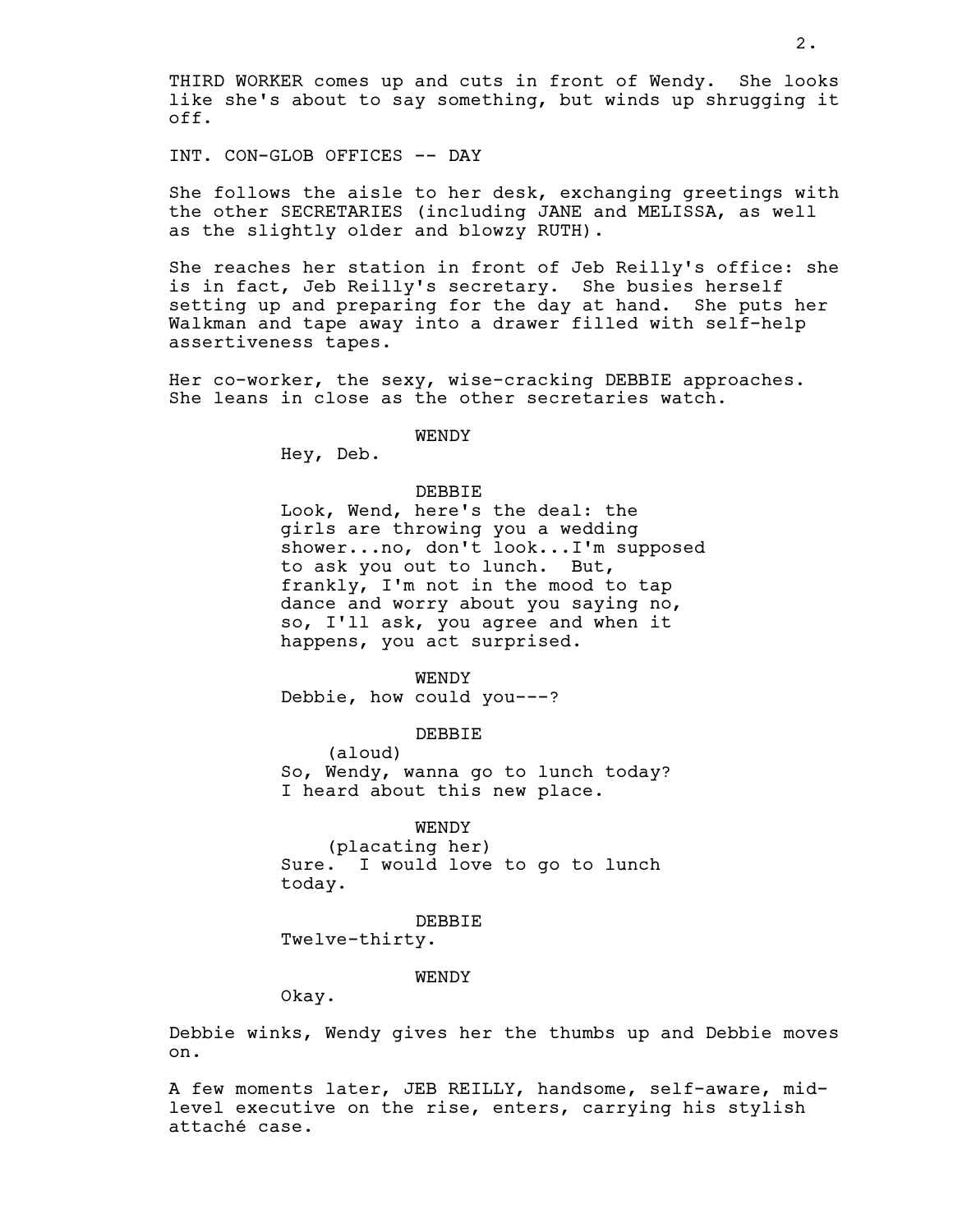JEB 'Morning, Wendy.

WENDY Good morning, Mr. Reilly.

JEB Would you step into my office, please?

WENDY Certainly, sir.

INT. JEB'S OFFICE -- CONTINUOUS

Slick, sleek office with all the trappings of the young jr. executive on the climb. He puts his attaché on the desk, turns and embraces and kisses Wendy, who drops her pad. They come up for air.

WENDY

Really, Jeb.

JEB

Oh, Wendy, please, we're engaged. Anyway, how much longer can we do things like this? Once we're married, you'll be re-assigned.

WENDY I know, but still, it isn't very business-like.

JEB Well, there's business and then there's business.

WENDY Oh, Jeb. I love you so. I was such a timid little thing. And you noticed me and loved me. You brought me out of my shell.

JEB

And I'm very proud of the way you've matured. You're going to make a fine, fine wife. So, how's about lunch?

WENDY

I'm sorry, I can't. The girls are throwing me a surprise wedding shower. I should be there.

JEB It seems they're doing a lousy job of keeping it secret. (MORE)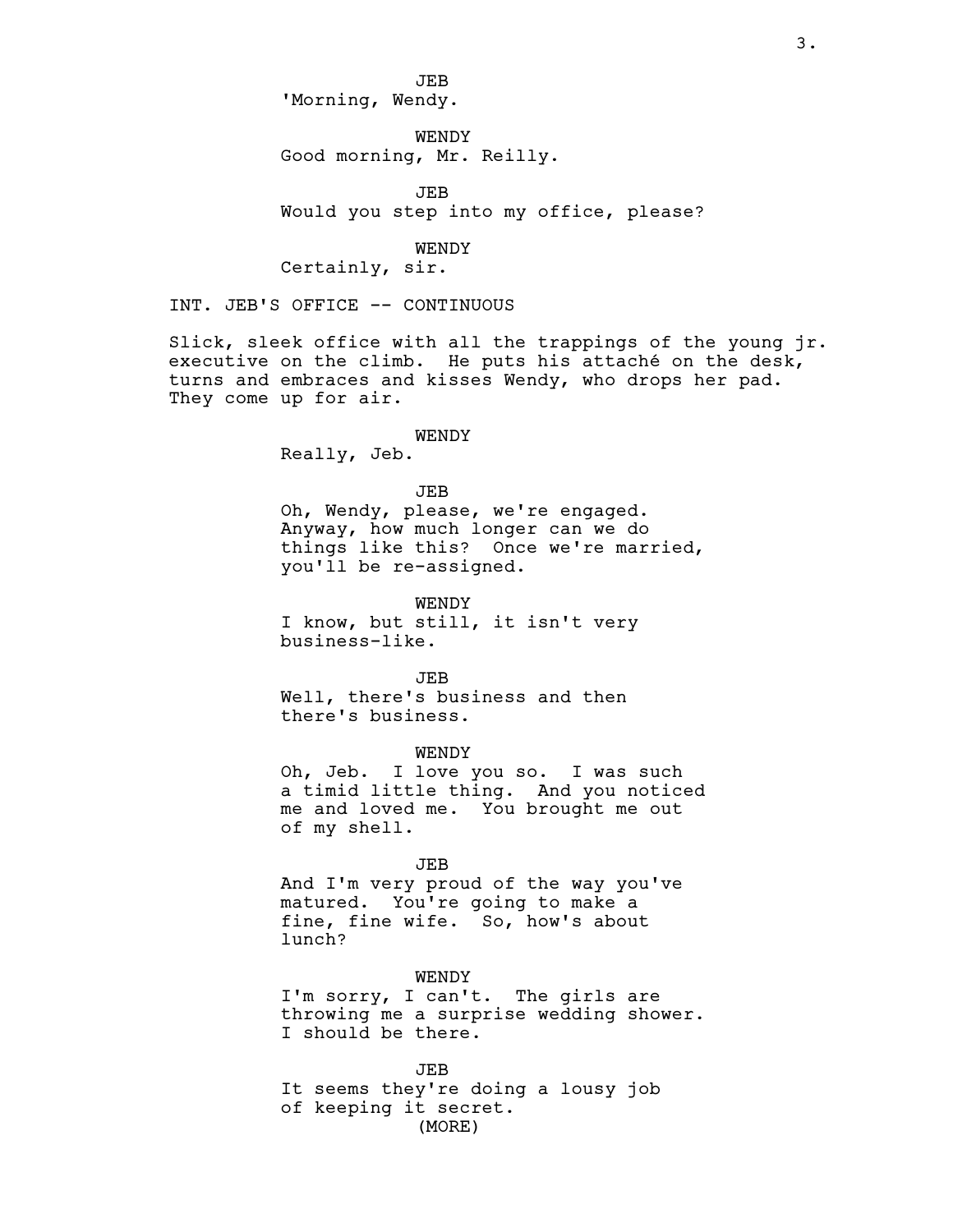JEB (CONT'D) Oh, well, I'll just have to fend for myself then.

### WENDY

Sorry.

JEB Don't be. I'll be fine. You go, have fun. You have to go. Otherwise where will we get our fondue pots from?

### WENDY

Oh, Jeb.

JEB Okay, time for work. Let's start with the Rawlins file.

WENDY

Right away.

Wendy leaves. Jeb waits a beat and dials the phone.

INT. RESTAURANT -- DAY

Lunch time. Wendy, Debbie and the girls (including Jane, Melissa and Ruth) are at table surrounded by the remains of their showered lunch.

### JANE

---So I thought it was a compliment until I looked up the word. "Rubensesque." It means fat. This artist Rubens painted a lot of fat women in these poses. Rolls of fat. Rolls and rolls.

DEBBIE Stop with the rolling, you're making me seasick.

JANE Apparently, chubby was in then.

MELISSA

Times change.

JANE

I'm only allowed a total of one thousand calories a day on my new high-zinc diet.

WENDY What happened to your all-banana diet?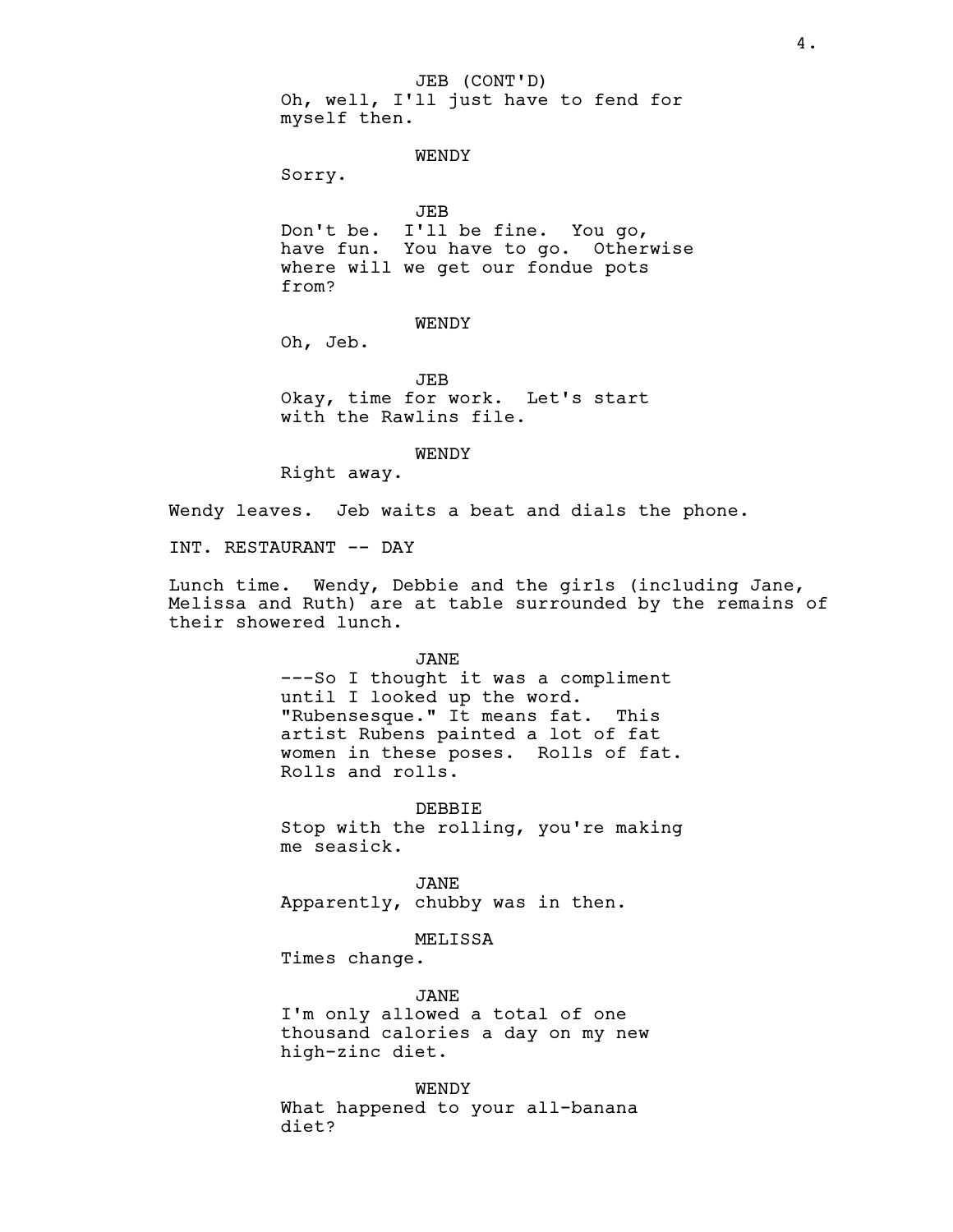My skin started to peel.

# DEBBIE

Is all this dieting worth it? God, I remember when I went on the all liquid diet just as I started to retain water. I damn near burst.

# JANE

I'm thinking liposuction.

### RUTH

Yeah, let some crazed surgeon come at you with a Hoover. Get real.

## DEBBIE

You know, I was thinking of just going out into the sun and get a sunburn, then peel, go out and get sunburned again and peel again and keep doing that until I got thinner.

### MELISSA

I saw this ad for a clinic where they hypnotize you into being anorectic until you lose the weight you want then snap you out of it.

### DEBBIE

A friend of mine was diagnosed as having dyslexia anorexia. She would keep throwing up before she ate.

### WENDY

Who?

# DEBBIE

You don't know her.

#### JANE

Well, I know I'll be down to a size five by Thursday, no problem. Well, maybe for the wedding, then.

### MELISSA

Who would think our little Wendy would capture that strapping hunk Reilly's heart?

### RUTH

Not me, that's for sure. How? Tell me how. It's not like you're dishing it out for him, is it?

# DEBBIE

Ruth!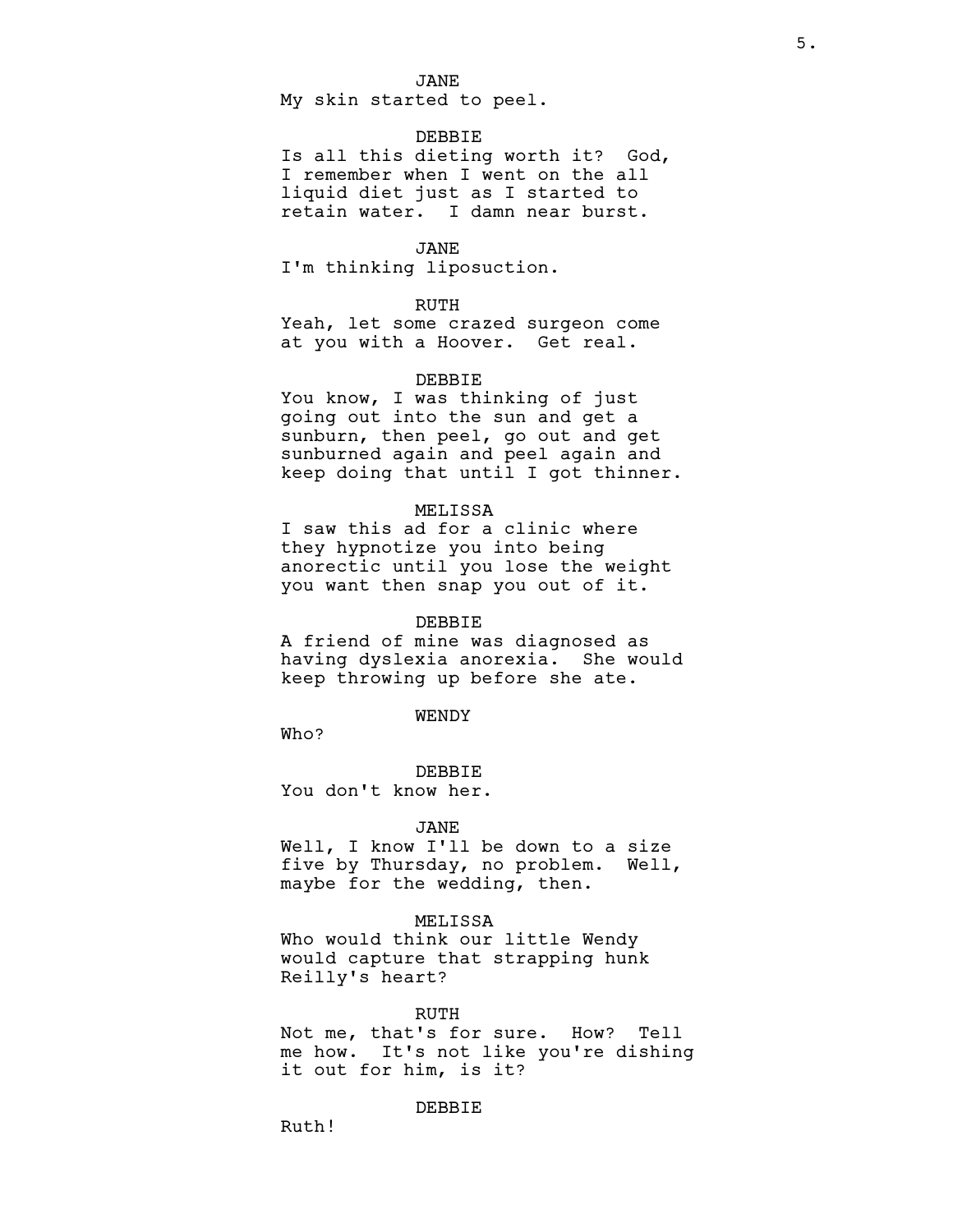### MELISSA

Others tried to snare him. But our quiet, unassuming Wendella finally got him to notice just by being there.

### RUTH

Like a deer caught in the headlights.

### JANE

Maybe it's like those old stories about the unicorn. Only a virgin could catch it. She sat in the woods and the unicorn would come to her and rest its head in her lap. 'Cause it could sense her chastity, and offer itself to her.

#### RUTH

Must be why you never see unicorns no more.

### MELISSA

I don't know if Jeb is a unicorn, but he is sure horny for Wendy.

DEBBIE

Have any of the office romances gone the distance?

MELISSA A couple but it's hard.

#### RUTH

It should be. It's unnatural to fall in love with a co-worker. Or worse, a boss.

WENDY No, that's not true.

### RUTH

It's trouble, plain and simple.

### DEBBIE

That's just you, deary. Not everyone gets jilted for the new secretary.

### RUTH

He found one there, he'll find another. There's plenty of fish in the secretarial pool.

#### DEBBIE

Some would say we were being less than supportive.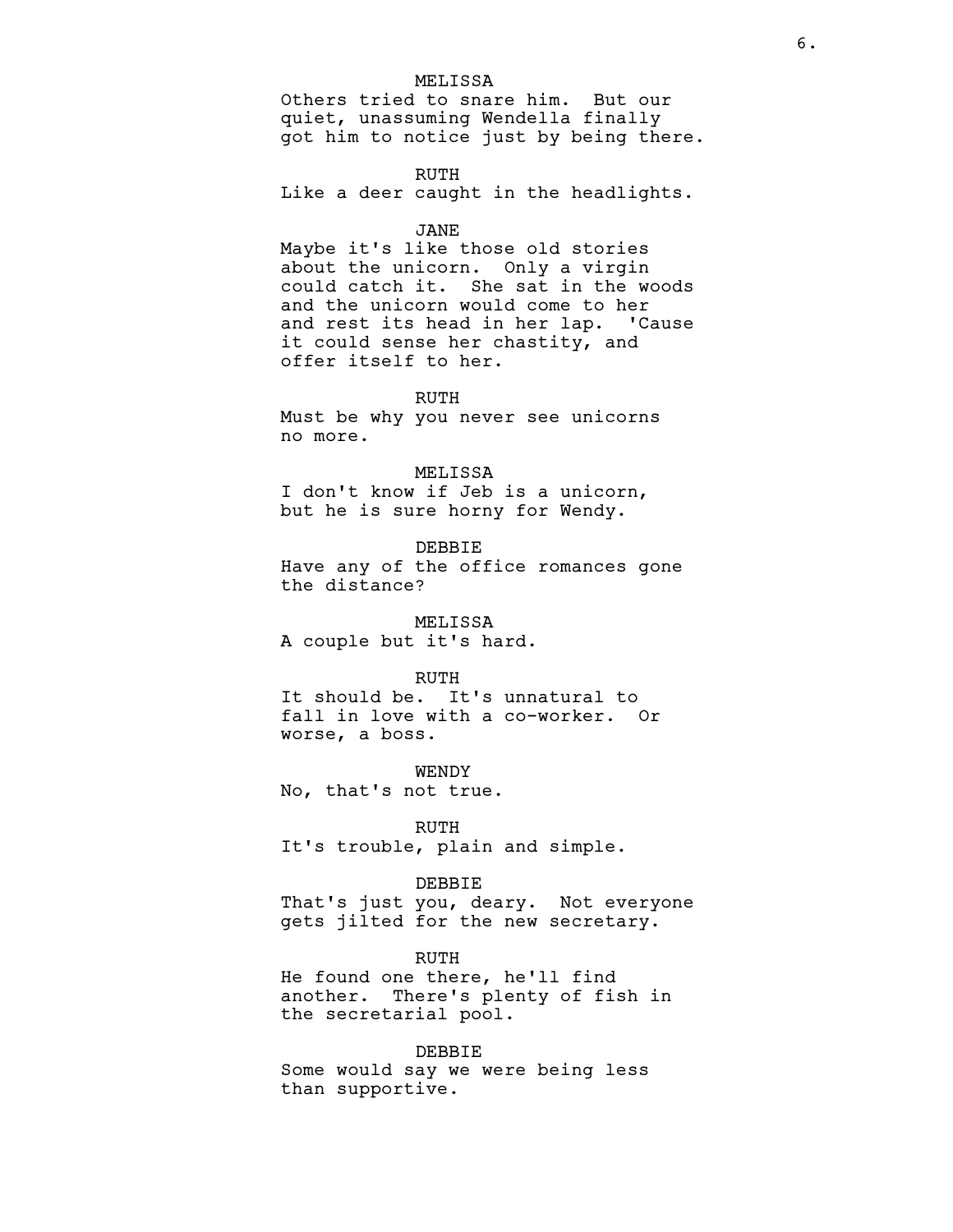JANE Right. Right you are. We'll show more support. I will, I promise. She pulls out a black lace bra and hands it to Wendy, who blushes. Everyone else laughs. JANE (CONT'D) Cross your heart. RUTH And hope to die. MELISSA You're a real wet blanket, Ruth. WENDY Well, just a few more weeks and I'll prove her wrong, you'll see. RUTH I'll see. DEBBIE No more punch for her, thank you. WENDY Thank you, everyone. You've all been such great friends since I've been here. I hope my transfer doesn't mess it up. JANE Oh, you're only going downstairs. It's not like they're banishing you. WENDY I know, but you know how I am about change. I don't adapt too well. MELISSA Everything's fine. DEBBIE Well, merry-makers and maidens, it is time for the fun to stop and to return to work.

General hissing and booing but they gather up their items and head out.

INT. CON-GLOB OFFICES -- DAY

Wendy sits at her desk, wearing her bow-hat and trying to stack her presents. Her intercom buzzes. She clicks it and goes to respond but instead hears: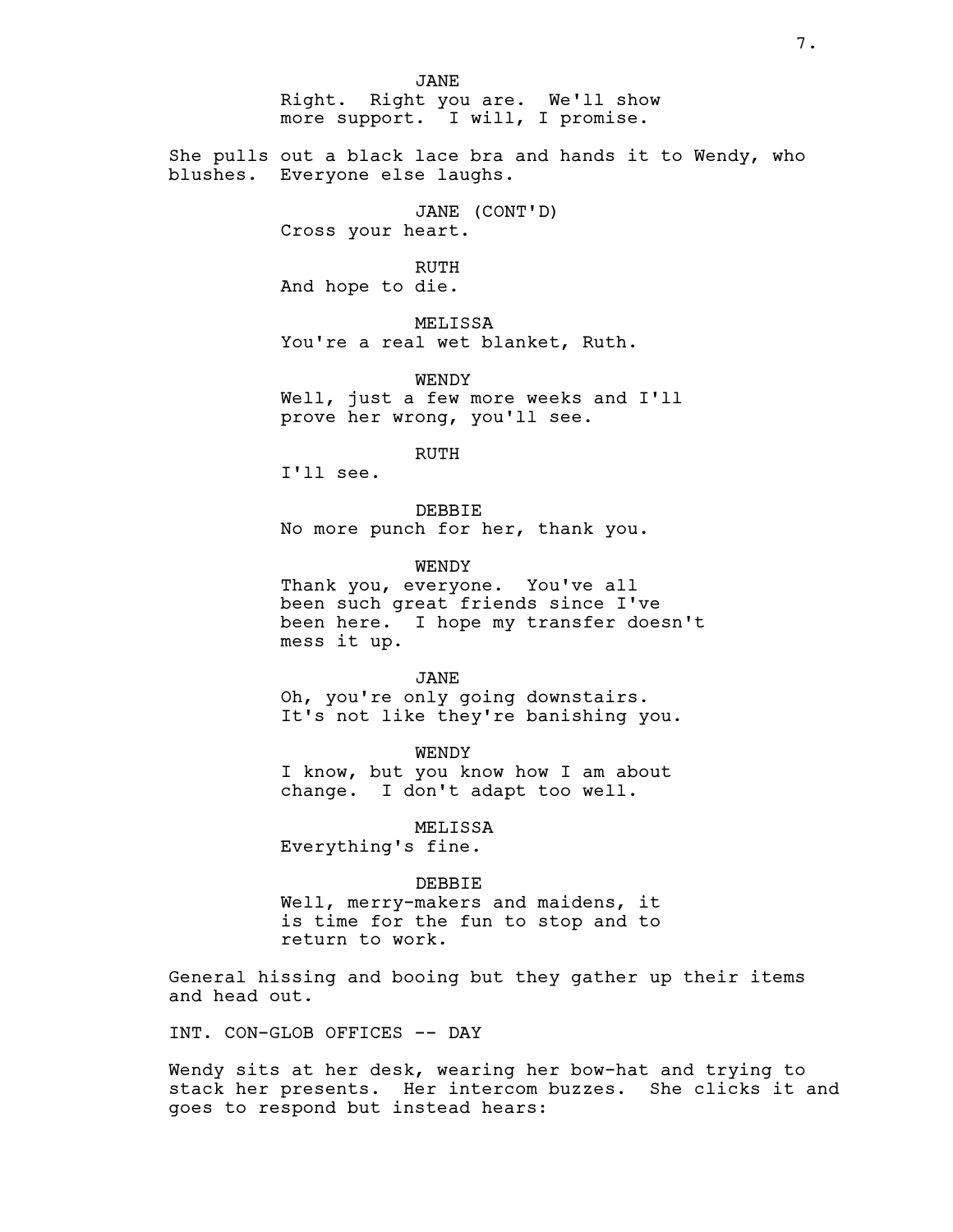BARBARA (O.S.) So, you're taking yourself out of the game, eh?

JEB (O.S.) Not out of the game, onto the fast track.

BARBARA (O.S.)

How so?

JEB (O.S.) The old fogies who run this place still put a lot of stock in that family values nonsense.

BARBARA (O.S.)

So?

JEB (O.S.) So, if I'm gonna make any headway in this firm, I have to show I'm a stable family man.

BARBARA (O.S.) That's why you're getting married?

JEB (O.S.) That and the home-cooked meals.

BARBARA (O.S.) Why that little door mouse? Why not me?

JEB (O.S.) Oh, doll, you wouldn't look good on my resume.

BARBARA (O.S.) And she would?

JEB (O.S.)

She's got potential. She's an unshaped mound of clay. I'll be able to mold her into the perfect corporate wife. I'll be racking up the points when the boss sees us. And she adores me. So I can pretty much do what I have to.

Wendy starts biting her thumb.

BARBARA (O.S.) So this is good-bye?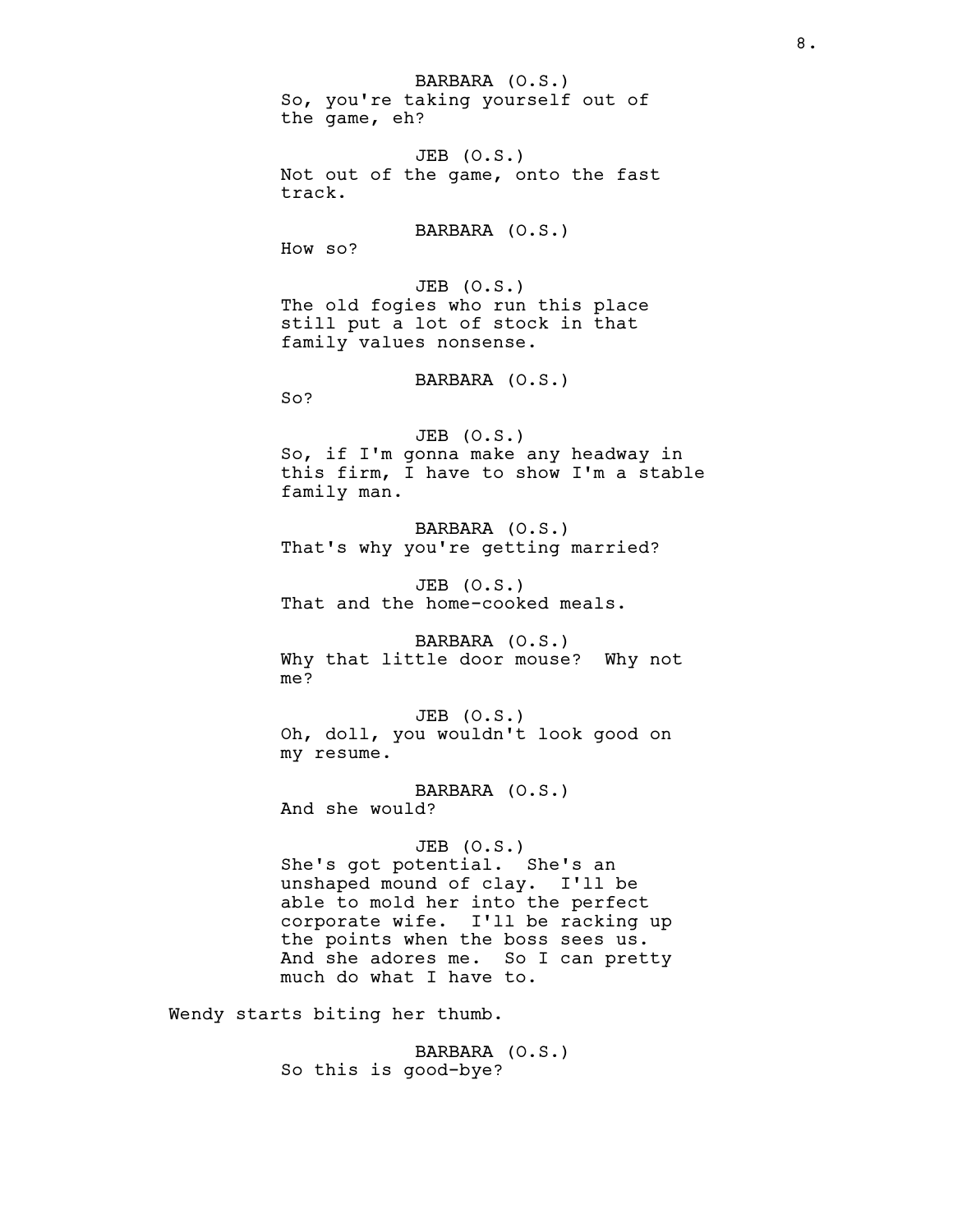# JEB (O.S.) Oh, baby, I'm not going to let marriage cut into my dating.

Wendy, stunned, goes into Jeb's office.

WENDY (O.S.)

Jeb!

INT. JEB'S OFFICE -- CONTINUOUS

Jeb and a sexy BARBARA are in mid-flirt. Barbara is sitting on the desk, her behind against the intercom. Jeb is seated, his arms resting on her legs.

JEB

Wendy? What are you doing here?

WENDY

What am I doing here? What is she doing here?

BARBARA

Hey, don't drag me into your little tiff.

WENDY

I'm so sorry our wedding is going to mess up your social life!

BARBARA

Don't blame me if you can't control your man.

WENDY

I thought you loved me! We're going to be married!

JEB

Sure, of course. This is nothing! It doesn't have to affect the rest of our lives.

WENDY The rest of my life as what? Your lump of clay?

JEB No, Wendy, you're misquoting me. You heard that?

Debbie comes in the door carrying a toaster-oven as Wendy bolts the room in a sobbing manner. Barbara kisses Jeb goodbye.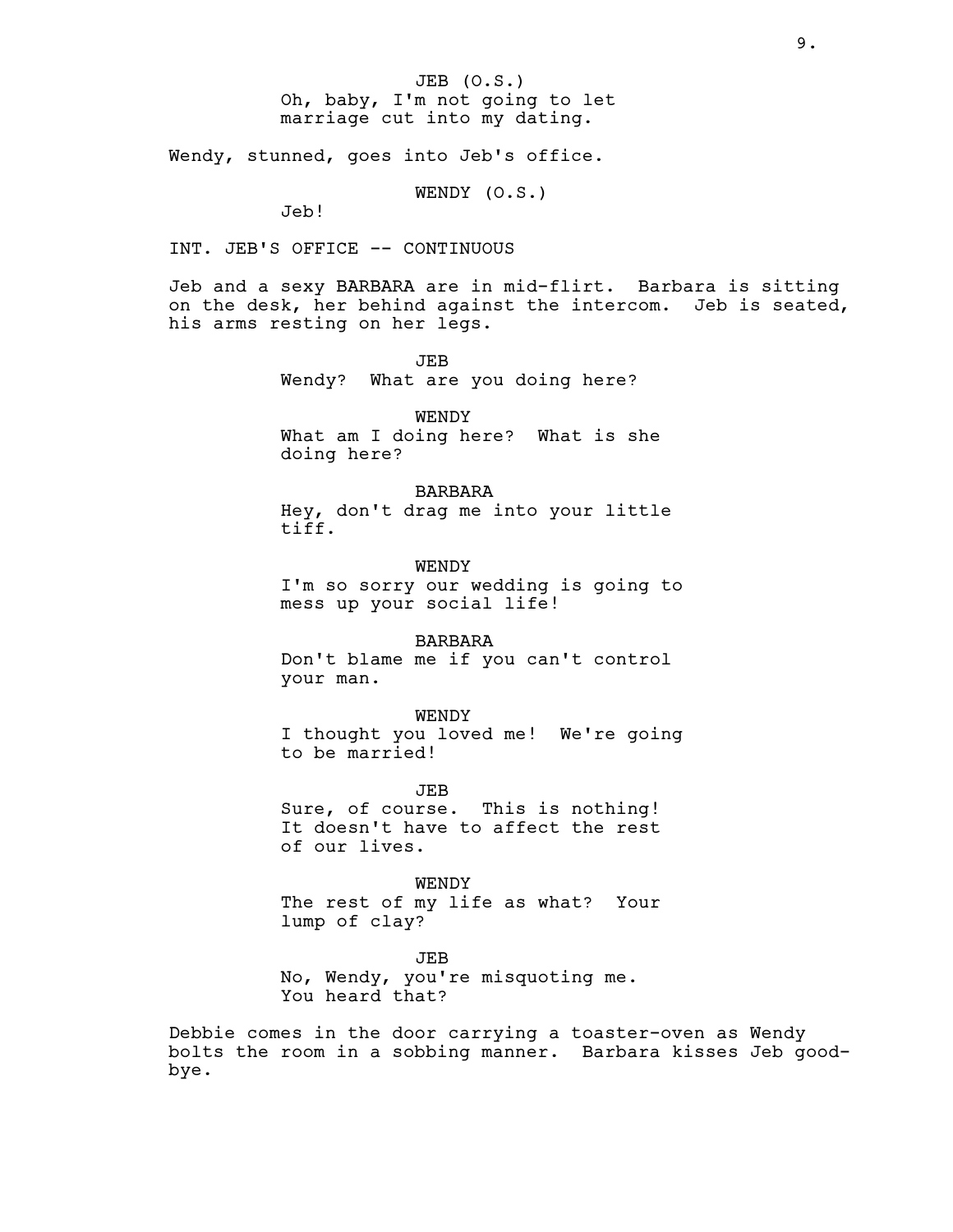Sorry, lover. Call me when you get everything ironed out.

She leaves.

# DEBBIE

Well, I knew you were a moron but I never realized how big of one 'til now. Where's she going?

JEB I guess back to her office.

DEBBIE No, you boob, Wendy! Where's Wendy going?

JEB I don't know! I hope she doesn't do something stupid or cause trouble.

DEBBIE Trouble? What kind of trouble could she possibly cause after catching you diddling with the boss' daughterin-law?

JEB She wouldn't---

DEBBIE If she doesn't, I will.

She flings the toaster oven at Jeb but misses.

DEBBIE (CONT'D) Congratulations!

Debbie rushes out. Jeb picks up the phone.

JEB

Security?

EXT. CON-GLOB INDUSTRIES, INC. -- DAY

Wendy exits the building and runs down the street.

Debbie exits the building as AL THE SECURITY GUY points off where Wendy went.

EXT. PARK -- DAY

Debbie finds her at the ice cream VENDOR, buying several Dove bars.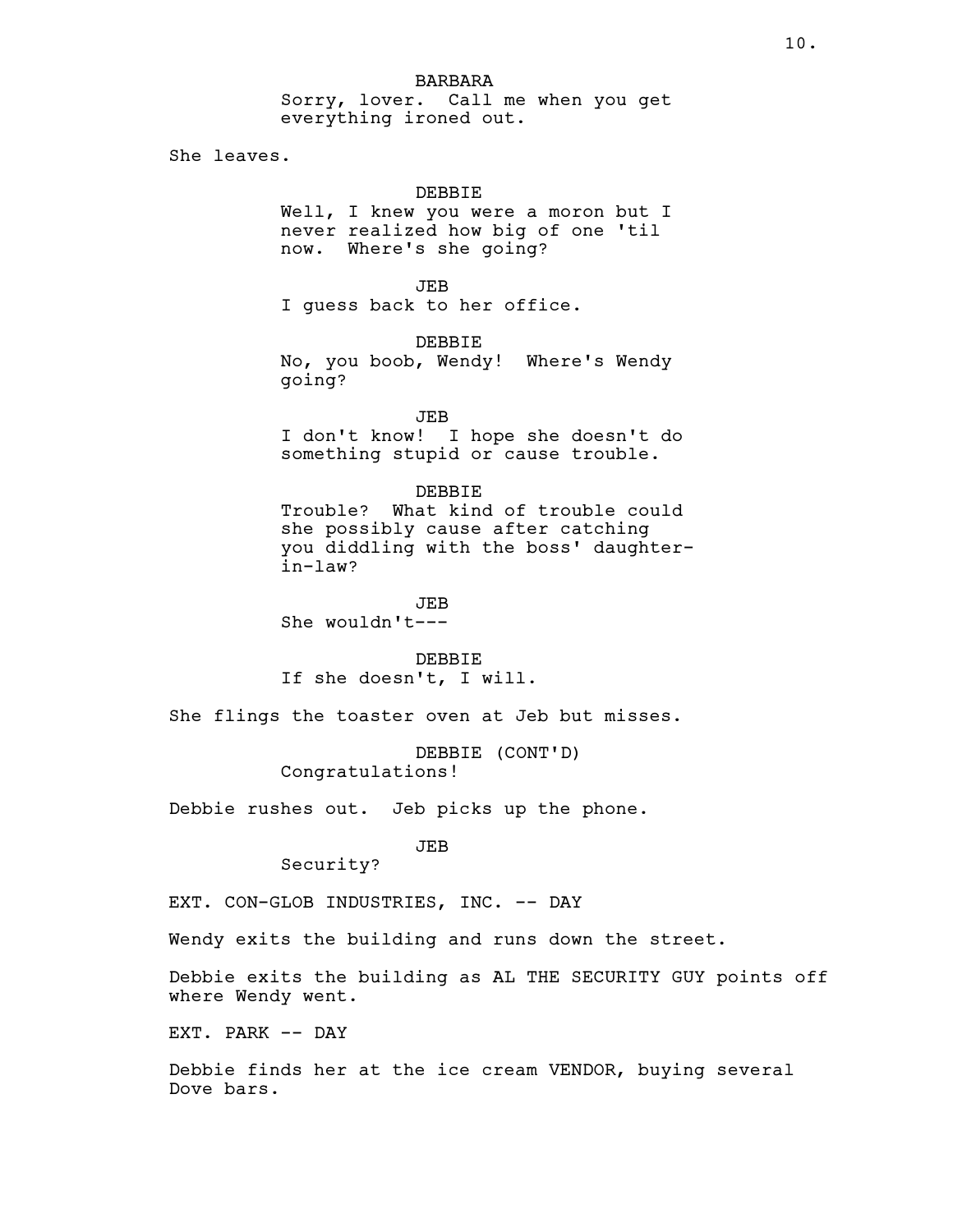DEBBIE Wendy, where are you going? What are you doing? They go to a bench and sit, eating the ice cream. WENDY What is wrong with me, Debbie? I thought he loved me. What is wrong with me? You're my friend, you'll tell me, right? DEBBIE Wendy, get a grip! You're a wonderful person just as you are. WENDY Jeb called me a lump of clay! DEBBIE Who cares what Jeb thinks? WENDY I do! He's my fiancè! I have to! DEBBIE Girl, you fell in love with your boss, it happens. Unfortunately, your boss is some jerk who led you on for whatever reason. WENDY What are you saying? He doesn't love me? DEBBIE I'm sure he does, in his own selfish, manipulative, self-serving, controlfreakish way but he's the one who has to change, not you. WENDY Oh, Debbie, Ruth was right. How could I be so blind?

> DEBBIE Love is blind.

# WENDY

This blind?

### DEBBIE

Blind enough. You ever see some of the guys Helen Keller dated? Now come on, maybe we can salvage this.

They walk off.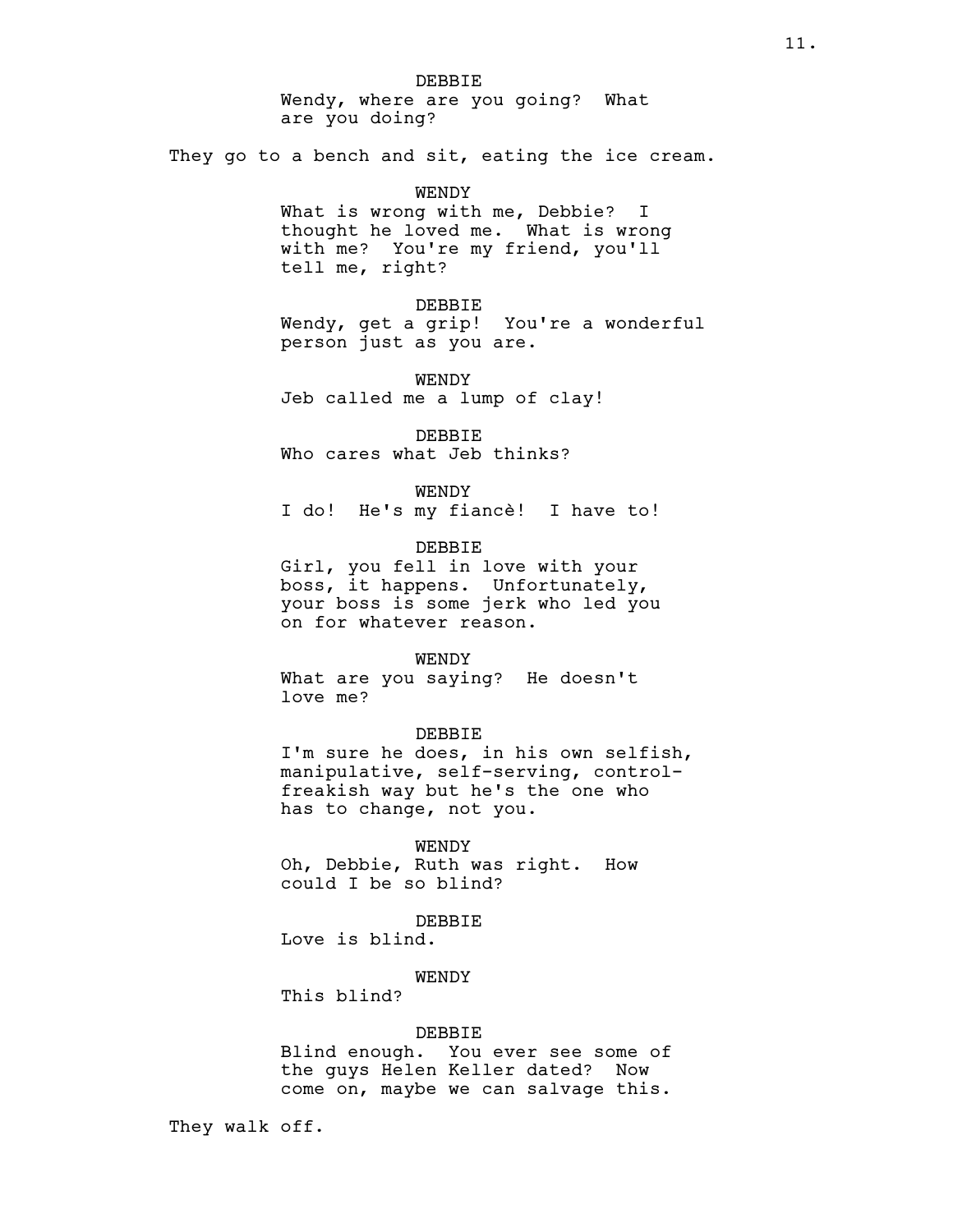Wendy and Debbie are greeted by Al the Security Guy. He carries a cardboard box filled with audio tapes and personal effects (Wendy's, not his).

> AL Ms Meadows, I'm sorry. You can't come on the premises.

WENDY What? What do you mean, Al?

AL We've been informed that you've been, er, fired and you are not allowed in the building.

WENDY Fired? I don't understand.

AL That's all I know, ma'am. Your desk has been cleaned out.

He hands her the box.

DEBBIE I'll get to the bottom of this.

Al stops her.

AL

I've been informed that you were terminated as well.

DEBBIE What? That rat! I was going to try and help that worm! What was I thinking? Well, I guess that shows me.

WENDY Oh, Debbie, I'm so sorry. It's all my fault.

DEBBIE No, it isn't. It's all Jeb's fault. (to Al) So, where are my personal effects?

Al plus out a thong from his pocket and hands it to her.

DEBBIE (CONT'D) Well, then, I guess that's that. Come along, Wendy, don't tarry with the hired help.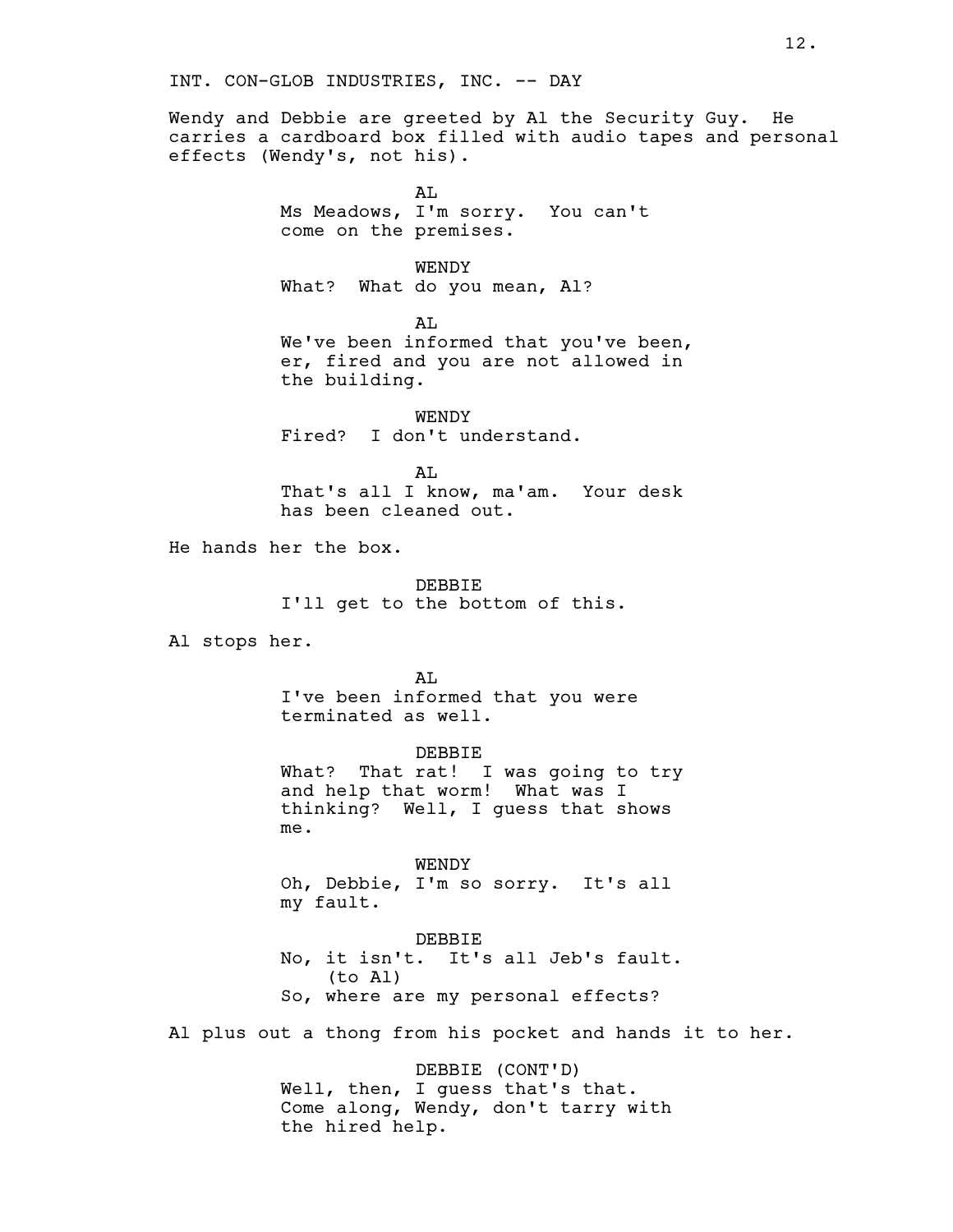They exit.

INT. WENDY'S APARTMENT -- DAY

Small loft apartment. Crowded but hers. Wendy is reading the want ads.

INT. OFFICE FOYER -- DAY

Wendy, checking a want ad enters a building.

INT. OFFICE FOYER -- LATER

Wendy exits, crossing off the ad.

EXT. MIDTOWN -- DAY

She walks passed a giant electric sign displaying the national debt.

INT. PERSONNEL OFFICE -- DAY

Wendy fills out an application.

NARRATOR WENDY (V.O.) You think this town is cold, you should see it when you're down on your luck, hat in hand. Not only does it kick you when you're down, it'll sell tickets to watch.

She hands the application to the PERSONNEL DIRECTOR who takes it with a smile. Wendy leaves and the Director drops the application into the trash.

INT. SUPERMARKET -- DAY

Wendy is at the checkout with groceries. She's looking in her pocket book and realizing she doesn't have enough money, starts handing things to the CASHIER to deduct.

INT. MEADOW'S APARTMENT -- DAY

Nice, middle-class digs. Wendy's MOM, stout, solid homemaker in her 60s, opens the door. Wendy is there with all her stuff. Her DAD, sensible, blue-collar type, is helping her carry boxes.

Wendy is both happy and disappointed to be moving back home.

Mom takes her off to her old room while Dad follows with the boxes.

INT. WENDY'S ROOM -- CONTINUOUS

Mom opens the door and it's just as Wendy left it; stuffed dolls, teen idol posters and frilly curtains.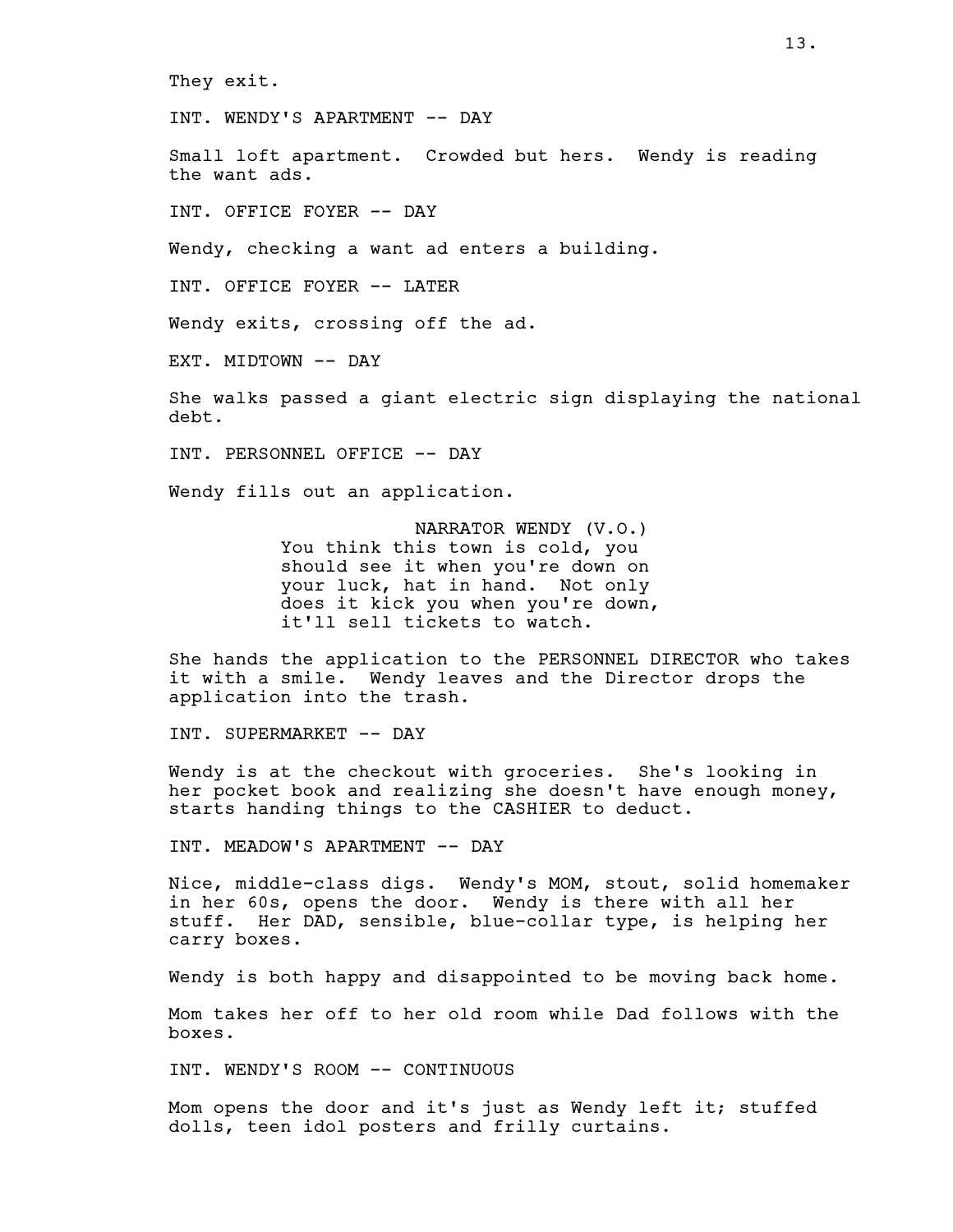Mom is beaming, Wendy, brave.

NARRATOR WENDY (V.O.) I was low. Lower than a snake's belt buckle. Lower than something that's really very low. I certainly wasn't in a position to be choosy.

EXT. MEAN STREET -- DAY

Wendy looks at a long column of crossed out want ads. Finally, the last position is circled. It is for a secretarial position at Dunby & McCaine.

She checks the address and sees she's in a very run down part of town.

She enters an old building, biting her thumb.

INT. DUNBY & MCCAINE RECEPTION AREA -- DAY

It's a shabby P.I. agency, looking very film noir, only noir-ier. Obviously, the place as seen better times. Just not recently.

The reception area and desk are empty. The inter-office door is closed. It reads "O. Dunby, L. McCaine, Private" on the beveled glass pane. She takes a seat. Voices can be heard.

> RUMBELBI (O.S.) What am I to make of this? I am going to murder her to death, I am! Mr. Dunby, you have opened my eyes for certain, that is for sure! That woman is an, an adulterer! I am a cuckolded man, I am!

Wendy nervously starts for the exit. Suddenly, Dunby's door blasts open and RUMBELBI exits. He is a little, nerdy-looking guy of overseas origin who is quite angry.

Wendy is startled back into her seat. Rumbelbi speaks back to Dunby.

> RUMBELBI (CONT'D) Oh, yes, thank you for your help.

He sees Wendy and nods. He likes what he sees.

RUMBELBI (CONT'D)

Good day.

He leaves. Wendy is stunned. OTIS DUNBY, a road-weary and professional cynic steps out. He's rumbled: tie loosened and suspenders off.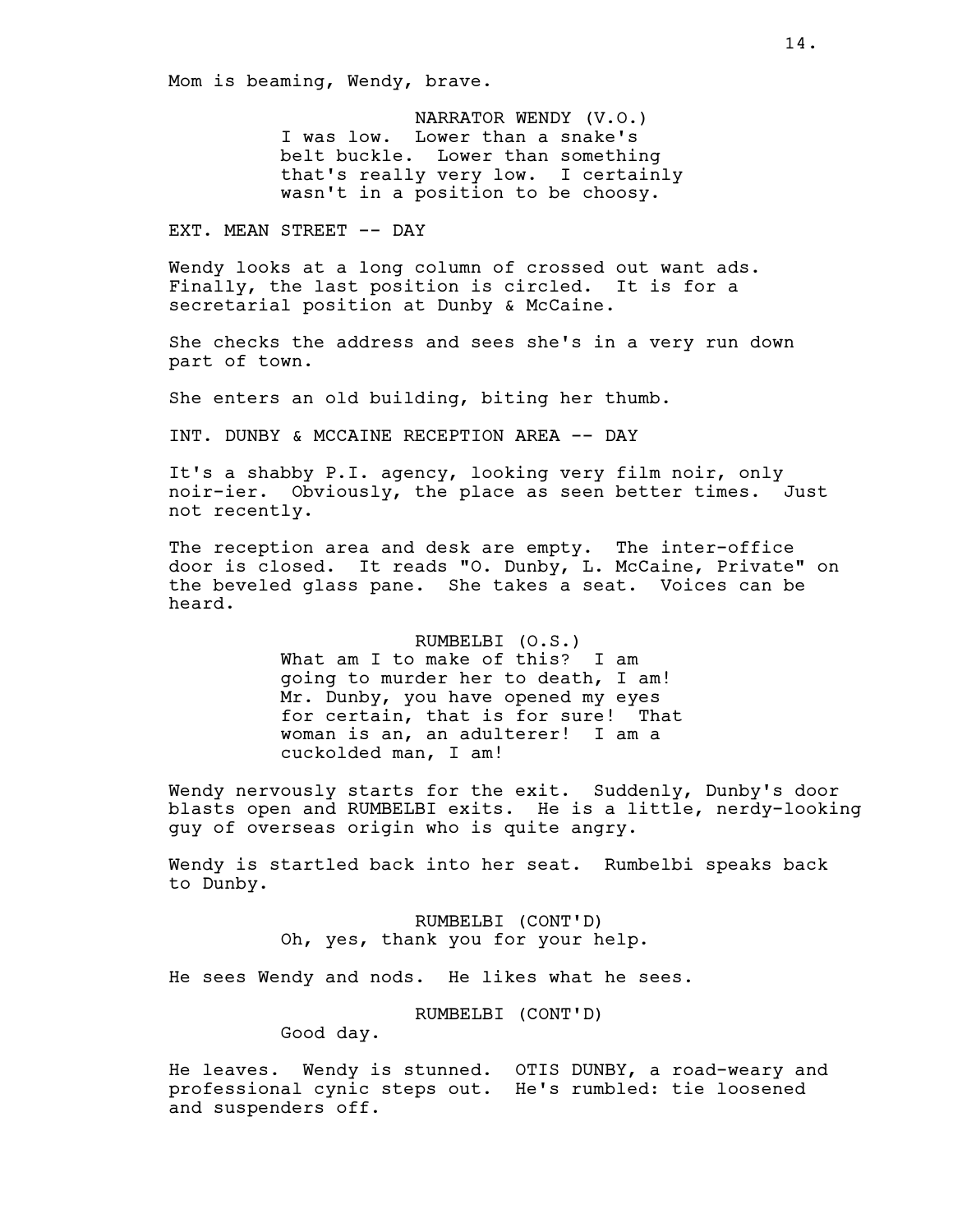DUNBY Another satisfied customer. (sees Wendy) And what can I do for you?

WENDY I just came to apply for the secretary job. It was in the paper. But I don't want to interrupt anything.

DUNBY Oh, right, the ad. Come in.

WENDY Oh, gosh, I don't think---

DUNBY Come on, move it. I haven't got all day.

Wendy edges her way into the office as Dunby opens the door for her.

INT. DUNBY'S OFFICE -- CONTINUOUS

She enters as Dunby plops in his place. The other desk is empty and seemingly deserted. His desk is a disorganized mess of papers, take-out orders and scotch bottles.

# DUNBY

Take a seat.

She sits, and starts biting her nail again.

WENDY

Thank you.

# DUNBY

Nervous?

She realizes she's biting her thumb and quickly stops.

WENDY Sorry. Are you Mr. Dunby or Mr.

McCaine?

DUNBY McCaine's been dead these seven years.

WENDY

Oh, I'm sorry.

DUNBY Don't be. He was a bum. Now then, you want to be my secretary?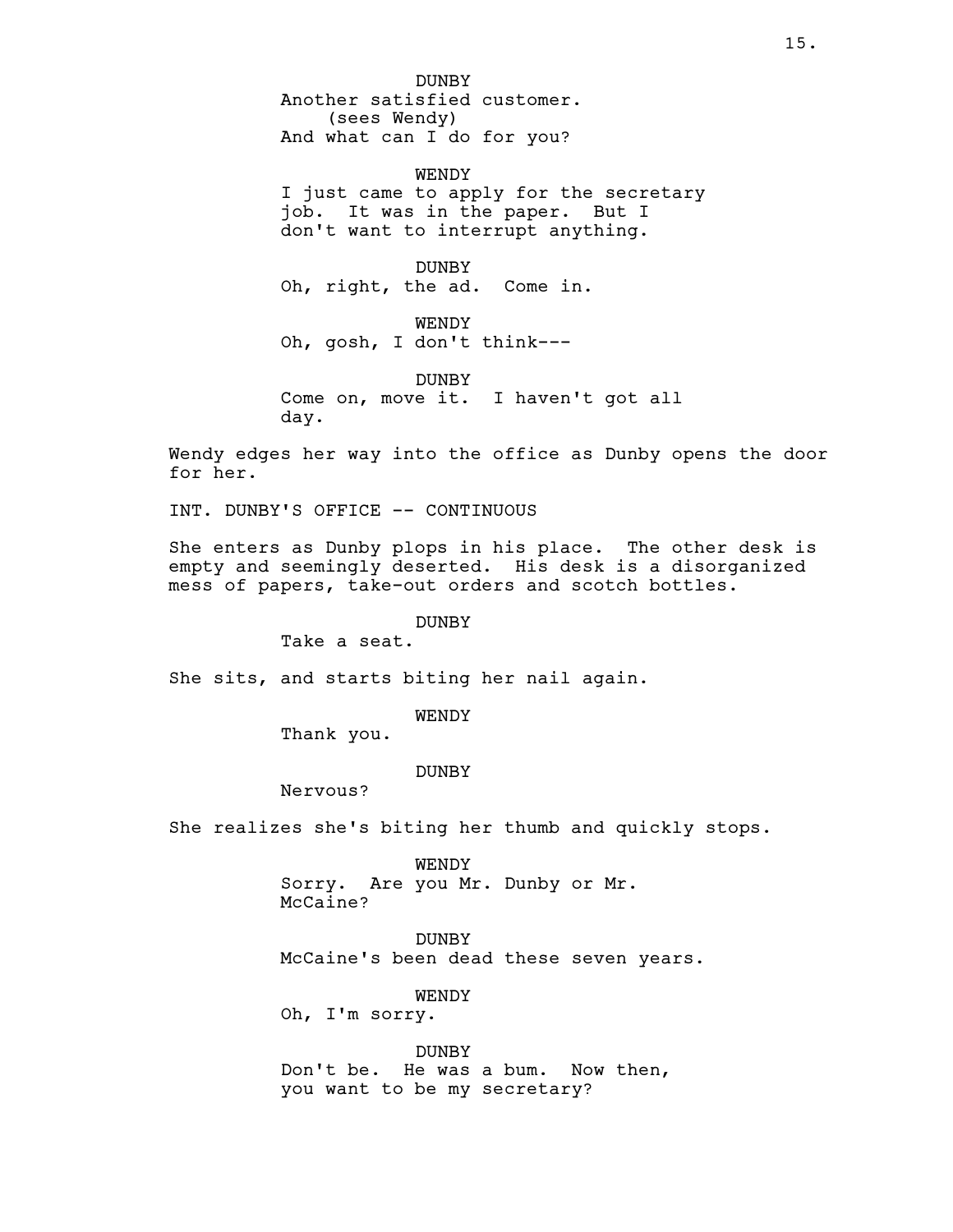WENDY Oh, my. Yes, about your ad---

DUNBY What's your background?

WENDY Well, business school, four years a legal secretary.

DUNBY Good, I wouldn't want to hire an illegal secretary. Ever been shot?

WENDY

Er, no.

Dunby makes a note.

DUNBY

Why'd you get fired from your last job?

WENDY Personal reasons. Wait, how did you know I was fired?

DUNBY Nobody would quit in this job market. Weapons training?

WENDY

You know, thank your for seeing me, but I think perhaps this was a mistake. There must be someone better qualified for you.

DUNBY

Hey, hey, sit, sit. It's going fine. I'm not much of an organization man and frankly, you're the first one that's bothered replying to the ad.

WENDY

I got the job?

DUNBY

You want the job, you got the job. When can you start?

WENDY When do you need me?

DUNBY

I need you now.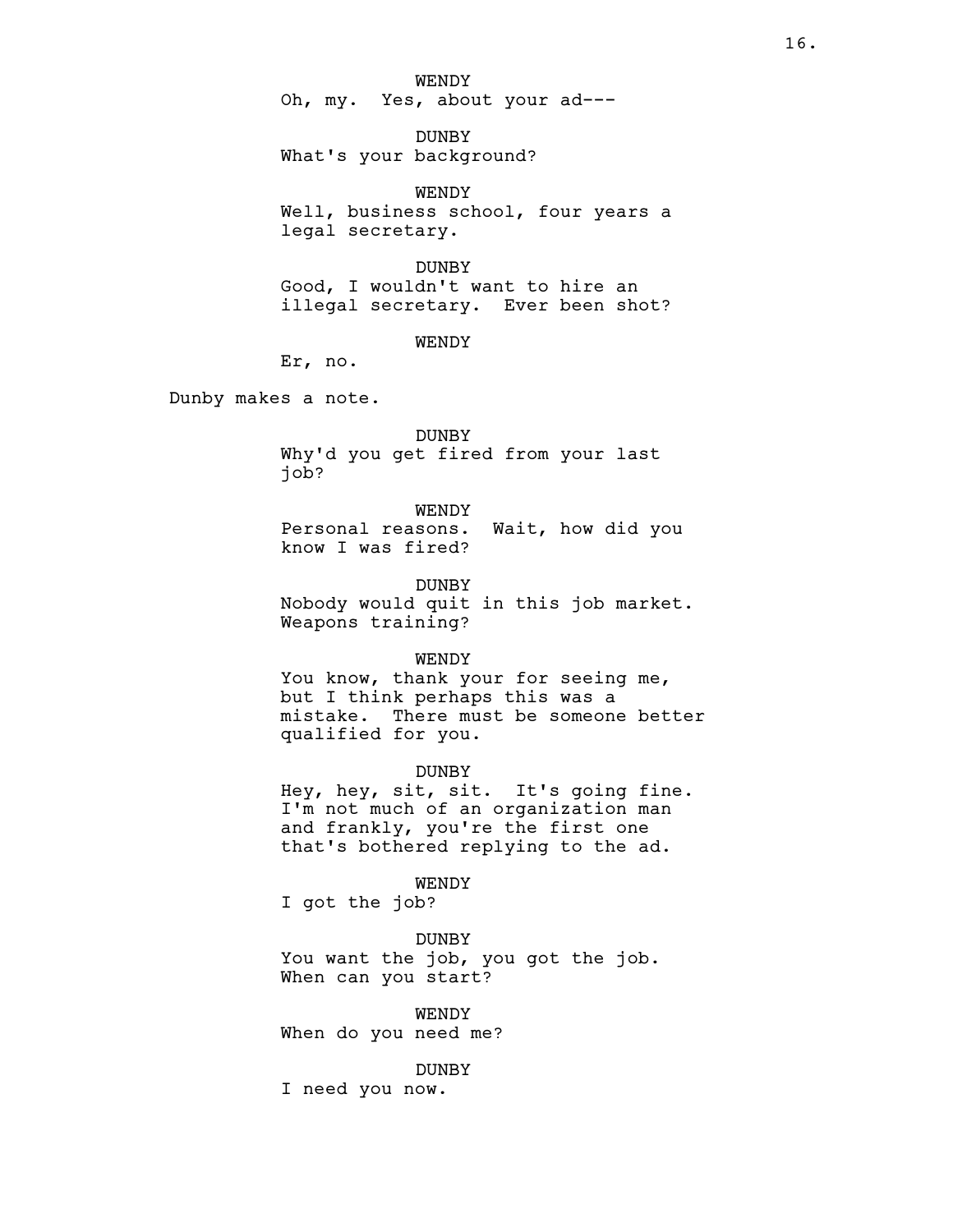WENDY I can start now.

DUNBY Okay, so get started.

WENDY Thank you, Mr. Dunby.

DUNBY Get yourself settled. I'll be out to show you the duties.

She heads to the reception area.

WENDY May I ask you a question?

DUNBY

What?

WENDY Why did your secretary leave? Was she unhappy?

DUNBY I won't know until they allow her visitors.

Unsure how to take this, she continues to the reception area.

INT. DUNBY & MCCAINE RECEPTION AREA -- DAY

MONTAGE:

Wendy busies herself at the desk.

NARRATOR WENDY (V.O.) Actually, the next few weeks went quite well.

Dunby shows her the files and filing system.

Wendy greets SHADY CHARACTERS at her desk.

The POSTMAN drops off the mail and she sorts it.

She opens a file drawer but before she can file the folder, she has to remove many empty scotch bottles.

Mr. Rumbelbi enters. He carries flowers and presents them to Wendy, who awkwardly accepts them. Rumbelbi bows and goes into Dunby's office.

Wendy looks around, pulls out a whiskey bottle out of the trash and puts the flowers in it.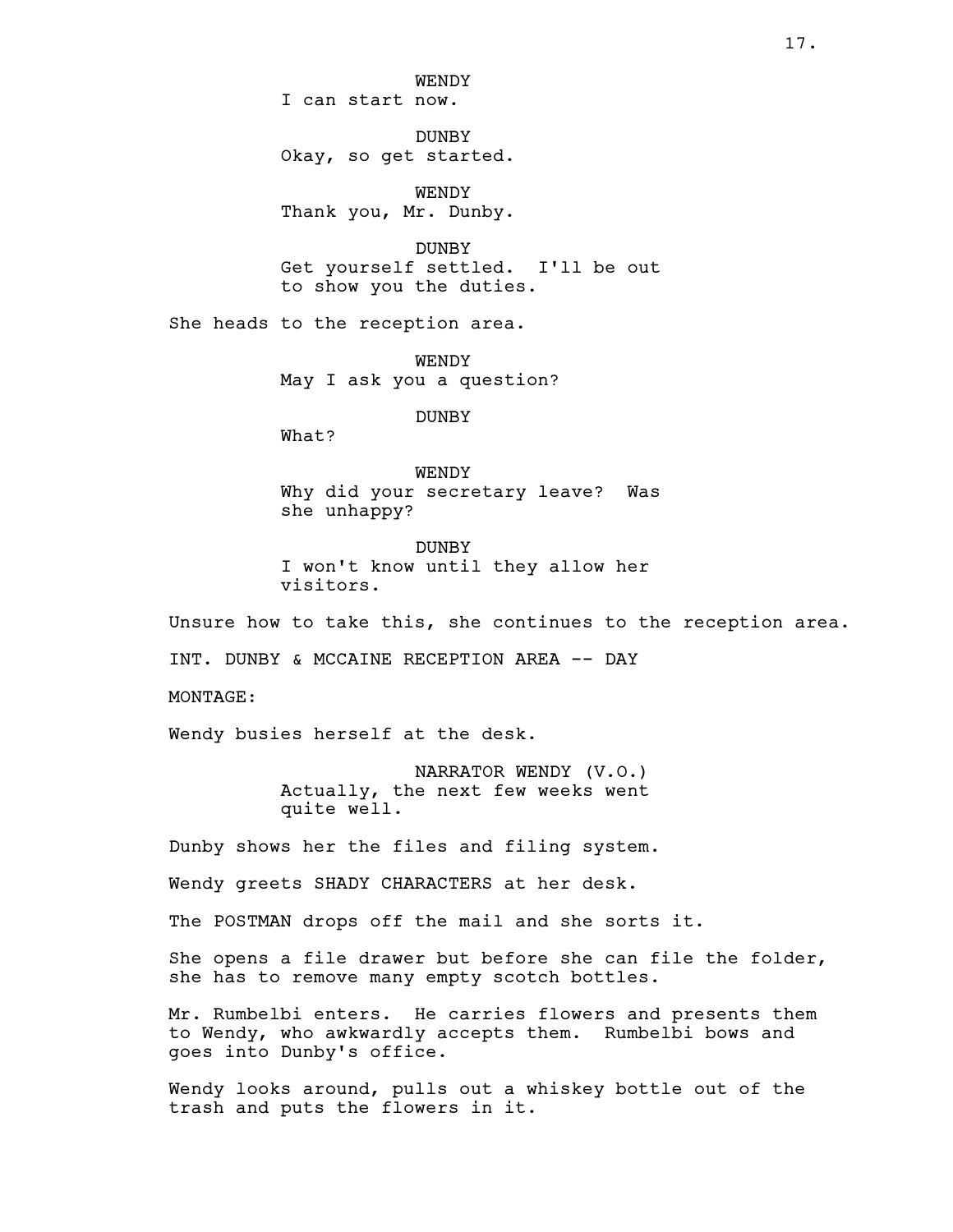NARRATOR WENDY (V.O.) (CONT'D) Then she entered the office. Little did we realize how much my upsidedown world was about to go topsyturvy.

INT. DUNBY & MCCAINE RECEPTION AREA -- EVENING

It's dusk-time and Wendy is finishing up some invoices, stamping bills "Third Notice." Then she writes in "sorry." The door opens. In strolls AMANDA DUBOIS, a saucy, sensual dame who looks like she knows everyone and has done everyone.

> DUBOIS Is Mr. Dunby or Mr. McCaine in?

WENDY Mr. Dunby is in. May I ask who is calling?

### DUBOIS

You may.

A pause ensues.

WENDY Who is calling?

DUBOIS DuBois. Amanda DuBois.

WENDY And this is in reference to---?

DUBOIS A marital problem.

WENDY If you would take a seat, please.

She does, in memorable fashion. Wendy is momentarily amazed by the action, then goes into Dunby's office.

INT. DUNBY'S OFFICE -- CONTINUOUS

He's playing a hand-held video game.

WENDY Mr. Dunby, we have a, er, client.

DUNBY Damn, this is hard. What is it, doll?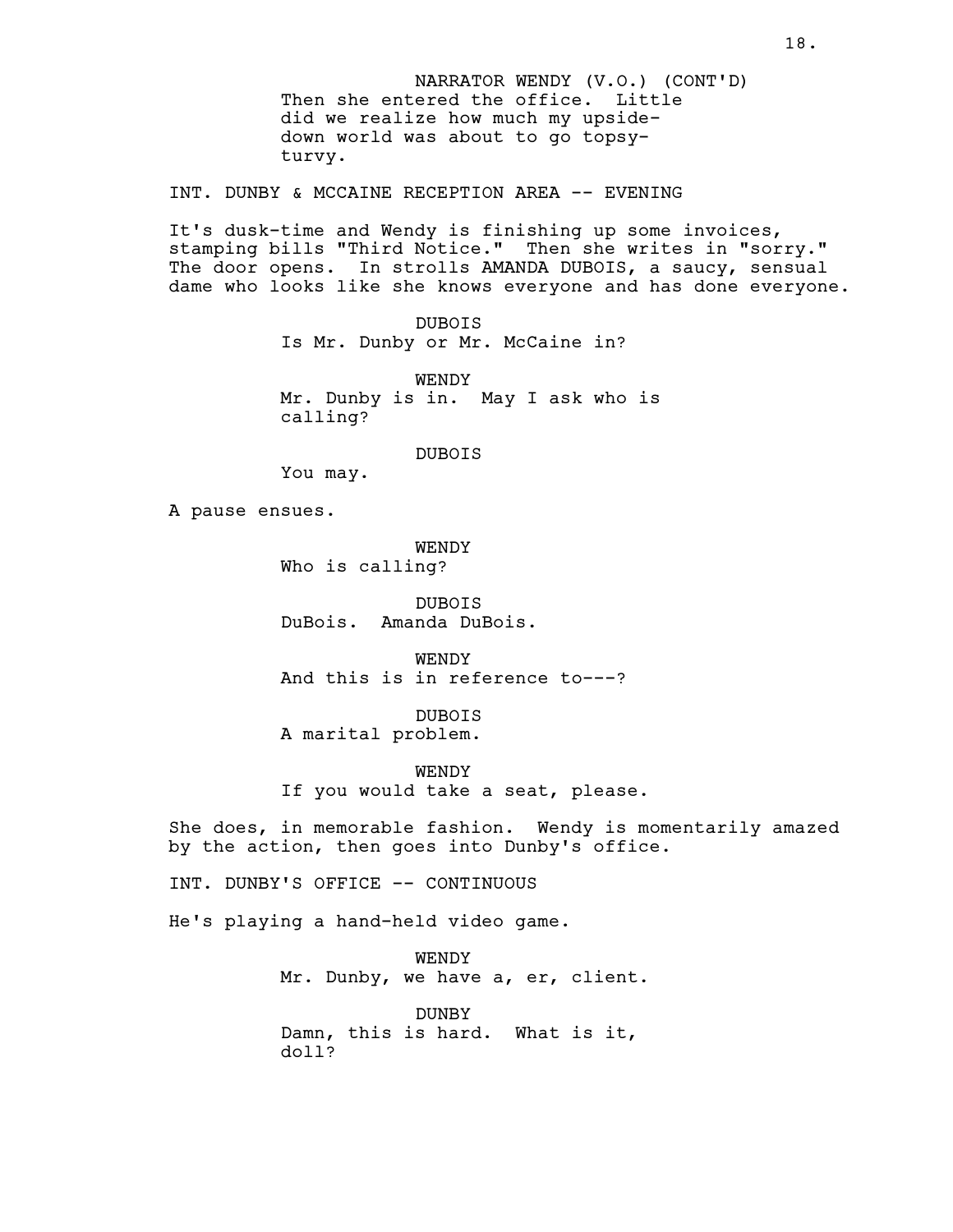WENDY Sir, I really don't like when you call me "doll." Some would say it's demeaning.

DUNBY Sorry, babe. Now, what's on line?

WENDY A Ms DuBois. Looks to be an infidelity case from what I can see.

DUNBY Well, let's see if you're right, kitten. Send her in.

She goes to door.

#### WENDY

Mr. Dunby will see you now.

DuBois saunters in as Wendy leaves the two alone.

INT. DUNBY & MCCAINE RECEPTION AREA -- LATER

Dubois exits the office with Dunby in tow. He carries a photo.

> DUBOIS I'm so grateful for your help.

DUNBY I hope you're as grateful when you get my bill. (to Wendy) Sweetheart, make up a file. Mrs. DuBois is a client. (to Dubois) Now I'll get on the case and call you if we hear anything.

Dunby escorts DuBois to the door and sends her on her way.

WENDY What's up, sir?

DUNBY Husband ran off. Took some property of hers and she wants it back.

He hands Wendy an audio cassette.

DUNBY (CONT'D) Here's the tape. Transcribe that please and add it to the file. (MORE)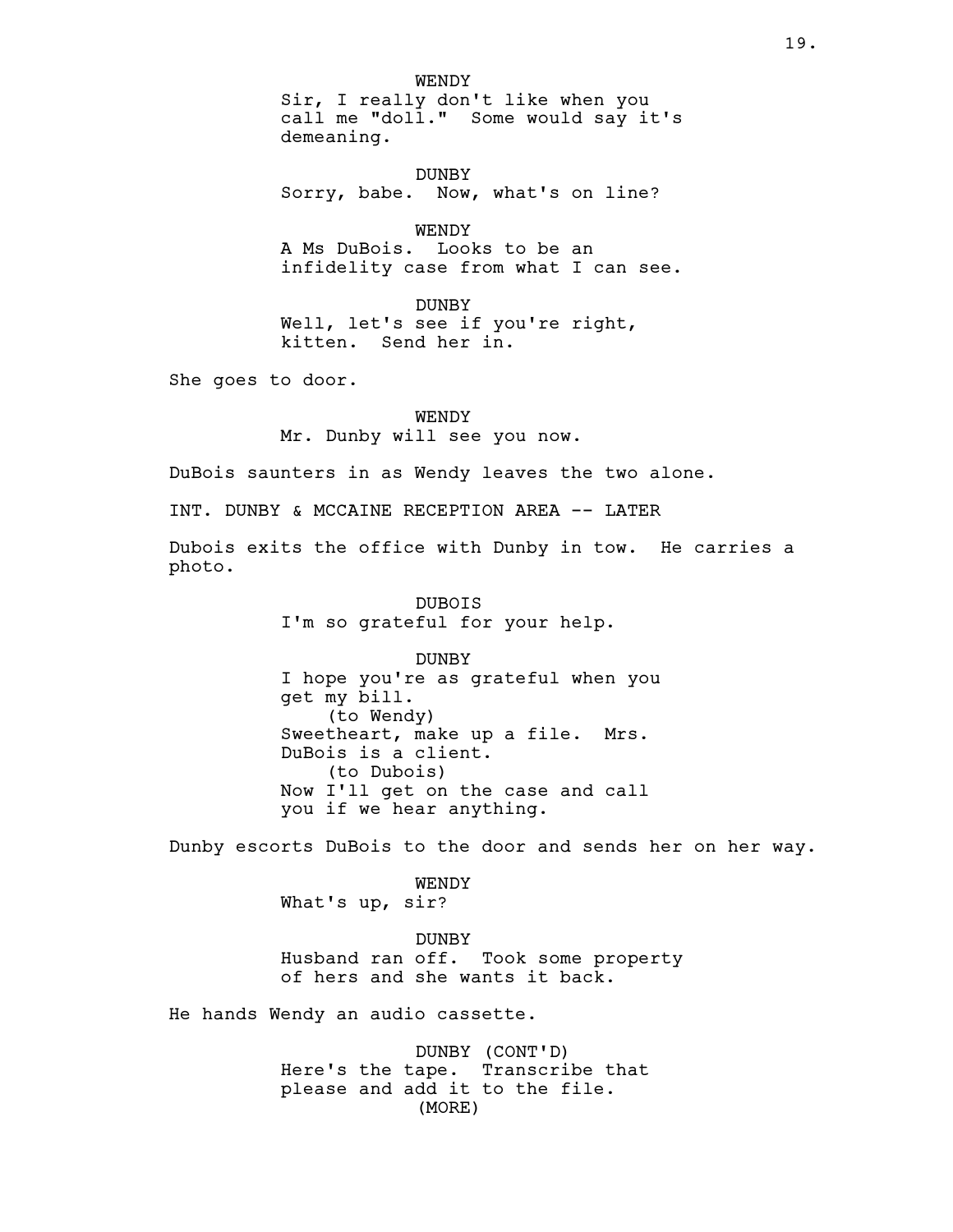DUNBY (CONT'D) After we find him and it, she wants to divorce the jerk. Can't understand someone running off from her.

WENDY Perhaps they were incompatible. Perhaps he felt unfulfilled.

DUNBY

Yeah. Right.

WENDY Looks aren't everything, sir.

DUNBY I know, I know. But they're a fine, fine starting point.

He hands the photo to Wendy. It is a burly, dangerous-looking man, this "Mr. DuBois."

> DUNBY (CONT'D) And here is the errant Manny DuBois. Make a copy of this, sweetcakes, for the file.

> WENDY Please don't call me sweetcakes, Mr. Dunby.

DUNBY Sorry, sugar. I'll need the original.

WENDY He's very scary looking.

DUNBY

Yeah, that's something else that doesn't figure; what's a classy dish like her linking up with a mug like this?

She makes copies of the photo and he pulls out a slip of paper and hands it to her.

> DUNBY (CONT'D) Then you'll want to run these. She had copies of Manny's credit cards. Let's find out if he left a paper trail.

WENDY Anything else?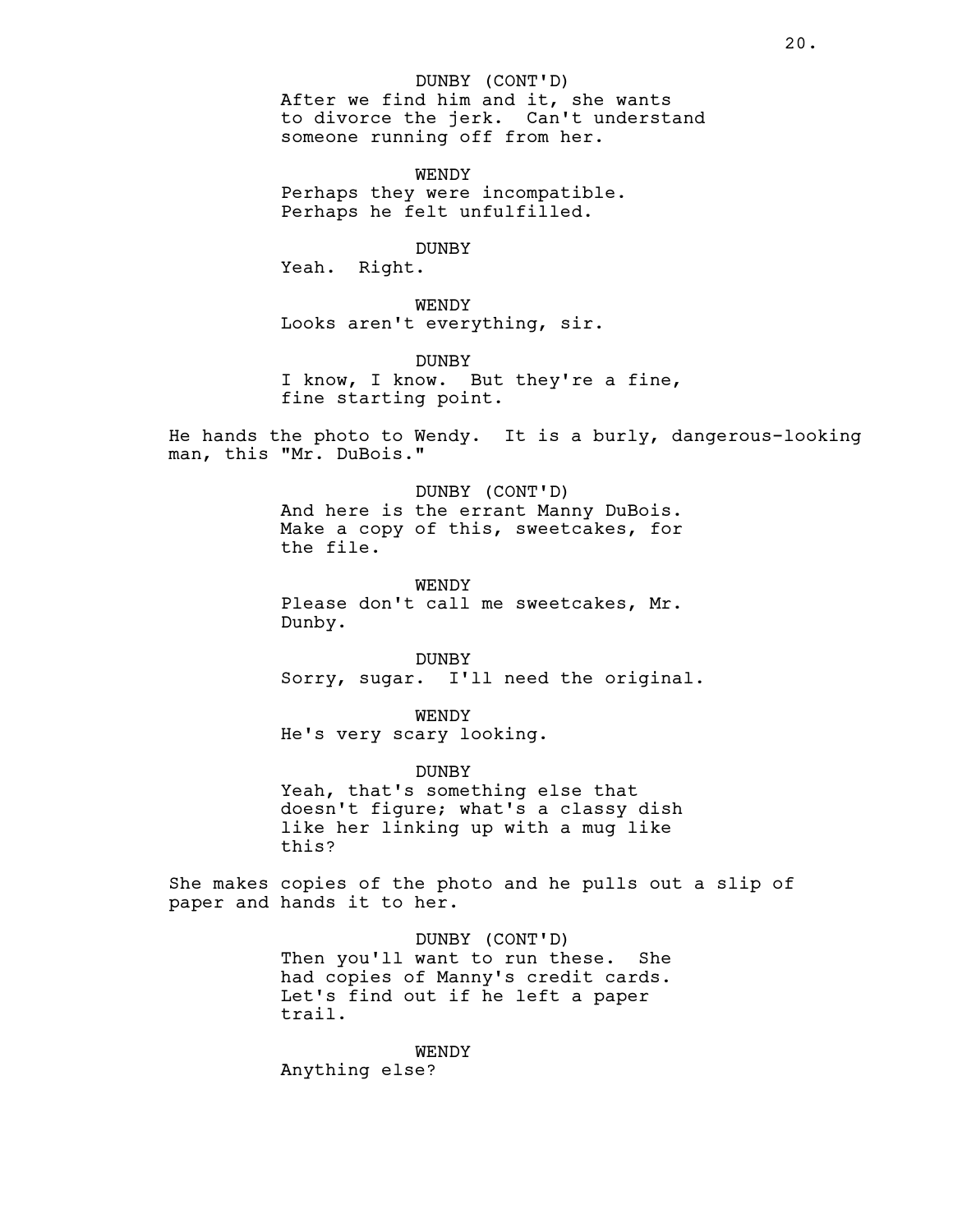No, that should keep you busy enough. I'm going to check out some of his haunts. Wife had a pretty long list of them. Then we'll compare notes tomorrow. See you later.

# WENDY

Be careful.

# DUNBY

You bet, cupcake.

He leaves. Wendy gets on the phone. She puts the file on her desk.

#### WENDY

Hello, Bill? It's Wendy at Dunby and McCaine. I need a credit history---

Mr. Rumbelbi enters with flowers. Wendy is politely dismayed. Meanwhile, the file slips off into her PBS tote bag.

INT. BUS -- DAY

Next morning. Wendy and Debbie are riding together. Both are dressed for work but wearing sneakers and carrying their tote bags.

> WENDY Oh, Debbie, it's so, so unreal.

DEBBIE What? Living at home?

WENDY

Yeah, that, too. But mostly it's my job. It's really too much.

DEBBIE

Just be thankful you're working. This temping is horrible. No benefits, no security and poor selfimage. And you never know what kind of wacko you'll be working for on any given day. You've got it good.

### WENDY

Sure, at least I know what kind of wacko I'll be working for everyday. The people he deals with are so, so sleazy. People who want to spy on wives and husbands. People who just walk out of their lives. People who are totally anti-social. I miss Jeb.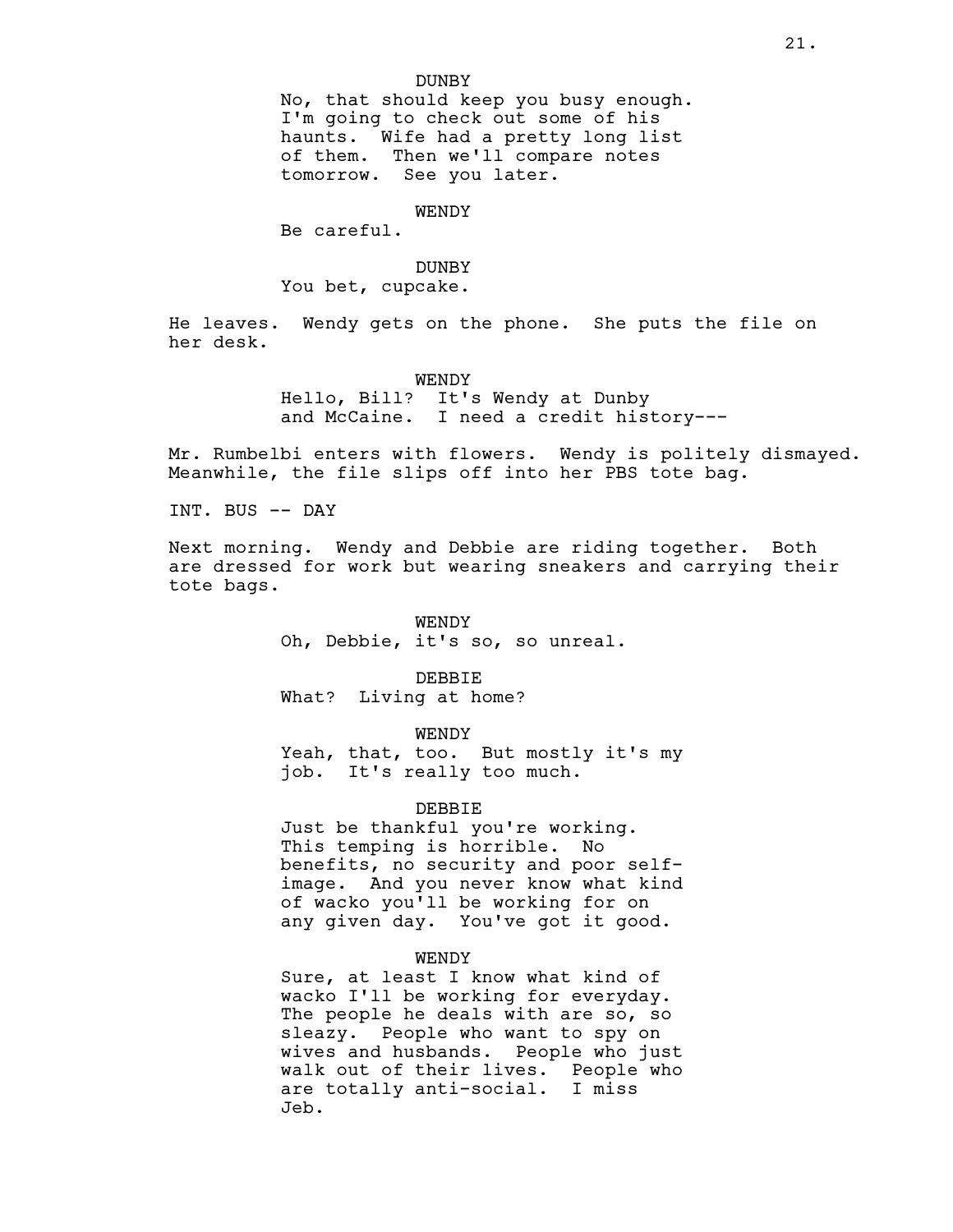DEBBIE You just think you do.

WENDY This guy Dunby will take any case for a dollar.

## DEBBIE

Sure, nothing like our bosses back at Con-Glob Industries.

### WENDY

It's different.

# DEBBIE

Nah, not really. You're just closer to the source. Look how their lawyers froze us out with no chance of a lawsuit and we didn't see a thing. Your job is steady. It's interesting. I have to hope that maybe someone will keep me on full time.

### WENDY

I should just quit.

### DEBBIE

Will you for once see something through? So learn everything you an about it. Make it school. Then when you're ready, make a move. Then at least it'll be a move up. But most of all, make it a life experience. You can never get too many of those.

Wendy rings for her stop.

WENDY

We'll see. Later.

DEBBIE Buck up, Wendy. Better days are coming.

Bus stops and Wendy gets off.

NARRATOR WENDY (V.O.) Ever notice that when you think you've hit rock bottom, somebody shows you the cellar door? I usually like my disasters to wait until after I've had my coffee.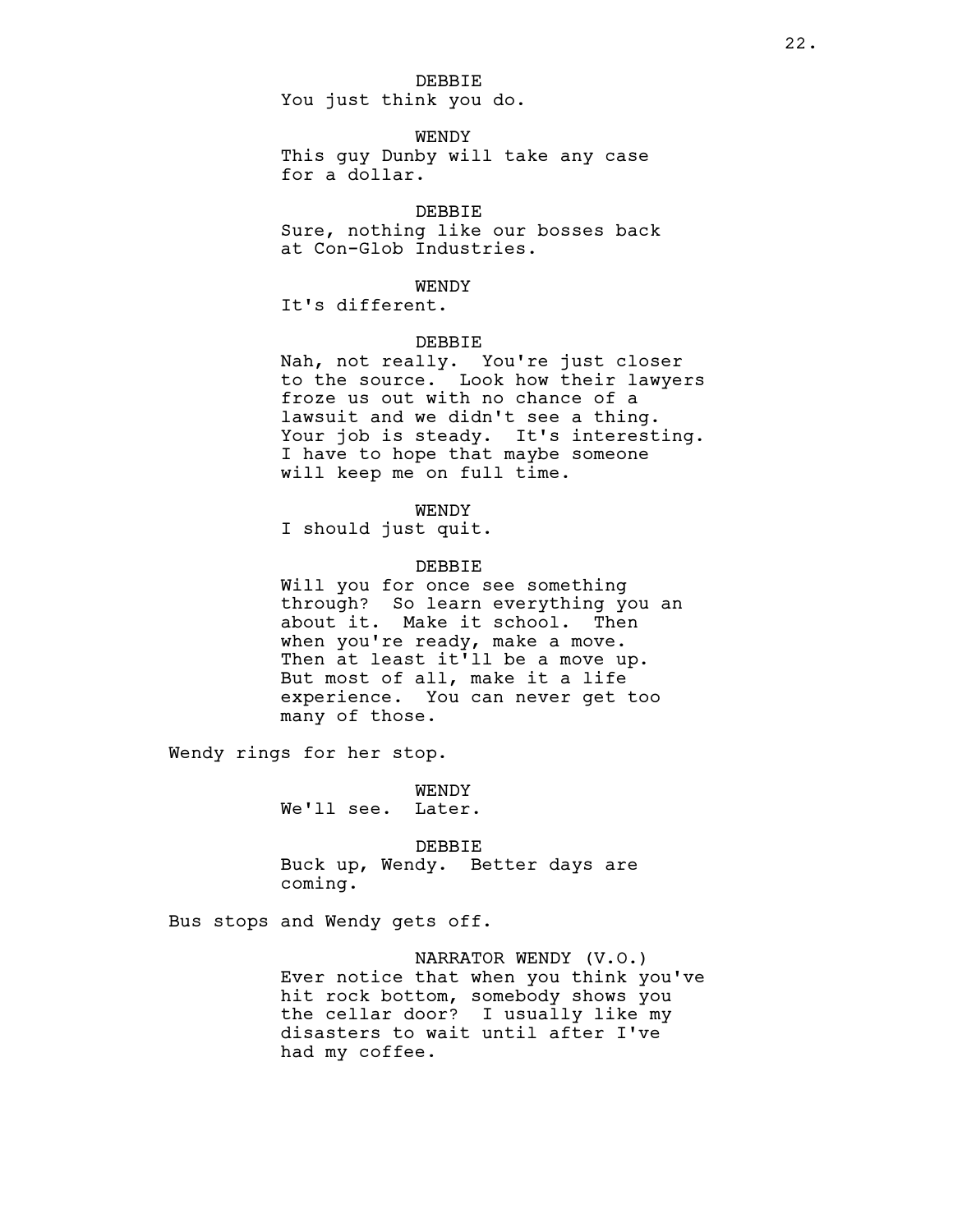Wendy unlocks the door and enters. She now has a box of doughnuts.

The room has been ransacked. Wendy drops her packages in shock.

INT. DUNBY & MCCAINE RECEPTION AREA -- LATER

The POLICE are finishing up and are now headed out the door. The grumpy-looking LT. MULDOON is in charge.

> MULDOON So, Dunby's not around?

WENDY No. I don't know where he is. He was working on a case.

MULDOON What kind of case?

WENDY I don't think I'm allowed to say.

MULDOON Well, as soon as Otis shows up, have him call me.

# WENDY

Certainly.

MULDOON

Let's go, boys.

They leave. Wendy begins a feeble attempt to clean up.

CHU LO FAT, a refined Chinese gentleman, cool, suave, cultured, enters.

# LO FAT

Excuse me.

WENDY I'm sorry, the office is temporarily closed due to technical difficulties.

LO FAT I am looking for Mr. Otis Dunby.

WENDY He's not here right now.

LO FAT Perhaps you can help me.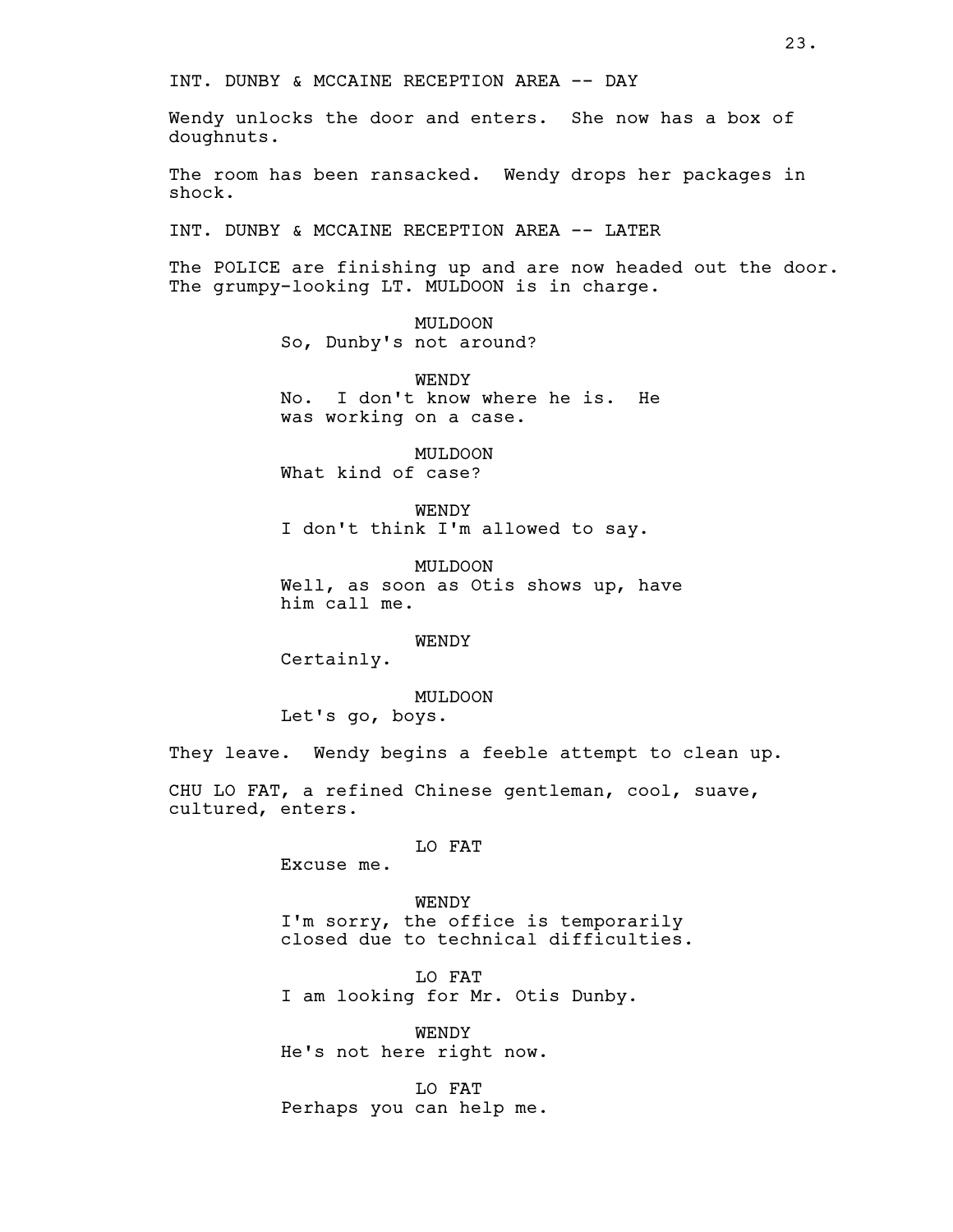WENDY

I guess.

LO FAT I am trying to locate a Miss Amanda DuBois.

This gets Wendy's attention.

### WENDY

Amanda DuBois? What for?

LO FAT

I am Chu Lo Fat, I work for the Chinese Department of Cultural Antiquities. I was told she had come here.

#### WENDY

Well, she was here. She's not now. No one is. I shouldn't even be here. I should be home in bed, or working for a real company.

LO FAT She has been with Mr. Dunby?

WENDY

She's a client and it's not really up to me to answer any further questions. There's client privilege or something that applies.

LO FAT

I understand. (presents his card) When he returns, I would be most grateful if he might phone me. I am staying at the Chinese embassy. Thank you for your time.

WENDY

Sure.

Lo Fat leaves. Wendy finds some Scotch tape and tapes the card to Dunby's office door.

EXT. STREET -- CONTINUOUS

Lo Fat enters a waiting limousine.

INT. LIMOUSINE -- CONTINUOUS

Lo Fat sits. The divider glass drops, revealing his aides; CHIN and CHIN. They speak Chinese as subtitles translate: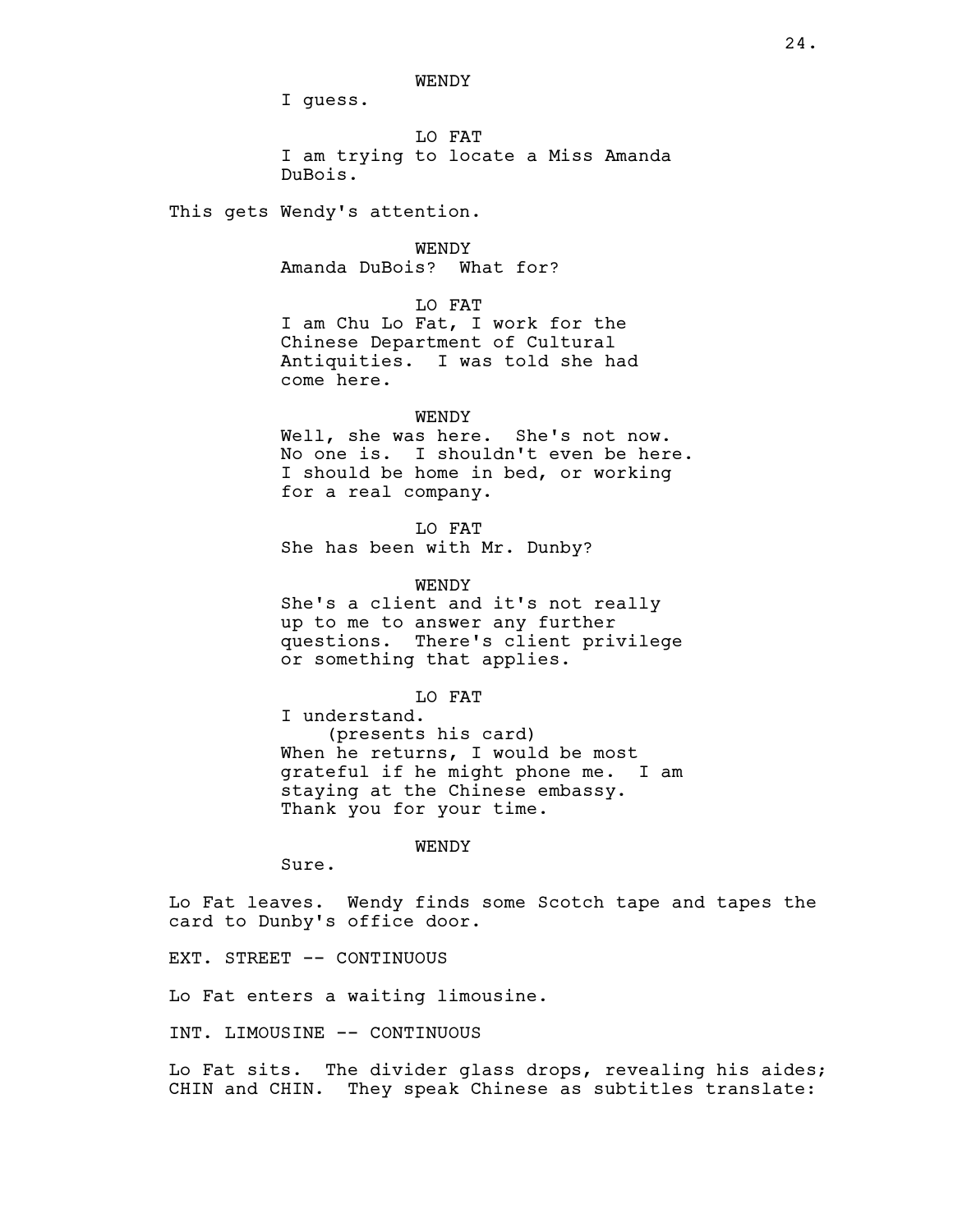LO FAT <Chin.> CHIN 1 <Yes?> LO FAT <Not you, Chin. I meant Chin.> CHIN 2 <Yes?> LO FAT <Something is wrong. Someone else has been there.> CHIN 1 <Did he have it?> LO FAT <I do not know. You work on it, Chin.> CHIN 1 <Yes, sir.> LO FAT <Chin, you go with him.> CHIN 2 <As you wish.> INT. DUNBY & MCCAINE RECEPTION AREA -- EVENING Wendy has the office back to a semblance of order. She's on the phone. WENDY No, Mom, I don't know what time I'll be home. Things are...up in the air, right now. Not exactly busy,  $no---$ A second line starts blinking. WENDY (CONT'D) Hold on, Mom. (picks up the 2nd line) Dunby and McCaine.

INTERCUT:

EXT. STREET -- CONTINUOUS

Dunby is on a pay phone.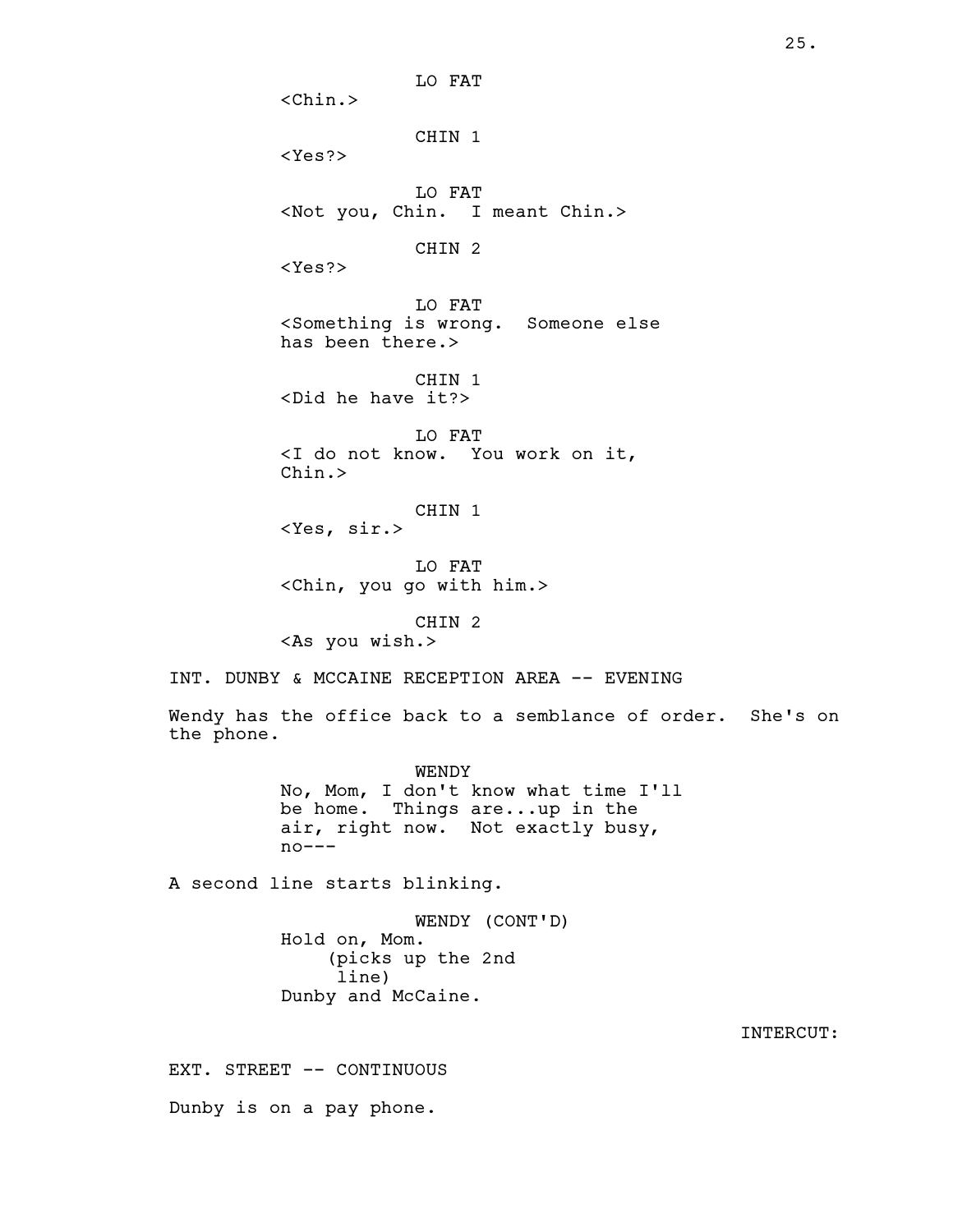Hey, sweetcakes, it's Dunby.

WENDY Mr. Dunby! We've been robbed! Someone broke into the office! The police have been here! Where are you? Please don't call me sweetcakes.

### DUNBY

I've been trying to get a line on this Manny character. Seems he's got a lot of friends, the unfriendly kind. And that seems to include that DuBois dame.

#### WENDY

Dame isn't a very politically correct term, sir---

PETE, a thug, along with a HELPER THUG, approach Dunby from behind. The Helper pulls out a black jack.

INT. DUNBY & MCCAINE RECEPTION AREA -- DAY

WENDY What do you mean?

A thud and a moan are heard.

WENDY (CONT'D) Hello? Mr. Dunby? Mr. Dunby?

EXT. STREET -- CONTINUOUS

The phone is hanging and the thugs carry the unconscious Dunby off.

INT. DUNBY & MCCAINE RECEPTION AREA -- CONTINUOUS

WENDY Mr. Dunby! Please answer me! Mr. Dunby!

She is gnawing away on her thumb now.

A knock at the open door. She turns. It's LUTHER JONHSON, a wealthy eccentric of advanced years, at the door knocking with his walking stick. With him is a squirrelly-looking guy named MANSON wearing an ill-fitting butler suit.

> JOHNSON Excuse me, is Mr. Dunby about?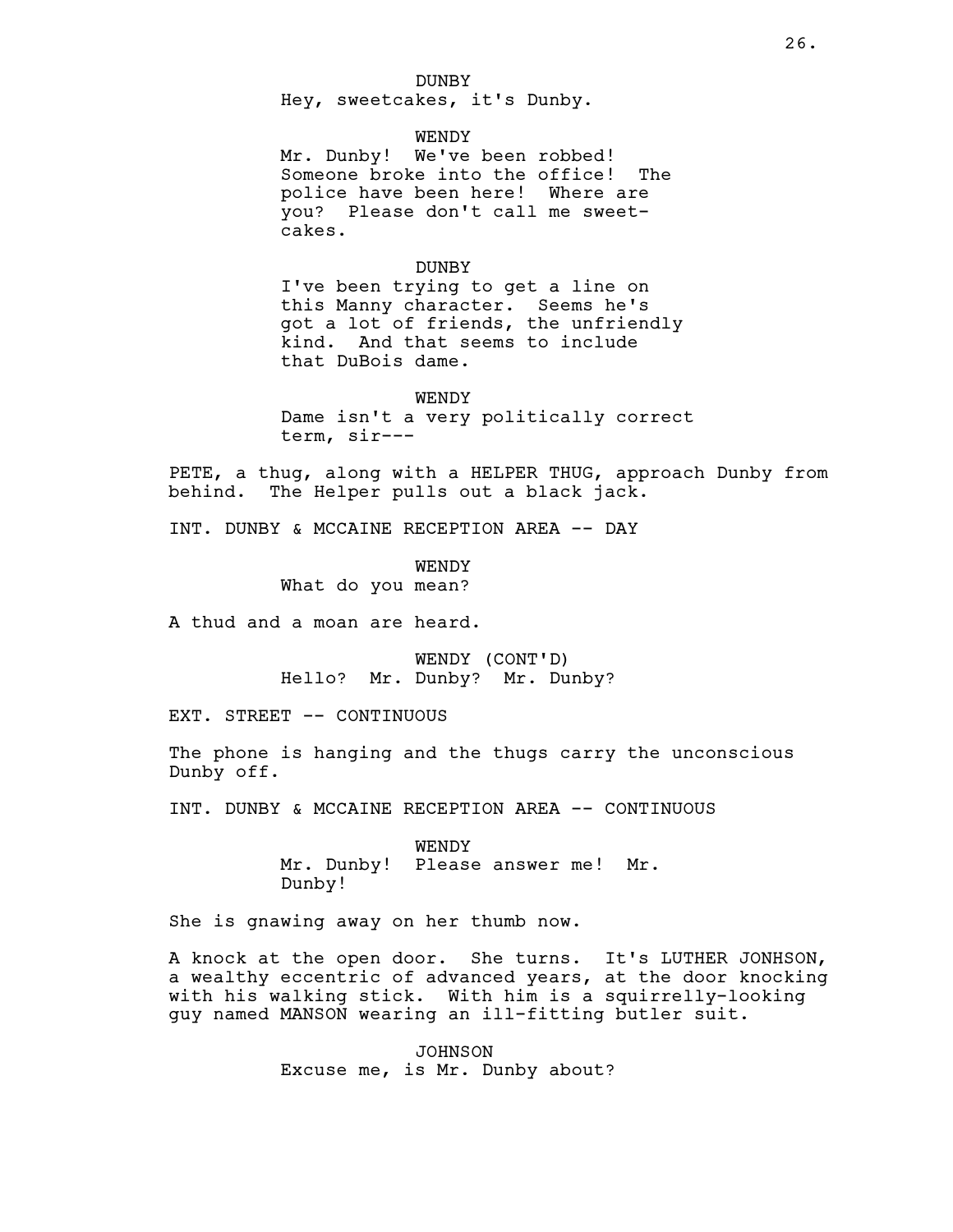WENDY (hanging up) Er, no, no, he is not. May I help you?

JOHNSON It is my understanding that Mr. Dunby is in the employ of a Mrs. DuBois, Amanda DuBois.

Johnson picks some lint off his cuff. He then hands it to Manson, who pockets it.

> NARRATOR WENDY (V.O.) These people must have stock in the phone company the way they get they word around. Now it was my turn to get some information.

Wendy attempts to compose herself.

WENDY Yes, she is a client.

JOHNSON Have they been in tandem for any length of time?

WENDY

Why do you ask?

He nods to Manson, who pulls a gun. Wendy starts biting her thumb anew.

JOHNSON

Miss---

WENDY Meadows, Wendy Meadows, 118 East 91st Street, Bayside, 10057.

JOHNSON Pardon the firearms but I find it speeds things along. Now then, where

is it?

WENDY

Where is what?

JOHNSON The duck, my good woman. Where is the duck?

WENDY Honestly, sir, I don't know what you're talking about. Really. (MORE)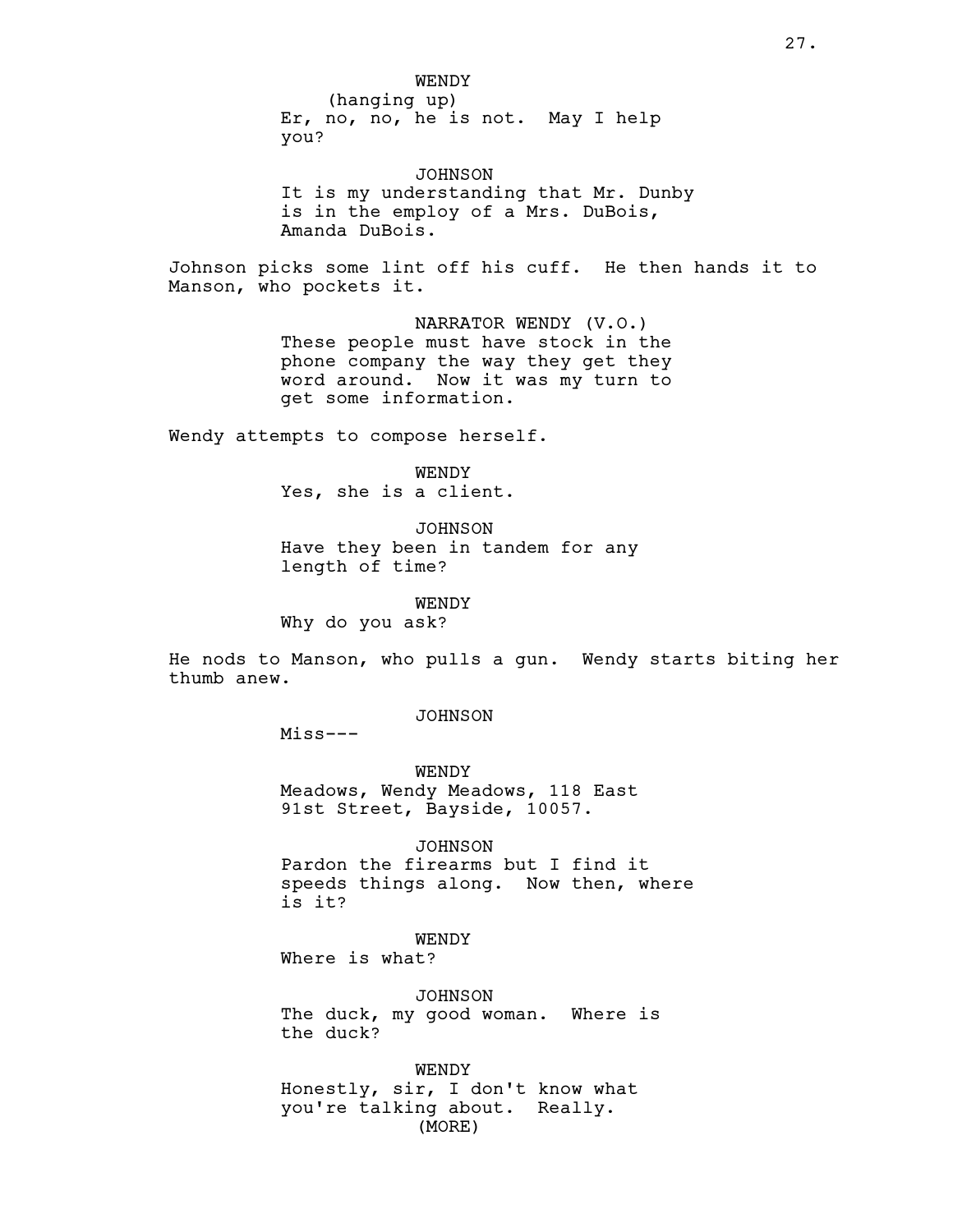# WENDY (CONT'D)

Because if I did, I would tell you, because the gun thing really makes me nervous and I'm liable to say anything and everything when I'm nervous and I would tell, probably. But, you know, sometimes I tend to babble on a bit when unsettled, so---

JOHNSON You haven't see the Peking Duck?

WENDY What's it look like? Maybe---

JOHNSON I believe you haven't. But I'm sure your employer has. Now then, I would like to leave a message for your boss.

Wendy picks up a steno pad.

WENDY Let me get a pen---

JOHNSON

No need.

He signals Manson who fires a volley of shots into the wall. Wendy, startled, flings everything.

> JOHNSON (CONT'D) You are to tell your boss that I want the duck. I am willing to kill for it. So, I expect your boss, or Ms DuBois, to turn it over to me. If I am in an amiable mood, there might even be a finder's fee. If I don't have it in the next, oh, let's say 48 hours, your boss, Ms DuBois and yourself will be in extreme danger. Please don't allow this to happen. Come along, Manson. Good day.

They leave. Wendy is still shaking. Mr. Rumbelbi comes in with flowers. Wendy punches up the phone line still on hold.

> WENDY That's it, Mom, I'm coming home.

INT. BATHROOM -- EVENING

Wendy is soaking in a hot bubble bath, reading want ads and x-ing items out.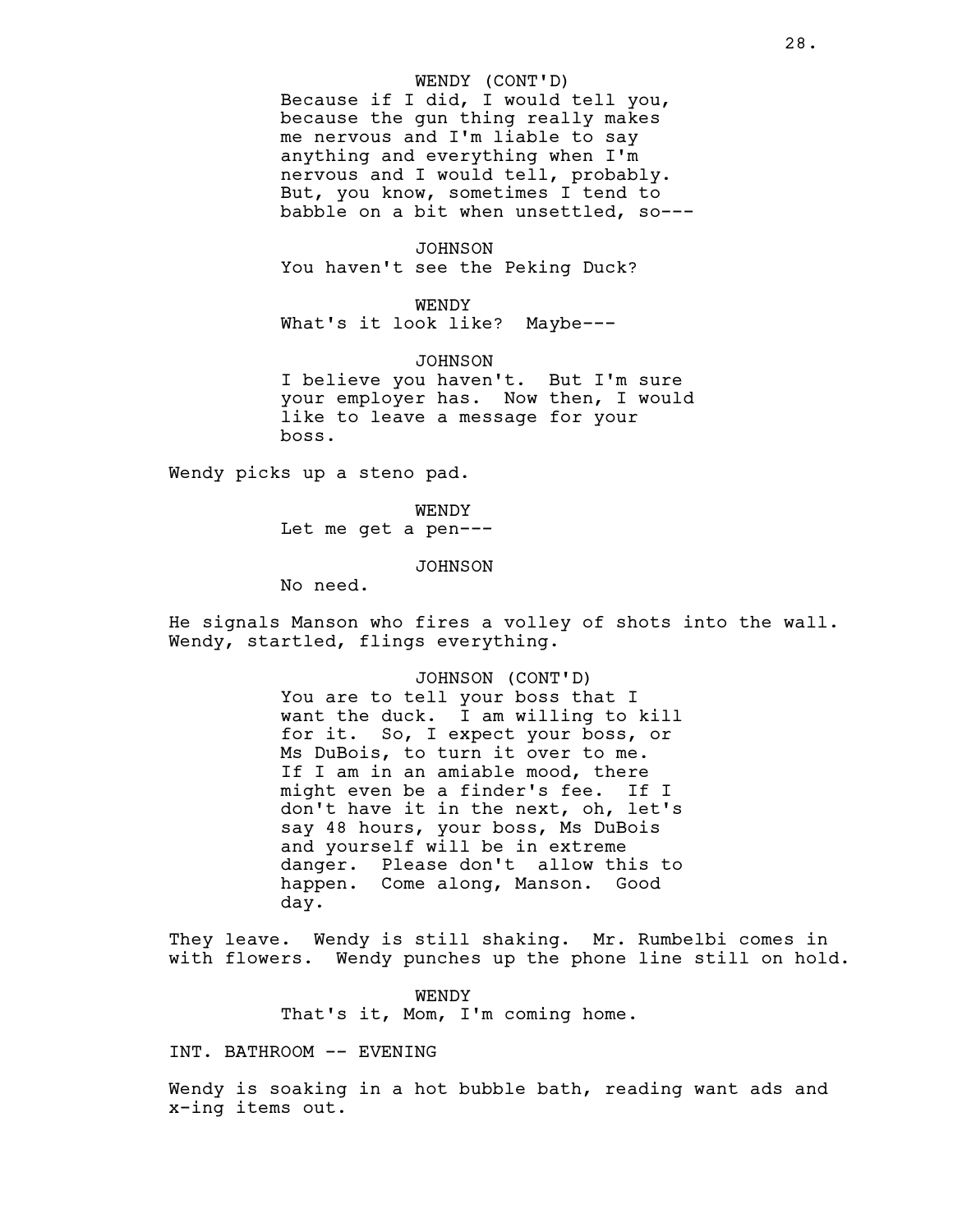MOM (O.S.)

Wendy!

WENDY

Yeah, Mom?

MOM (O.S.) Telephone! It's Debbie!

WENDY Can you bring it in, Mom?

Mom comes in with a cordless phone and hands it over.

MOM

Are you going to be in here long?

WENDY As long as it takes, Mom.

Mom leaves, tsk-tsk-tsking all the while.

WENDY (CONT'D)

Hi, Deb.

# INTERCUT:

INT. DEBBIE'S OFFICE -- CONTINUOUS

Debbie is at a run-down desk, piled high with paper.

A pile of work is dropped in her "in" basket.

DEBBIE What happened to you? You're not at work.

WENDY

I quit.

### DEBBIE

You can't quit. You won't be able to collect unemployment then. Why'd you quit? I hope you have something else lined up.

More work is dumped in her basket. She gives the unseen dumper a look that would curdle paint.

> WENDY Mr. Dunby is involved with some very shady characters who have and use firearms. And now Mr. Dunby's gone and I quit.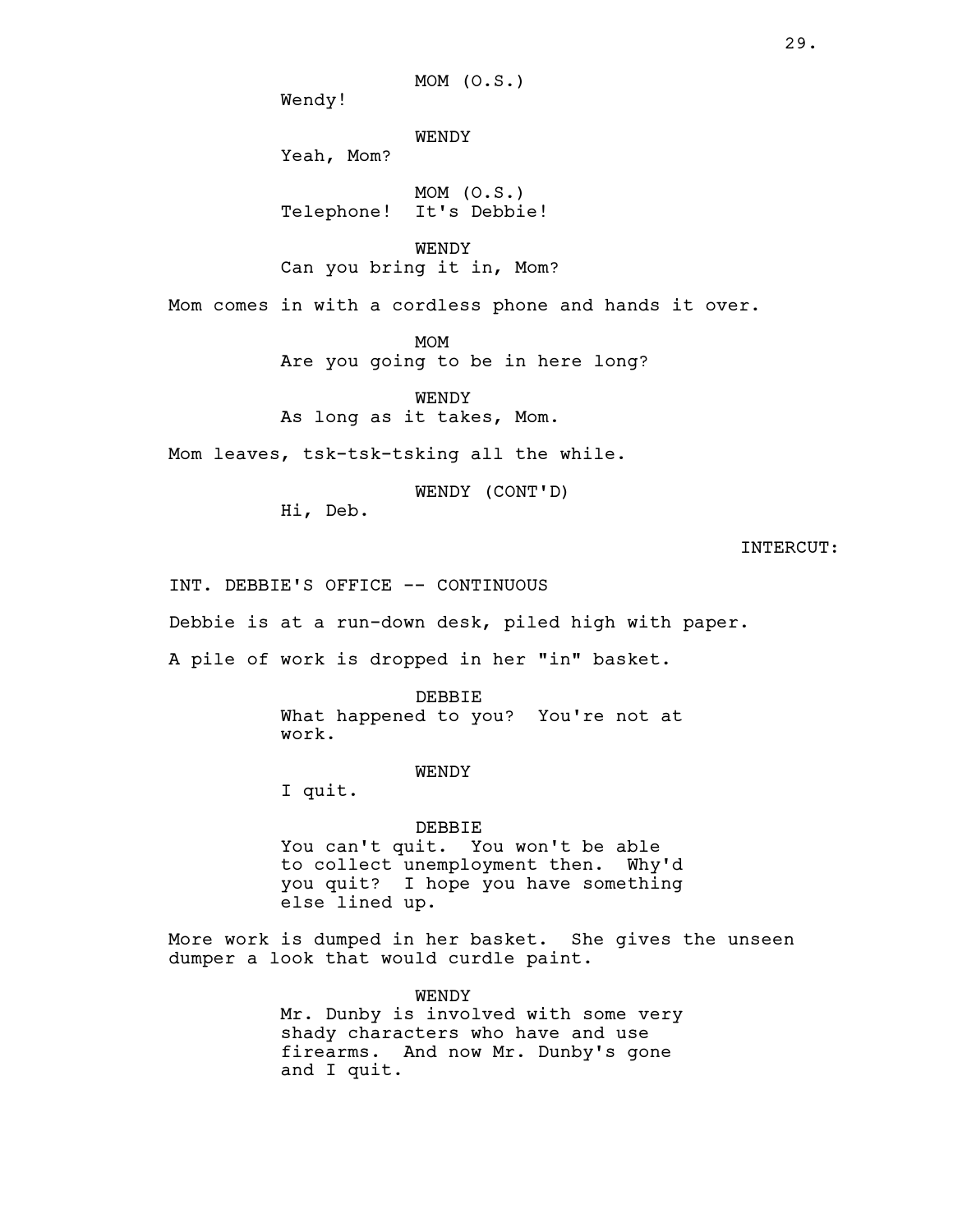### DEBBIE

Did you even give him two weeks notice? How do you expect to get a decent reference if you quit without notice? What are you going to do?

#### WENDY

I am going to take a long hot bath. And if I'm very lucky, when I step out of the tub, the rest of the world will be gone. Present company excluded.

DEBBIE Let me get back to work here. Happy soaking. I'll call ya tonight. Bye.

Debbie slides some of the pile off the desk and into the recycling pail.

INT. BATHROOM -- CONTINUOUS

As Wendy clicks off, the phone rings.

WENDY (yelling) I got it! (to phone) Hello?

INTERCUT:

INT. LIMOUSINE -- CONTINUOUS

Chu Lo Fat on his car phone. The Chins are seated across from him.

> LO FAT (in Chinese) <Miss Meadows, this is Chu Lo Fat. I was wondering--->

WENDY Hello? Who is this?

LO FAT Excuse me. Miss Meadows, this is Chu Lo Fat. I was wondering if you've heard from Mr. Dunby as of yet?

WENDY Oh, Mr. Lo Fat, well, no, actually, I haven't and I don't expect to.

LO FAT Why is that?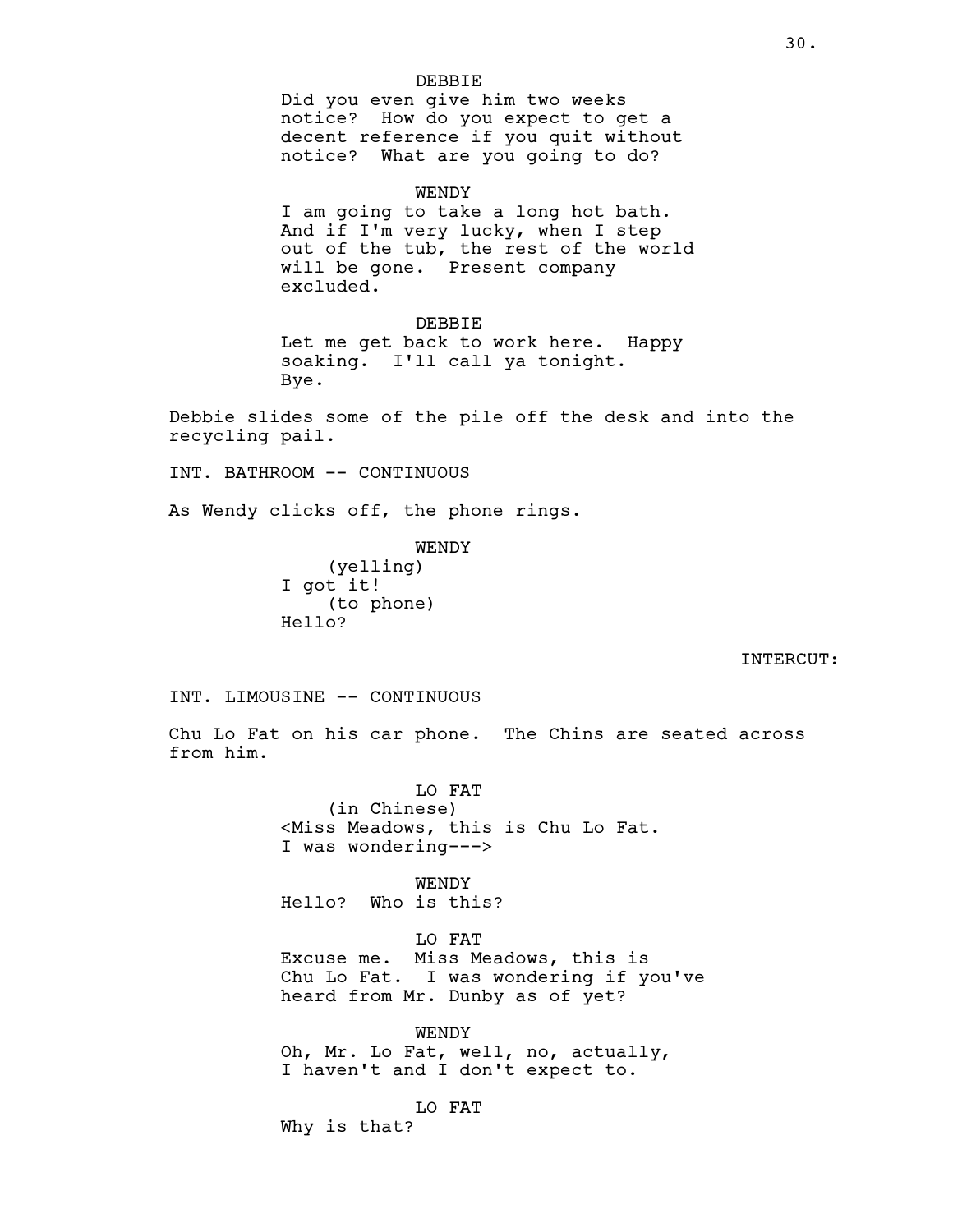WENDY

I quit.

LO FAT

Oh, have you.

Signaling to Chin 1, he makes a "slit throat" signal. Wendy's "call waiting" signal beeps.

WENDY

Excuse me, sir, I have another call.

She clicks the phone.

WENDY (CONT'D)

Hello?

INTERCUT:

INT. PRIVATE LIBRARY -- CONTINUOUS

A dark-wood, musty, pretentious book vault. It's Johnson on his decoy duck phone.

JOHNSON

Hello, Ms Meadows, this is Mr. Johnson, we spoke earlier today.

WENDY No, sir, I haven't heard a word and I resigned my position. So you'll have to deal with Mr. Dunby or my replacement, if any.

She clicks the phone back on Chu.

WENDY (CONT'D) And that goes for you, too.

She disconnects the call.

Johnson looks surprised, then signals Manson, who approaches with a brandy snifter.

INT. BATHROOM -- CONTINUOUS

Wendy sinks into the tub. The phone rings again. She answers.

WENDY

Hello!

INTERCUT: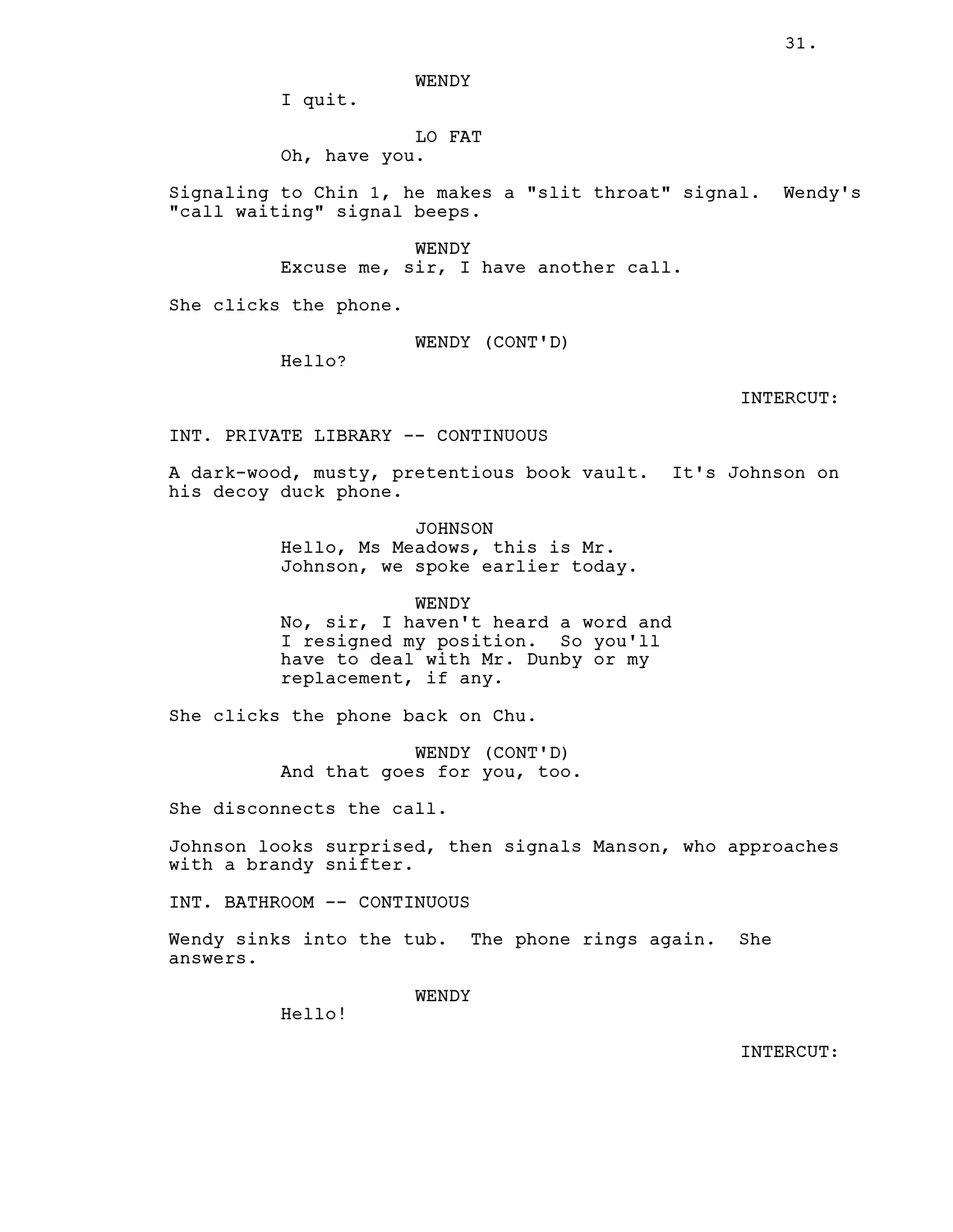It's MEL PICOSA, a mobster-type. The warehouse is the dark, dank setting preferred by 4 out of 5 underworld figures.

> PICOSA Hello. Miss Meadows, please.

WENDY This is she. Who's calling?

PICOSA

That's not important. What is important is that your boss is being uncooperative.

WENDY

Mr. Dunby? Is he there? Where is he? Who is this?

### PICOSA

Look, little girl, your boss has the package. We want the package. But your silly boss won't give us the package. Now, I figure you like your boss, so you want to see him well. So be a sweetheart and bring us the package.

WENDY

What's this about a package?

PICOSA

The duck! We want the duck! You got it?

# WENDY

 $But---$ 

PICOSA

Bring it to us, or your employer sleeps with the squid.

# WENDY

What? Squid?

PICOSA

No, not squid...you know, that animal what lives in the ocean?

WENDY

Fish?

PICOSA

Yeah, yeah, sleeps with the fish. That's it, he sleeps with the fish. I'll give you, oh, 36 hours.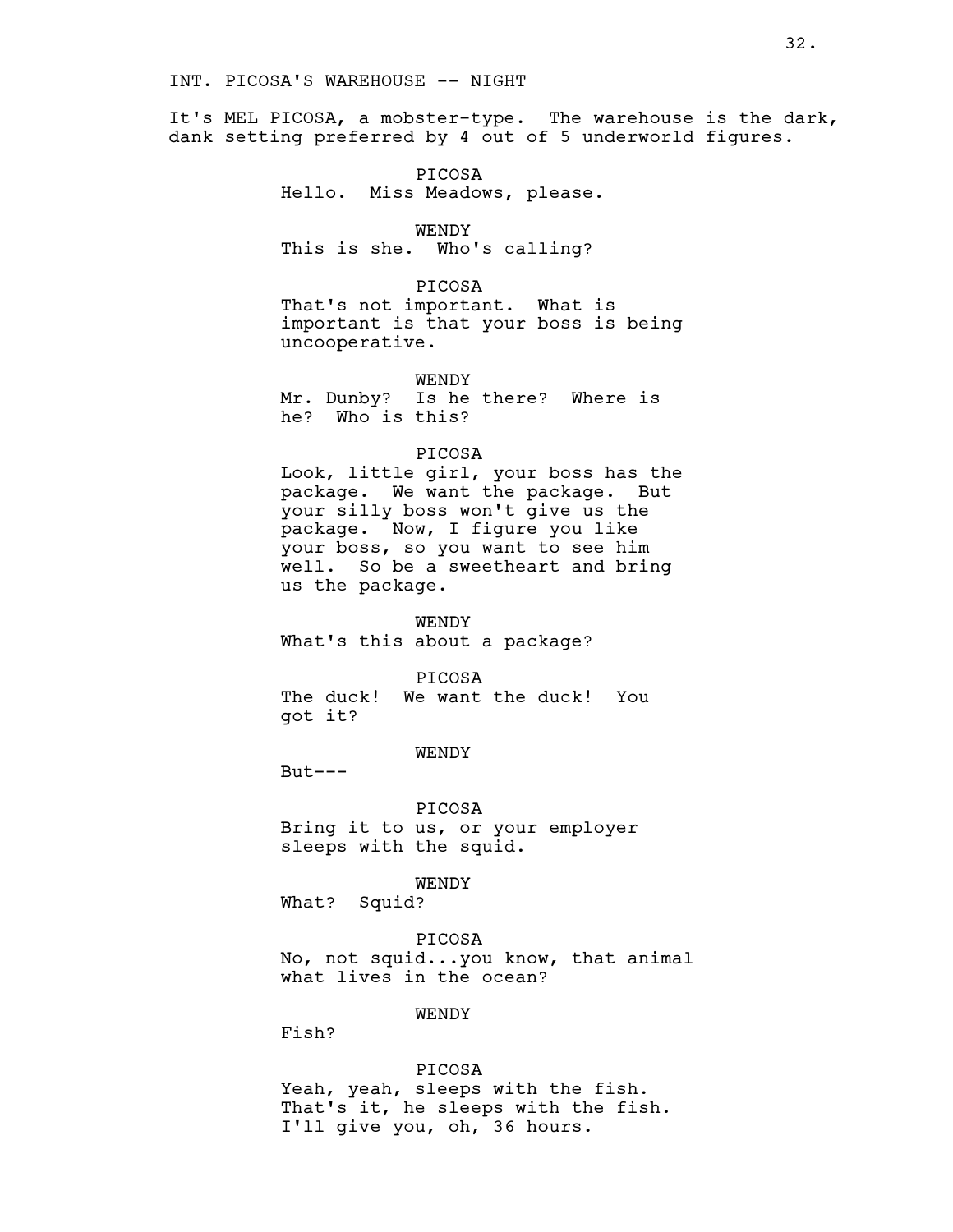WENDY

Thirty six hours? That isn't much time.

### PICOSA

So take a shorter lunch hour! I got expenses here! Just get it! And no cops, missy, if you want to see him returned in his original packaging.

Picosa hangs up the phone. And there's Otis, bound and gagged to a chair.

> PICOSA (CONT'D) There, Mr. Dunby, you won't hand it over but your secretary there won't have a problem turning it over. She likes you.

Dunby rolls his eye and shakes his head no.

PICOSA (CONT'D) So you see, soon everything will be in place and I'll be on top of the globe.

DUNBY

(muffled) Globe?

PICOSA No, no, not globe. The earth, the word for earth.

DUNBY

(muffled) World?

PICOSA Yeah, yeah, world. I'll be on top of the world.

INT. BATHROOM -- DAY

Wendy looks scared and angry. She throws the phone.

WENDY

All I wanted to do was take a nice hot bath! Is that too much to ask?

The phone hits her tote bag, sitting on the toilet seat. It falls over and the DuBois file slides out. She gets out, grabs a robe and picks up the file. She considers it a moment.

She sees the address and then dials 411 to get the number.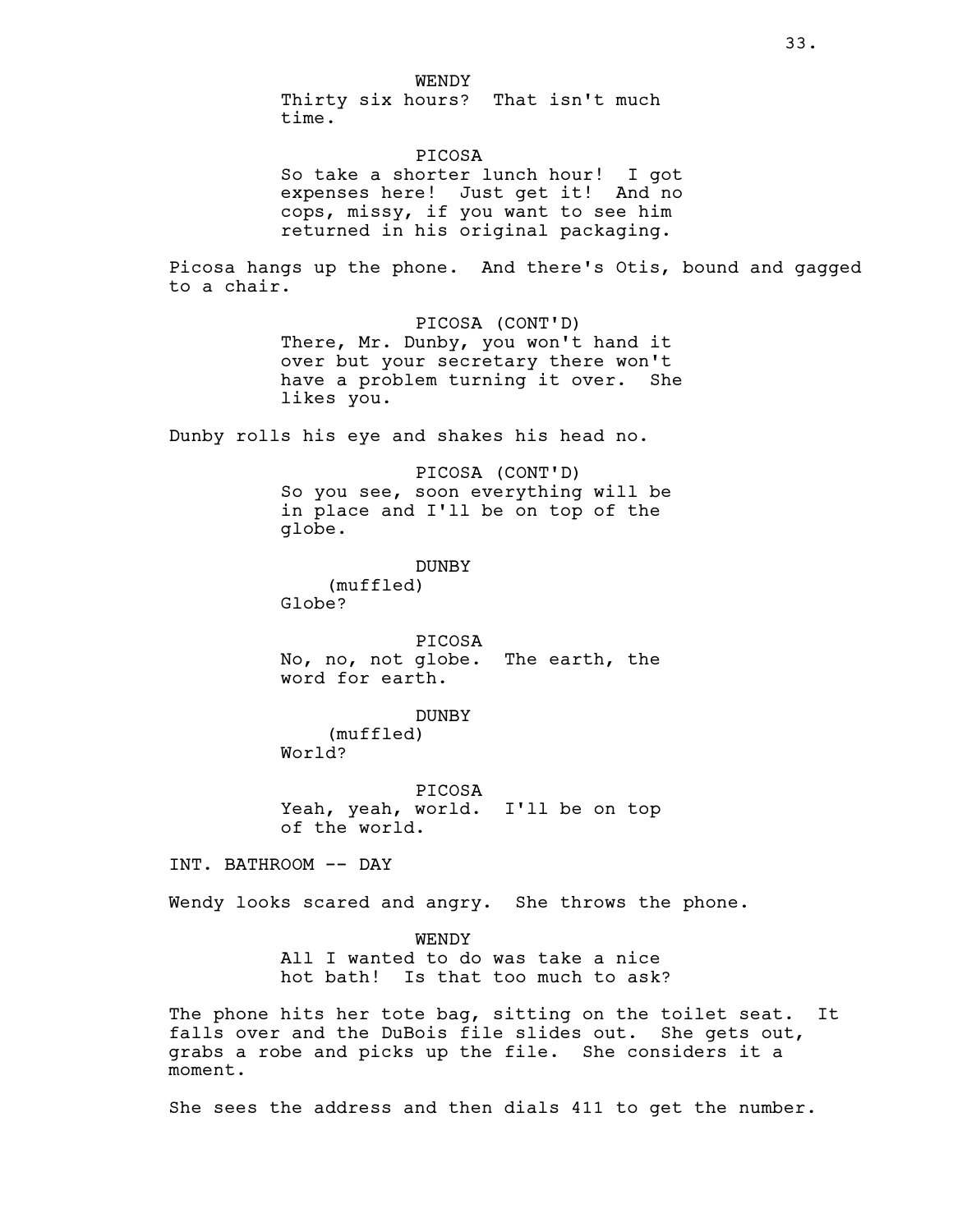# OPERATOR (O.S.)

That number is no longer in service.

Wendy looks panicked. Then she makes a decision and exits the bathroom.

> WENDY Mom, I'm finished! I gotta go out!

MOM (O.S.) Honey, the bathroom's free!

DAD (O.S.) Jeez, about time!

EXT. STREET -- NIGHT

Wendy, now dressed, is walking down the block. She turns a corner. We then notice Chin 1 is following her.

EXT. AVENUE -- CONTINUOUS

Long, dark residential block line with parked cars. Wendy walks along.

She hears footsteps and turns only to see nothing. She continues on and the footsteps resume. She picks up the pace. So does Chin 1. Now he appears and catches up.

Wendy turns and sees him. She hurries but he's gaining. Finally, she flat-out runs. She stumbles and falls against a parked car. This sets off the car alarm.

Wendy gets up and Chin 1 has frozen in his tracks.

Lights go on in one of the apartment windows. Wendy looks and gets an idea.

She goes to the next car and bounces on the bumper, setting off that alarm. More apartment lights go on. Wendy climbs up on the next car, runs across the top and jumps on the next, going down the whole line of parked cars and setting off all the alarms.

She jumps onto the next car, a convertible and falls through the roof.

Chin 1 retreats. People shout out their windows.

PEOPLE What's going on? Hey, who's that? Turn that damn thing off!

Wendy climbs out of the convertible and hurries off.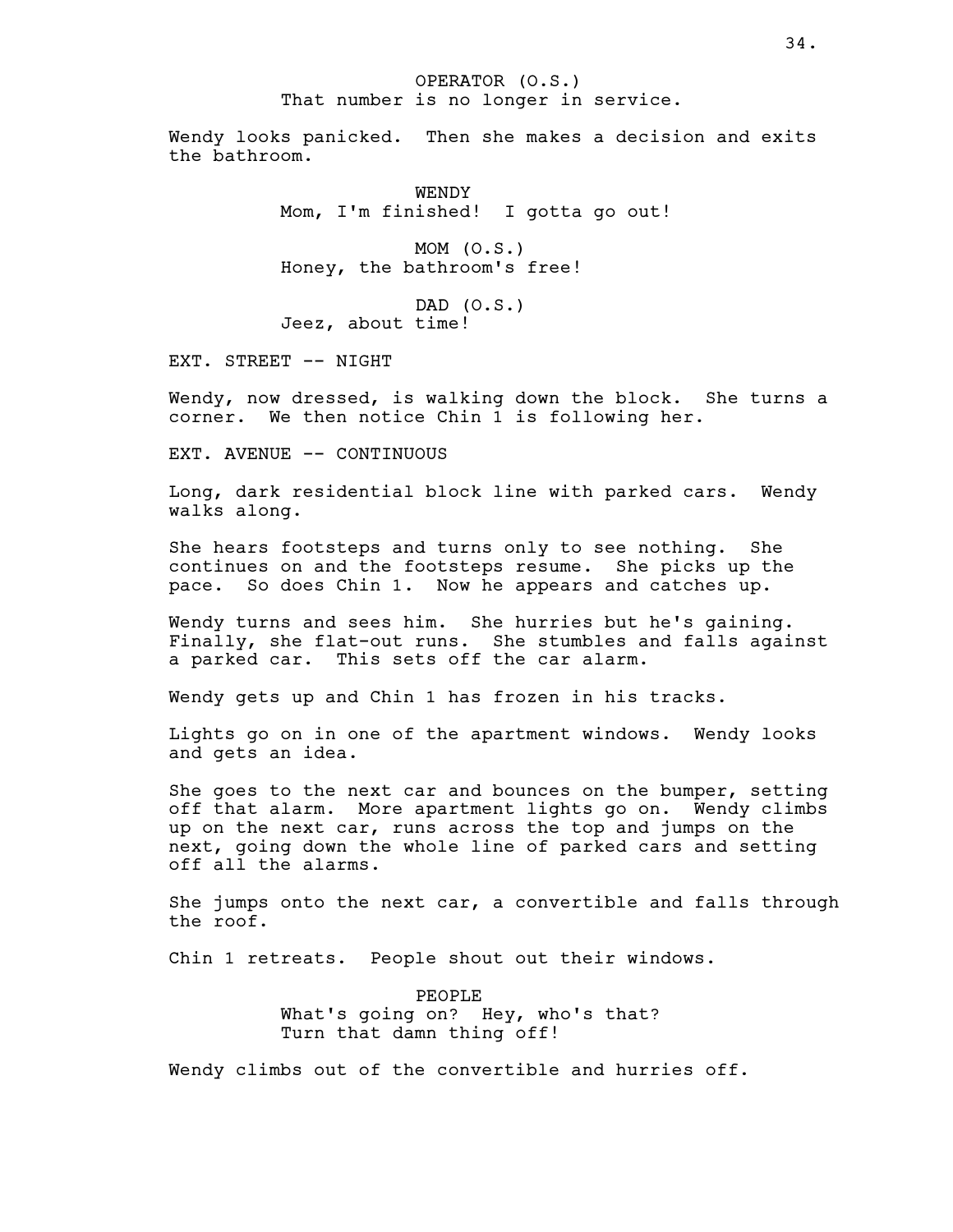It's a run-down, seedy SRO hotel. Wendy double checks the address and is mystified to see it's correct.

INT. HOTEL HALLWAY -- NIGHT

Wendy makes her way to the room number. Finding it, she readies to knock on the door when suddenly DuBois opens the door, suitcase in hand.

### WENDY

Ms DuBois?

# DUBOIS Yes. And you are?

WENDY Wendy Meadows. Mr. Dunby's secretary.

DUBOIS Ah, yes. And how is dear Mr. Dunby? Quite a character.

# WENDY

He's missing, ma'am. I think he's been kidnapped.

DUBOIS Oh, my. What makes you think he's been kidnapped?

### WENDY

The kidnappers told me. Ms DuBois, what do you know about a duck?

DUBOIS Donald or Daffy?

WENDY Are you going somewhere, ma'am?

### DUBOIS

Well, actually...my room is being upgraded.

### WENDY

Ms DuBois, please, you've got to help me! My boss is gone. My office was ransacked. I've been threatened and shot at. None of this was in the job description! And everybody keeps asking for you!

DUBOIS

Me?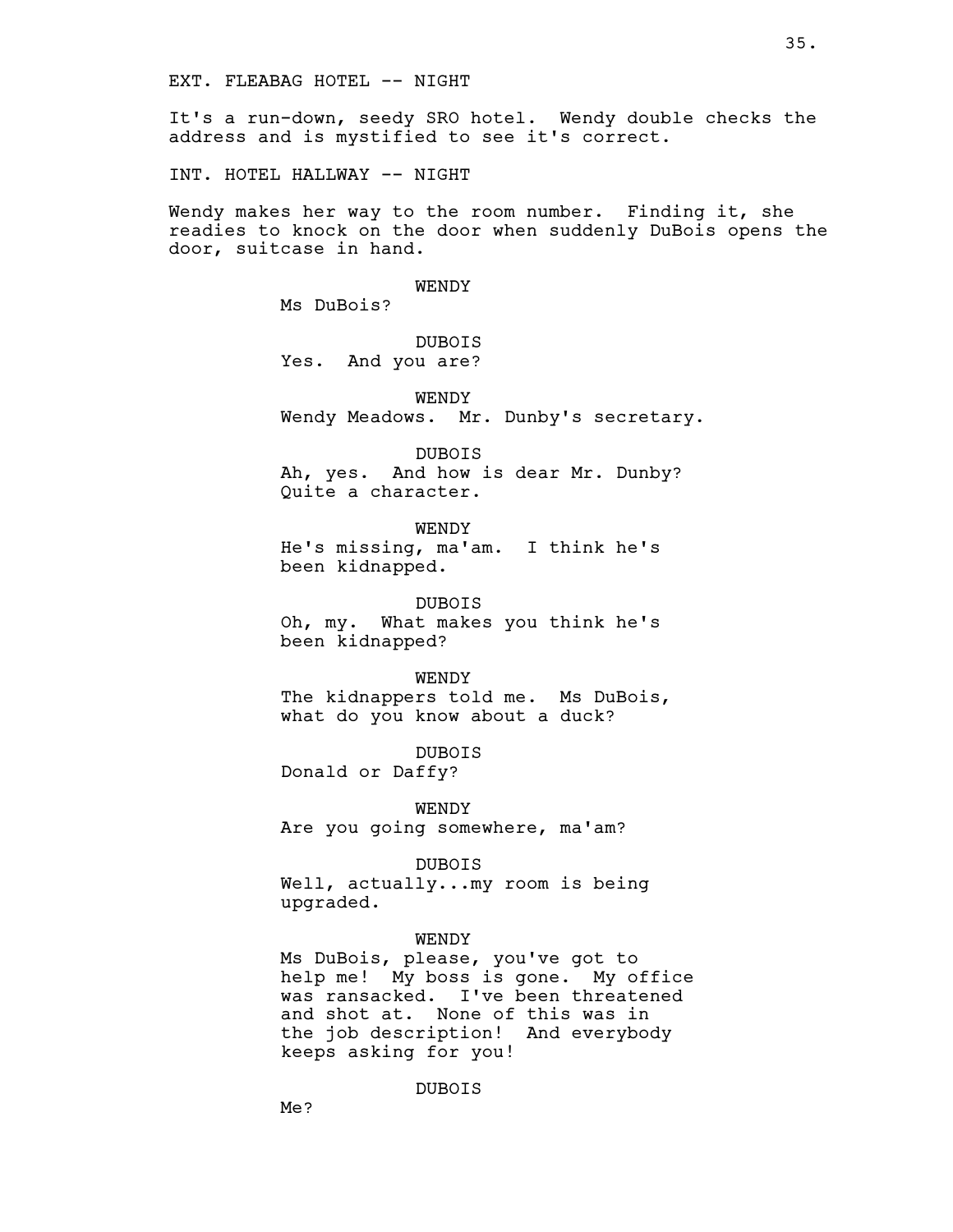WENDY Well, everyone except the police.

DUBOIS The police are involved?

#### WENDY

Of course. Our office was broken in to! I called the police. But there's not much they can do, not 'til Mr. Dunby talks to them and now he's missing!

# DUBOIS

Extraordinary.

### WENDY

And just who are these people who keep showing up? I don't know them. There was this man Lo Fat and this other guy Johnson.

DUBOIS Luther Johnson?

WENDY Yes. You know him?

## DUBOIS

No.

## WENDY

But he knows you! What is this duck they keep asking about?

# DUBOIS

I'm sure I don't know. But my husband, Manny, ran with a very tough crowd. That must be it.

#### WENDY

What did he do? What did you get Mr. Dunby involved in? You have to tell me, I'm new on the job. I can't<br>lose my boss now! I can't face that lose my boss now! job market again!

DUBOIS Calm down, dear. We'll get to the bottom of this. Come along.

DuBois walks Wendy out.

EXT. FLEABAG HOTEL -- NIGHT

They come out a fire exit into the alley and head for the street, passing a Man reading a newspaper.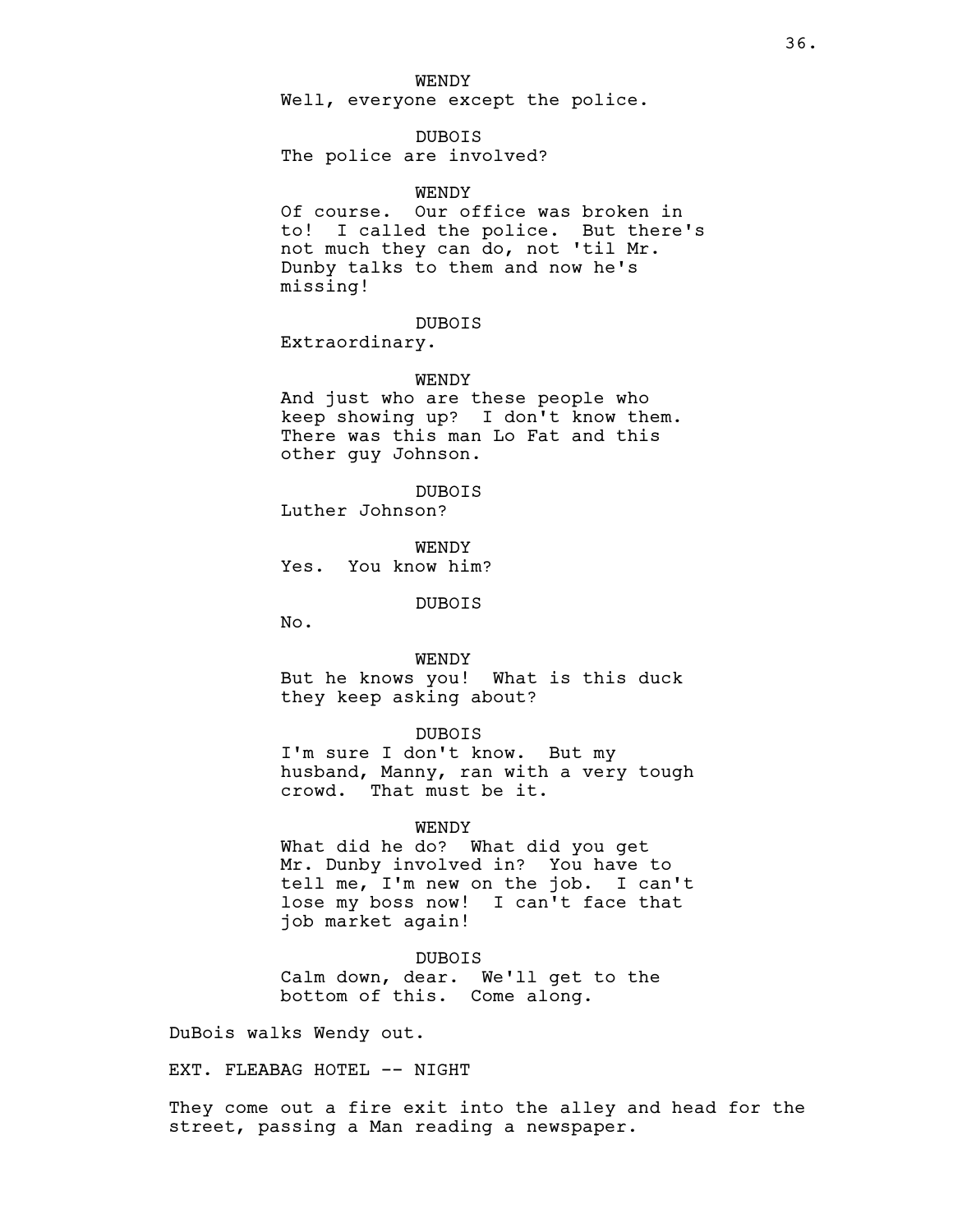They hail a cab and leave.

The man lowers the paper and it's Manson.

EXT. MEAN STREET -- NIGHT

The cab comes up to Dunby's block.

INT. CAB -- NIGHT

Wendy and DuBois see the Chins staking out the office so they tell the CABBY to keep going.

> DUBOIS Can't go there.

WENDY You know those men?

DUBOIS No. It might be best if we go to your residence.

WENDY

I guess.

EXT. MEADOW'S APARTMENT -- NIGHT

Wendy exits the cab. DuBois gets out and enters building. Wendy shrugs and has to pay the Cabby and get the bag.

INT. MEADOW'S APARTMENT -- NIGHT

DuBois and Wendy enter.

WENDY Mom! You here?

Mom enters from the kitchen.

MOM Hi, dear. Oh, hello.

WENDY Mom, this is my, er, friend from work, Amanda. Amanda, my mom.

DUBOIS Delighted to meet you, Mrs.---

WENDY

(sotto) Meadows.

DUBOIS Meadows. A pleasure.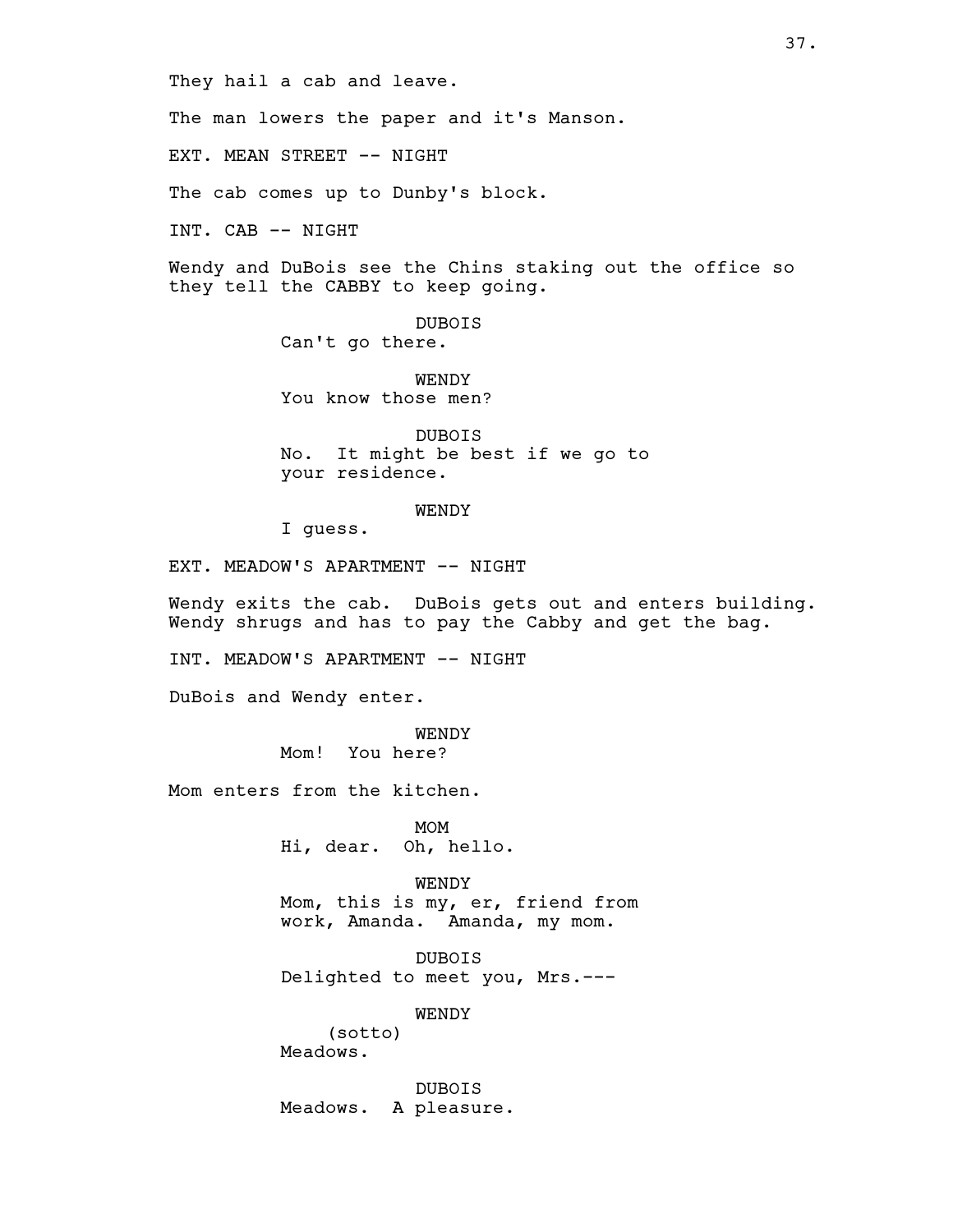MOM Nice to meet you, too. Wendy, your father and I are going over to the Bennetts' for coffee and cake. It's their anniversary.

WENDY

Say hi for me.

Dad enters, ready to go.

DAD

We ready?

MOM Ready. This is Amanda, Wendy's friend.

DAD

Hi, how are you? Don't chain the door, Wendy. We shouldn't be late. We just stocked the fridge, so help yourself.

Mom and Dad leave.

DUBOIS They're adorable.

WENDY

They are.

DUBOIS My, I am parched. Do you have some wine or a beverage? It might calm you down, too.

INT. KITCHEN -- CONTINUOUS

Neat, older functional kitchen. The refrigerator is filled with magnet-held notes. They search out the wine and glasses.

DUBOIS

So, as I said, Manny was very charming and swept me off my feet. I didn't see the true side of him until after the wedding. It's so obvious now he only wanted me for my money. And then he runs off!

WENDY What did he take?

DUBOIS Some family heirlooms. Who knows where they are by now.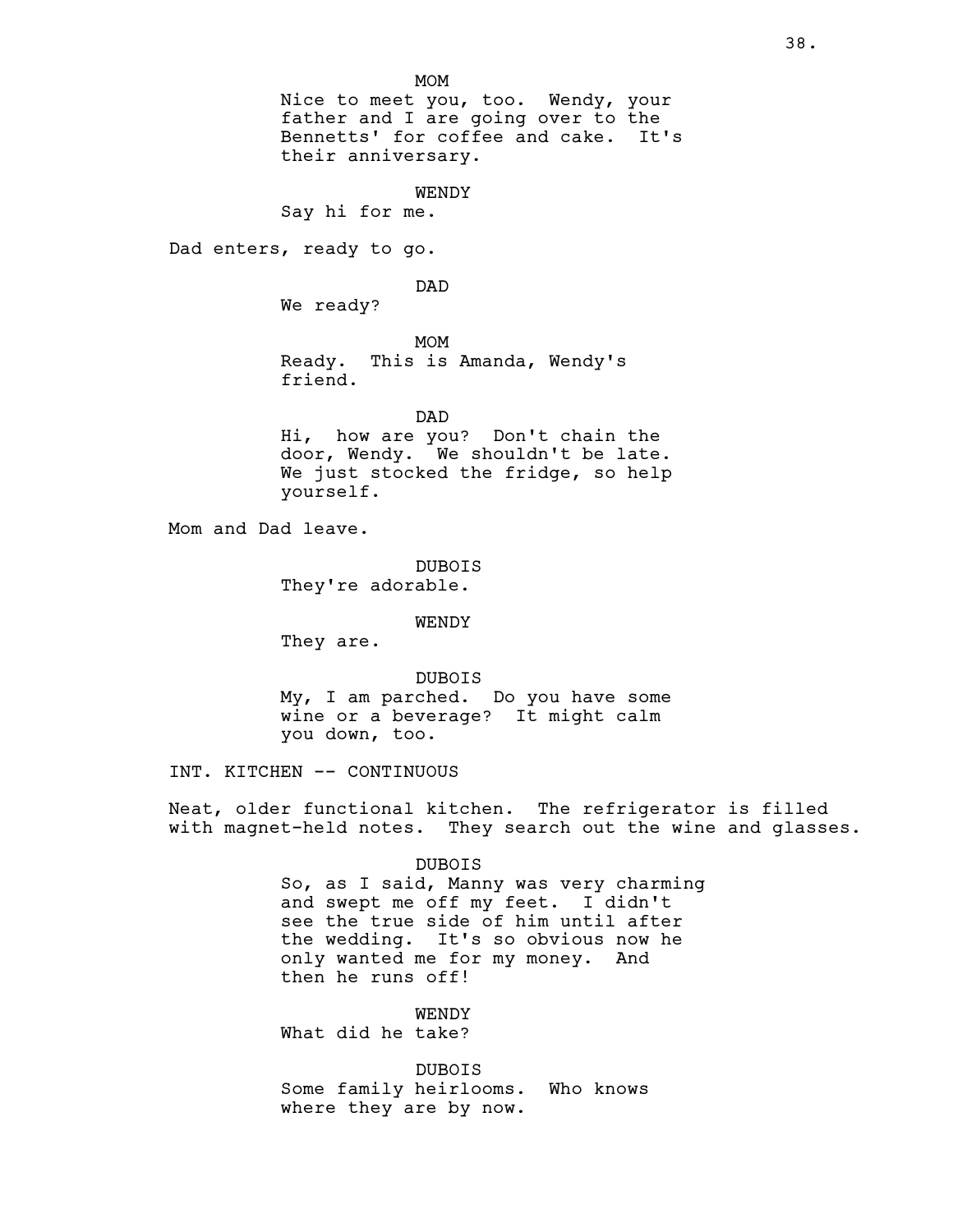Phone rings. Wendy answers it.

WENDY

Hello.

BILL (O.S.) Wendy, it's Bill. Did you get that credit check you wanted?

WENDY

No, Bill, I didn't. The office was broken into and I was out and the phones were screwed up...let me get it from you now. Hang on.

She pulls out a steno pad from the DuBois file and a pencil from her tote bag. DuBois is doing a poor job of acting unconcerned.

WENDY (CONT'D)

Okay, shoot.

She begins writing in stenography.

WENDY (CONT'D) Really? Up there? Great. It's a start. Thanks. Bye, Bill.

She hangs up.

WENDY (CONT'D) Well, at least we have a lead on your husband.

DUBOIS You do? Where is he?

WENDY Well, I can't tell you just now.

DUBOIS

You must tell me! That's what I'm paying you for!

# WENDY

Actually, you're paying Mr. Dunby and he pays me. And you are paying him to get the information, so I really think he should be the first to see this, otherwise, why should you bother paying him and if you don't pay him, he might fire me. Unless, of course, he never comes back, then I might have to quit again. But probably we should run all this over to the police.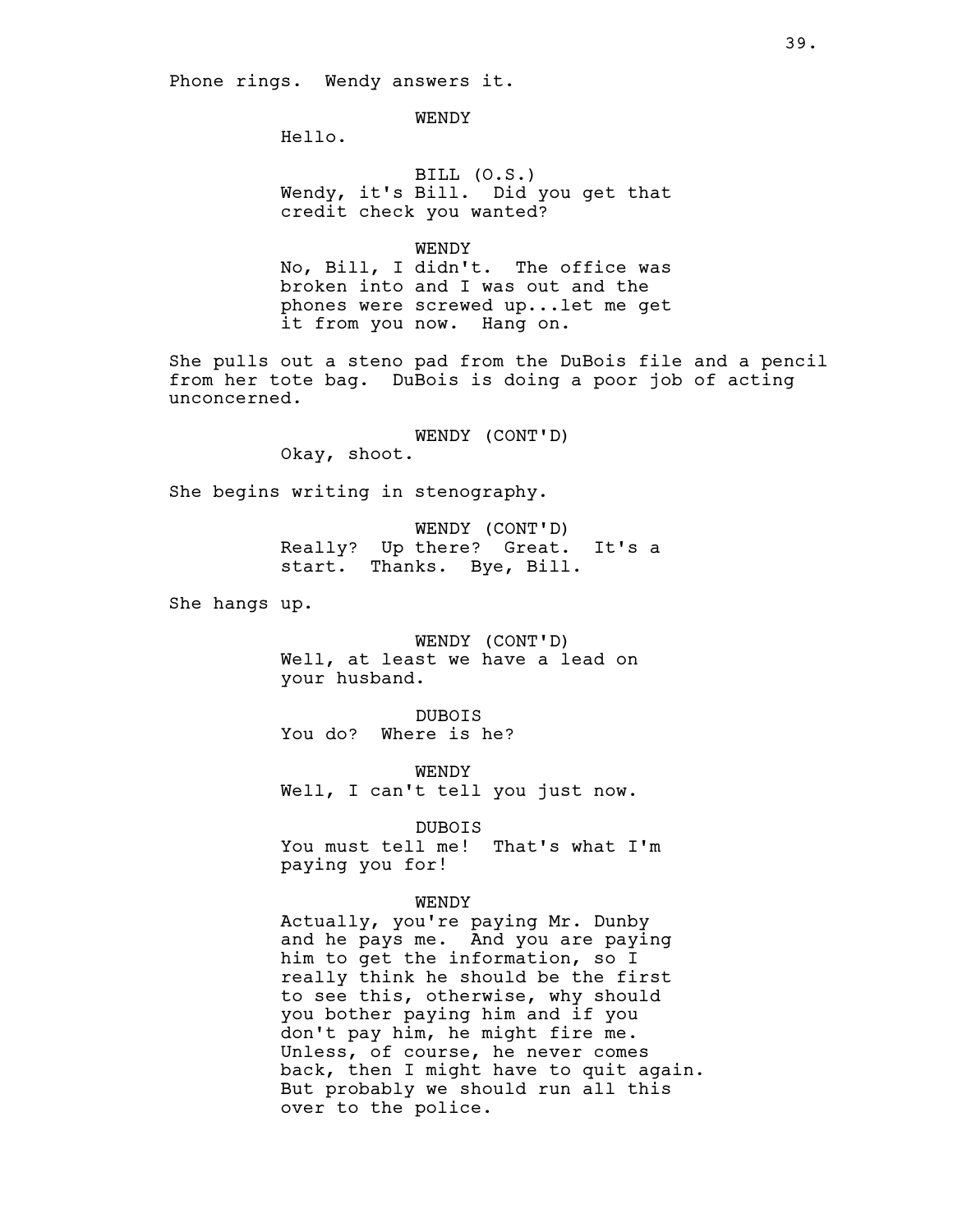DUBOIS (humoring her) You're right, dear. Leave this to the professionals. Come, dear, you've had a busy day. Have some wine.

As she gets the glass, she flips her ring open and powder drops into the glass. Wendy takes the glass and drinks.

#### WENDY

I'm really not a wine drinker. But I am wound pretty tight. I'm not use to this kind of pressure. Before I worked for Mr. Dunby, the biggest crisis I faced was the copy machine running low on toner. My biggest decision was whether to ship use Fed-Ex or UPS.

As the drug takes affect, Wendy gets drowsy. She shakes her head to stay alert.

> WENDY (CONT'D) You have to understand that once, the fax machine went down and I started hyperventilating. Wow, this stuff is stronger than I thought. No wonder I don't drink. Excuse me, I'm just going to splash some water on my face.

She gets up, knocks into DuBois' purse on the table, spilling all the contents, including a folded photo, all over the floor.

Wendy then walks into a wall and drops, landing on top of the photo.

DuBois gets up, grabs the bag and stuff, then takes the steno pad and exits.

Out the window we notice Pete the Thug and his Helper Thug spying on Wendy's apartment.

INT. KITCHEN -- LATER

Wendy's still out on the floor. Slowly, she comes to. Still in a stupor, she gets up.

> WENDY Oh, my word. What vintage was that, I wonder, Ms DuBois? Ms DuBois? (snapping to) Ms DuBois!

She looks around.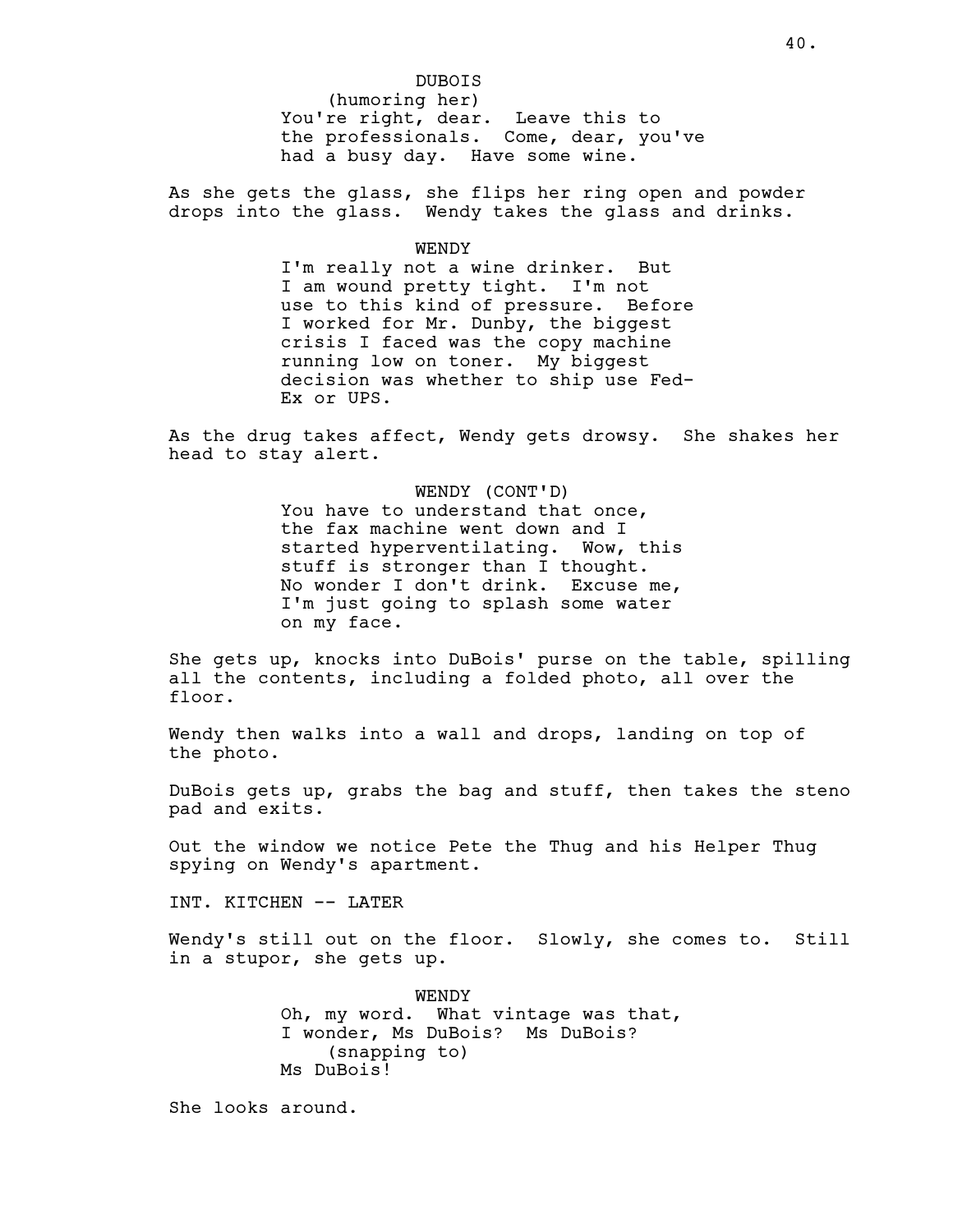# WENDY (CONT'D) Oh no! I've lost someone else!

She sees the folded photo on the floor and unfolds it. It is a photograph of a golden duck, incrusted with jewels. On the back of the photo is a label, "Museum of Natural History." She goes over to her phone to check the pad.

# WENDY (CONT'D)

Where's the pad? Oh, she took it. She's going to find her husband and kill him! How could I let her? I have to stop her! Where's she headed? What did Bill say? I forget. What was in that drink? Oh, Mr. Dunby isn't going to like this, not one bit. Unless, of course, he's dead. No, don't like that. What kind of letter of recommendation could you possibly get if he's dead? It'll come to me, just think. I should have quit.

Mom and Dad return home.

DAD --But Bob can be such a jerk sometimes. I mean, really, who does something like that? "Air-dry" his hands. Use a hand towel for Pete's sake!

MOM It didn't kill you to shake his hand. Hi, honey.

DAD Your friend leave?

WENDY Yeah, a while ago.

Mom looks at the fridge and suddenly remembers.

MOM Oh, I forgot, Wendy, I'm sorry.

She takes a note off the fridge.

WENDY Sorry about what, Mom?

MOM

A Bill something from work called. He gave me some information he said you needed. He sounds cute. (MORE)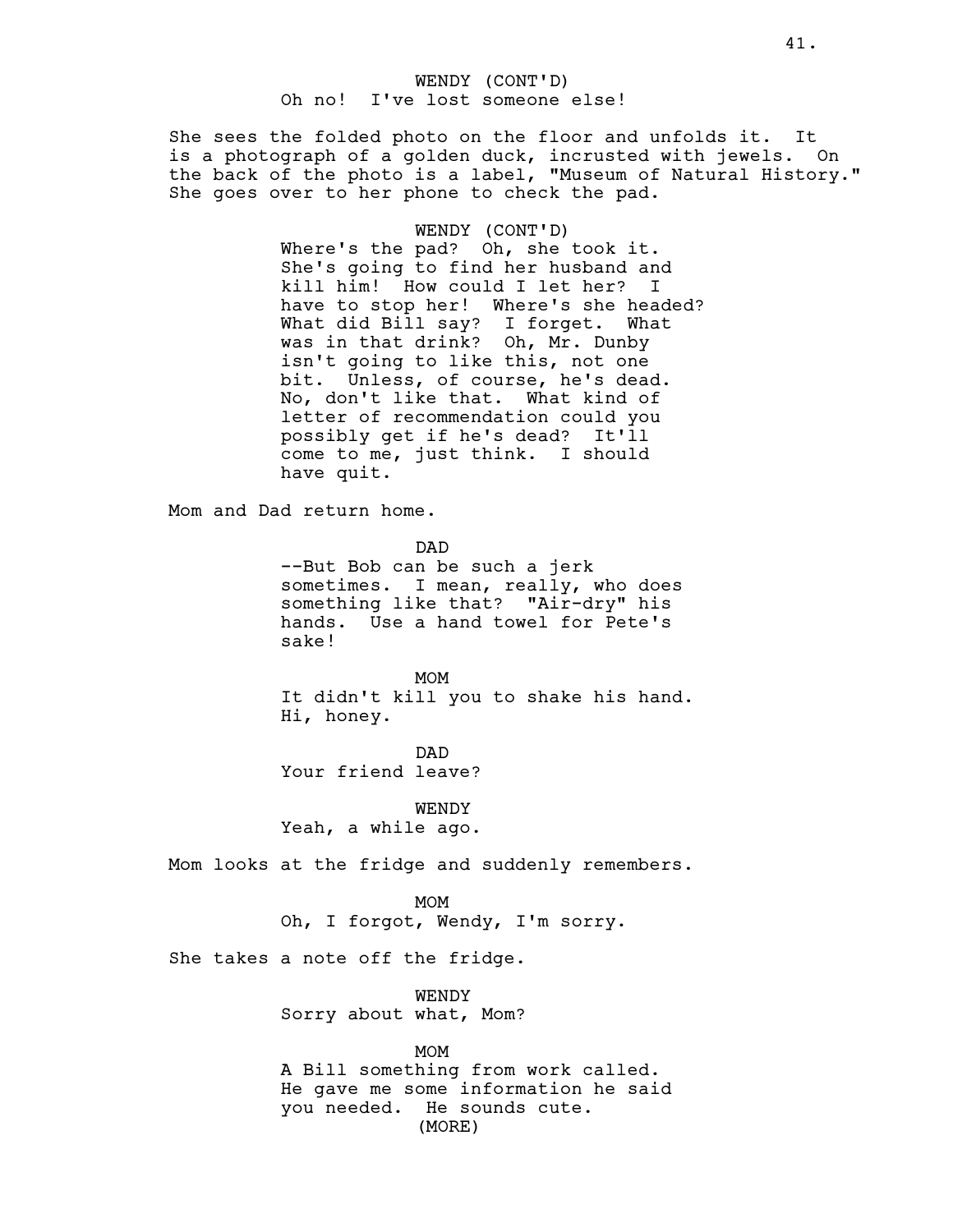MOM (CONT'D) Did he call back? He said he'd call back. So, is he married?

WENDY Er, yeah, Mom, happily. Thanks. Mom, you just saved my life. Thanks.

She kisses her and leaves.

DAD See? What are you talking about? She loves you.

INT. WENDY'S ROOM -- NIGHT

She get her phone.

WENDY Now I have to find him before she does! I wish Mr. Dunby were here.

She makes the call.

WENDY (CONT'D) Hello, Debbie, it's me. You working tomorrow?

INTERCUT:

INT. DEBBIE'S APARTMENT -- NIGHT

Bright, trendy dwellings. Debbie's in bed, watching TV and doing her nails.

> DEBBIE No, not really. The company asked me never to return again. Ingrates. The agency hasn't come up with anything yet. Why?

WENDY I need a temp.

DEBBIE You need a temp? For what? I thought you quit.

WENDY I un-quitted. But I need someone to office sit. Oh, Debbie, I can't explain everything but I have to stop a possible murder.

DEBBIE Isn't that Dunby's job?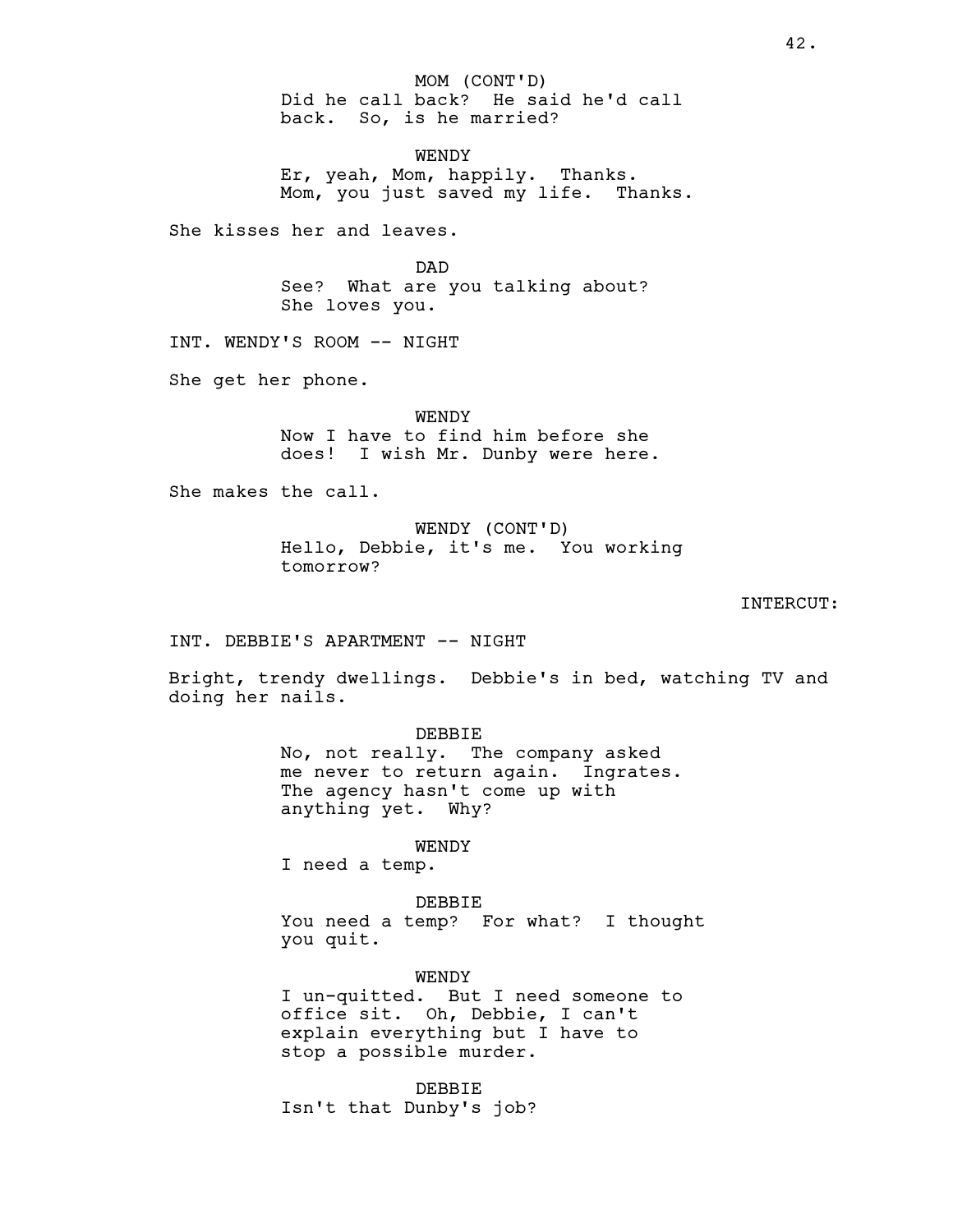WENDY

Dunby's missing and I don't know what to do. Will you do it, please? Mr. Dunby is missing, how much work can it be?

DEBBIE Shouldn't the police handle it?

WENDY

Handle what? A maybe possible murder upstate? Besides, getting the police involved could cost Mr. Dunby his license. Or his life. It's all my fault.

DEBBIE Okay, okay, you need my help, you got my help.

WENDY

Oh, thank you.

INT. HOTEL LOBBY -- NIGHT

A two-star hotel trying hard. DuBois is at the front desk checking in with luggage and her handbag containing the steno pad. Picosa's henchman, Pete, enters the lobby. He signals BELLBOY who gathers up DuBois' effects and pinches the note pad.

INT. PICOSA'S WAREHOUSE -- NIGHT

Dunby is tied to a chair under a hanging light. Picosa is filing his nails. Pete arrives with the steno pad.

> PETE Hey, boss, wait'll ya hear. So we're watching that secretary like you said and who comes out but DuBois.

> > PICOSA

DuBois? (to Dunby) So just some client, uh? Looks like you ain't been Fred with me.

PETE

Fred?

PICOSA No, no, not Fred. The other guy's name; starts with "F."

PETE

Philip?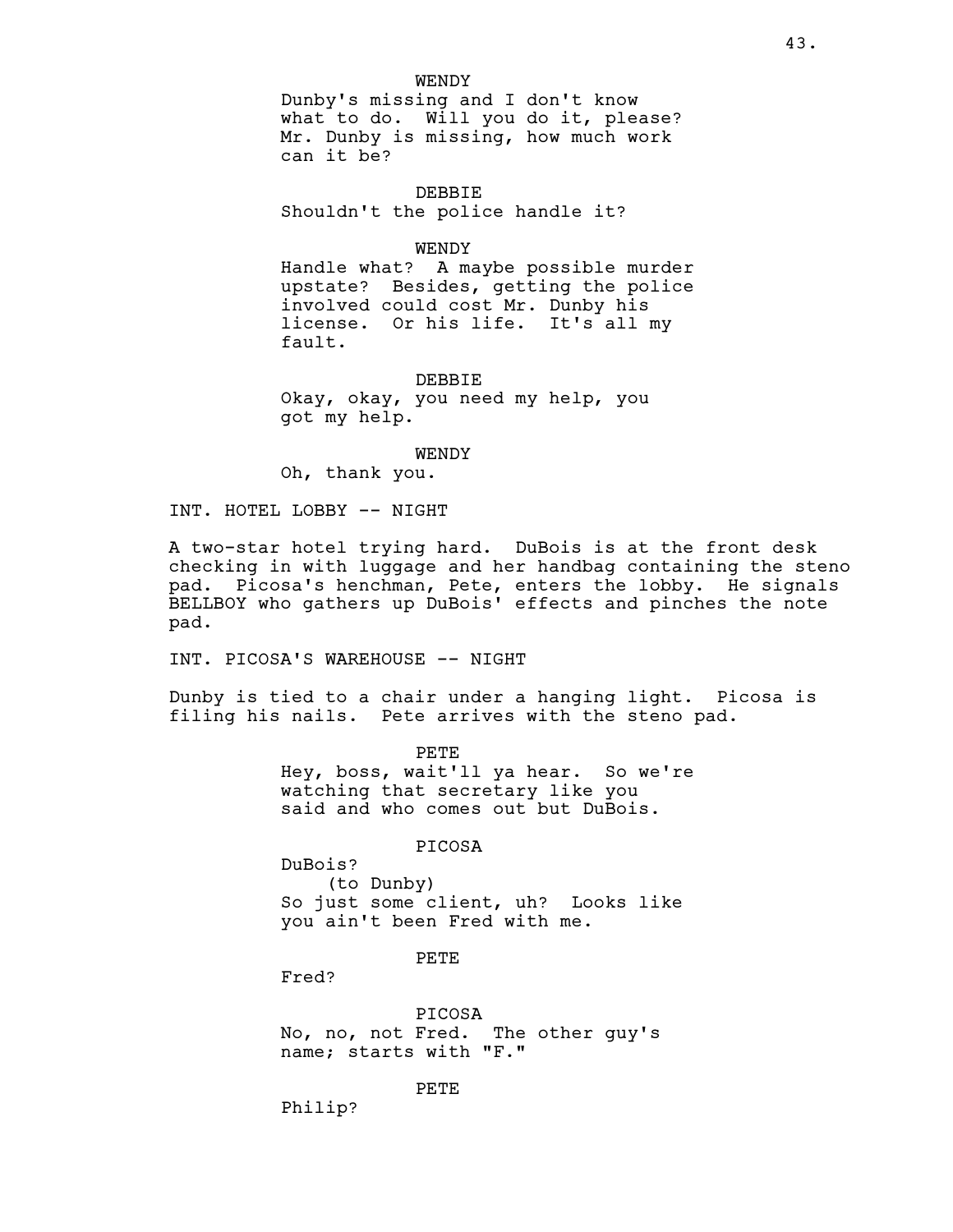DUNBY (muffled) Frank? PICOSA Yeah, looks like you ain't been frank with me. PETE So, we follow DuBois and whattya think we see? She got her file! So one of the boys pinches it and here you go. He hands Picosa the pad. PICOSA What's it say? PETE I didn't even open it. Picosa opens it. PICOSA What is this? It's squiggles! He looks at Dunby and rips the gag off. PICOSA (CONT'D) What is this, a joke? What's the matter, English ain't good enough for you? DUNBY It's stenography. It's a secretary thing. PICOSA Read it. DUNBY Do I look like a secretary? Picosa slaps the gag back on. PETE You think DuBois can read it? PICOSA Get real. It's too much like work. We're going to have to bring in the girl. PETE Gee, boss, I dunno. Do we gotta?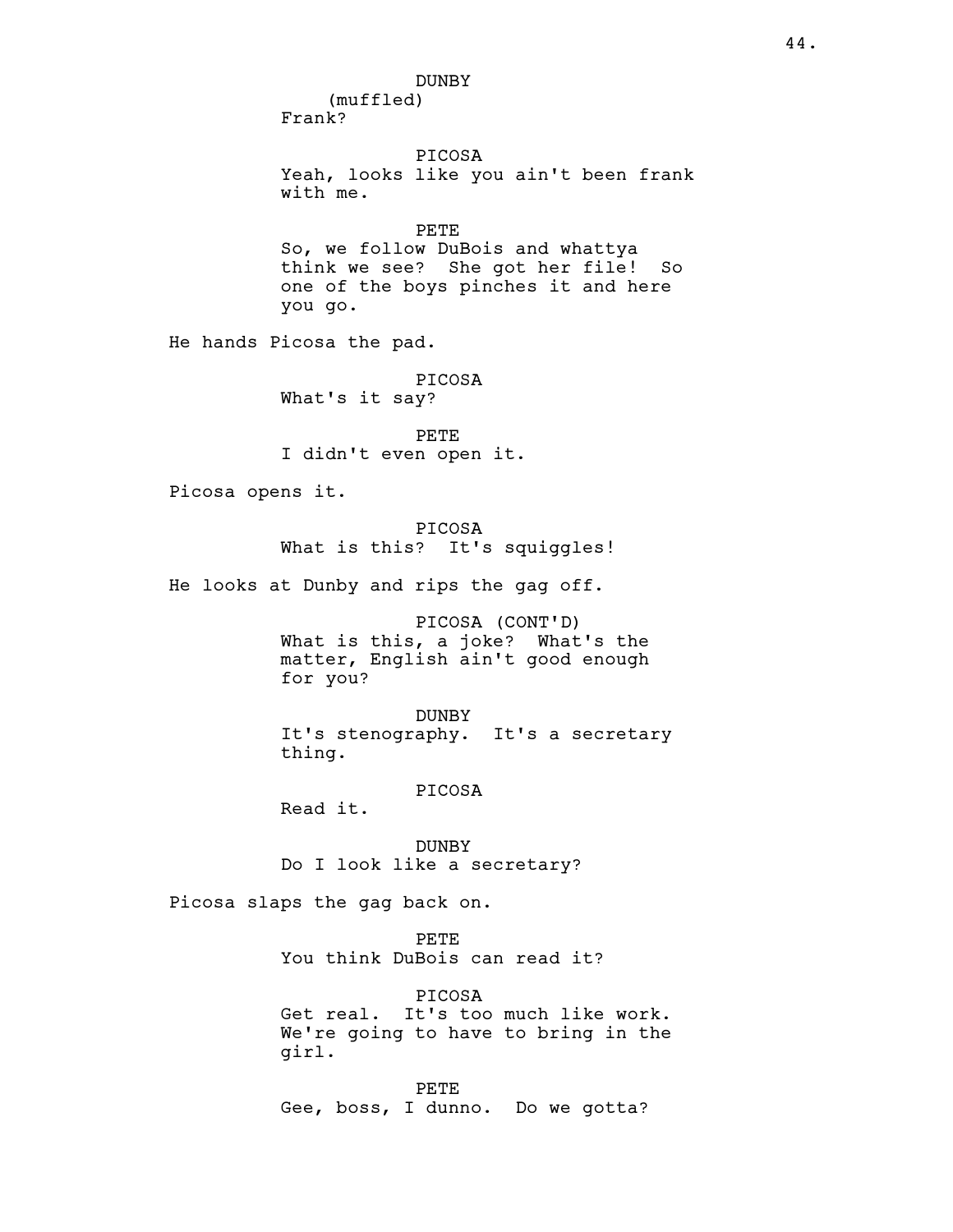Dunby shakes his head.

PICOSA (CONT'D) Yeah, we gotta. If DuBois is trying to pull a fast one, and she got to the girl...bring her in, Petey.

PETE

Okay, boss.

Pete and Thug leave.

EXT. MUSEUM OF NATURAL HISTORY -- MORNING

It's a bright morning as Wendy approaches the museum holding the photo of the duck.

> NARRATOR WENDY (O.S.) Not knowing the jargon of the business, I didn't realize I had a clue, especially when I didn't have a clue. But as the old adage goes, if it looks like a duck and quacks like a duck---

INT. ASIAN SECTION -- DAY

Wendy approaches LEE YOUNG, a young, bespectacled, studious Asian-American employee of the museum who is concentrating on setting up a delicate display of Asian crockery. He is wearing a work smock and an I.D. badge. Wendy silently comes up from behind.

> WENDY Excuse me, sir---

Lee is startled and almost knocks over the vase.

LEE Look at what you almost made me do! What are you doing here? This section is closed to the public.

WENDY I'm not the public. I'm a private.

LEE

What?

WENDY

Private eye. I'm Wendy Meadows, I'm with Dunby and McCaine Investigations and I'm, er, investigating a case.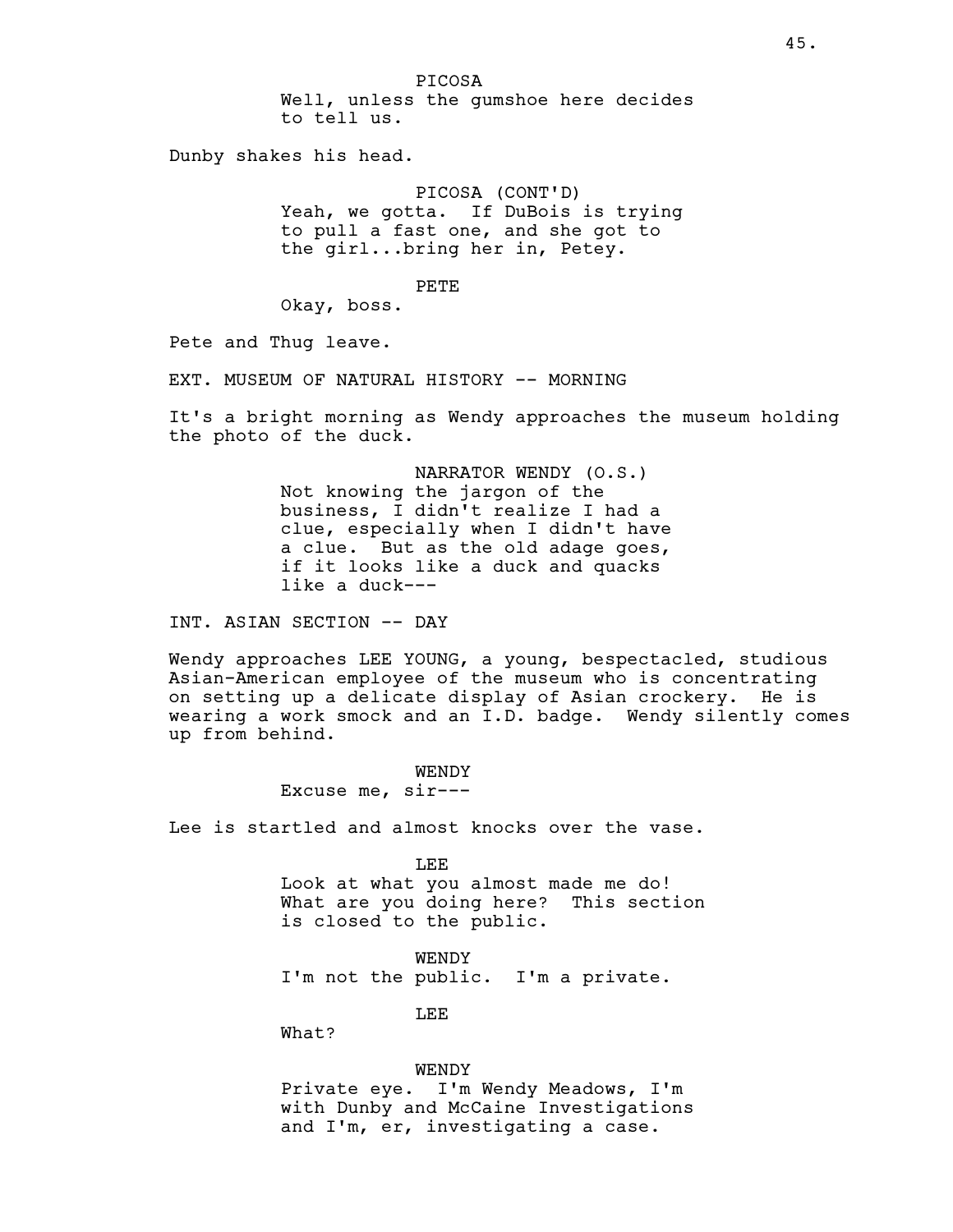LEE When do you get to the part I care about?

# WENDY

Well, in the course of our...investigation, we came upon this and I was wondering what you can tell me about it.

She hands the photo to him. He takes it, still annoyed. Suddenly, he becomes interested.

LEE

Where did you get this?

WENDY

I can't say.

LEE No, really, you must tell me.

### WENDY

I can't say. I don't know where I got it. I just woke up and there it was.

LEE

Are you one of the agency's top investigators?

### WENDY

Look, Mr. Young, I really can't stay long. I have a murder to prevent but this seemed to be a big deal and I thought I should check it out.

LEE

You bet this is a big deal. This is the Peking Duck.

## WENDY

Peking Duck? Isn't that the dinner you have to order a day in advance at a Chinese restaurant?

# LEE

No. It's a jewel incrusted golden statue of a duck made to honor the emperor in ancient China during the year of the duck.

# WENDY

Really?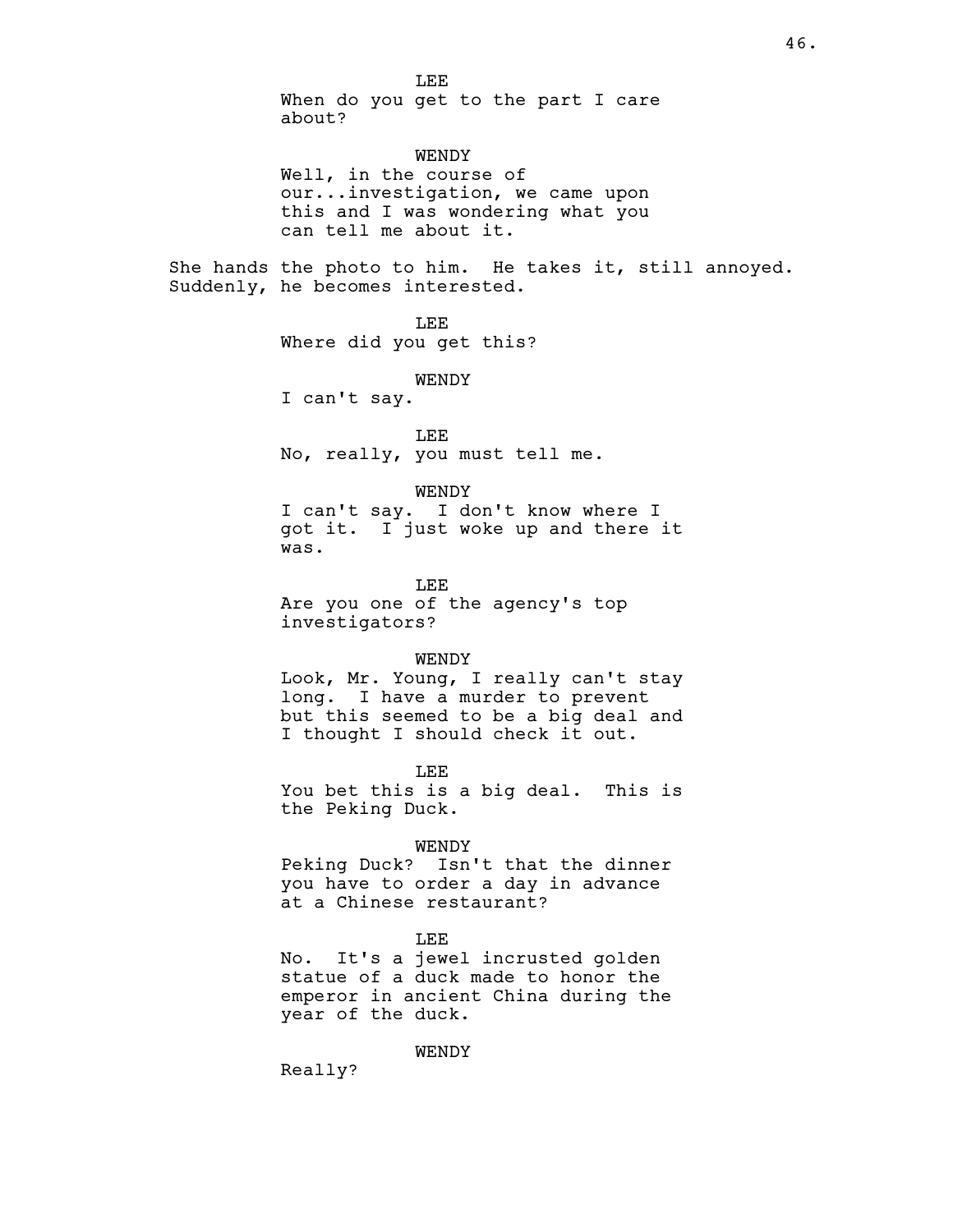He leads her to a store room.

INT. STORE ROOM -- CONTINUOUS

Piles of boxes and freight. Lee looks around, finds what he's after and opens up a box, revealing a golden statute of a duck incrusted with jewels.

WENDY

You have it!

LEE

I wish. This is a forgery. Some people tried to sell it to the museum about 30 years ago. But this is it, basically.

WENDY Is it valuable? Valuable enough to kill for?

LEE

Are you kidding? Six guys died for this and it's only a forgery. Do you know where it is?

WENDY

No, just lots of people think I do. Well, thanks for your help. At least I know what everyone's threatening me about now.

LEE No, you can't leave. I have to come with you.

WENDY I can't let you come, it's...it's against the rules.

LEE

What rules?

WENDY

The private eye rules. They're strictly enforced.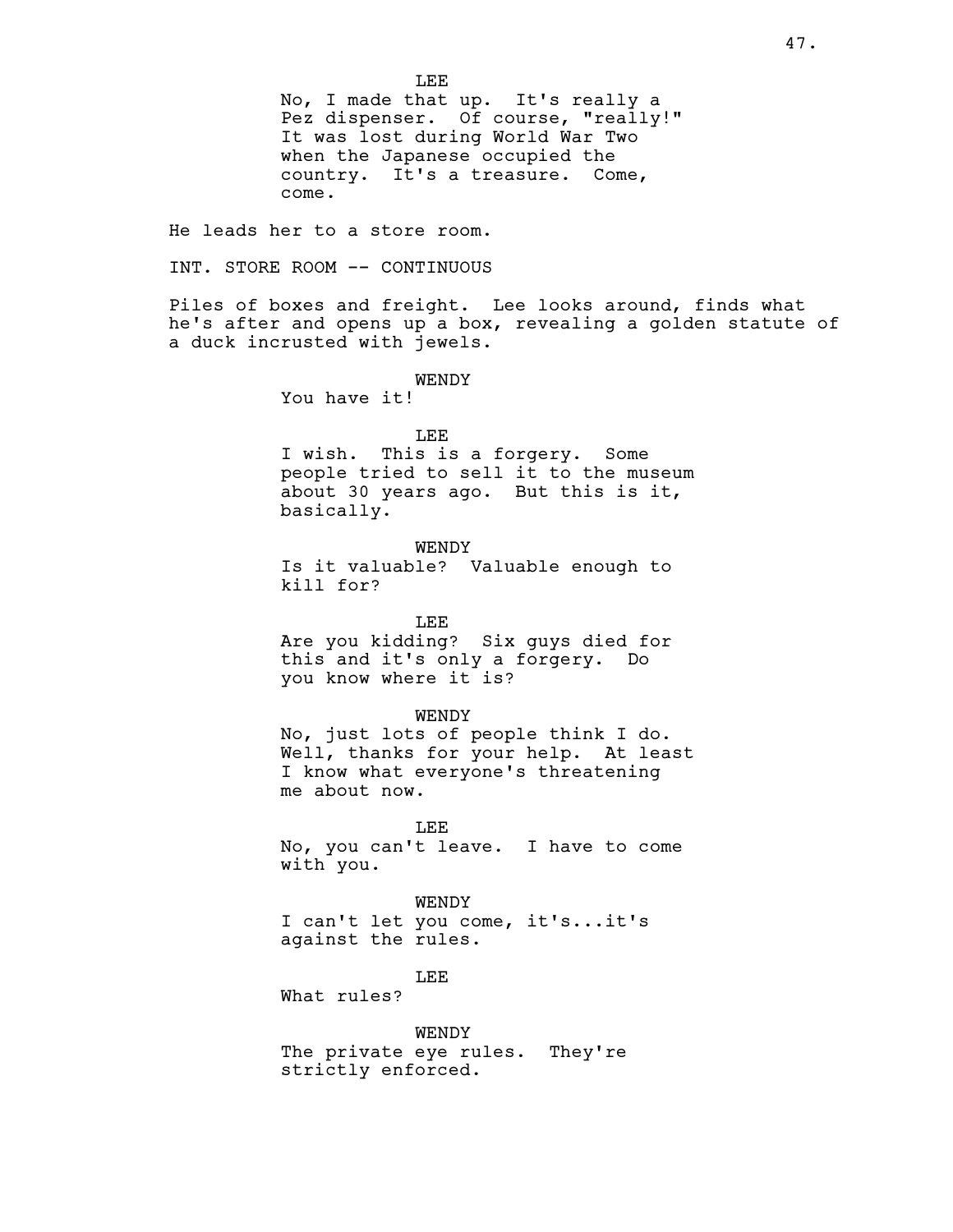LEE

My job is to procure objects for the museum. If you're after the duck, well, that gets into the museum rules. Also strictly enforced.

#### WENDY

Look, this isn't some little dig I'm going on, it's murder and mayhem. It's danger and more mayhem...and, and...I don't want to go.

LEE

Are you okay, Miss---?

#### WENDY

Meadows. I'm a secretary. My boss is kidnapped! Some lady is going to murder her husband. And I think maybe he has the duck, which is why everyone is after me! I don't know what to do. I can't prove anything that hasn't happened yet, anyway.

LEE

Where were you headed?

WENDY (pulls out Mom's note) North to Adelesquan.

LEE

That's lumber country. And quite a ride. We'd better get going.

WENDY

You don't care?

## LEE

I care about the duck. I'm getting a chance to make museum history. Come on, let's go. You got a car? No? We'll take mine. You can pay for gas.

WENDY

Excuse me but I am a legal secretary and I do know one thing.

LEE

Which is?

#### WENDY

You're going to have to sign a waiver if you're going with me. I'm not going to be responsible if anything happens to you.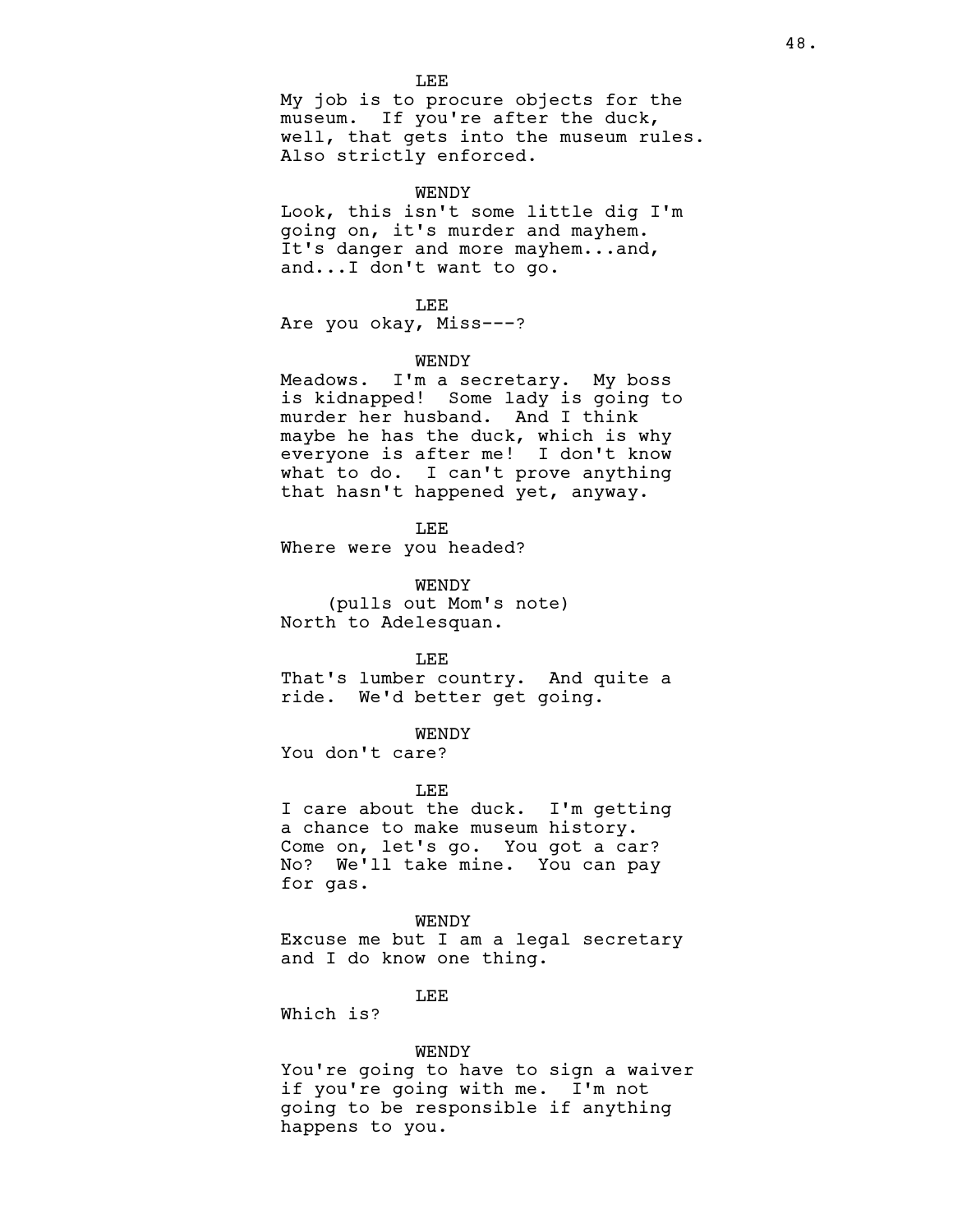LEE

Fine, fine.

WENDY I probably should get Debbie to sign one, too.

LEE

Who's Debbie?

WENDY

A friend. She's covering for me.

INT. PICOSA'S WAREHOUSE -- DAY

Picosa and the still-bound Dunby converse.

PICOSA So, have you been working with DuBois for any length of time?

DUNBY

That depends.

PICOSA

On what?

DUNBY On the time. My watch stopped.

Pete and Thug come in carrying a person in a sack.

PETE

We got her, boss! We got her!

Picosa grabs the pad.

PICOSA

Okay, deary, calm down. We got your boss here and we don't wanna hurt no one. All you got to do is read your notes here and we're done.

DUNBY Just do it, babe.

Pete puts her down and they lift the sack revealing Debbie bound and gagged.

> DUNBY (CONT'D) Who the hell are you?

PICOSA This isn't your girl?

DUNBY

No!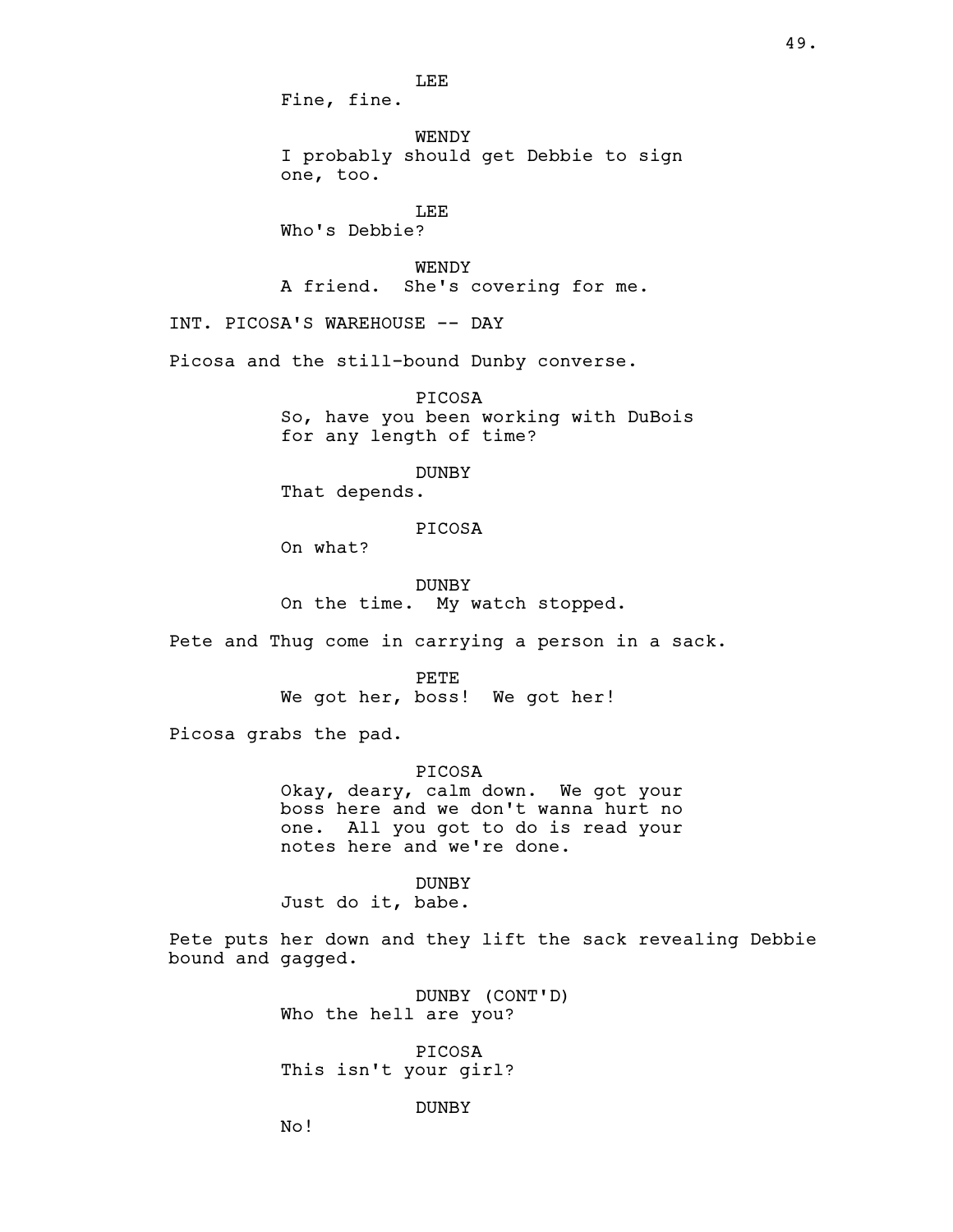## PICOSA

Who are you?

Debbie tries to say something. Picosa signals Pete to ungag her.

> PICOSA (CONT'D) Now, who are you?

DEBBIE I'm the temp. One very angry temp.

PICOSA Temp? What's a temp?

DEBBIE A temporary secretary, you clown! Now, who the hell are you people?

PICOSA Wait, you're still a secretary, right? All you secretaries know stenography, right?

DEBBIE

Are you Dunby?

Dunby nods.

DEBBIE (CONT'D) Wendy is worried sick about you! Where have you been?

Dunby shrugs, noting bonds and surroundings.

DEBBIE (CONT'D) Oh, right, sorry.

PICOSA

Read this.

He hands her the pad. She looks to Dunby, who nods. She studies the pad a moment.

> DEBBIE I can't read this. This is Pittman.

PICOSA What's that mean?

DEBBIE There's two kinds of stenography, Pittman and Gregory. This is Pittman. I know Gregory.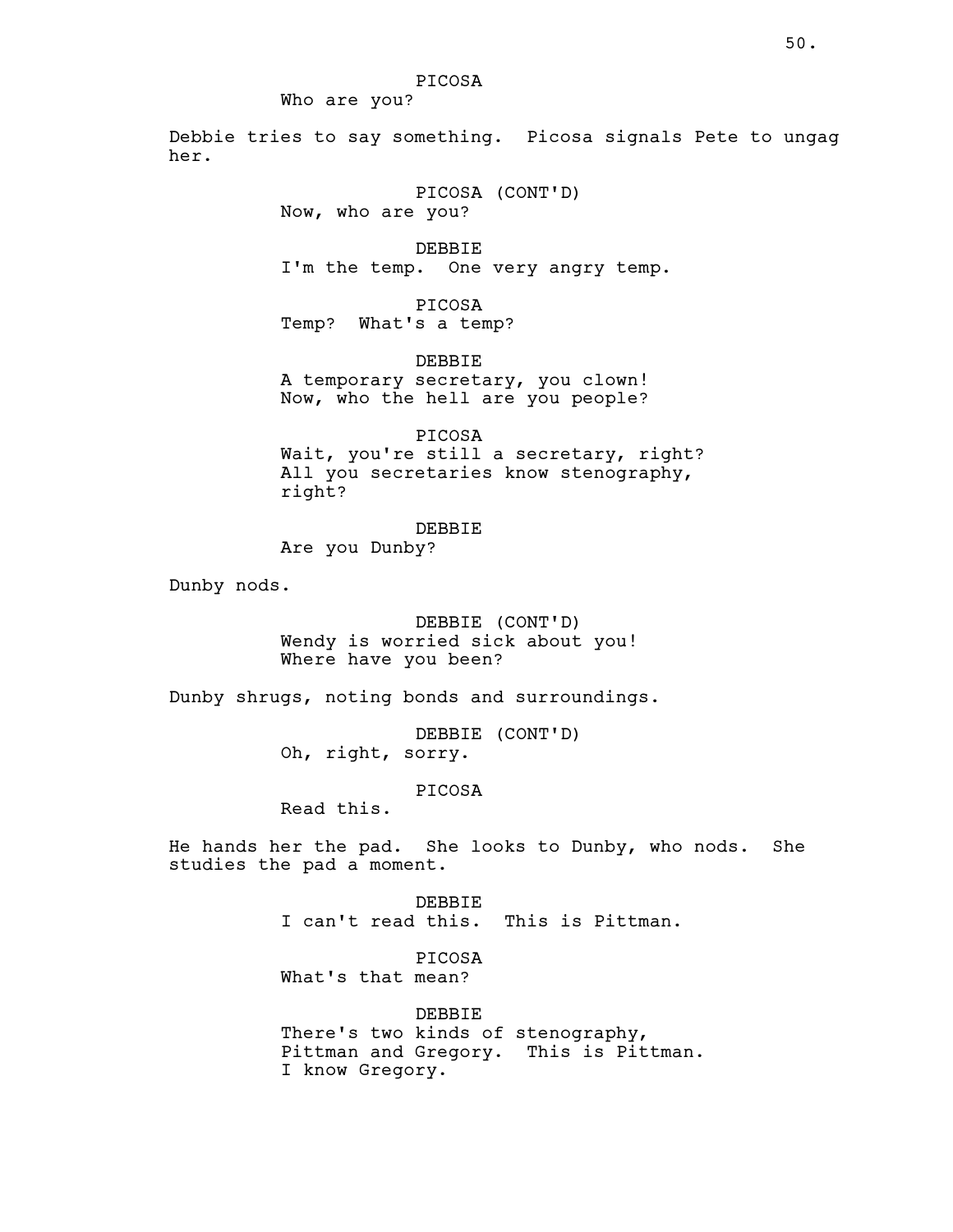PETE Boss, you want us to get this Pittman guy? PICOSA How did I ever get into this cucumber? Debbie and Dunby don't understand. PETE He means pickle. EXT. GAS STATION -- DAY Lee is filling up while Wendy is on the pay phone. WENDY Mom, it's me. I have to...work late. INT. KITCHEN -- DAY Mom's washing dishes as Dad is reading the paper on the kitchen table. MOM Are you okay? WENDY I have to run some errands, Mom. I'm going upstate. MOM How? By yourself? WENDY No, Mom. I'm with a...friend. MOM Oh. Amanda? WENDY No, it's another friend. Lee is in car now, beeping. MOM Do I know her? WENDY No, you don't. I just--- (covers phone) I'm coming! (back on phone) Gotta go, Mom, he's beeping me. Bye. I love you.

51.

INTERCUT: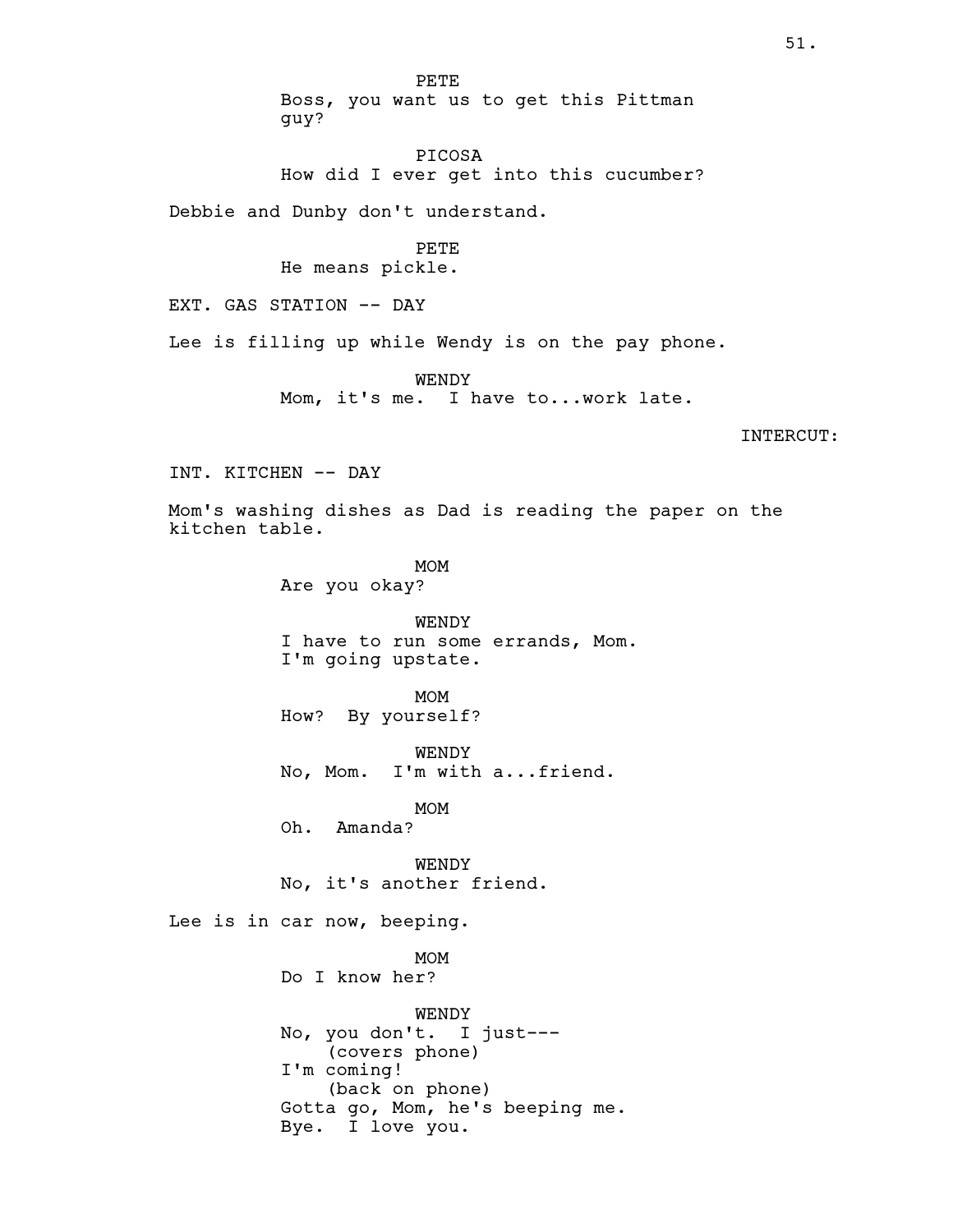She hangs up and gets in the car.

MOM "He's" beeping?

EXT. COUNTRY ROAD -- DAY

Lee's car motors along.

INT. CAR -- CONTINUOUS

Lee is at the wheel. Wendy has her cell phone out and is pointing it around.

> WENDY That was pretty rude. I was on the phone. Still no signal.

> > LEE

Oh, please. This is important. We have no time to waste.

WENDY

Talking to my mom is no waste of time. As a rule. Cellular is so overrated. (she puts phone away)

I should have never let you come.

LEE

You can get out, then and walk the rest of the way. If you're staying then just stay out of my way.

WENDY

Out of your way? It'll be easy. If you stay out of my way.

LEE Now then, who's this guy we're looking for?

Wendy pulls out Manny's photo.

WENDY

I'm looking for Manny DuBois. Supposed husband of Amanda. He ran off from her. She came looking for him.

LEE So where is he now?

WENDY Let me see what my Mom wrote.

She takes out the note. Lee rolls his eyes.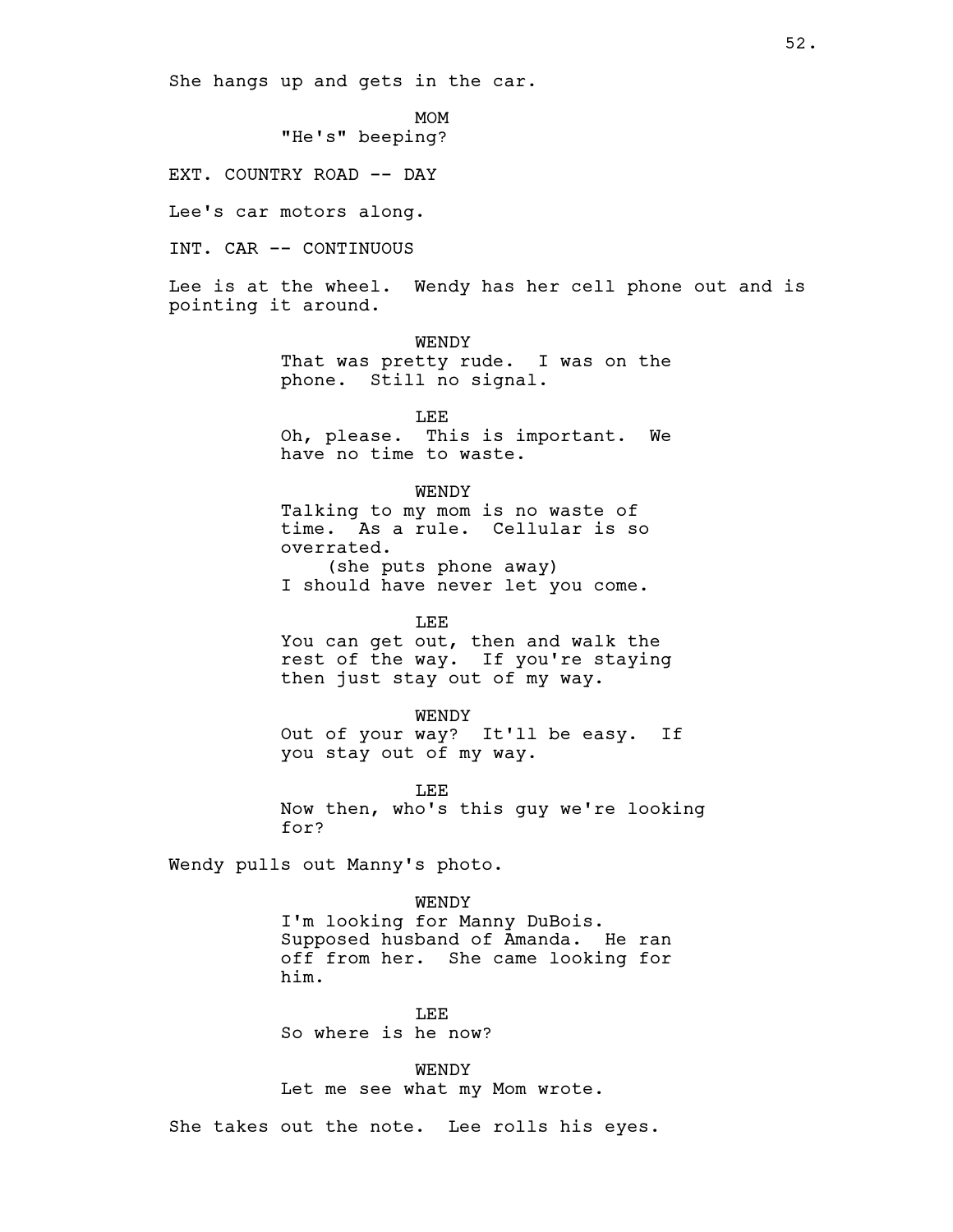# WENDY (CONT'D)

He rented a car on his card and headed north to Adelesquan and rented a room at the Arleth Inn. He and Amanda must have had the duck and he flew the coup with it. She wanted Mr. Dunby to locate him and it but without telling us about it. But someone else doesn't want her to get it. But nobody knows that I know where Manny is. Except Amanda, who took the message pad but that's in steno and she didn't strike me as the sten type. No, I think we got the drop on everybody.

LEE

Of course you realize I have no idea what you're babbling about.

She's miffed.

EXT. COUNTRY ROAD -- DAY

As she's explaining all this, they drive on and we realize that a few moments behind is a car driven by Manson.

They all pass a sign announcing "You are now entering Adelesquan." Underneath someone has scrawled "so what?"

EXT. ARLETH INN -- DAY

Wendy and Lee drive pass, park down the street and walk in.

INT. INN LOBBY -- CONTINUOUS

They check in using Lee's credit card. They show the CLERK the photo. He indicates he hasn't seen him. Lee slips him a twenty. No effect. He signals Wendy to give him another twenty. She counts out fives and singles and give them to Lee. He resignedly passes them on. Clerk points upstairs.

> NARRATOR WENDY (V.O.) Manny was there. It took us some time to track him. Money talks, but these days it stammers a little.

INT. ROOM -- DAY

Wendy and Lee enter. Standard issue hotel room with a rustic flair.

LEE

Nice room.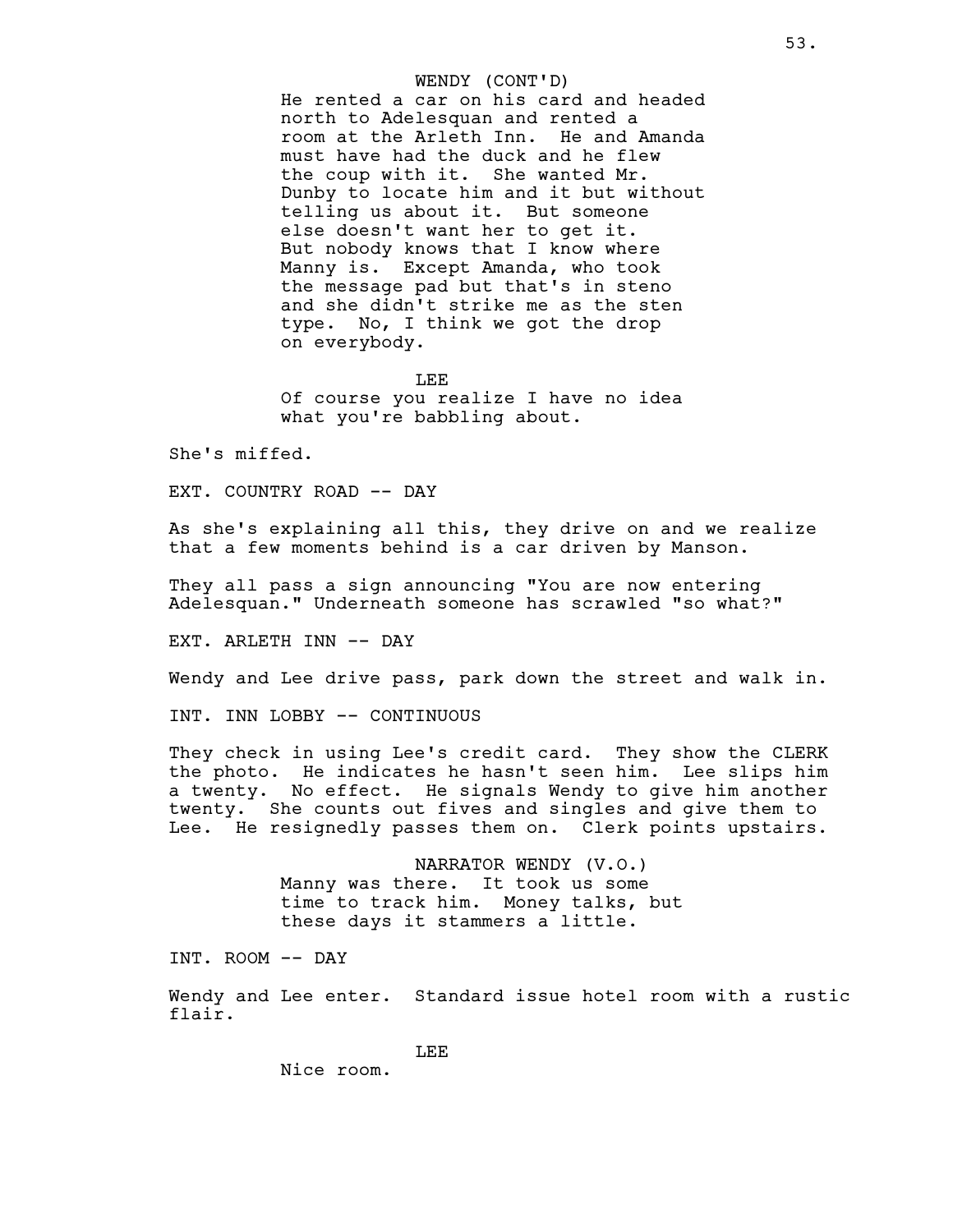WENDY

I can't believe I let you check us into the same room as a couple. I can't.

LEE Oh, lighten up. We'll only be here a couple of hours.

## WENDY

Oh, and how proud my folks would be if they could have been here as you explained that to the clerk.

LEE Hey, the hourly rate is cheaper. I'm not paying for a full night.

She sits, realizes he's on the bed and quickly stands up.

LEE (CONT'D) Oh, please, get real. Don't worry, no one will find out about your deep, dark secret.

WENDY Trust me, no one I know would ever believe I did this. Even with receipts.

LEE

Why, is there something wrong with you?

She has to consider this a split second too long.

WENDY

No.

LEE Oh. I thought maybe something was wrong with you.

WENDY (royally miffed) Let's just find this Manny guy and just get out of here, okay?

They leave the room.

INT. HALLWAY -- CONTINUOUS

Wendy and Lee approach Manny's room. Wendy knocks. Lee then knocks. Wendy knocks again, harder. The door swings open.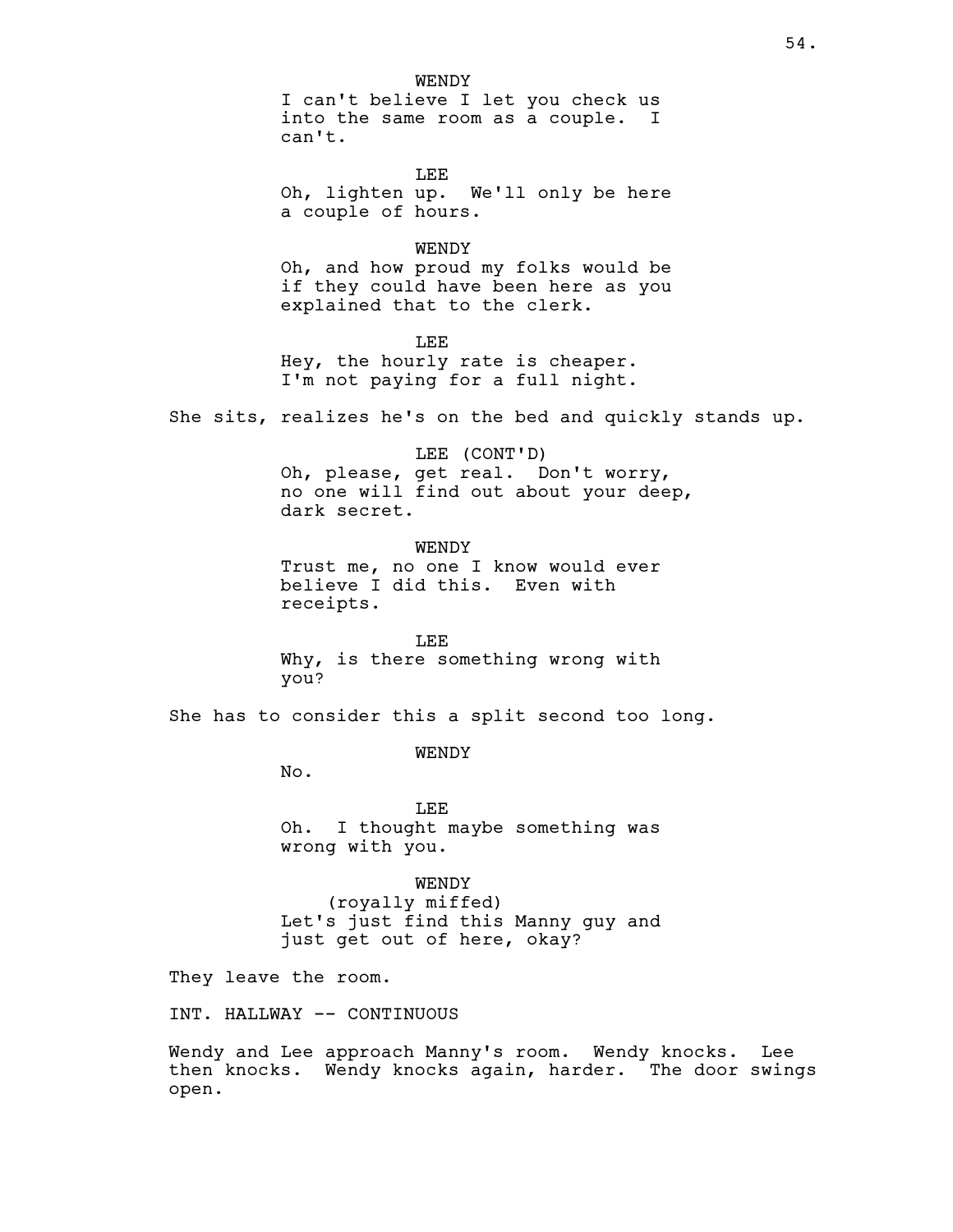INT. MANNY'S ROOM -- CONTINUOUS

They walk in to see a figure slipping out the window. It is CLAUDE, a big guy with a beard, wearing a flannel shirt.

His dungaree pants catch on a nail and a piece tears off but he escapes.

Furniture is overturned and Manny is on the floor, dead, an ax, the murder weapon.

> WENDY Oh no! We're too late!

They run over to the body.

WENDY (CONT'D) Oh my word, is he hurt?

LEE

I'm not an expert in these things, but I think he's pretty dead. Is he the guy?

WENDY

(checks photo) Yeah, that's him.

Lee goes to the window.

LEE

I don't think it was your lady friend that did this. Damn, I think we interrupted him doing something.

Wendy joins him.

WENDY

You see him?

LEE

Gone.

Wendy sees the torn cloth and takes it.

WENDY

Hey, a clue!

LEE Clue? Leave it. We have to call the police.

WENDY

You're right.

She goes to the phone and picks it up.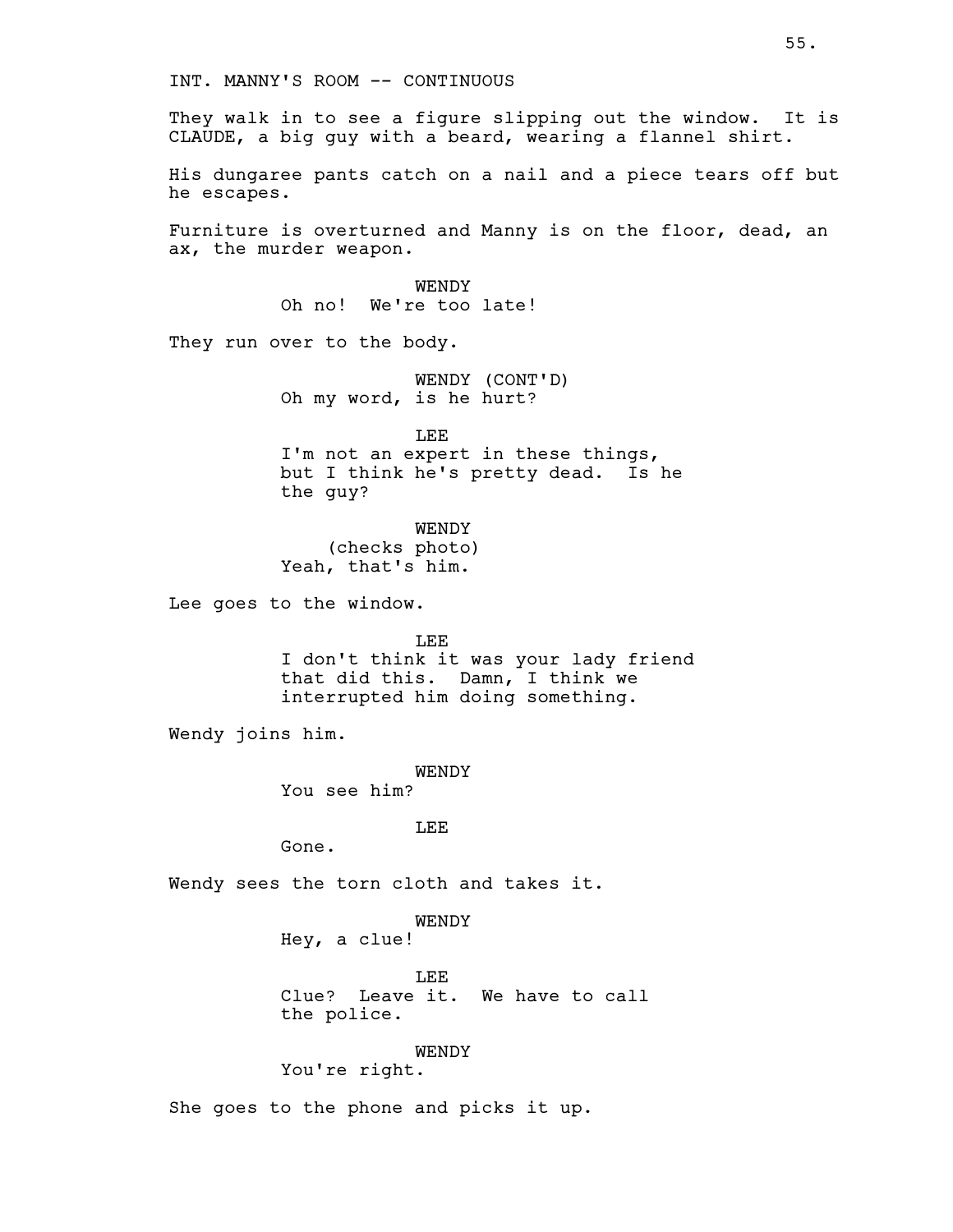LEE

Though, if the duck's still here---

Lee pushes the receiver down.

WENDY The police have to know.

She raises the receiver again.

LEE Yeah, but I should find the duck now before the police come, or they might hold it as evidence.

He pushes her hand down again.

WENDY You can't do that.

She picks up the phone again but is intrigued by Lee's actions now.

> LEE Well, say, for instance, we got here and were afraid the murderer was still here.

Lee goes to a door and jerks it open then rummages around.

LEE (CONT'D) I mean, if we were looking for a murderer, or any survivors.

He goes to a steamer trunk and opens it and goes through it.

LEE (CONT'D) Or to make sure the coast is clear and we just happened to stumble upon the duck.

He checks some drawers.

LEE (CONT'D) You couldn't fault us for that, could you?

WENDY I don't think this is right. We have to call the police.

She readies to dial. Lee comes over and pushes down the cradle.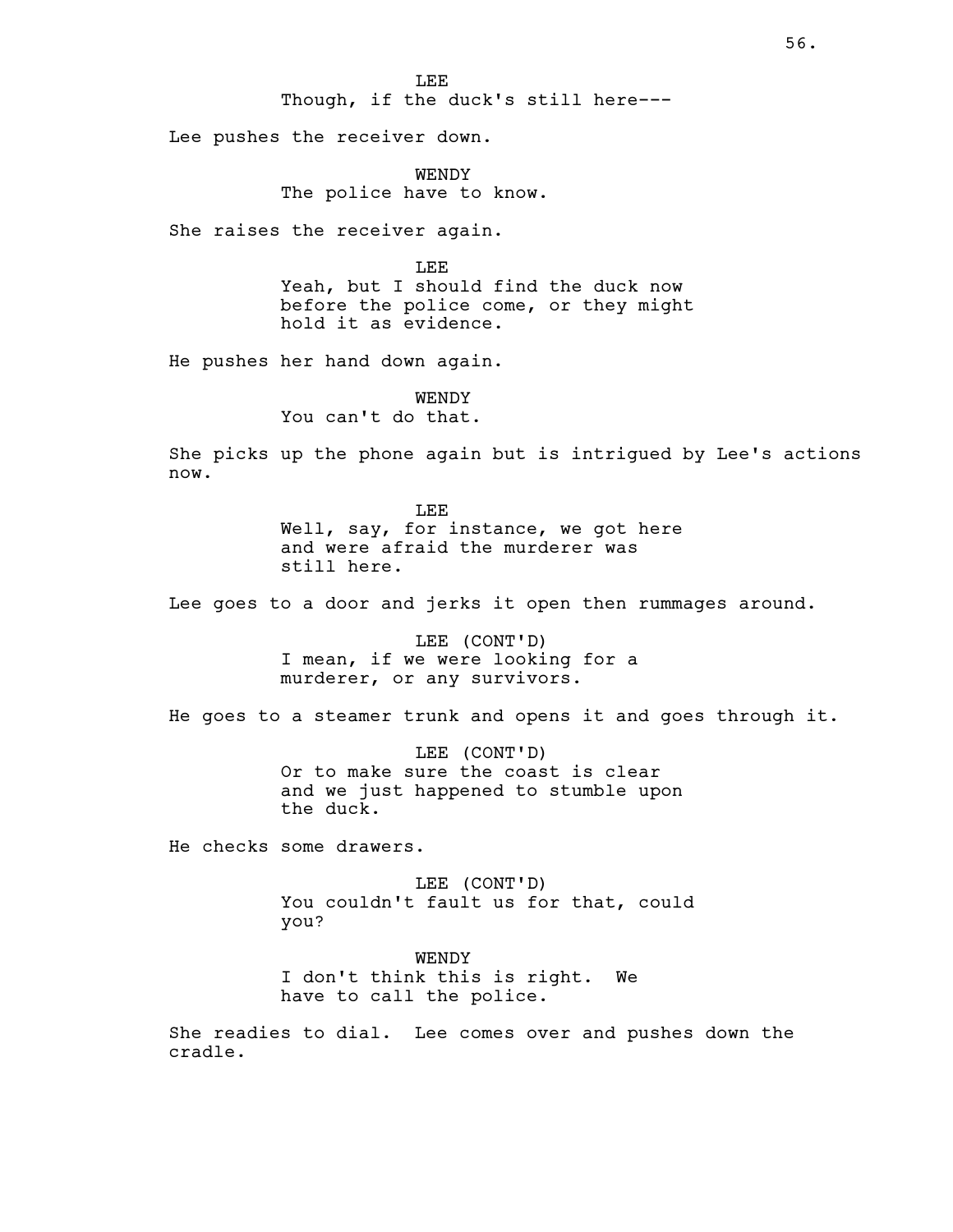Okay, then how about this: what if the murderer has the duck? If the police come into the picture and they catch this clown, they'll wind up with the duck, you won't and you may never see it again. Or your boss.

# WENDY

Nuts, you're right.

She hangs up.

WENDY (CONT'D) We have to go after the murderer.

LEE Huh? No, that wasn't the concept here.

WENDY Sure, we'll ask around. He's probably a lumberjack. Everyone up here is. Yeah, that's what we'll do. Come on.

She takes a room key from the dresser and leaves. Lee shrugs and follows.

INT. HOTEL HALLWAY -- CONTINUOUS

Lee exits the room. Wendy closes the door, locks it and puts out the "Do Not Disturb" sign.

> LEE We can't be long. We'll have to go to the camp. But they won't like strangers coming in asking questions.

WENDY I'll go undercover. Come on!

EXT. LUMBER CAMP -- DAY

A bustling place, a Disneyland for beavers. Wendy and Lee enter the camp. Wendy wears an ill-fitting lumber jacket and cap with her hair tucked under. Lee also wears the lumberjack get-up. They head right for the mess hall.

INT. MESS HALL -- CONTINUOUS

Mess/recreation center for all the busy beavers. Wendy and Lee enter.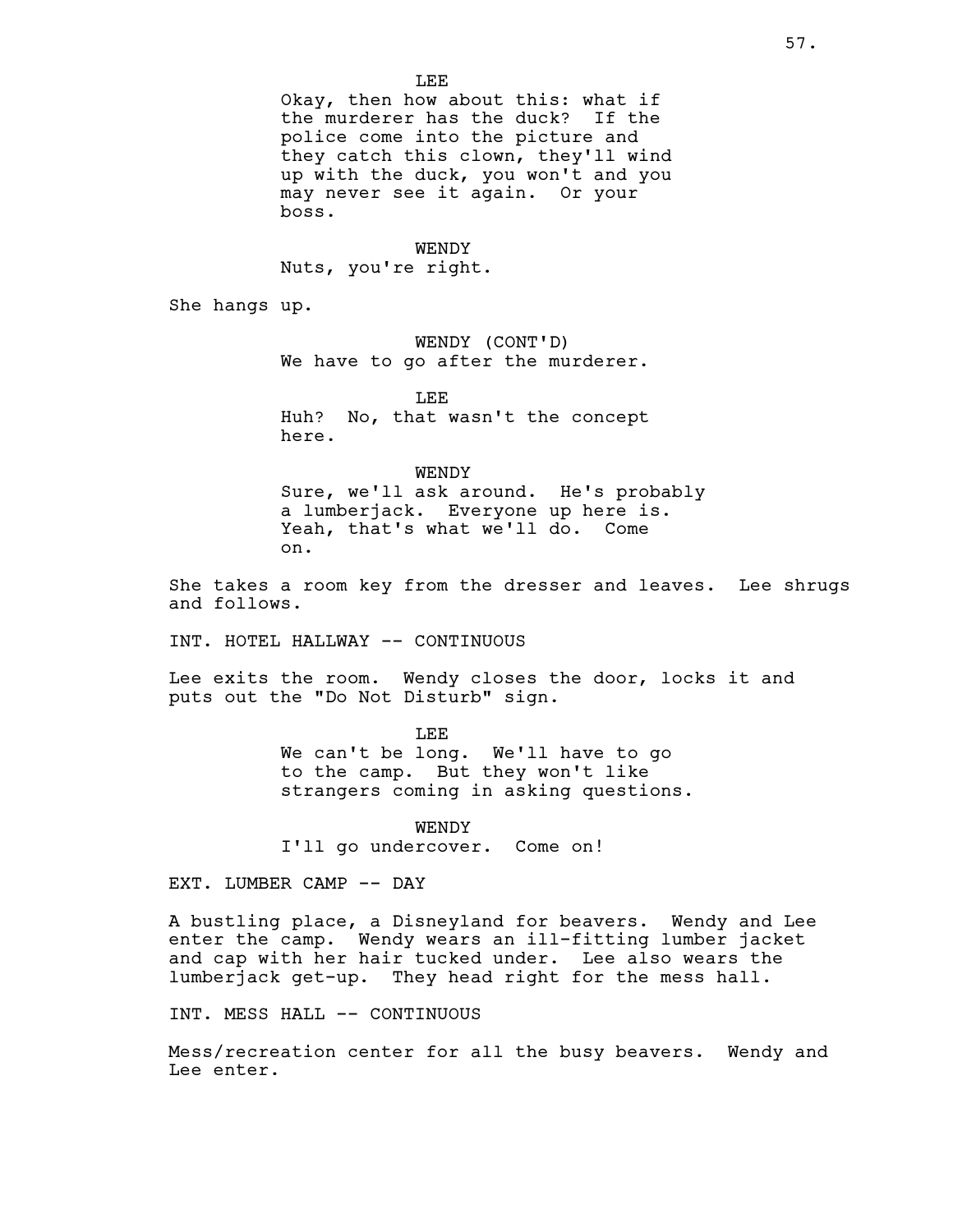WENDY

This'll be a snap. We can go right in and pick him out. We both got a good look at him.

LEE Yup. Big, burly, black beard, flannel shirt.

Every LUMBERJACK fits that description.

WENDY & LEE

Oh-oh.

WENDY Who would have ever thought that would be the "in" look? It's like grunge on steroids.

LEE Now what, Sherlock?

WENDY If we only had a distinguishing feature--- (suddenly) I have a plan.

LEE

Tell me.

She pulls out the torn cloth.

WENDY We match this cloth with whoever is wearing ripped pants and that's our man!

LEE

That's a plan?

WENDY Yeah. How's that for thinking on my feet?

LEE I think you should sit down.

Wendy attempts to stride through the hall, checking the Lumberjacks' backsides. Lee stay a few step behind.

Suddenly, TWO FIGHTING LUMBERJACKS crash onto a table, just missing Wendy. One is knocked out, face up.

Wendy goes over to the fallen Lumberjack as if concerned. She flips him over, then checks his pants' seat.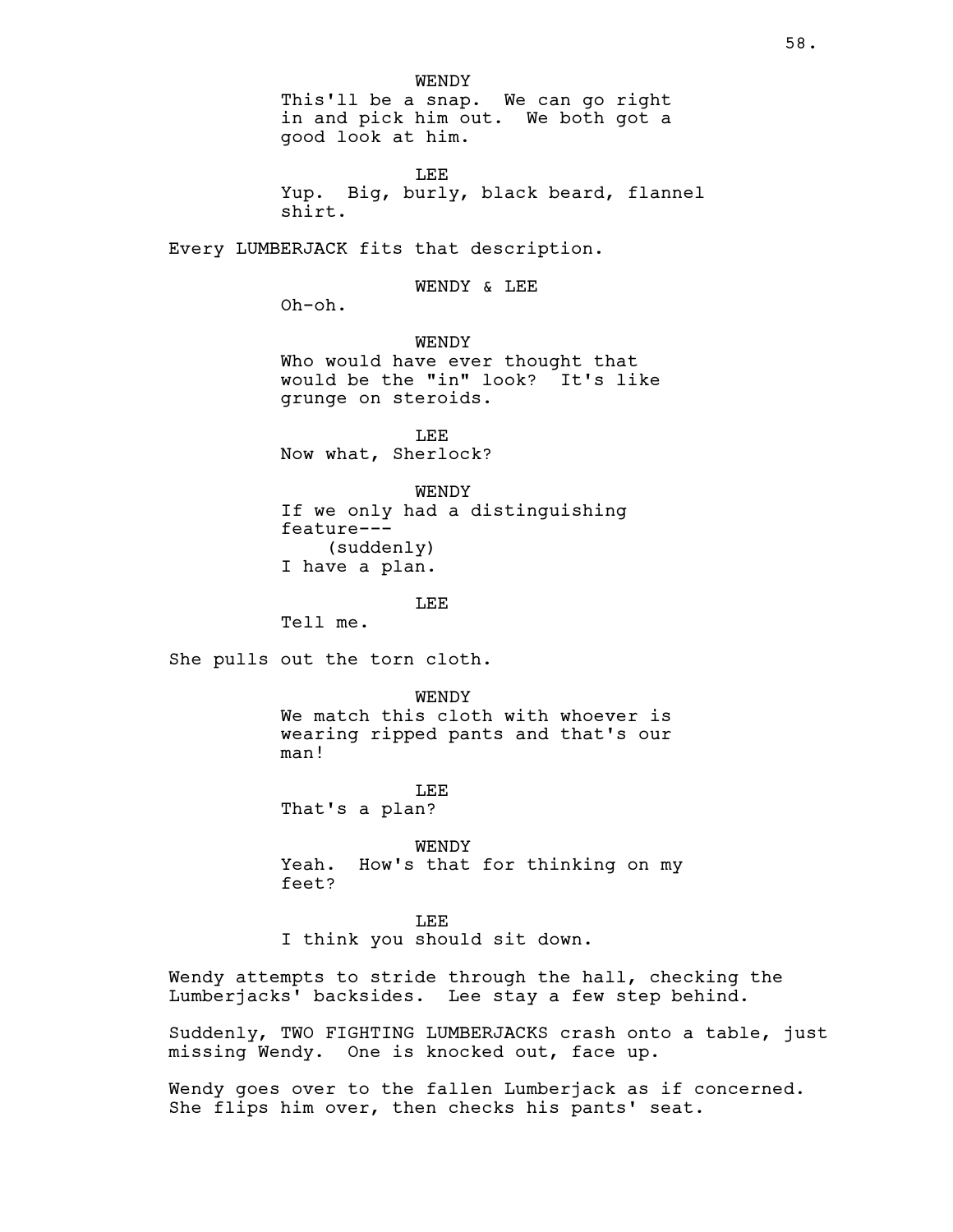Disappointed, she moves on, to an area where a group of Lumberjacks sit and watch television, a football game in progress.

# WENDY

(pointing to floor) Hey, who dropped a ten dollar bill?

All the lumberjacks get up to look at the floor. Wendy quickly scans the cloth swatch against the forest of butts and moves on.

Lee just stands there, shaking his head.

She goes to the chow line. She uses a pair of serving tongs to lift the coat tail of the Lumberjack in front of her and check his backside. The COOK sees this.

COOK

Who are you?

## WENDY

(in a gruff voice) I just dogsleded into town and boy, are my dogs tired.

COOK What do you want, eh?

WENDY I'm looking for a man.

COOK Take ya pick.

WENDY

No, I'm looking for a certain man.

COOK Can you afford to be that fussy? It gets lonely up here, but not that lonely.

She moves down the line. She reaches the Jell-O section and takes a full tray of lime Jell-O cubes.

She follows another Lumberjack to his seat. As the Lumberjack sits, Wendy slips a Jell-O cube on the seat under him. He sits, then gets up in disgust. Wendy tries to get a look but he catches her.

Wendy moves to another table. She sits next to another Lumberjack.

> WENDY Pass the ketchup, please.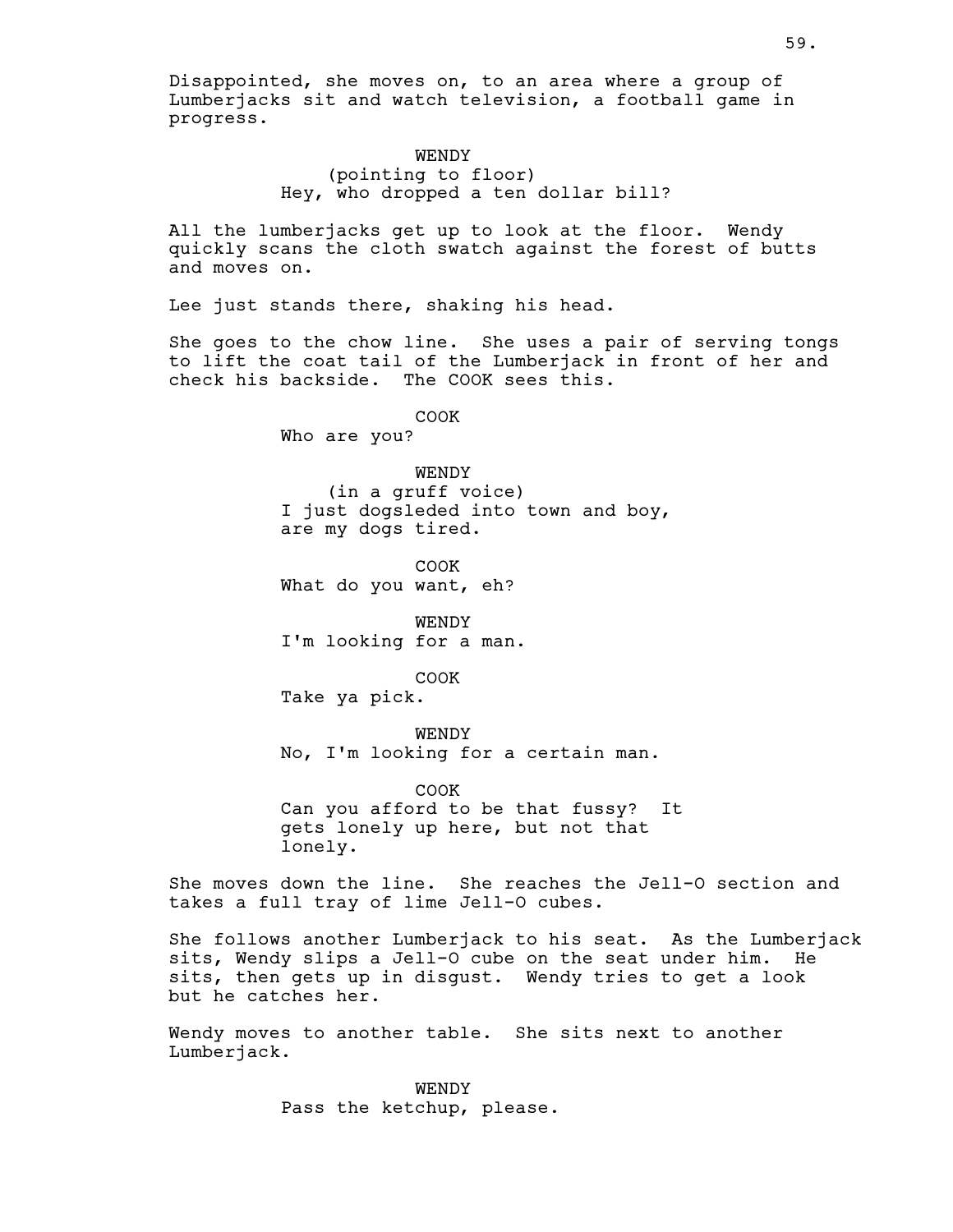As the Lumberjack leans off the bench reaching for the ketchup, Wendy slips a Jell-O cube under him. The Lumberjack sits, then springs up. Wendy checks his rear against the cloth.

Next Wendy sees a jukebox and waves Lee over. She gives Lee a quarter and send him over to the jukebox to play a selection. Lee punches up "the Star Spangle Banner."

Wendy stands, putting her hand over her heart. The other Lumberjacks see her, then reluctantly follow suit. Wendy goes down the row, checking their pants.

As the song ends, Wendy winds up by the "dart" game. Where the dart board is, a group of Lumberjacks stand around taking turns throwing hand axes at it. The song ends.

WENDY (CONT'D)

Play ball!

Lumberjack with Ax stops her.

LUMBERJACK WITH AX Eh, you wanna play?

WENDY Sorry, I left my ax home.

LUMBERJACK WITH AX You don't need one.

WENDY Look, Mr. Lumberjack...may I call you Jack? It's just that---

All the Lumberjacks now glare at her, gripping their axes.

WENDY (CONT'D) Who's turn is it?

Wendy goes to stand at the throwing end. Lumberjack with Ax directs her to stand in front of the target.

> LUMBERJACK WITH AX Whoever gets it the closest without drawing blood, wins.

They all start laughing. Apparently, they find this amusing.

WENDY I just remembered some urgent business I must attend to---

Lumberjack with the Ax throws his ax. It goes by Wendy's arm.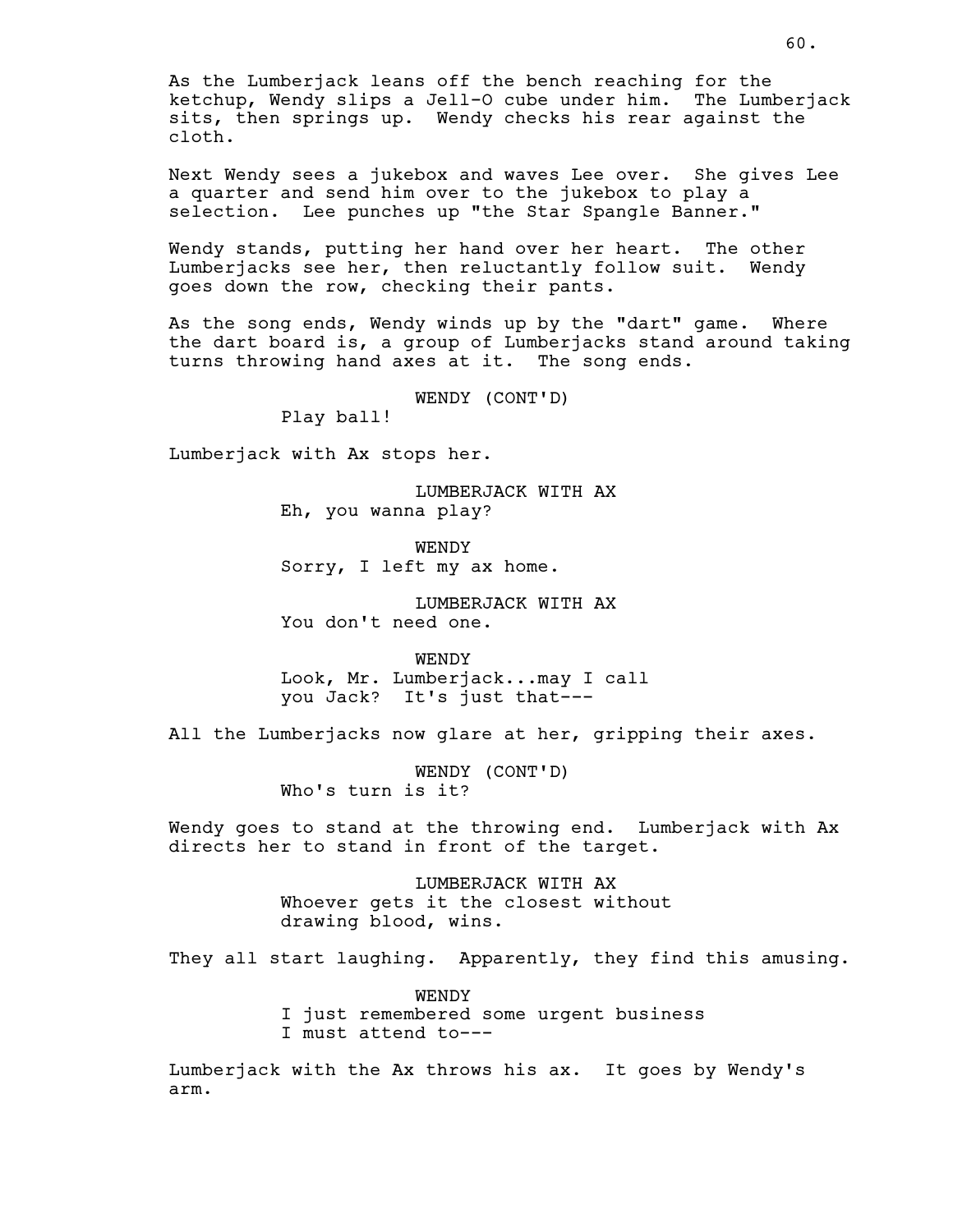# WENDY (CONT'D) I'm a bleeder, did I mention that?

Next Lumberjack lets loose. It goes near her head.

WENDY (CONT'D) Anyone for lawn darts?

LUMBERJACK WITH AX C'mon, Claude, it's almost your shot.

As Another Lumberjack lines up his shot, we see Lee on the other side of the hall placing Jell-O cubes on all the empty benches. Just as he reaches a man, the man, CLAUDE, gets up and walks over to the ax game.

Lee sees the patch on Claude's pants and realizes he's their man. Lee follows.

Meanwhile, the Other Lumberjack goes. Wendy winces, closing her eyes. The ax strikes on the other side of her head.

WENDY

Lee!

LUMBERJACK WITH AX Where you been, you hoser?

CLAUDE Out checking my traps, what do you think?

Wendy opens her eyes and Claude is getting ready to be the next ax thrower.

> LEE Wendy! He's the one from the hotel!

CLAUDE Sacre bleu! How did you know---?

WENDY I have some question for you, buster!

Claude throws the ax. Wendy ducks as the ax nails her hat to the board. Claude flees, post haste. Wendy and Lee chase after him.

EXT. LUMBER CAMP -- CONTINUOUS

They chase him across the compound.

WENDY Stop in the name of the law!

LEE We're not the law!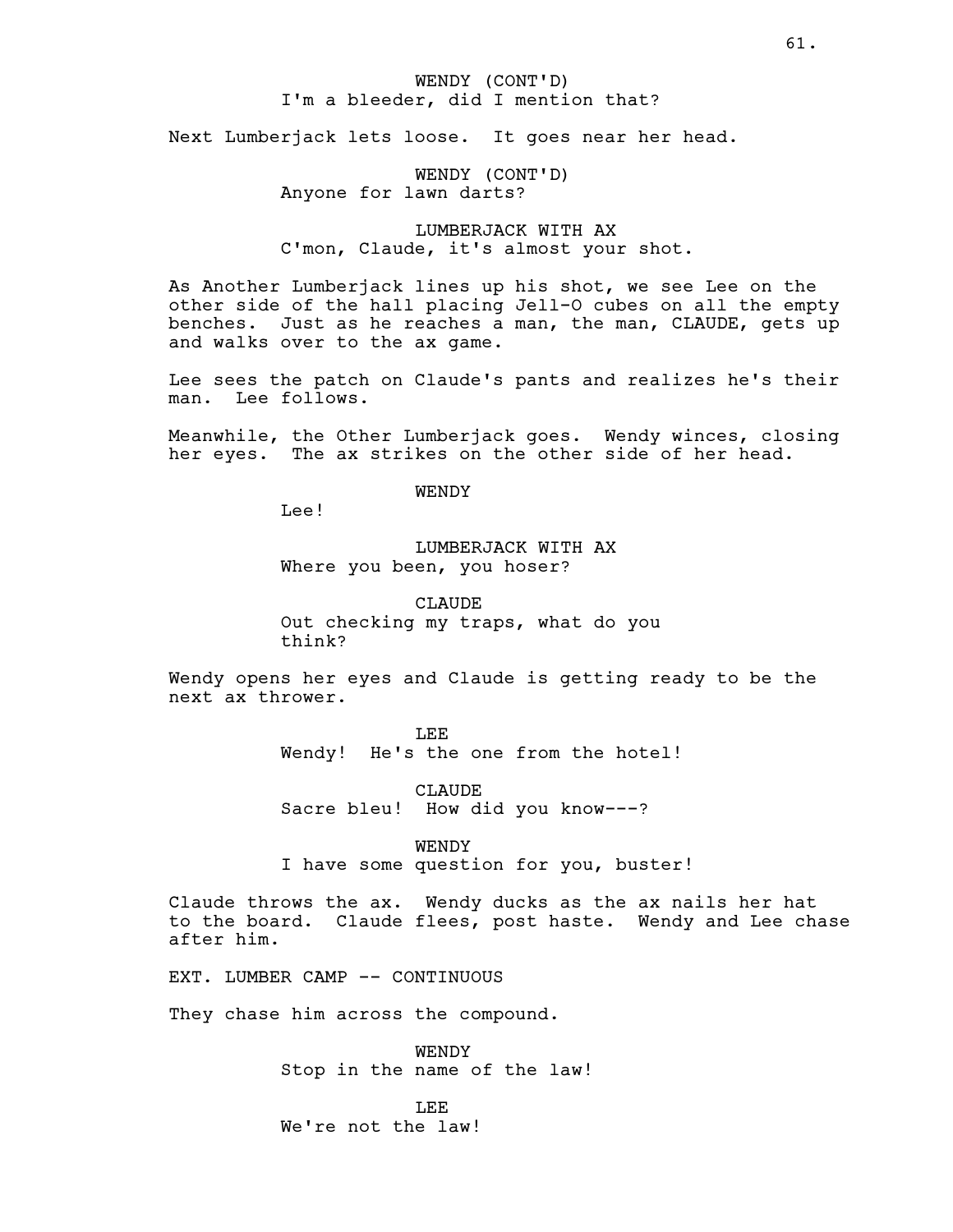WENDY I am a legal secretary, you know.

Claude runs into a wooden tool shed and closes the door. Wendy and Lee reach the door.

> WENDY (CONT'D) All right, Claude, we have you surrounded! And I'm in no rush, 'cause I get paid by the hour! Turn yourself in and we'll go easy on you.

> > LEE

What now?

WENDY

We wait.

A moment later, they hear a chain saw motor rev up. Claude cuts the door away with it.

> LEE Hey, no rush, big guy!

Wendy and Lee turn and run. Claude, wielding the chain saw in a reckless and unfriendly fashion, gives chase. They head for the forest.

EXT. FOREST -- CONTINUOUS

Wendy and Lee head deeper into the woods.

Claude follows, hacking away at the underbrush.

Wendy and Lee come to the log flume. They're trapped. A log comes down the flume.

WENDY

Come on!

LEE What? Are you nuts?

WENDY Jeez, you're no Indiana Jones, are you?

LEE Oh, and you're Sam Spade all of the sudden?

Claude gets closer.

WENDY Would you rather be sushi?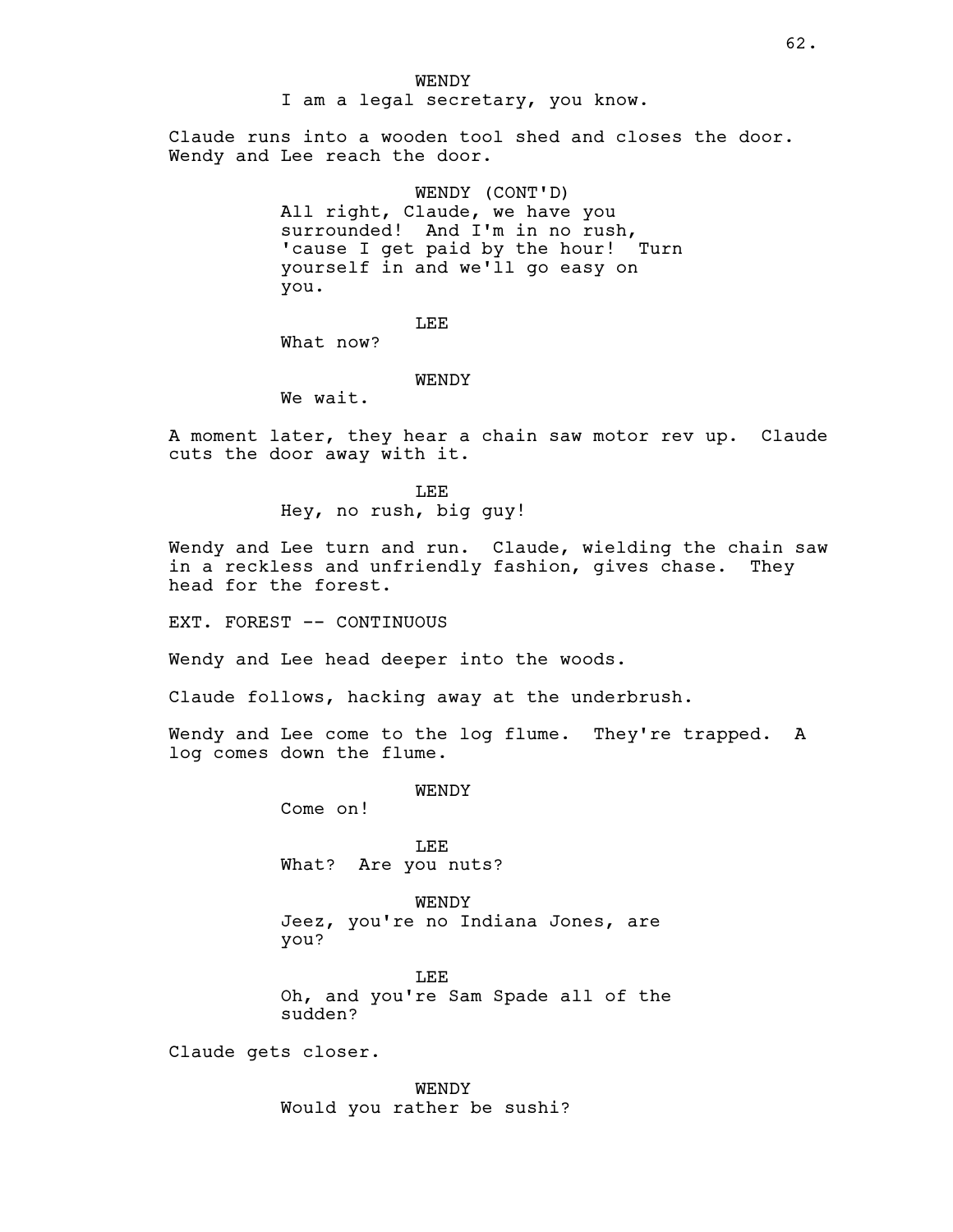EXT. LOG FLUME -- CONTINUOUS

They ride the flume. Then they realize the end is approaching; the flume ends high over the river.

They ride the log into the river.

INT. PICOSA'S WAREHOUSE -- DAY

Picosa is fretting. Dunby and Debbie are bound to chairs, back to back. They are ungagged.

> PICOSA Look you two, I really don't wanna kill you. If I can get this DuBois character clean, great. I don't wanna mess it up with a lot of felonies. But I'm stuck between a rock and a dense place.

> > DEBBIE

Dense place?

PICOSA No, no, not dense. Solid. Tough.

DUNBY

Hard?

#### PICOSA

Yeah, that's it. A hard place. Between a rock and a hard place, that's me. I got nothing against you, personal-like, just tell me where it is.

#### DUNBY

Look, palie, that DuBois dame played me for a sap, okay? I don't know where she is. I certainly don't know where he is, you saw to that. I don't know where the file is, that's my secretary's job. And I certainly don't know where she is, again, thanks to you gorillas. So there you are. Pretty, eh?

# DEBBIE

And I don't even know that much. She just said she had to stop a possible murder.

#### DUNBY

She said that? What's that supposed to mean?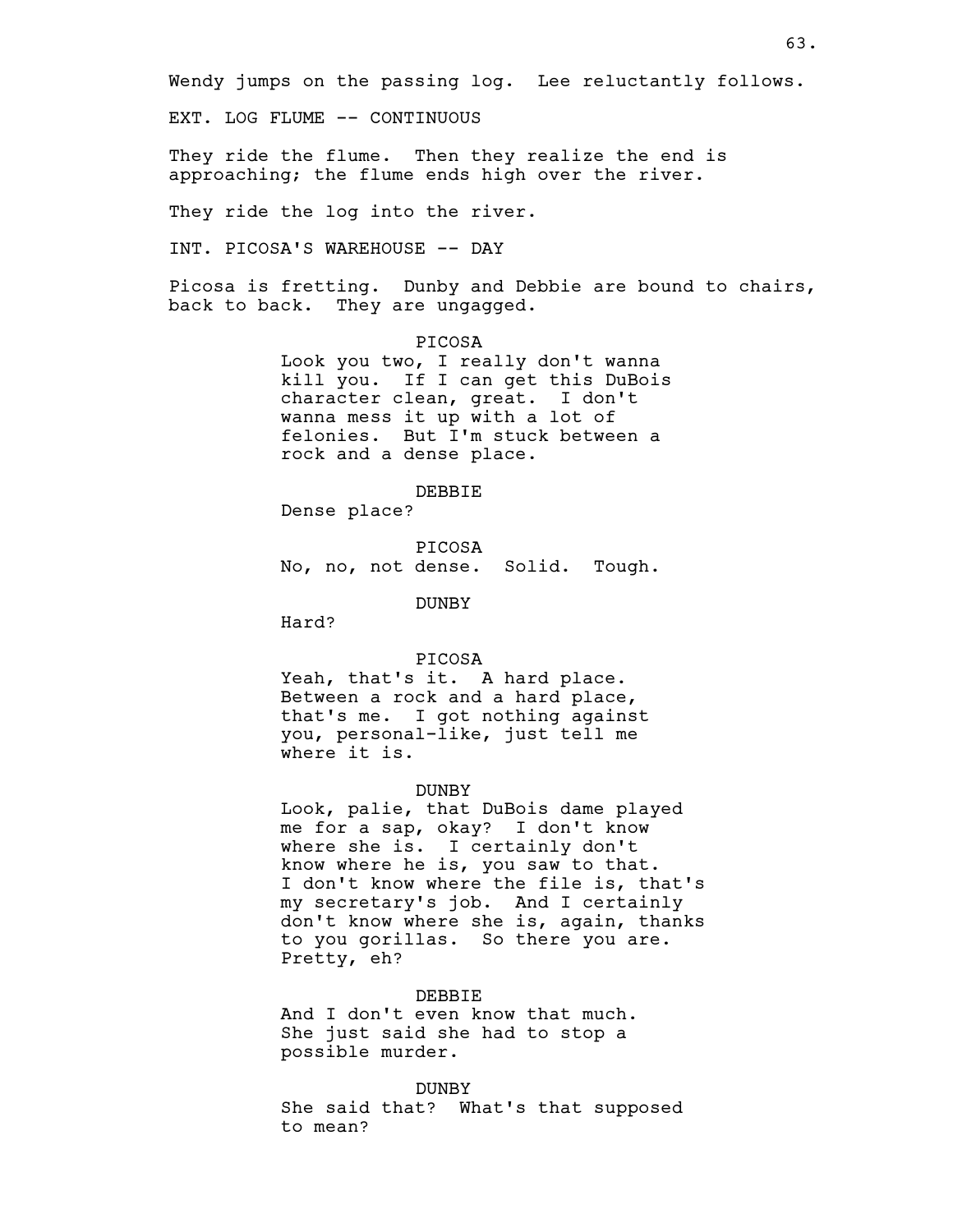DEBBIE I don't know! She just said it. She said it was all her fault.

Dunby turns to the side, better to speak to Debbie.

DUNBY I hope she doesn't do anything foolish.

Debbie turns toward Dunby. Their cheeks touch.

DEBBIE I hope you have a good medical plan.

There's a definite spark here.

EXT. RIVER BANK -- DAY

Wendy and Lee both surface down river by the river's edge and make their way to the bank.

EXT. FOREST -- DAY

Claude the lumberjack is waiting in a clearing, overlooking a cliff. Soon, the two Chins meet him.

> CLAUDE 'Bout time you got here.

CHIN 1 Where is he?

CLAUDE

He's dead.

CHIN 2 Do you have it?

CLAUDE I started to look around but I didn't see no statue of no bird.

CHIN 1 You didn't find it?

# CLAUDE

Couldn't. I got interrupted. Some lady came in with a guy and I had to clear out. Then they followed me to the lumber camp.

CHIN 1 So you failed.

CHIN 2 And you were seen.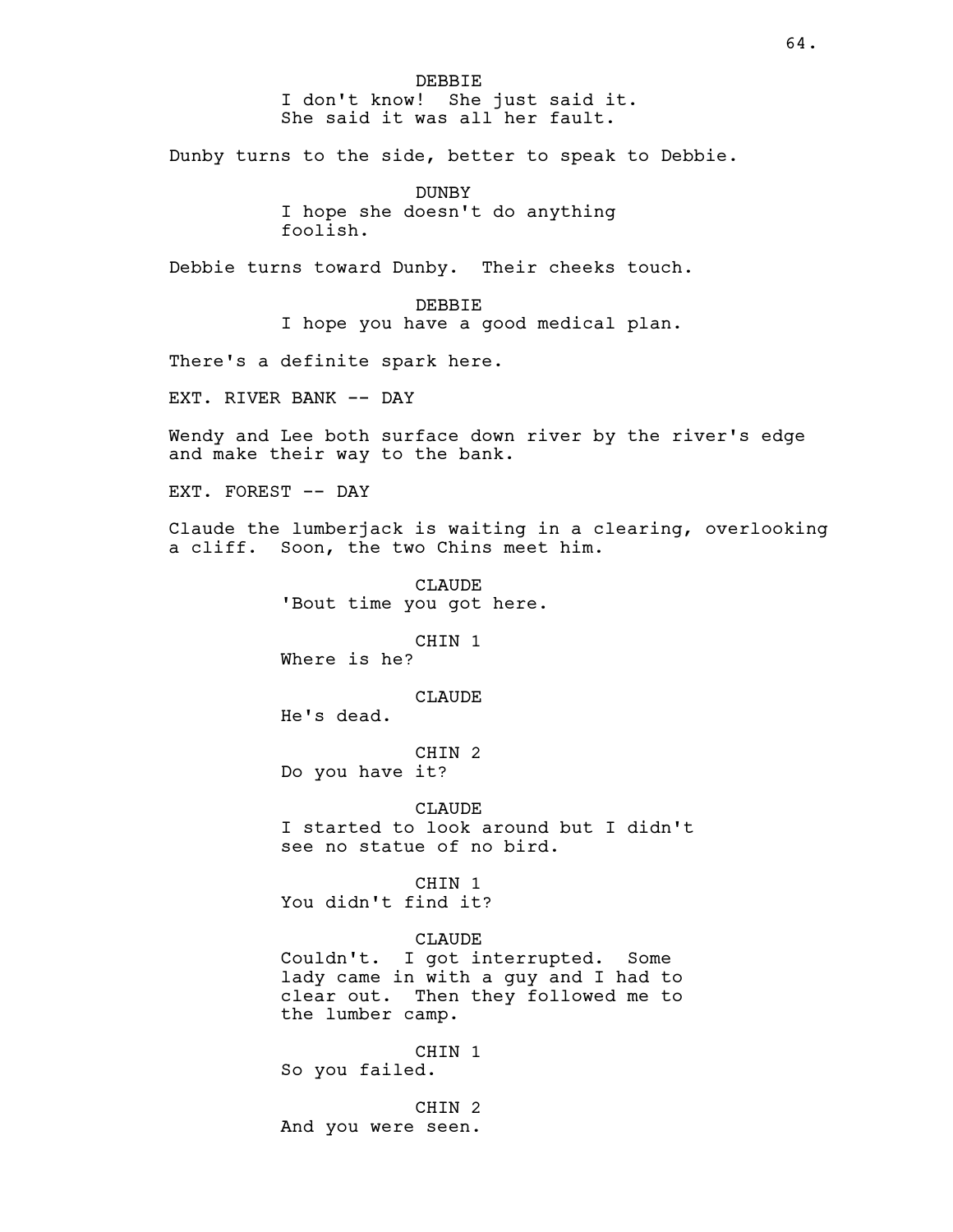CLAUDE If you want to get technical. But I chased them off. I can go back to the hotel if you want.

CHIN 2 No, I believe you've done enough damage for one day.

CLAUDE So, I get paid then?

CHIN 2 Take care of the man, Chin.

Chin 2 walks away. Claude turns to face Chin 1, who goes into a spinning, flying kick, which knocks Claude backward off that cliff.

INT. HOTEL HALLWAY -- DAY

Wendy and Lee, still sopping wet, go back into Manny's room.

INT. MANNY'S ROOM -- CONTINUOUS

The body is gone.

LEE

Hey! The body's gone! You know what that means?

WENDY

There's a maid here who can't read a "Do Not Disturb" sign.

LEE

Someone else is after the duck.

WENDY Excuse me, but everyone else is looking for this stupid duck. Don't you listen to me?

LEE Sorry, I didn't know you had a monopoly on deductive reasoning.

WENDY Let's look around.

LEE

What for?

WENDY

Clues.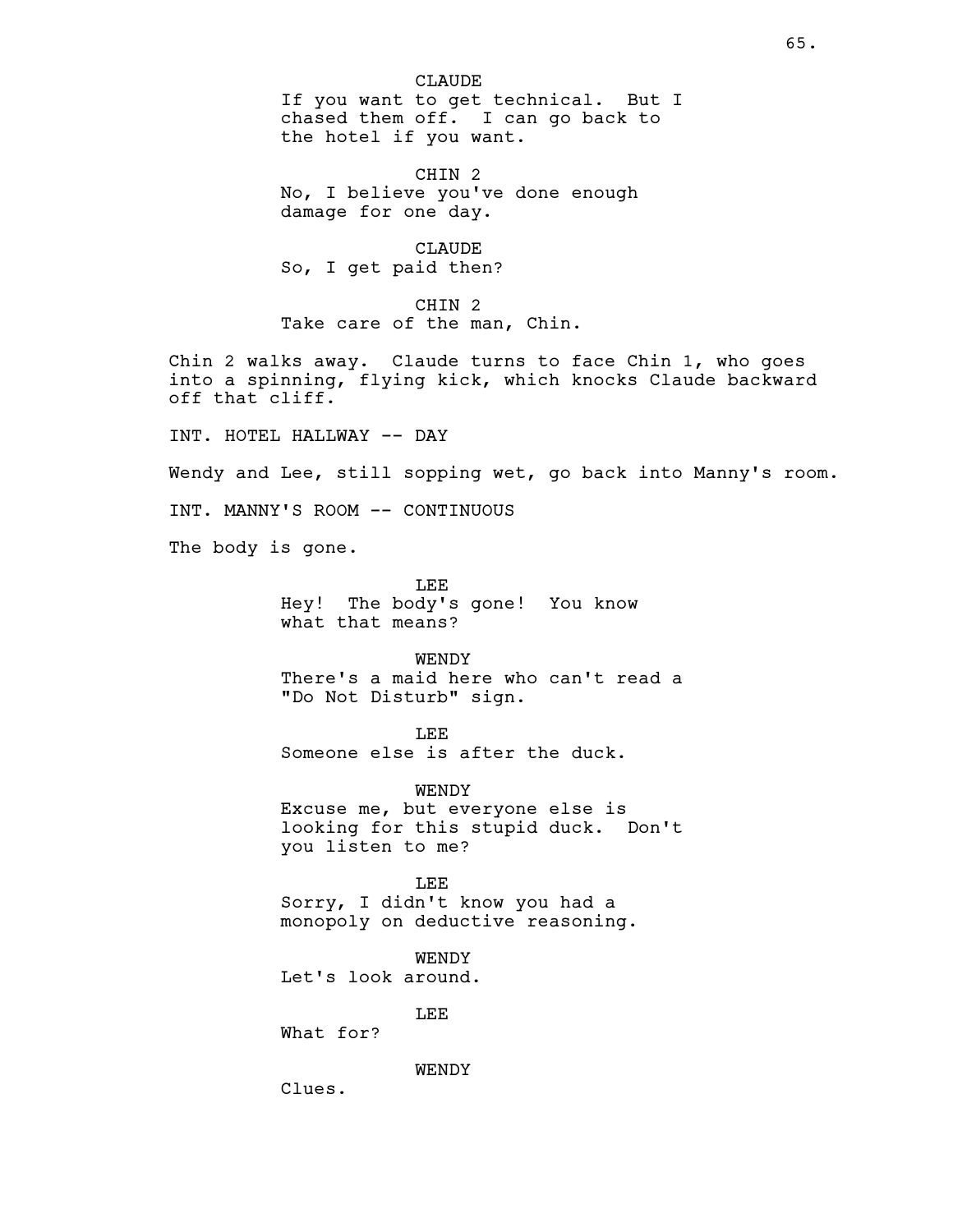LEE

Why should I?

### WENDY

Hey, I'm the one playing detective here! Look, museum-boy, you didn't have to come but you're here so you might as well do as I say, even if I don't know what I'm doing. Even if I'm in way over my head. Even if I'm certain there's no way the company's going to reimburse me for these expenses.

She starts sobbing. Lee, reluctantly, uneasily, tries to comfort her. He starts to soften up.

LEE

I'm sorry, Meadows. I'm just focused on the duck. I want to help. We're both winging it, I know. I didn't mean to come down on you. There, there. We'll look, come on, let's look. I'm sure this place is chockfull of clues.

WENDY

Stop patronizing me. We should have just called the police when I said to. You wouldn't let me. Now we don't even have a body to show them

LEE It'll turn up. Bodies always do. Why we have a section back at the museum full of old bodies.

WENDY I don't think Manny is museum quality.

LEE

The point is the body must be around. It's not like it walked off by itself now, is it?

WENDY No, that would be a different genre. (suddenly) What's that?

By the door is Manny's wallet.

LEE

Is it a match book cover? It's usually a match book cover.

They examine the wallet. Lee pulls out a pawn ticket.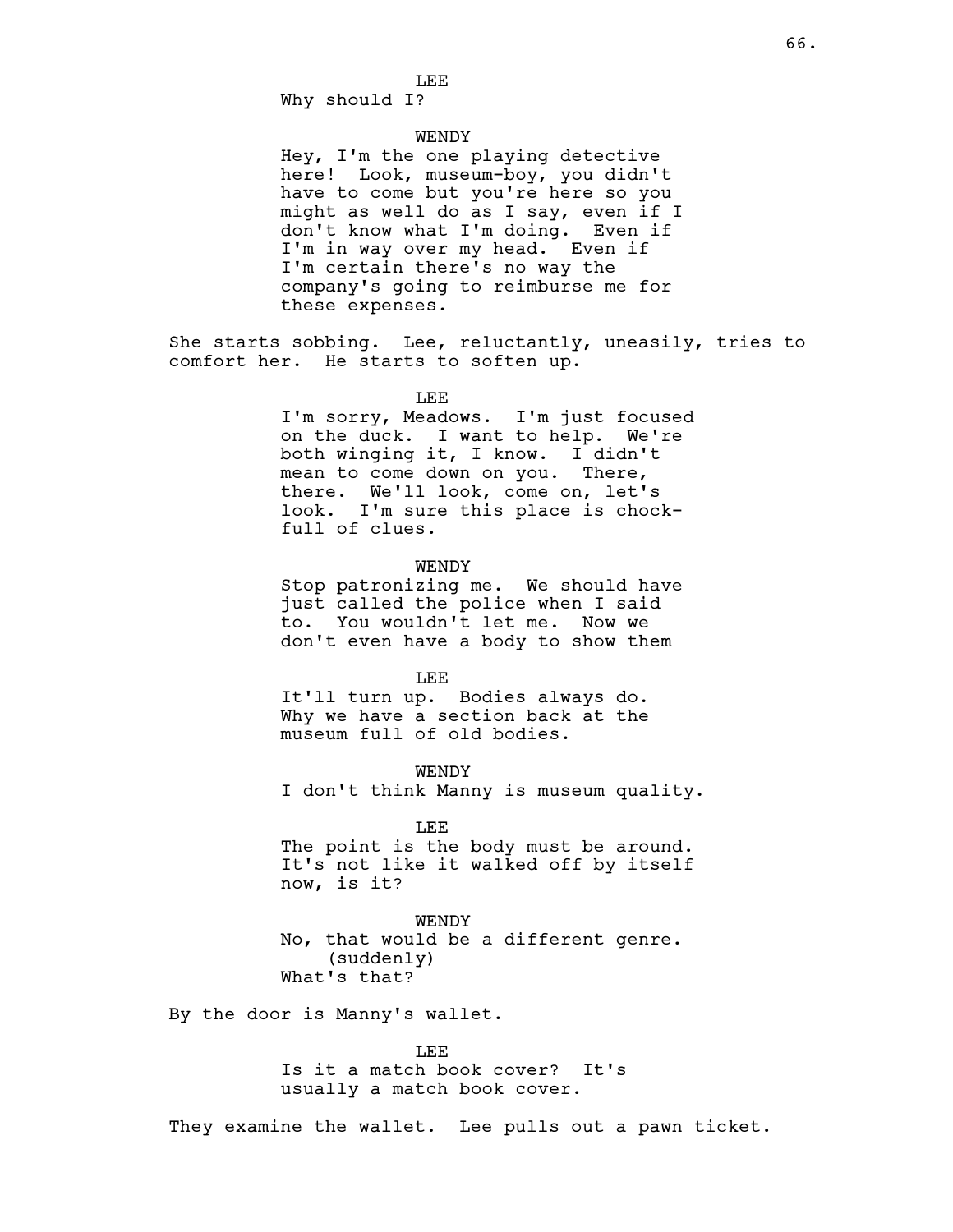#### WENDY

A pawn ticket. I haven't seen one of those lately. It's dated the date Manny disappeared. What's this scrawled on the back? "See Fibber Jones."

LEE

Don't tell me he pawned a priceless ancient artifact. Why not just put it on Ebay?

#### WENDY

Sure, it makes sense! You double cross some people and want to drop out of sight, so you leave the duck in a safe place where you can get back to it and pick up some traveling money.

LEE

Five hundred dollars? He pawned it for 500 dollars? It's a priceless statue!

WENDY Maybe priceless statues aren't worth as much these days.

LEE Then why did he come up here? What was he doing?

WENDY I thought he was fleeing. I bet he was hiding.

LEE All right, then. Let's go home and claim our prize. Better now? You done good.

They leave.

INT. AUCTION HOUSE -- EVENING

Johnson is at an auction, bidding. His cell phone rings. He answers it while continuing to bid.

INTERCUT:

INT. MANSON'S HOTEL ROOM -- CONTINUOUS

Manson is on the phone by the window. The disheveled body of Manny is on the bed.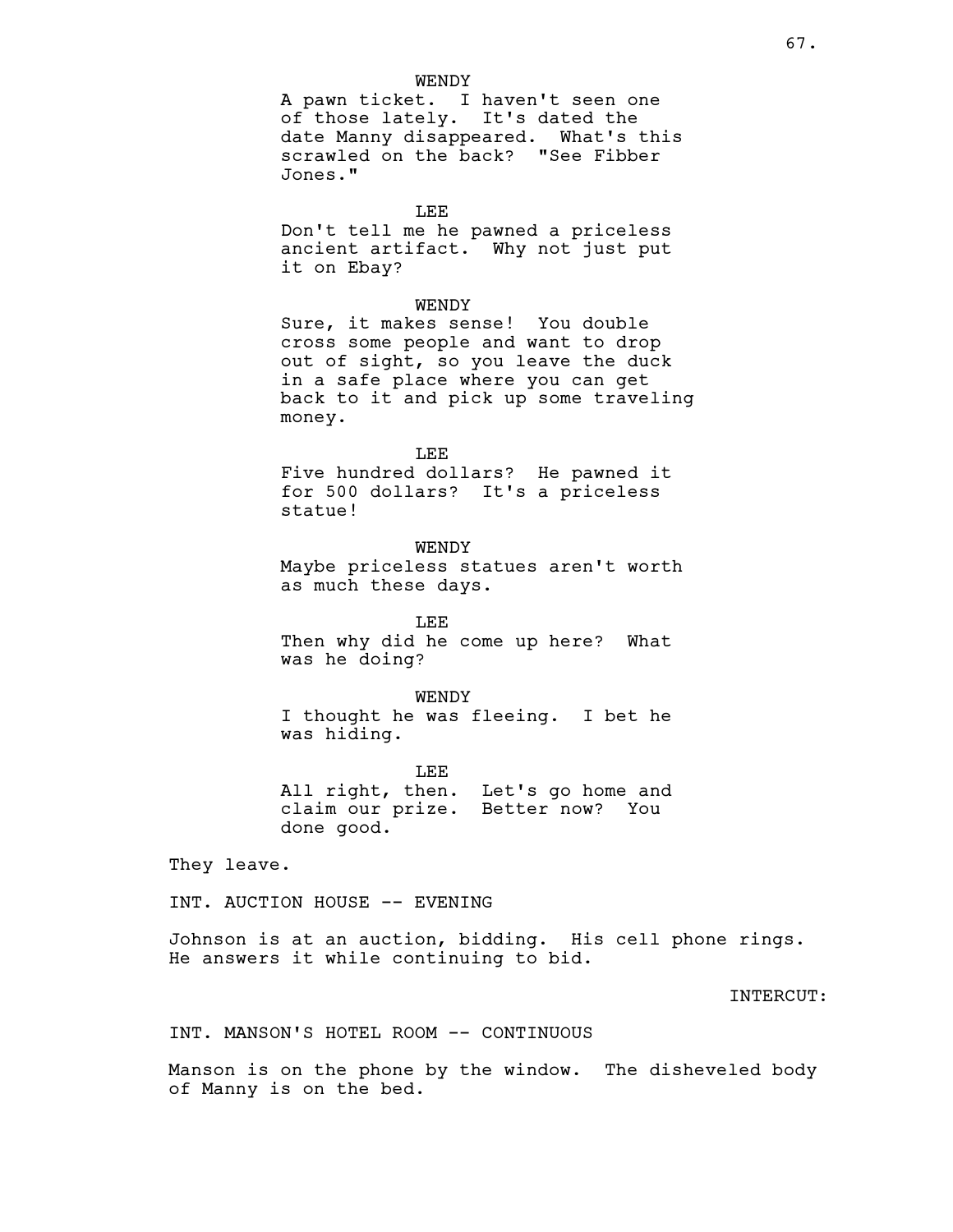MANSON Boss, I searched the room. I checked the body. Nothing there. Somebody beat us to it.

JOHNSON That is distressing. Any thoughts on the matter?

# MANSON

Huh? Oh, oh, I seen Dunby's Girl Friday nosing around. And she's picked up a playmate.

JOHNSON Then it behooves us to maintain our surveillance of her. She is keeping secrets, our Miss Meadows.

Manson looks out the window and sees Wendy and Lee exit the hotel.

> MANSON Forget that, they're moving. I better foll-y them.

JOHNSON Yes, you do that, son.

Manson hangs up and leaves.

INT. AUCTION HOUSE -- CONTINUOUS

A BIDDER in front of Johnson keeps overbidding Johnson. Finally, Johnson gives him a Vulcan nerve pinch and the Bidder slumps in his chair, unconscious. Johnson wins the item.

EXT. INN -- NIGHT

Night is falling. As Wendy and Lee exit the hotel, the HOTEL MANAGER hurries after them.

> MANAGER Excuse me, Mr. Lee, I'm sorry but your credit card is rejecting, sir.

LEE What? That's ridiculous. I'm a member in good standing. Heck, they keep raising my limit. They love me being in debt to them.

MANAGER I'm sorry but if you could just come in and let us run your card again.

Lee tosses Wendy the keys and follows the Manager back in.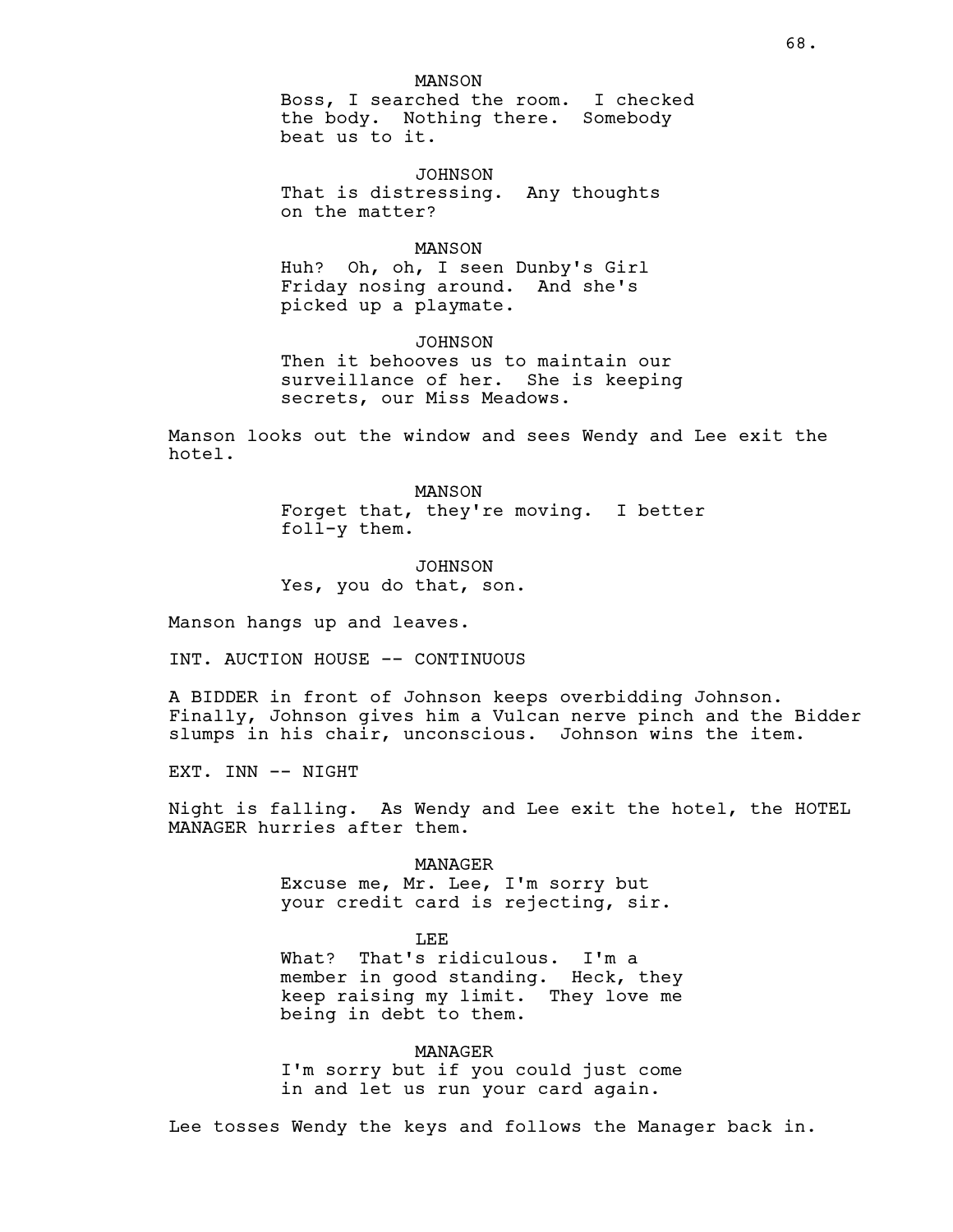LEE I'll meet you at the car.

WENDY Well, call me if they make you stay and wash the dishes.

LEE Of course. Who do you think is going to dry?

He's gone. Wendy turns and head for the car.

Chin 1 steps out, blocking her way to the car. She turns only to see Chin 2 standing in front of the Inn. She moves away, turning a corner. Chin 1 starts after her.

EXT. MAIN STREET -- NIGHT

The main drag and the stores and shops are closed and the street is deserted. Wendy stops a line of parked vehicles and gets an idea.

She goes to a car and starts rocking on the fender, waiting for the car alarm to go off. It doesn't. She goes to the next vehicle, an old pick up truck, and rocks on the fender. The front bumper falls off. Then the fender. She hurries off.

EXT. BANK -- CONTINUOUS

Wendy see the bank with a 24 hour ATM station. She goes to it and, fumbling, gets out her bank card and inserts it. The buzzer sounds and she goes in.

INT. ATM STATION -- CONTINUOUS

She quickly shuts the door.

Chin 1 comes to the door. He tries the door and sees it's locked. He begins banging on the door.

Wendy pulls out her phone, but still no service. Looking around, Wendy spots the bank courtesy phone. She grabs it.

> VOICE (O.S.) All our representatives are presently busy helping other customers. You're call is very important to us, please remain on the line. There are 73 calls ahead of you.

She slams the phone down. She sees the deposit envelopes. She grabs one and a deposit slip. She grabs the bank pen but it doesn't write.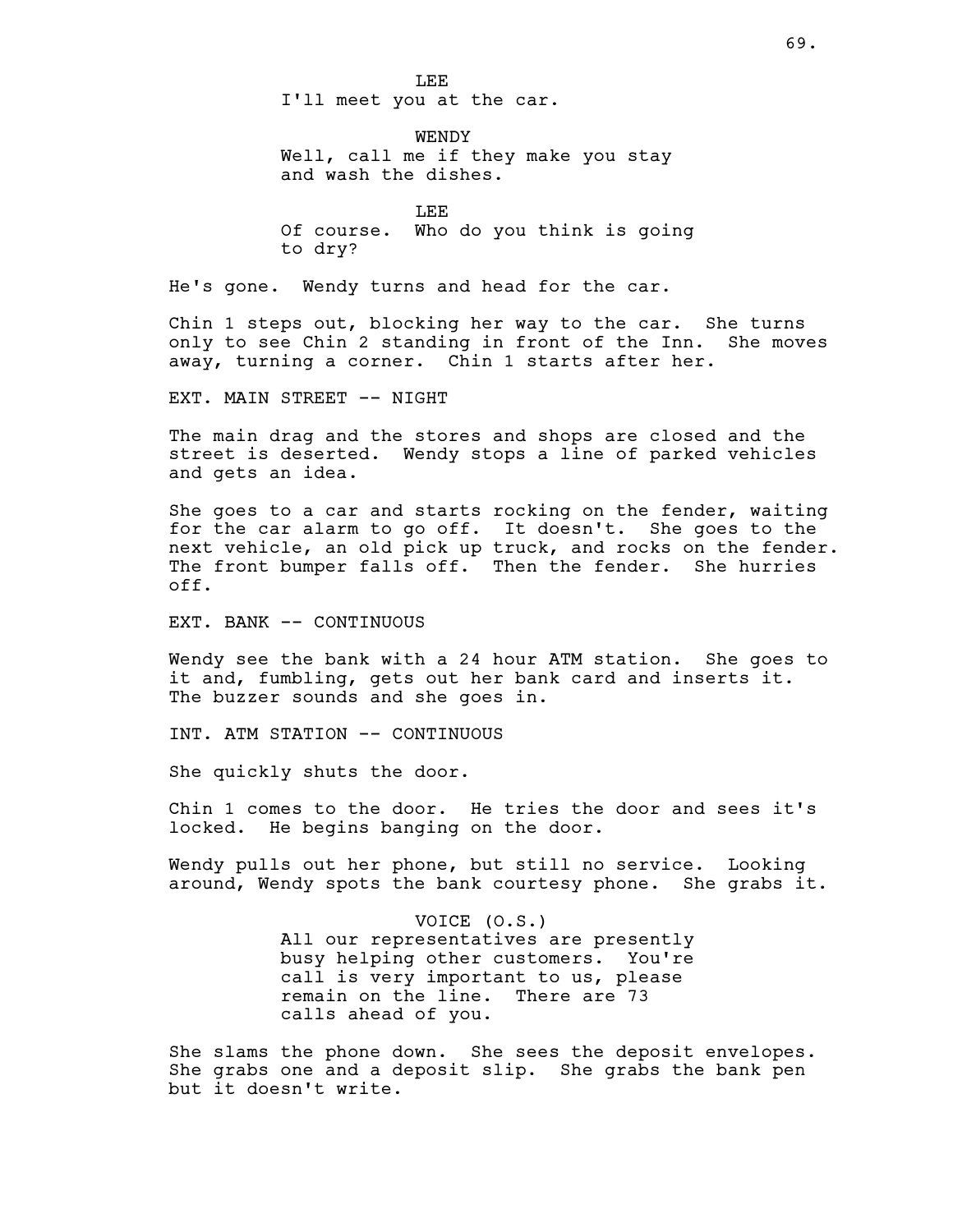She seems a little more relieved until Chin 2 joins Chin 1. They discuss the situation and Chin 2 pulls out his bank card.

WENDY

Nuts. They'll give those cards to anyone!

Chin 2 inserts the card as Wendy goes through her pocketbook again. She pulls out a spray perfume atomizer. Chin 2 enters and Wendy squirts him in the eyes. He's blinded and screams in pain.

Chin 1 pushes his way in the circles Wendy menacingly, readying to do a karate thing to her. Wendy positions herself in front of the ATM, which is still activated with her card. She presses the withdraw button and amount. The door of the withdrawal slot opens.

Chin 1 lunges at Wendy, his arm thrust out before him. Wendy dodges the arm and Chin's hand enters the money compartment. The door closes, trapping Chin 1's hand. Wendy spritzes him, hits a button and withdraws her card. Wendy then hustles out.

EXT. MAIN STREET -- NIGHT

Wendy tries to get her bearings.

EXT. ARLETH INN -- CONTINUOUS

Lee comes out, crosses to the car and doesn't see Wendy ('cause she ain't there). He goes off to search.

EXT. STREET -- CONTINUOUS

Wendy turns a corner. At the far end of the street is Manson, walking toward her. Wendy looks around and ducks in the first building with its lights on, a dance hall.

INT. DANCE HALL -- CONTINUOUS

It's the Adelesquan League of Square Dancers having a party. CLYDE, the league's titular head, steps up on stage to address the crowd, checking his watch.

> CLYDE Okay, everyone, settle down. Before we begin, I'd like to welcome you all to our fourteenth annual Hoe-Down.

(MORE)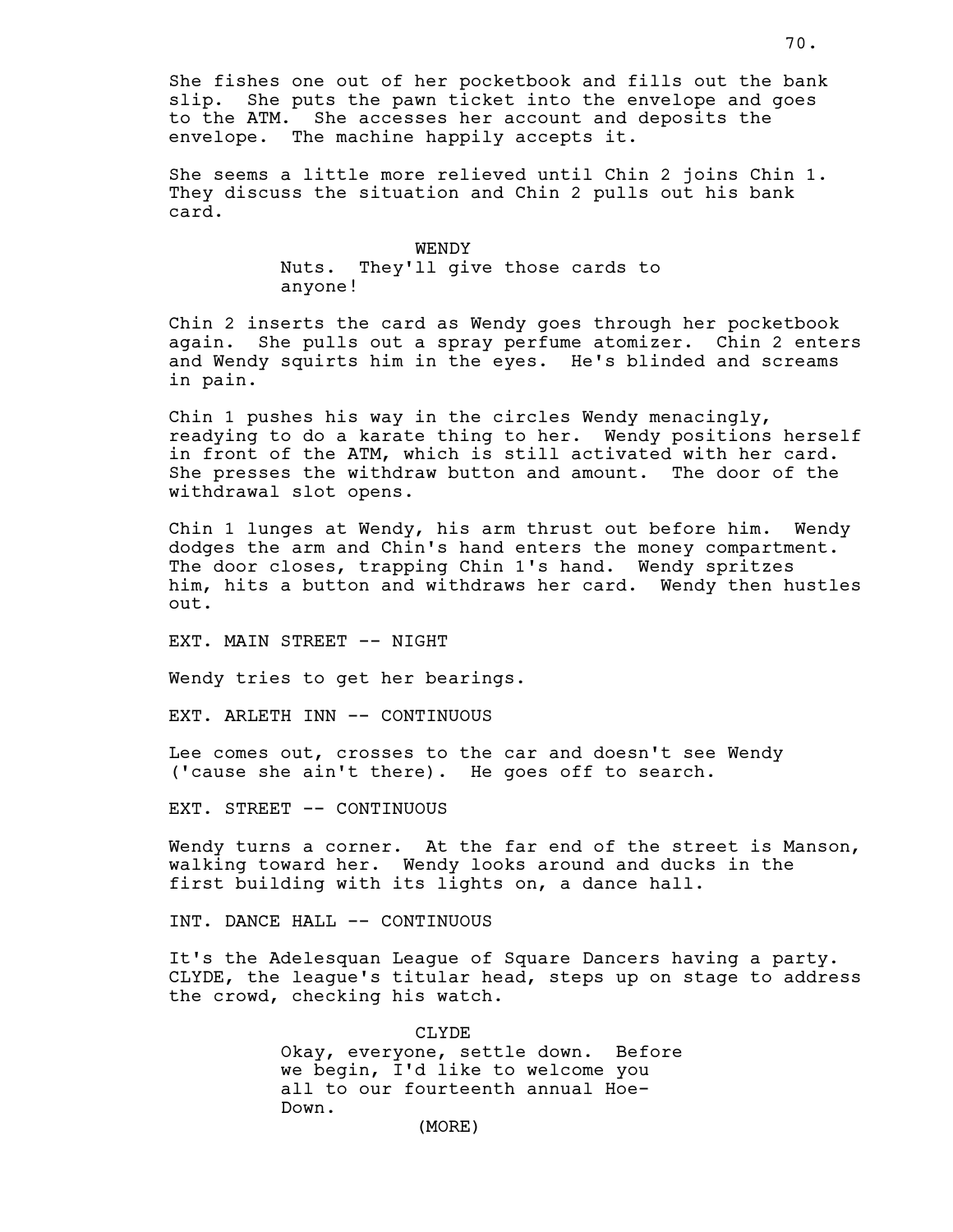CLYDE (CONT'D) I hope you're all enjoying yourself. We expect out caller to arrive at any moment to begin the dance---

As if on cue, Wendy enters.

WENDY That was a close call!

WOMAN

Oh, here she is now!

People start applauding as Wendy is escorted to the stage. Wendy is befuddled. She tries to pull away, then sees Manson pass outside the door, so she starts pulling the Escort up to the stage.

Clyde greets her.

CLYDE Howdy. We were afraid you wouldn't make it.

WENDY Are you kidding? I wouldn't miss it for the world. Where am I?

CLYDE The crowd's itching to square dance, so call the best dang dance you ever did call.

Clyde joins dancers.

WENDY

Square dance?

Wendy goes to the microphone. She smiles at the crowd. They smile back.

> WENDY (CONT'D) (meekly) Howdy.

> > CROWD

(loudly) Howdy!

The intensity of their response startles Wendy. She goes to the CD player, pulls out a CD and starts it. A mean country tune begins.

> WENDY (still sedately) Howdy, again.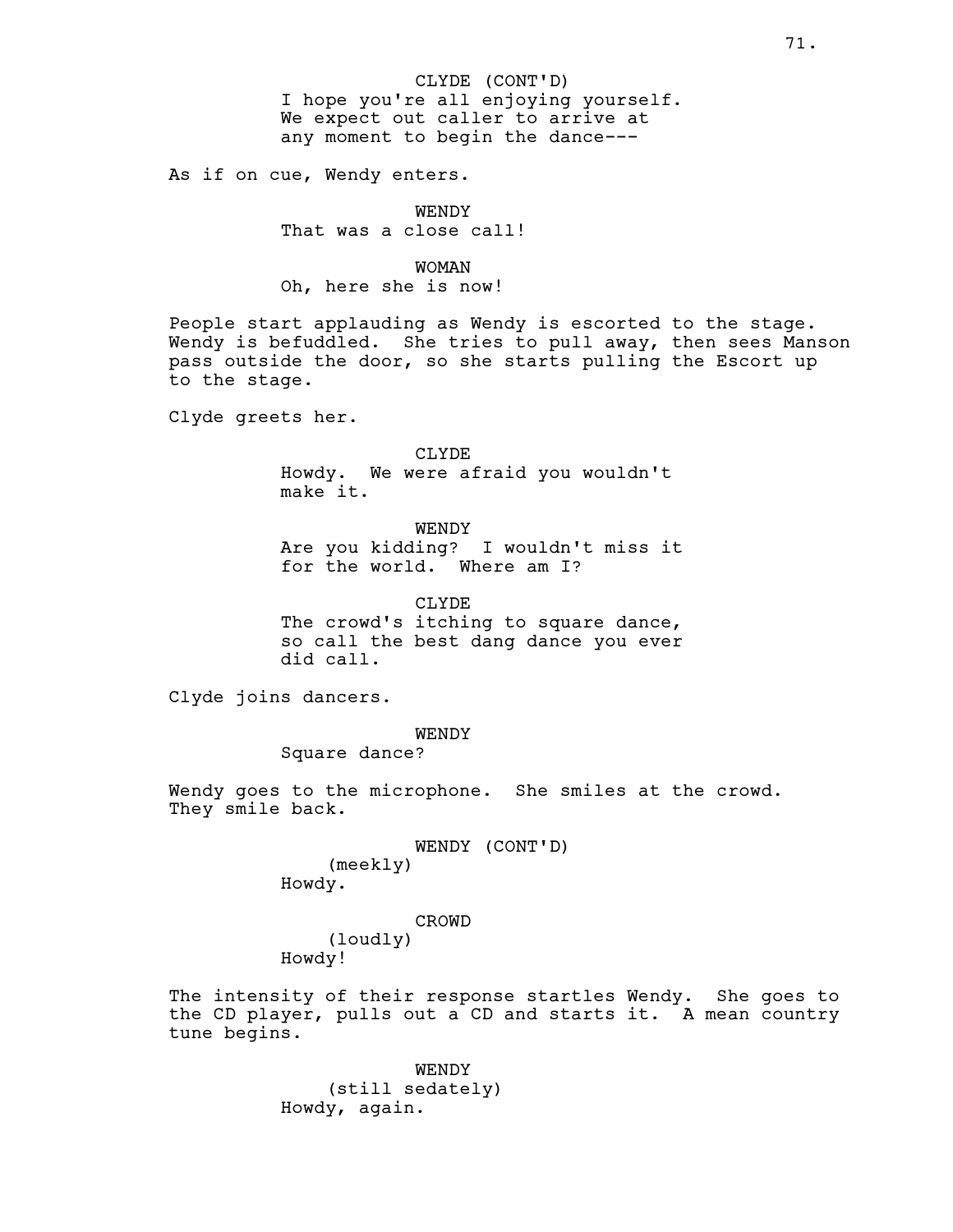CROWD

Howdy!

Again, she's startled.

WENDY

Places all. Bow to your corner. Bow to you own. Hands all up and round you go. Break it up with a do-se-do. Chicken in the bread pan picking out dough, Skip to my Lou, my darling. The ladies out, those pretty little things, Star to the right in the ring. Big foot up and little foot down. Make that big foot jar the ground. Ladies back and gents all in. Back you go and forward again. Step right up with an elbow swing. Skip to my Lou, my darling. Places all. Corner folks to the middle. Flapjacks cookin' on the griddle. Bow some more, then do-se-do. Whoop it up, put on a show! And home you go, then promenade. (getting cocky) Gingham, ribbon, plow and hoe. Now it's time to do-se-do. Can't think of a word to rhyme, So do-se-do one more time. Woman go left, men go right, Hand over hand, they don't bite!

Chin 2 and Manson pass entrance. They peek in and do a take, then enter.

Wendy's eyes bug out when she sees them. Chin 2 and Manson start to cut through the dancers.

> WENDY (CONT'D) Swing your partner!

The dancers swing around, also grabbing Chin 2 and Manson.

WENDY (CONT'D) Back to start. Trouble brewing. Can't get out. Clasp hands. Circle about.

Manson and Chin 2 each wind up in the middle of a circle of dancers.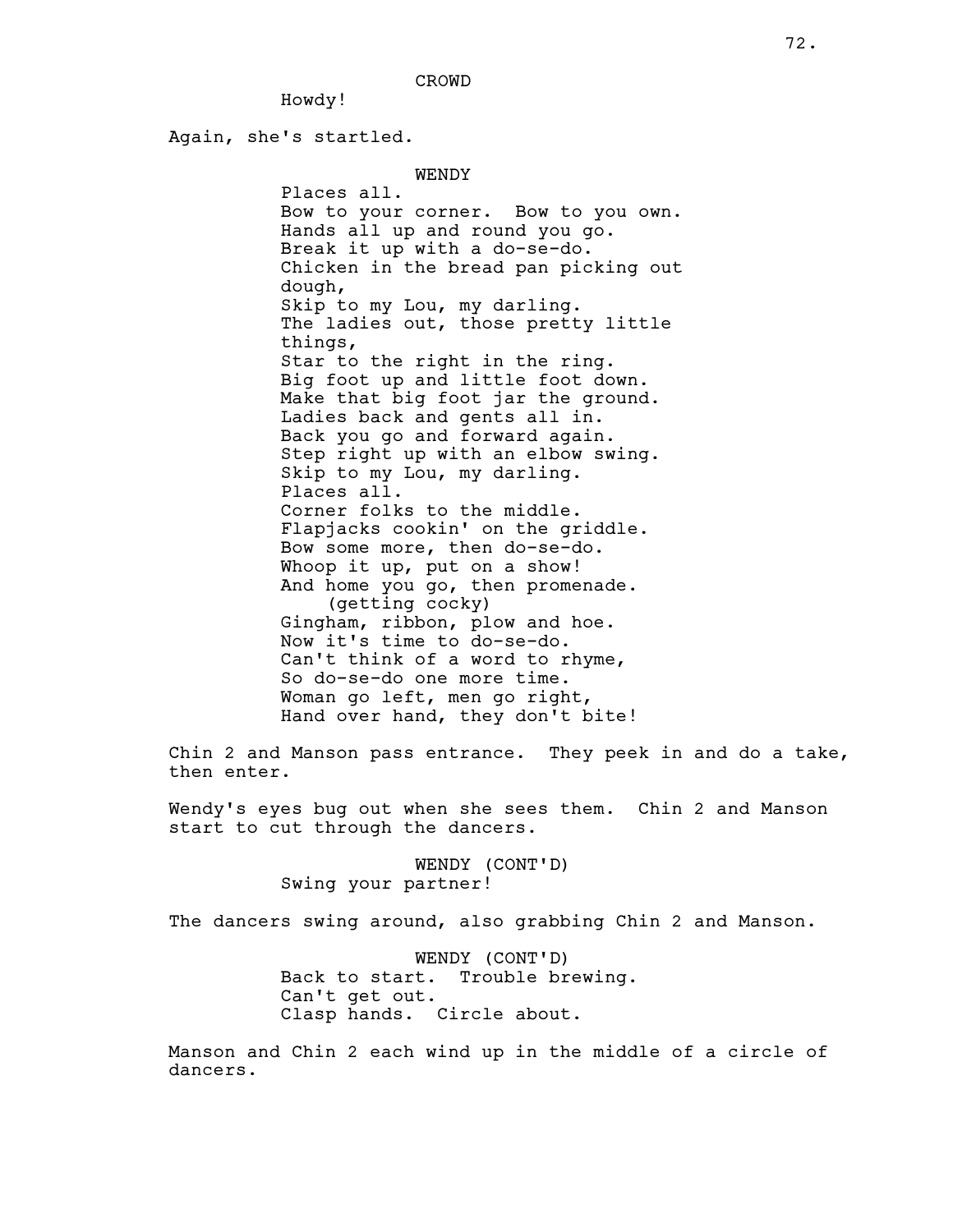WENDY (CONT'D) Gotta keep up the tune. Gonna deal now with these goons. Dancers rush into the middle. Slam dancing, just a little. Back again.

Chin 2 and Manson are each caught in the crush of dancers as they collide in the middle. From here on in, the dancers follow the instructions to beat up the thugs.

> WENDY (CONT'D) Gotta move fast, gotta move quicker. Gonna deal with these city slickers. Grab the strangers, one and all. By the legs, watch 'em fall! Having fun, free of care, When you're dancing in a square. Hoist them up into the air. Skip to my Lou, my darling. Throw 'em up and watch 'em fly. It's okay, they're just bad guys. Let them drop to the ground. Down, down on the ground. Leave 'em there, like a bone. Promenade all about, use 'em like a stepping stone. Places, please. Lift 'em up by the hair, box their ears, smack their face. Beat 'em up all over the place. Swing your partner!

Chin 2 and Manson are knocked out.

WENDY (CONT'D) Pigs in mud, turkey in straw. Coming to the final draw. Alaman left with the old left hand. Follow through with a right-left grand. Meet your honey with a great big smile. Promenade, Indian style. Now your dancing with your own. Promenade to your home. Bow to your partner. Bow to the gent 'cross the hall. And that's all.

Song ends. Crowd whoops it up and burst into applause. Wendy takes her bows, then flees.

EXT. DANCE HALL -- NIGHT

Wendy comes out, running into Lee.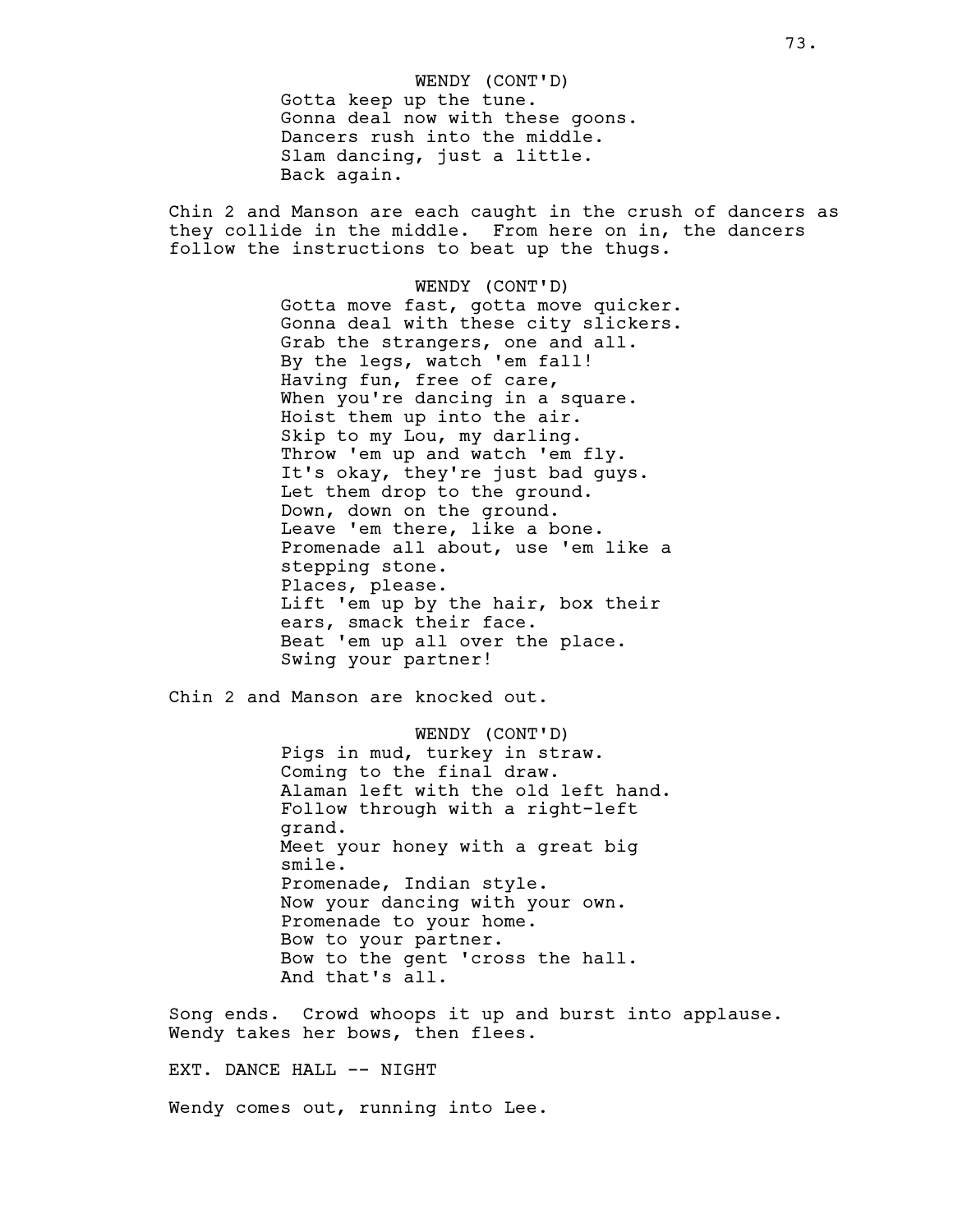WENDY Ah, my public. How they adore me!

LEE Where the devil have you been?

WENDY I'll explain on the way out of town! Let's evacuate!

INT. CAR -- NIGHT

Lee's driving. Wendy is getting comfy in the passenger seat as they head home.

> LEE So where'd you learn to call square dances?

## WENDY

I was president of the high school square dance club. Go ahead, let me have it.

LEE

Have what?

WENDY

Square Dance club. Yeah, me and all the other nerds. I couldn't help it. I really enjoyed it. That's pretty much my life's bane.

LEE

What?

## WENDY

I've always been out of step with my times. It's not that I try to be "out-of-it." I just gravitate to things out of the mainstream. I do them because I enjoy them but I realize that somehow I'm abnormal and cutting myself off from the popular stuff. It's hard to explain. I'm a prisoner of my quirks. And naive enough to believe it doesn't matter. You wouldn't understand.

### LEE

Oh no? I work with old pottery. I was your basic 97 pound nerd in school, too. Kids took expensive vacations with all the lunch money they extorted from me. Until that one fateful day.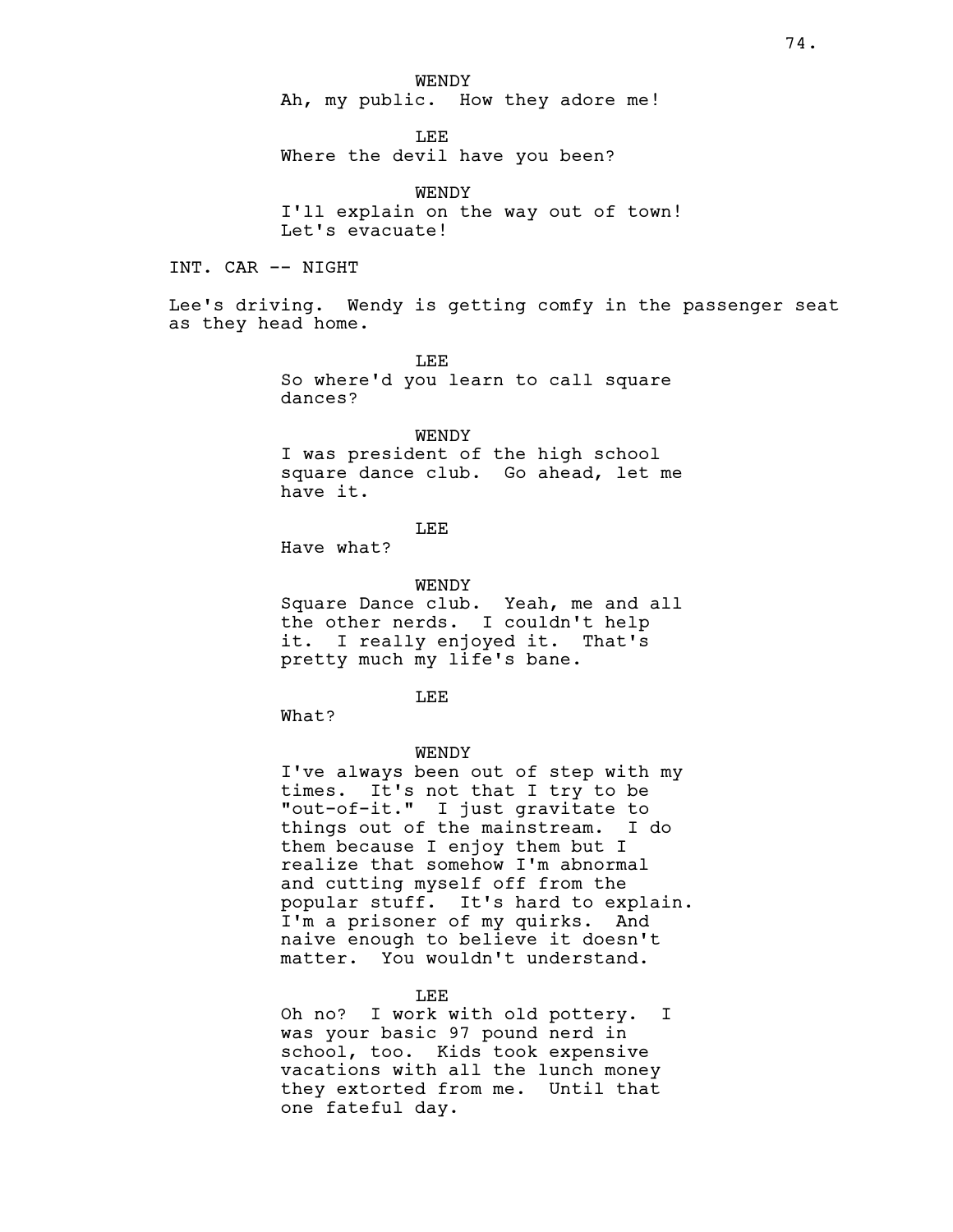What happened?

#### LEE

They mopped the playground with me. So after that I spent lunches in the library. Even there one big jerk, *the* big jerk, came in and was all set to wallop me. I grabbed the first thing I could to defend myself. This really big, thick book. Clocked him upside the head with it. Then I saw what kind of book it was. "Ancient Mesopotamia." I figured I owed my life to that book, so I thought I should read it. That's when I got turned on to ancient cultures. And boy, nothing cuts you off from the mainstream like learning a couple of dead languages. Try dropping some Latin into the cocktail party chatter. Not exactly a boffo ice breaker, but I love it. It's like I can feel it, feel connected to the past. It's very compelling. Learning about the people who came before us. What they knew and did and what we can learn from them. And really to see how little humanity has changed over the eons---

Wendy has drifted off to sleep on Lee's shoulder. Lee realizes this, smiles and drives on.

> LEE (CONT'D) Sleep tight, gumshoe.

EXT. MEADOW'S APARTMENT -- NIGHT

Lee's car is parked. Wendy exits the car.

LEE

Okay, we'll go to your bank tomorrow and see about withdrawing that pawn ticket. That was pretty slick, I must say. Keeps it nice and safe for a while.

WENDY Thanks. 'Night, Lee. Be careful.

LEE

You be careful.

Wendy enters the building. Lee drives off. A parked car turns on its lights and follows.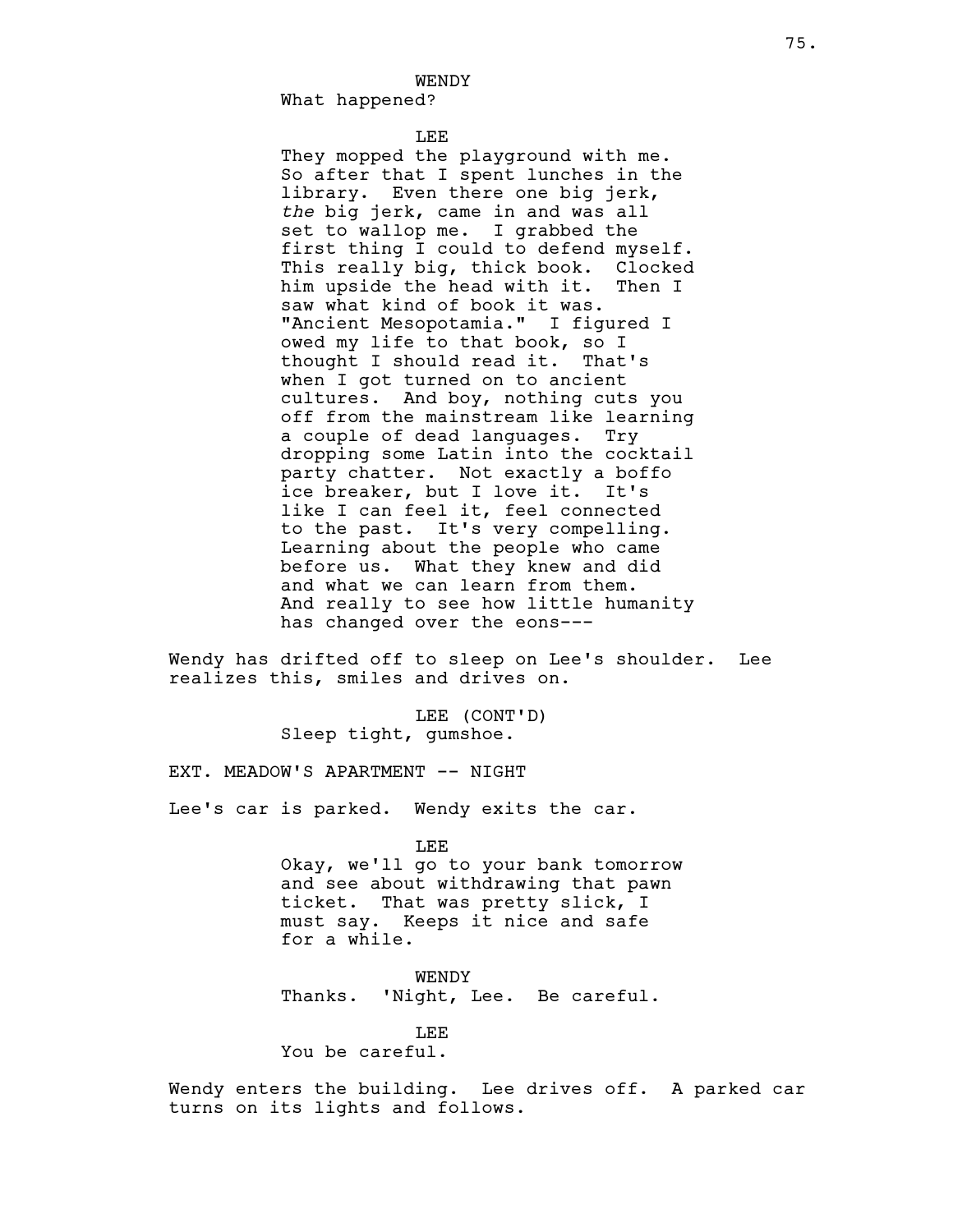INT. MEADOW'S APARTMENT -- MOMENTS LATER

Wendy enters the apartment and turns on the light. Amanda DuBois is sitting there.

```
DUBOIS
```
Hello, dear.

WENDY

You! What are you doing here? Where are my parents?

DUBOIS

They're sleeping. Your mother said I could wait. They are really nice people. And she bakes a fabulous chocolate cake.

#### WENDY

Yes, she does. She uses...wait a second, what do you want?

DUBOIS

I had to talk to you. Have you heard from Manny?

## WENDY

Not a peep.

DUBOIS I have reason to believe he's in great danger.

# WENDY

You bet.

DUBOIS Some men are after him.

WENDY

I counted four.

DUBOIS Will I ever hear from him again?

WENDY You own a Ouija Board?

DUBOIS What does that mean?

### WENDY

So, Mrs. DuBois, the items that Manny took from you...any water fowl included?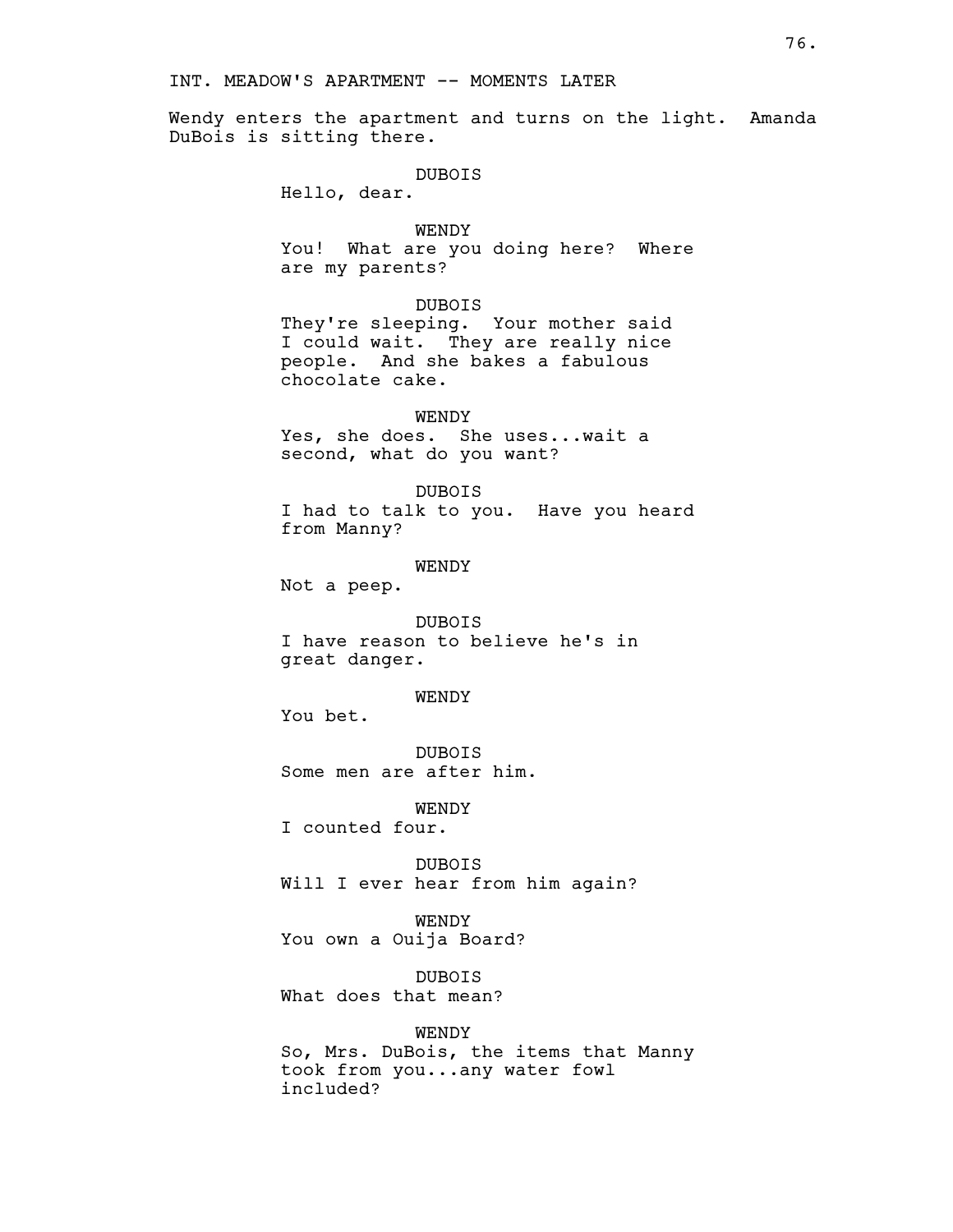#### DUBOIS

What ever are you talking about?

## WENDY

The duck, ma'am, the Peking Duck...though now I guess you'd have to call it the Bejing Duck...but that's not the point, he had the duck, didn't he?

## DUBOIS

Peking Duck? Don't be absurd! I've never heard of such a thing!

WENDY

Okay.

DUBOIS He didn't have it with him, did he?

WENDY Then you do know about it.

DUBOIS It's an old family heirloom.

#### WENDY

If it's an old family heirloom, why are there all these people willing to kill for it?

DUBOIS Our family doesn't get along.

#### WENDY

Look, Ms. DuBois, Manny's dead. His body is gone. Mr. Dunby is gone and I don't know what shape he's in. Who are you? I have to know!

#### DUBOIS

Manny's dead? Are you sure? How do you know this? Did he have the duck?

#### WENDY

No duck to be found. Why did he run from you? What was he up to?

### DUBOIS

I don't know. I had been after the duck for years, crisscrossing Asia. I met Manny in Hong Kong. It was a mad house then. Manny was in 'Nam, he said. Yeah, he heard of the duck. Said he knew where it was, too. I bankrolled him and he..."obtained" it.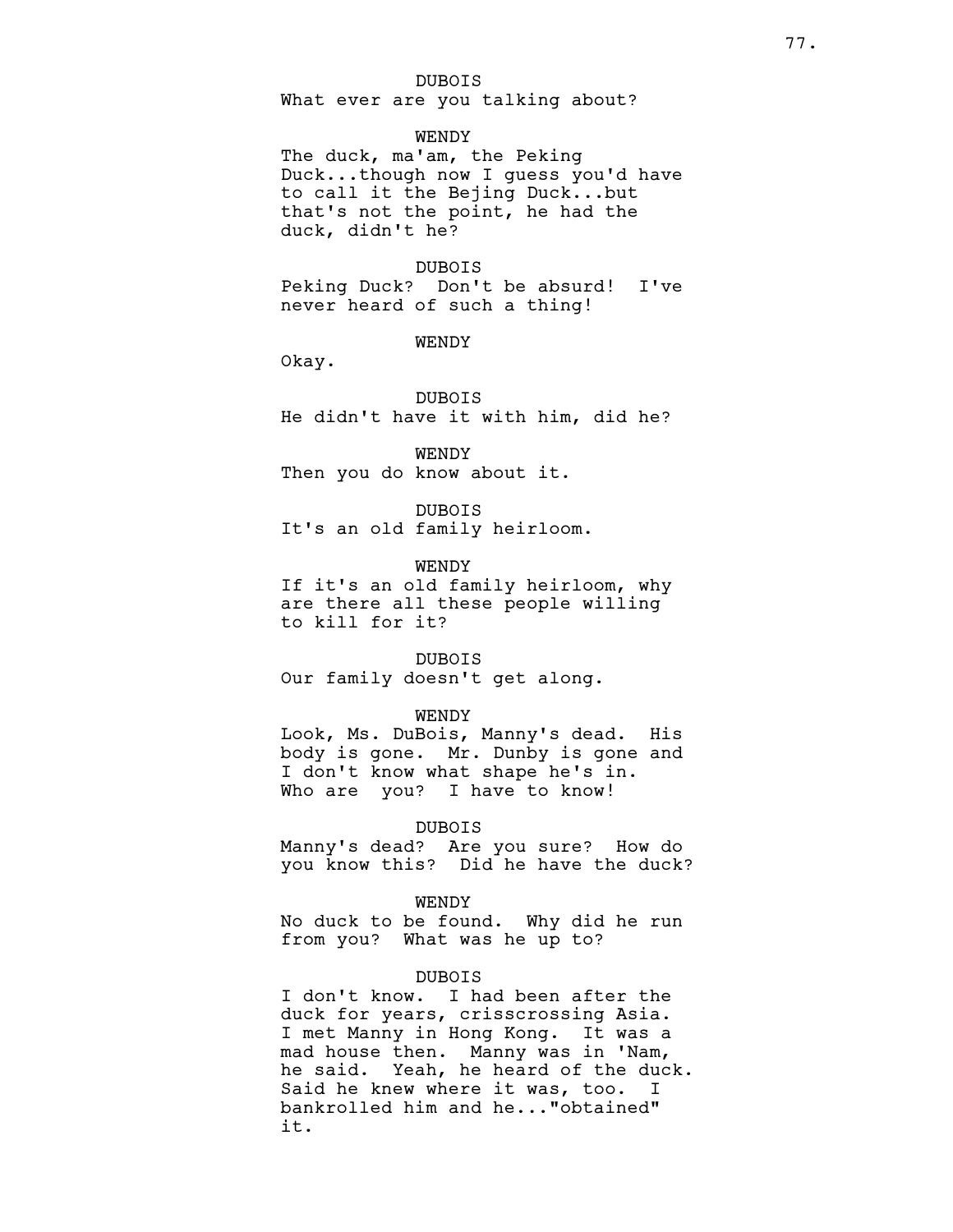WENDY

He stole it?

DUBOIS No, he obtained it.

WENDY What's the difference?

DUBOIS What am I, a dictionary? He obtained it. First he didn't have it, then he did.

WENDY (muttering) Sure sounds like he stole it.

#### DUBOIS

Look, I didn't ask questions. We decided to come to the states to make our fortune with it. But being back in America was too much for him. Before I cold stop him, he got into some serious debt with the local bookies who worked for this guy named Picosa. Real strong arm type. That's when he took off. I don't know if he planned to sell it or what. We were pretty sloppy about the whole thing to boot. We tried to put out feelers for a buyer but it escalated too fast. Soon we had all the piranhas in the water.

## WENDY

That would be Luther Johnson.

## DUBOIS

Yes. They said they would buy it but I think they just wanted to "obtain" it from us. Manny got it in his head to sell it to the Chinese, figuring a government would pay nicely and not try anything untoward to get back its historical cultural relic.

WENDY Chalk up another mistake.

## DUBOIS

Lo Fat.

WENDY And his assistants.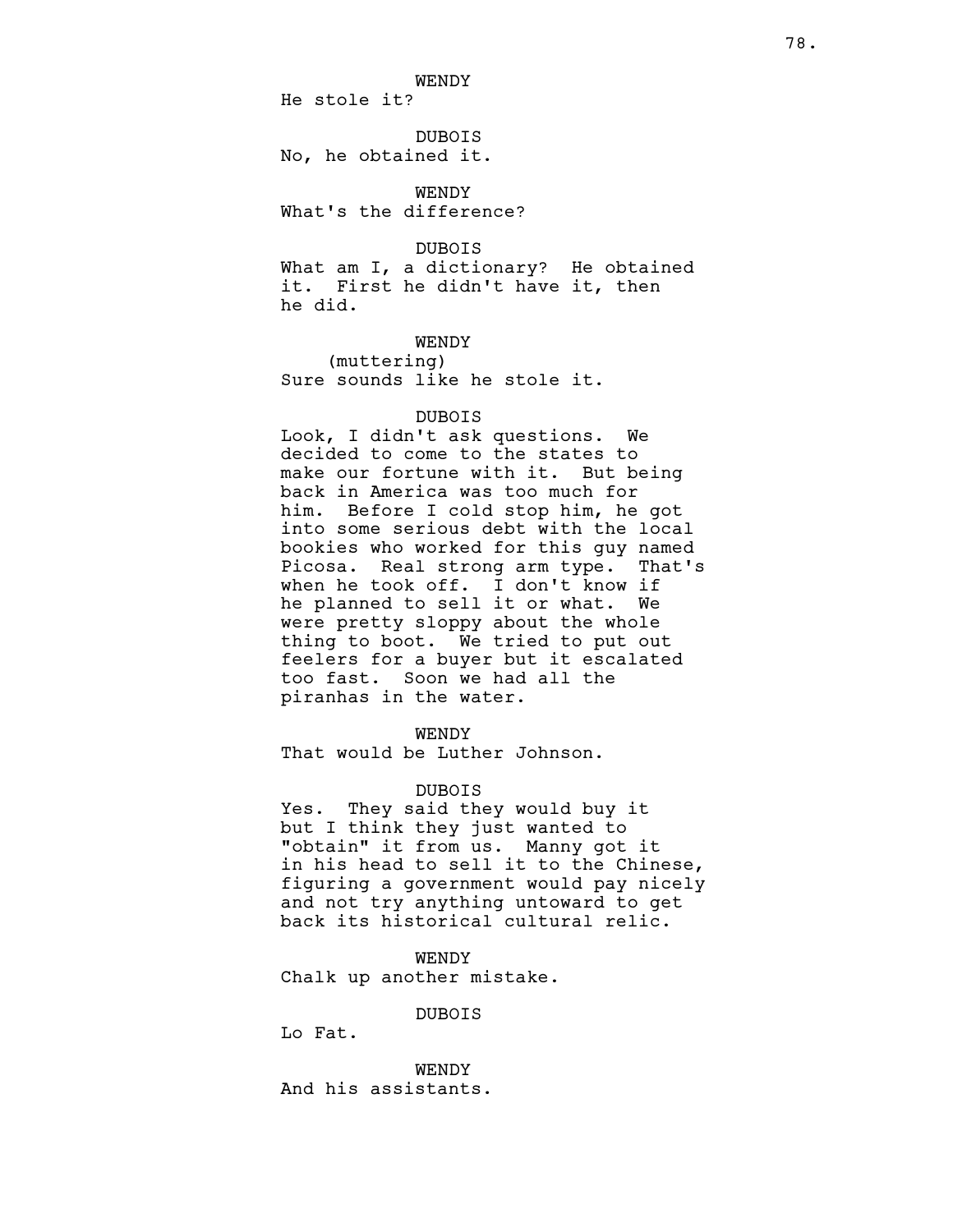## DUBOIS

The double Chins. What did they want with you?

WENDY

Everyone thinks I'm some kind of duck source. What do you know about a Fibber Jones?

# DUBOIS

Jones? He runs the pawnshop Manny was hocking everything to, trying to pay off the bookies until we unloaded the duck. Why? What about Jones?

WENDY

Nothing. Just some papers we found in his room.

DUBOIS So the duck is lost forever.

WENDY I'm working on it.

# DUBOIS

I would love to hold it again. It sparkles, you know, like a new morn sun off a clear lake. If we got it, we could make quite a profit, we two. If you're into profit, that is.

#### WENDY

If I get it, it's going to be used to get Mr. Dunby back. I have no interest in anything but.

DUBOIS

You fool! You just can't give it away!

## WENDY

It's all your fault he was kidnapped in the first place.

DUBOIS

All right, all right, calm yourself.

WENDY

All right. Tomorrow, we'll meet at Mr. Dunby's office.

## DUBOIS

Truth be known, dear, I was hoping I might stay overnight with you. (MORE)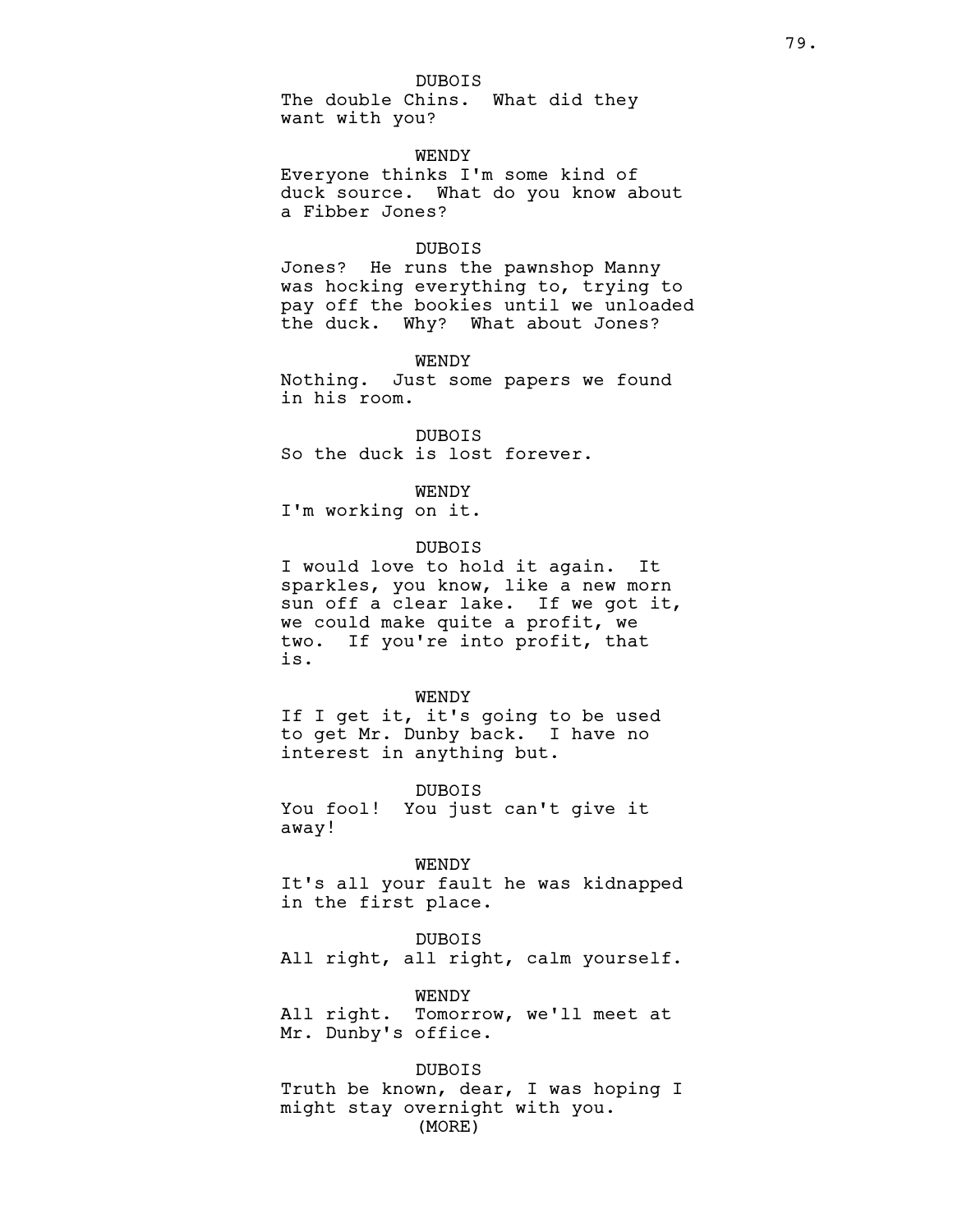DUBOIS (CONT'D) My cash flow is, well, not flowing at the moment.

WENDY Fine, fine. Take the couch.

#### DUBOIS

Oh, thank you, darling, and I would too, if it wasn't for this pesky back spasm I get. It really is necessary to sleep on the proper mattress. Do you have extra firm?

WENDY

Medium firm.

DUBOIS That will have to do.

She strides briskly into the bedroom. Wendy shakes her head as she prepares to camp out on the couch.

Mom, sleepy and in her robe, enters.

MOM It's well passed your curfew, young lady.

INT. MEADOW'S APARTMENT -- MORNING

Wendy, looking the worst for her night on the couch, gets up. Mom is up and making breakfast. Wendy heads to her bedroom.

INT. WENDY'S ROOM -- CONTINUOUS

DuBois and her stuff are gone.

MOM Oh, your friend had to leave early. She said you'd understand. I didn't know girls your age still had sleepovers.

WENDY (to herself) I don't believe it, she did it again! (to Mom) Huh? Oh, it was just too late to

MOM So, are you still working, or did you quit again?

get a cab or something.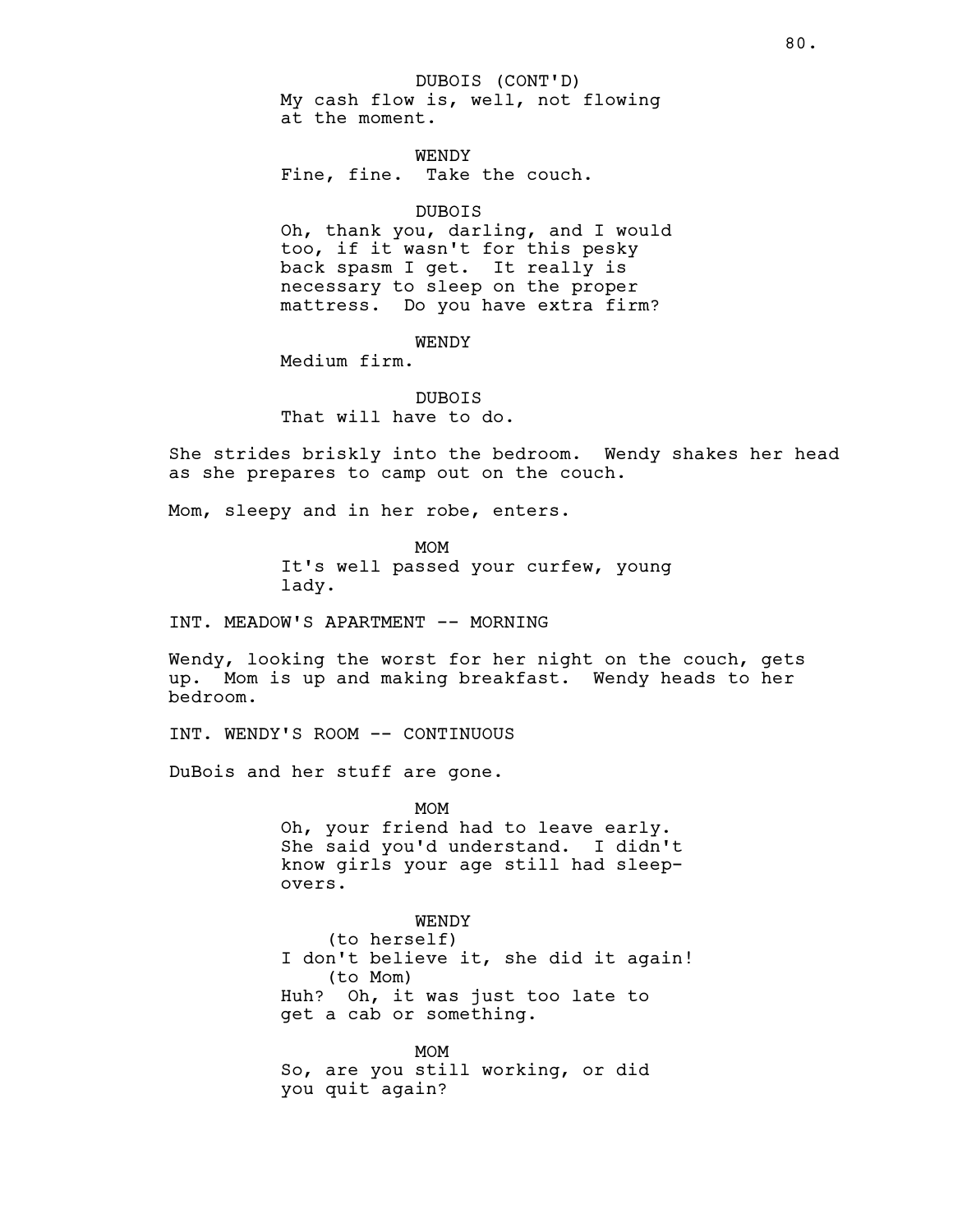Wendy sees her purse has been dumped.

WENDY (CONT'D) Oh no! She's on the prowl!

INT. PICOSA'S WAREHOUSE -- DAY

Picosa is on the phone, listening to the rings. Pete and Thug are weary and playing "Odd/Even." Debbie and Dungy are well into a conversation.

> DEBBIE ---So, I dumped him. I mean, who needs the aggravation, right?

DUNBY He was a jerk if he couldn't appreciate what he had.

DEBBIE Why, thank you. So, is there anyone you're involved with?

DUNBY Women and me don't mix. I'm a handful. And frankly, I don't think I'm worth it.

DEBBIE Whoever said that?

DUNBY No one had to say it. I'm a detective, I figured it out.

PICOSA So, why don't she pick up? What does she got, banker's hours?

PETE

You called her house?

## PICOSA

I keep getting her mother. And she keeps grilling me. I think she wants to hook me up with her daughter. (to Dunby & Debbie) Maybe I should have her talk to you two. Get you all matched up.

DEBBIE

Excuse me?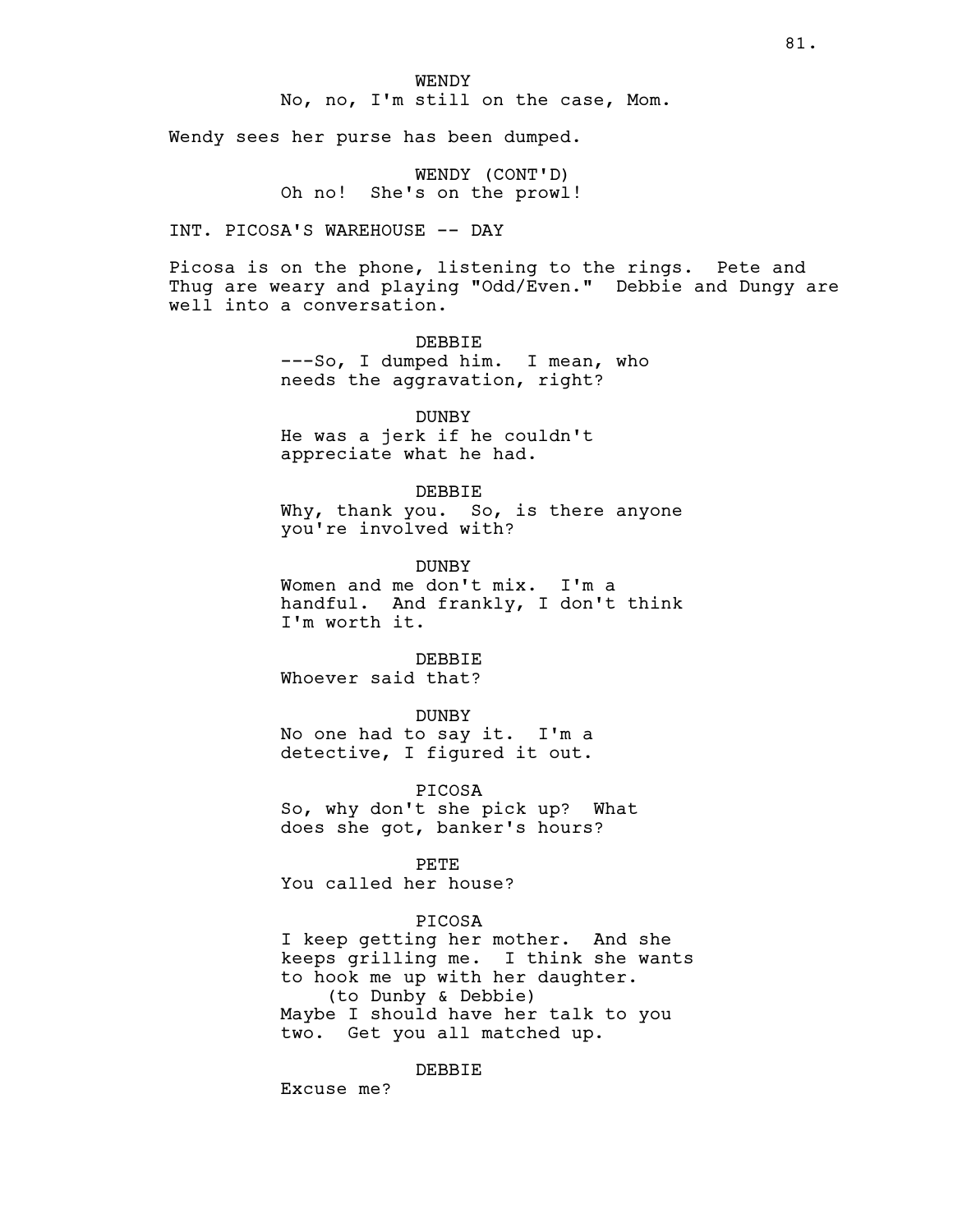Oh, stop. I see you making goo-goo eyes at each other. If you two get out of this alive, you should go out or something.

INT. DUNBY & MCCAINE RECEPTION AREA -- DAY

Wendy unlocks the door. It's been ransacked again. Phone is ringing.

> WENDY Debbie? Debbie? Oh, no, I'm not cleaning this up again.

She gets the phone.

WENDY (CONT'D) Hello, Dunby and McCaine.

# INTERCUT:

INT. PICOSA'S WAREHOUSE -- CONTINUOUS

PICOSA

It's about time! Look, lady, I wish you'd stay put! I'm tired of running around trying to keep tabs on you! I need this like I need a hole in my abdomen.

## WENDY

Abdomen?

PICOSA No, no, not abdomen. Higher than that.

WENDY

Head?

PICOSA Yeah, like a hole in my head.

WENDY Is Mr. Dunby okay?

PICOSA Yeah, he's still fine. So's the dame.

#### WENDY

Dame? What dame? Debbie? Is Debbie there? She'd better be okay, you!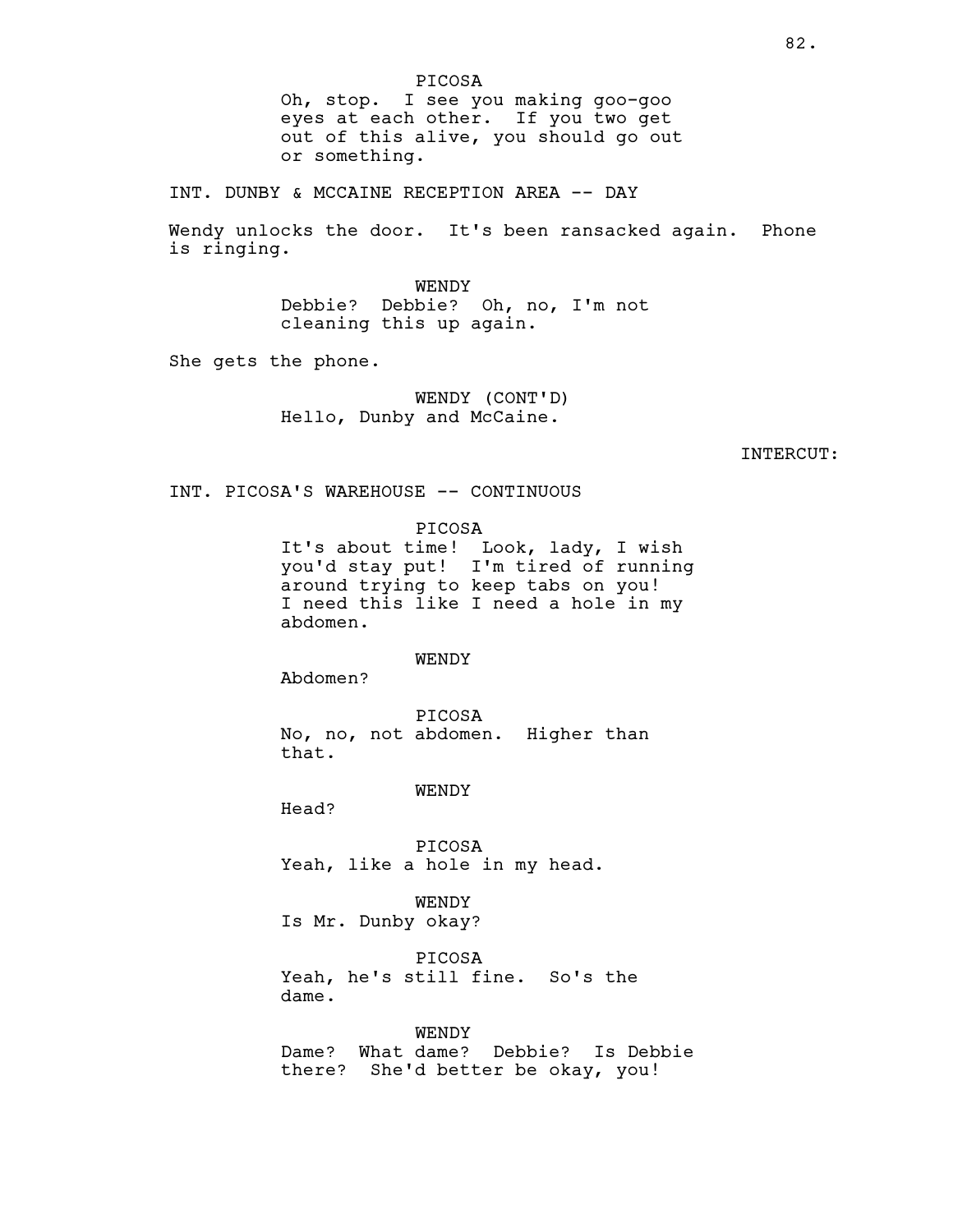PICOSA Yeah, yeah, she's okay, too. They're having a swell time of it, too. But it's getting crowded here. Now, you gonna give me the goods or do I hurt your friends?

WENDY Okay, okay, we have to talk.

# PICOSA

You got it.

WENDY Aah, no. But I think I know where it is now.

PICOSA Can you get it?

WENDY Yeah, I'll get it and call you when I have it. What's your number?

PICOSA Oh, okay... (reading phone)

It's 555-8...Wait a second! Oh, no you don't. We'll meet after you get it tonight.

WENDY But I'm not completely sure I'll have it.

PICOSA Well, then, I'm not completely sure your friends will be okay.

WENDY Okay, okay. But I pick the spot.

PICOSA

Fine. Where?

WENDY (considering) Hmmm. You know the Museum of Natural History?

INT. LEE'S OFFICE -- DAY

Over-crowded assorted of artifacts and files that seem to date back to the Stone age.. Lee is trying to sort it out. The phone rings. He gets it.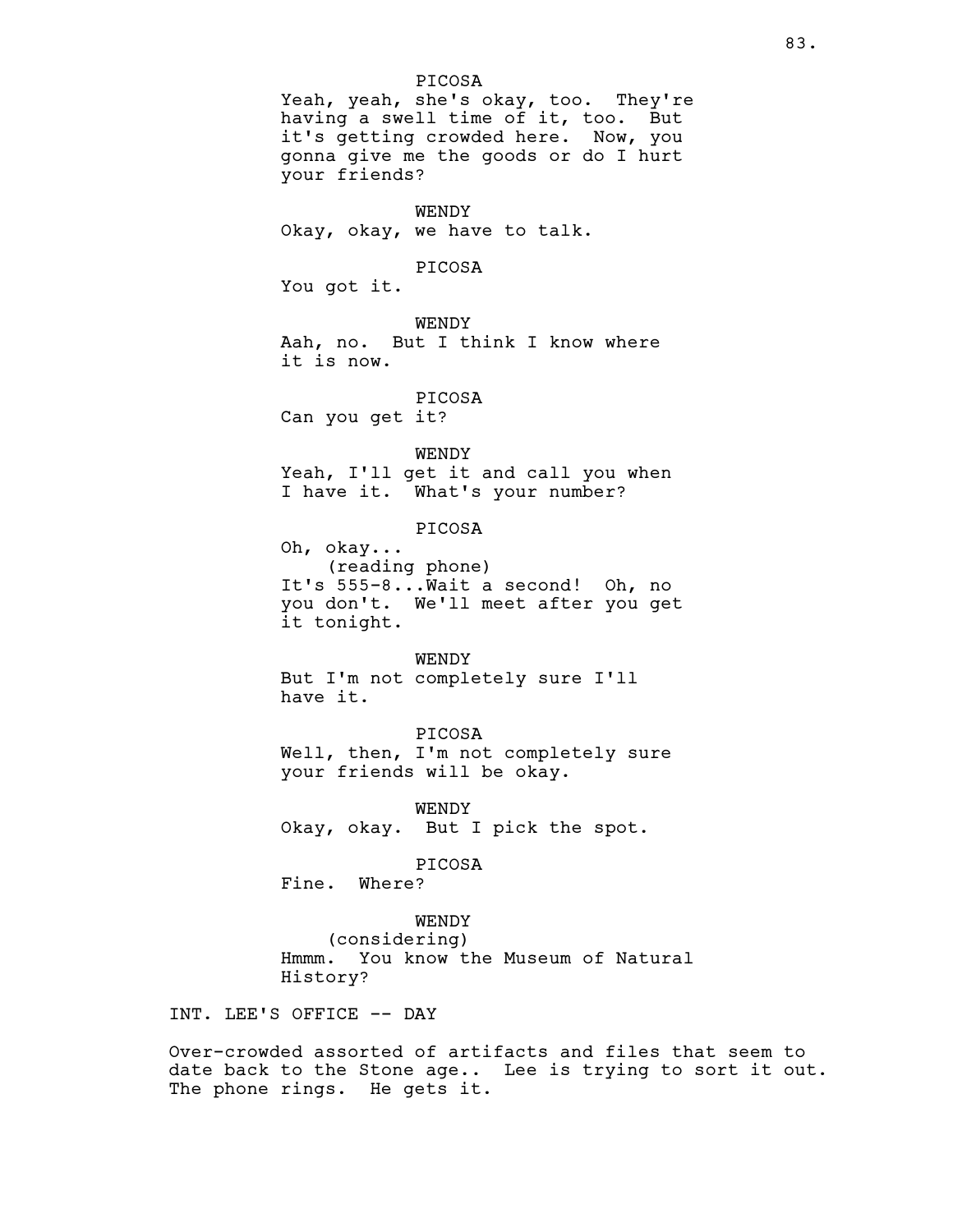INT. BANK -- CONTINUOUS

Wendy is talking to a MANAGER who is nodding. He pulls out an overnight delivery envelope and hands it to her. She leaves.

EXT. JONES' PAWN SHOP -- DAY

Wendy checks the address on the ticket and enters.

INT. JONES' PAWN SHOP -- CONTINUOUS

Musty, cluttered collection of "Road Show" rejects. JAKE, a young assistant, is working the counter. Wendy approaches him.

WENDY

Hello, I'm looking for a Mr. Fibber Jones.

JAKE

He's in back. You have to talk to him?

WENDY

Yes. I'm from Dunby and McCaine Investigations. I do have to speak with him.

JAKE You know him?

## WENDY

No.

JAKE

I gotta warn you, Fibber's been in the business a long time. All those years of haggling have taken a toll on his mind. He can't not haggle. I'll get him.

Jakes goes into the back room.

WENDY Can't "not haggle?"

The crusty old FIBBER JONES enters.

WENDY (CONT'D) You're Fibber Jones?

FIBBER

No.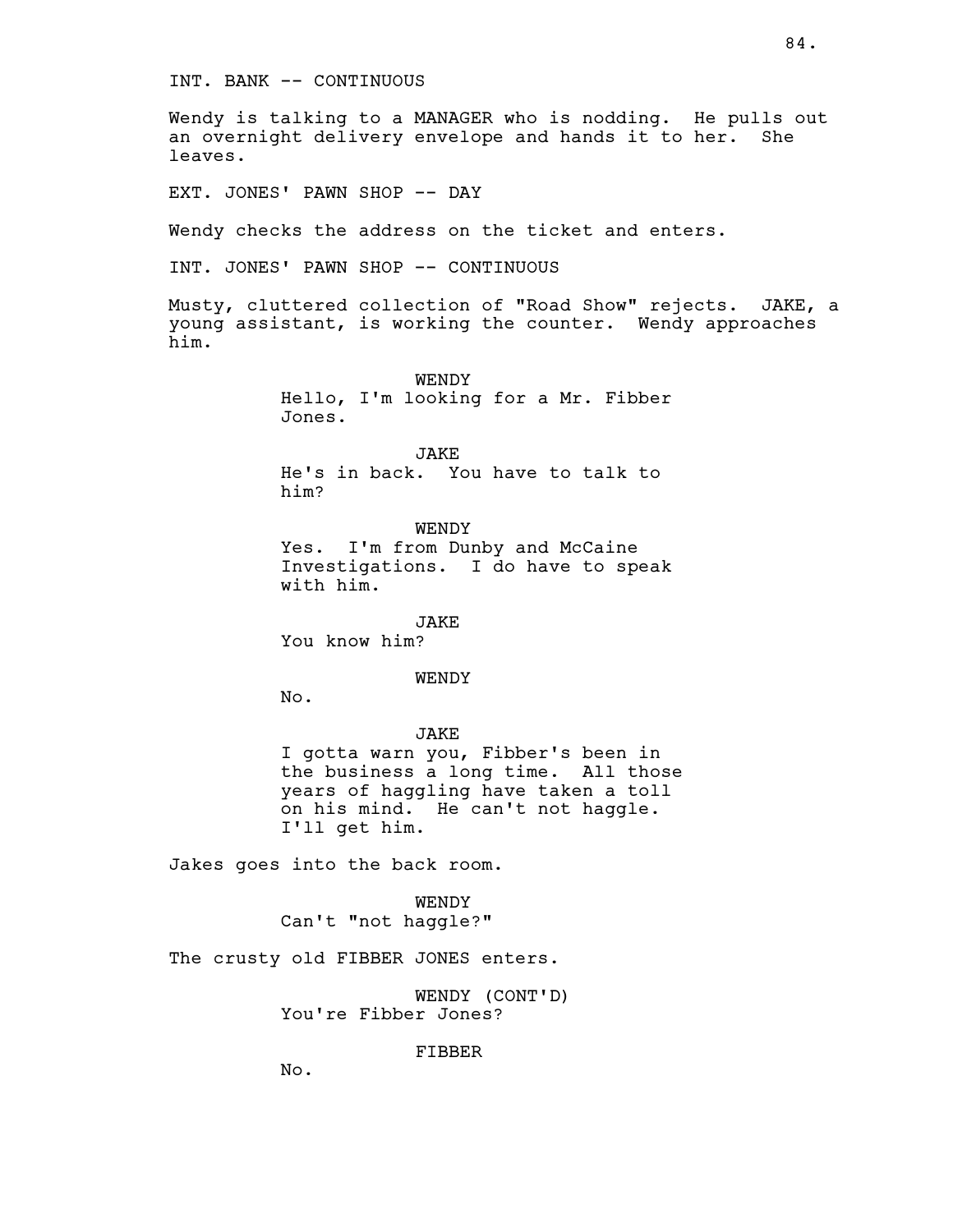WENDY No? But that man just said he was sending out Mr. Jones.

FIBBER There's no one here. You're mistaken.

#### WENDY

Oh, I get it. You're Fibber. You can't tell the truth.

## FIBBER

That's a lie.

WENDY All right, Mr. Fibber, what do you know about the murder of Manny DuBois?

FIBBER Never heard of the guy.

WENDY Your pawn ticket was at the scene of the crime.

She flashes the ticket.

FIBBER That's not my ticket.

## WENDY

This is the address. This is Jones' Pawn Shop and you are Fibber Jones.

FIBBER

No, I'm not.

WENDY Then why are you behind the counter?

FIBBER I'm not here. I'm someplace else.

WENDY You are here. I'm talking to you.

FIBBER

Not me.

WENDY

Yes, I am!

FIBBER

You're not.

WENDY That's a lie!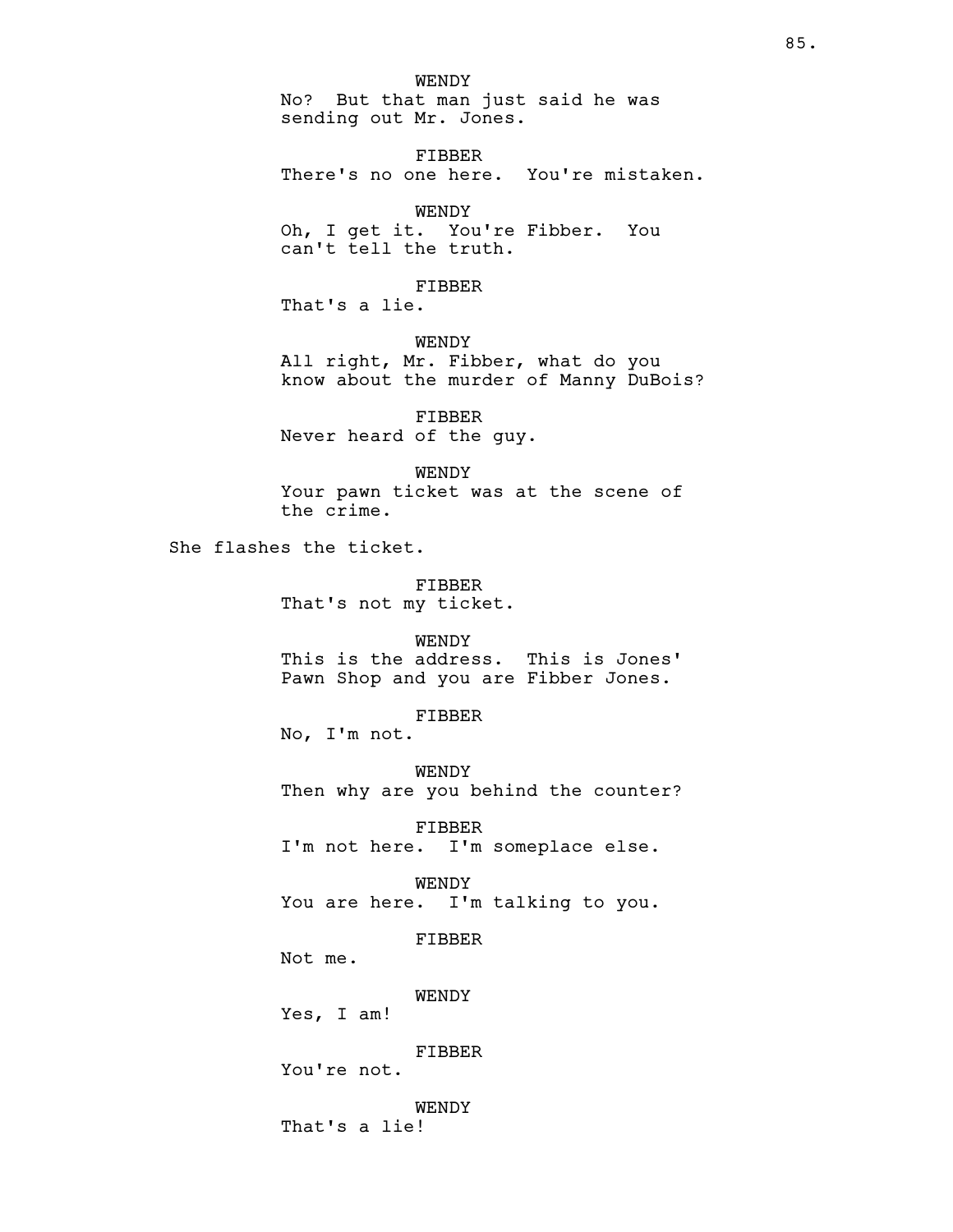No, it's not.

WENDY

It is!

## FIBBER

It isn't!

Wendy steps back to regroup. Jake enters from the back with a box.

> JAKE Where do you want these clocks, Mr. Jones?

# FIBBER

Over there.

Jake puts the clocks over there.

#### WENDY

Ah-ha! You are Fibber and you are here!

FIBBER

No I'm not.

WENDY You just answered Jake.

FIBBER

No, I didn't.

WENDY But I just heard you.

FIBBER Maybe you're hearing things.

#### WENDY

I'm not! Look, fella, a man was killed and this ticket was found at the scene. You could be in lots of trouble.

JAKE

When did he die?

# WENDY

Yesterday.

## JAKE

Me and Mr. Jones were here taking inventory all day. Lots of people were in the shop and saw him here.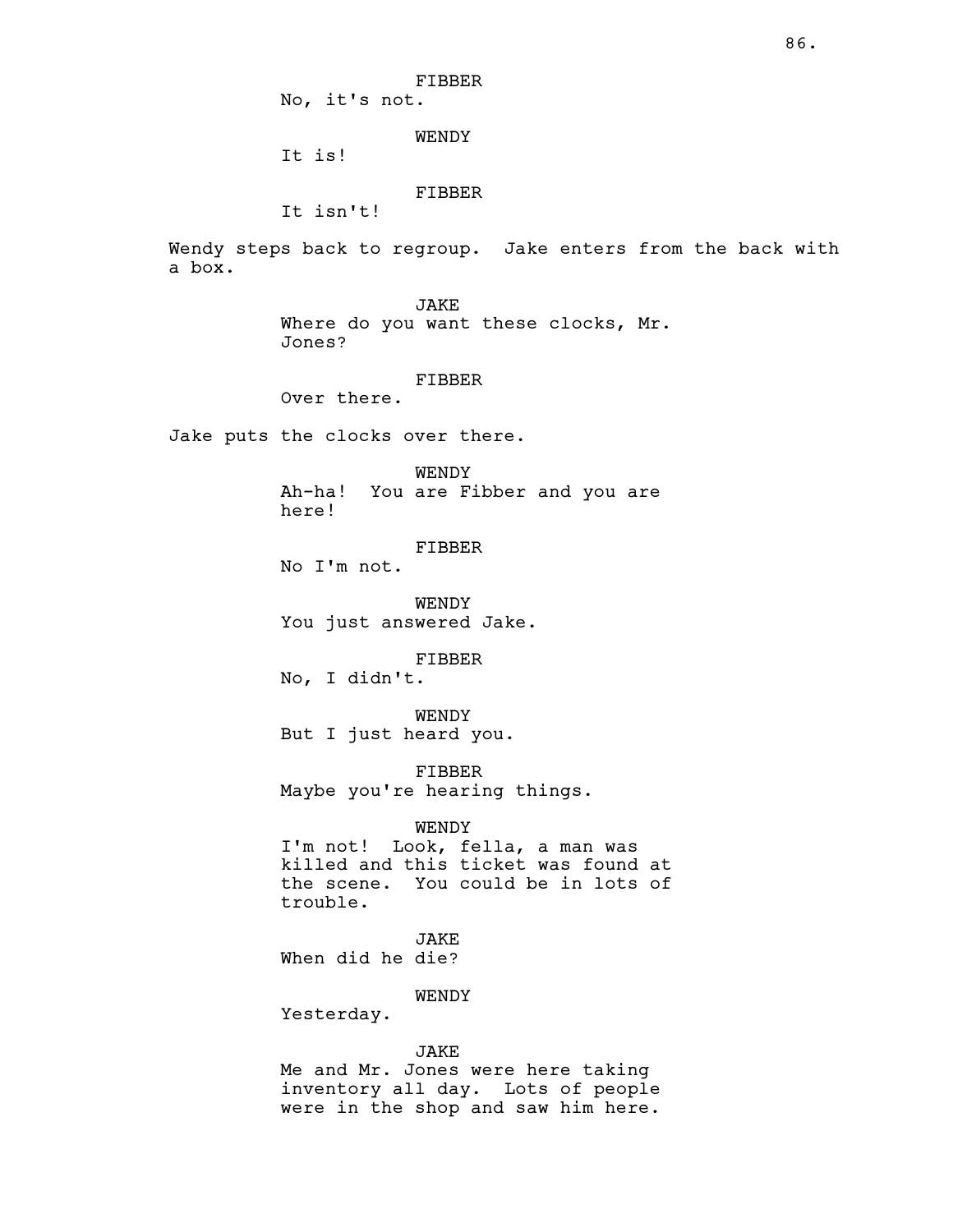WENDY So, you were here. FIBBER No, I wasn't. WENDY You've got an alibi. FIBBER No, I don't. WENDY Yes, you do! FIBBER Sorry, I don't.

WENDY You have an alibi! You had nothing to do with the murder!

FIBBER

Prove it.

WENDY Can I just claim this please?

Jake takes the ticket.

JAKE This is the same thing that other lady wanted.

WENDY What other lady?

JAKE

A good-looking lady. She was here waiting for us to open. Started asking about Manny. She wanted the package.

WENDY

And?

FIBBER No ticket, no service.

JAKE She offered to buy it but didn't have any money.

Jakes goes in back and comes out with a bundle. Wendy hands him the cash and takes the package.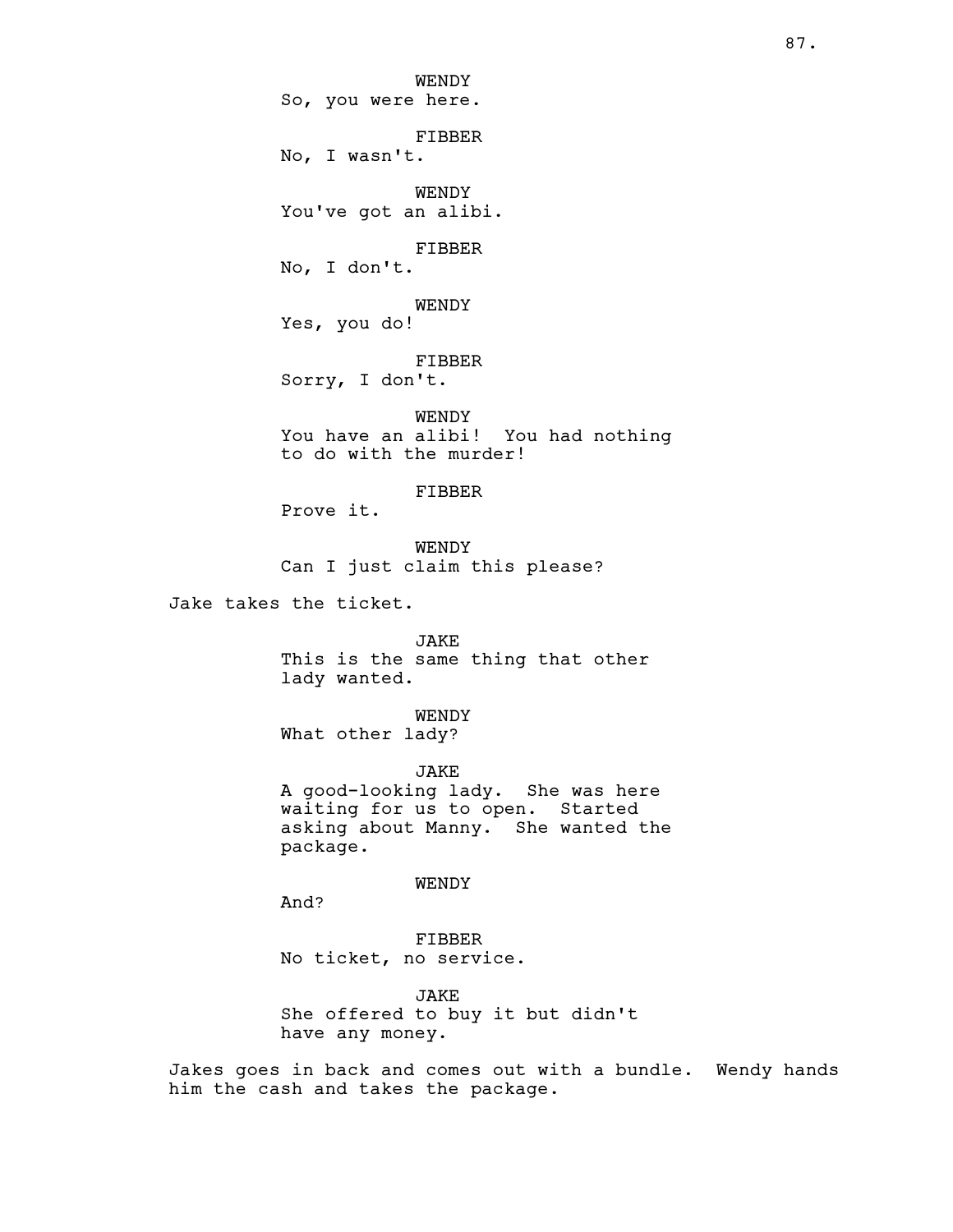### WENDY

Thank you.

She leaves.

JAKE I'm gonna take lunch now, Mr. Jones.

FIBBER

Enjoy.

JAKE See you later.

FIBBER

No, you won't.

JAKE

Right.

EXT. STREET -- DAY

Wendy is at a bus stop with the bundle, waiting for the bus. She's excited. She pulls out her compact to check herself. As she does, she suddenly looks troubled and snaps the compact shut.

She closes her eyes and slowly opens the compact again. In the mirror she sees Manson standing in a doorway behind her.

Nonchalantly, Wendy tries to scope an escape. Across the street she sees a Speedy Pizza van parked in front of a Speedy Pizzeria. The van logo states, "Your pizza in 30 minutes or it's on us!"

She pulls out her cell phone and dials.

WENDY Hello? I'd like to order a large pie, half pepperoni, half mushroom.

She pulls out the folded duck photo.

WENDY (CONT'D) Five-twenty-nine Washington Blvd. thirty minutes, right? I've got my stopwatch going.

She hangs up. She waits a few moments, then crosses the street to the pizzeria. Manson crosses up the block from her.

EXT. PIZZERIA -- CONTINUOUS

Wendy opens the door, holding it open to let the pizza-ladened DELIVERY BOY out.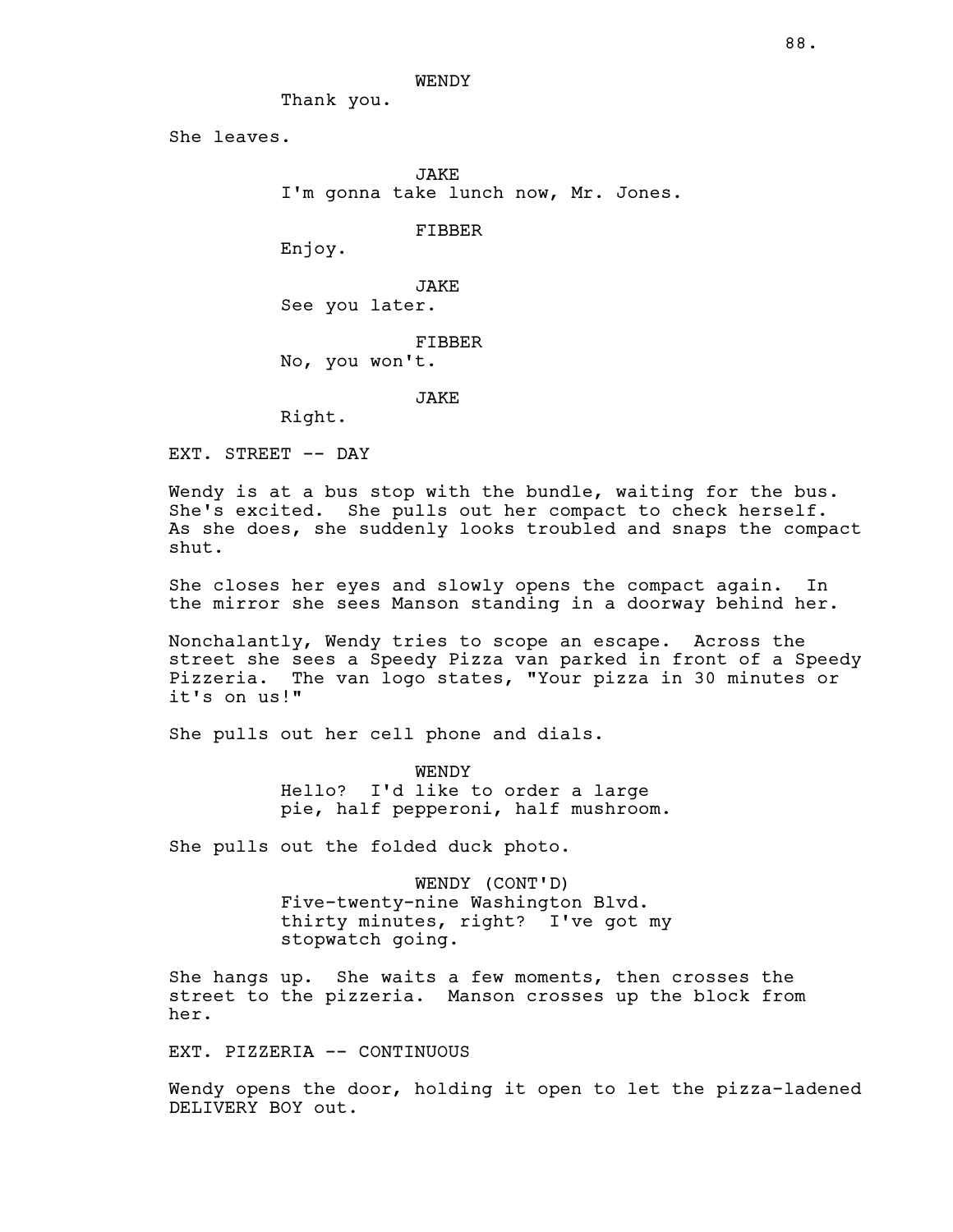Then, using the Delivery Boy as cover, she walks to the van and stands on the street side of the rear as the Boy loads the pies in back.

When he goes up front, Wendy slips in the back. The delivery van peels out.

Manson reaches the pizzeria and peeks in. He doesn't see her. He looks all around but she's gone.

INT. ASIAN SECTION -- DAY

Wendy enters with the pizza meeting Lee, as he adjusts a display.

#### WENDY

Hungry?

LEE Great! Where'd you get the pie?

### WENDY

My carpool.

They go to the workroom

INT. STORE ROOM -- CONTINUOUS

Lee unwraps the bundle. It is a porcelain duck covered with black enamel. In the background is the fake duck.

WENDY

That's it?

LEE

Could be.

He gets some solvent and wipes away the enamel to reveal a shining, bejeweled statute.

> LEE (CONT'D) Somebody said the secret word.

# WENDY

It's a duck!

LEE I can't believe we've actually acquired the duck.

WENDY Acquiring, is that anything like "obtaining?"

Lee begins cleaning the duck in earnest.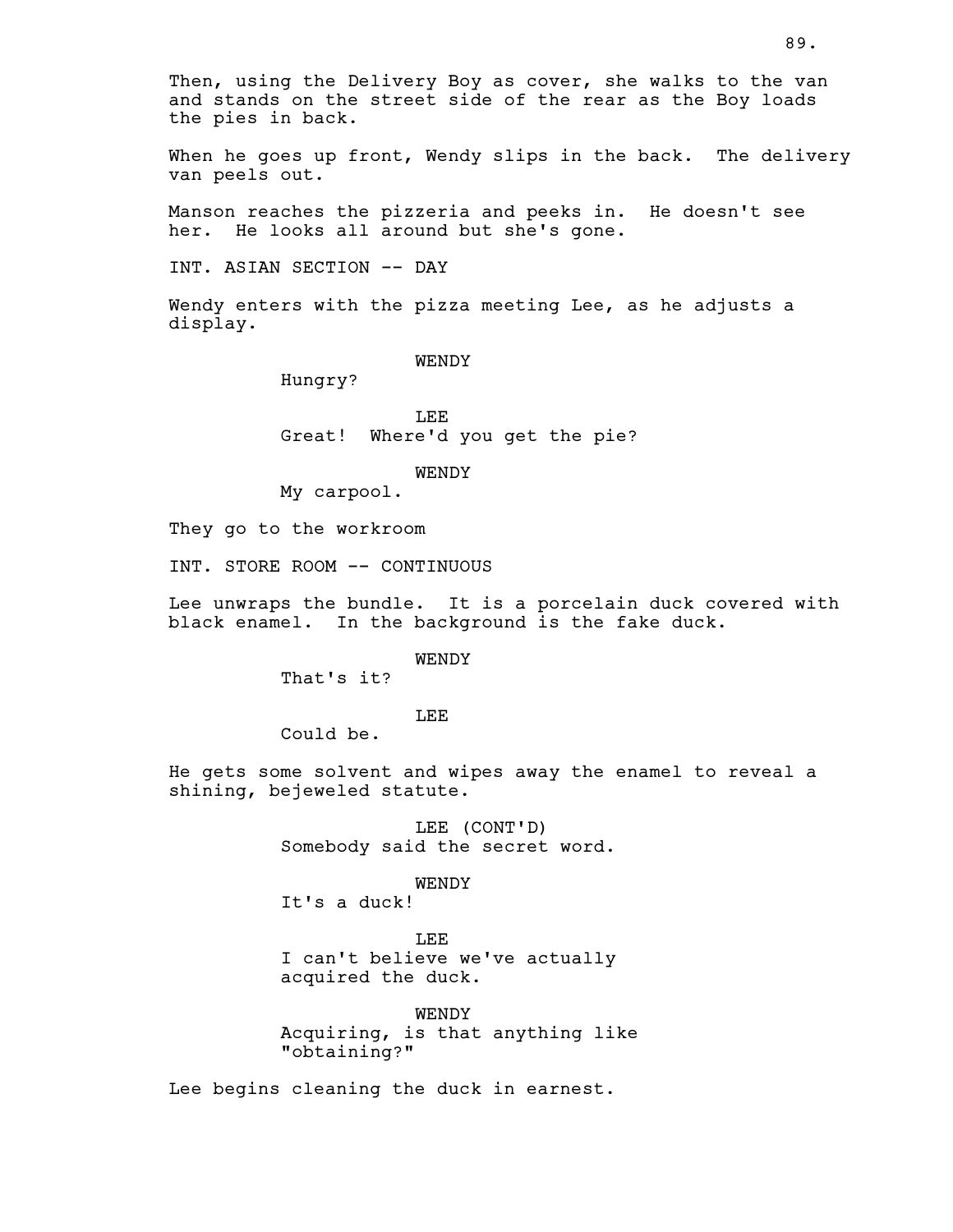Lee and Wendy exit the workroom, they give each other a highfive. Wendy holds the cleaned-up duck.

> LEE So, what time are your kidnappers supposed to show up?

Picosa and his thugs step out with Dunby and Debbie in tow. Guns are in sight.

> PICOSA About now, I believe.

WENDY Debbie! Mr. Dunby! Are you all right?

DUNBY Yeah, we're fine, muffin.

### WENDY

I'm very glad to hear that, sir, but I still wish you wouldn't call me muffin.

DEBBIE

Oh, he don't mean anything by it, Wend.

WENDY I know, it's just---

## PICOSA

Look, people, you can all have your little reunion after I get what I came for.

DUNBY So, that's what all the fuss is about?

PICOSA

It's a butte, ain't it. She'll knock your tongue out.

WENDY

Tongue?

PICOSA No, no, not tongue, that other organ, not taste---

WENDY

Eyes?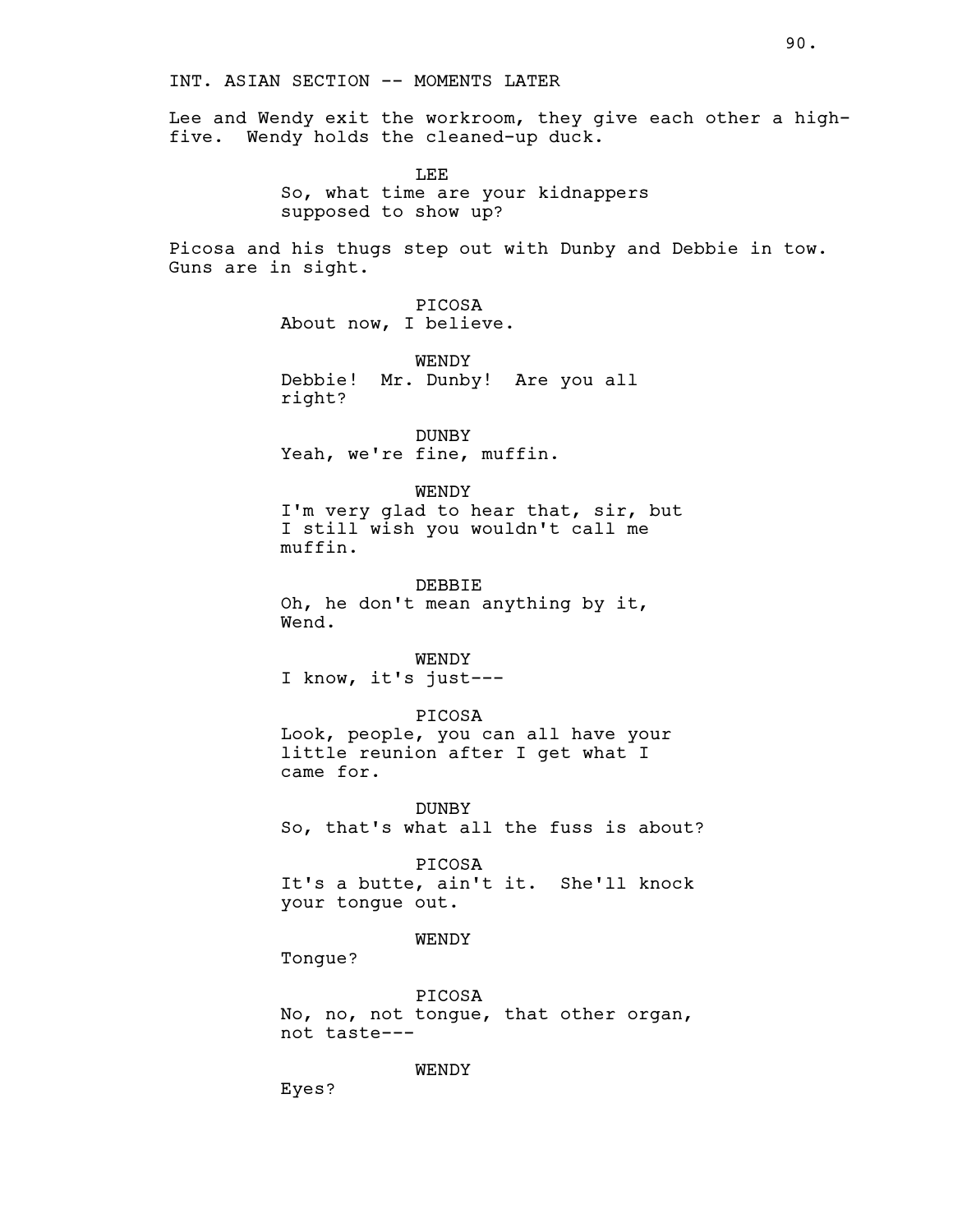PICOSA Yeah, yeah, eyes. Knock your eyes out.

Luther and Manson step out with gun drawn.

MANSON All right, everyone, drop 'em.

The thugs drop their weapons. Wendy drops the duck, but Lee catches it.

LEE

Not you!

JOHNSON

Ah, thank you, lad, bless you. That would have been a disaster of unmitigated proportions.

PICOSA Hey, you talk real good. Who are you?

JOHNSON A collector, sir. A collector of fine objects. I'll take that then.

PICOSA Hey, wait a second, you can't take that! DuBois owed me a lot of money. That there is the payoff.

JOHNSON I don't wish to come between you and your debt, however, it was not within DuBois' rights to give it away. He was not the rightful owner.

DEBBIE So, who does own it?

JOHNSON Let's just say it's public domain.

Lo Fat and the two Chins walks out, guns drawn. Manson drops his gun.

> LO FAT That's not strictly true, Mr. Johnson, as I've explained to you before. The duck is the property of the People's Republic of China.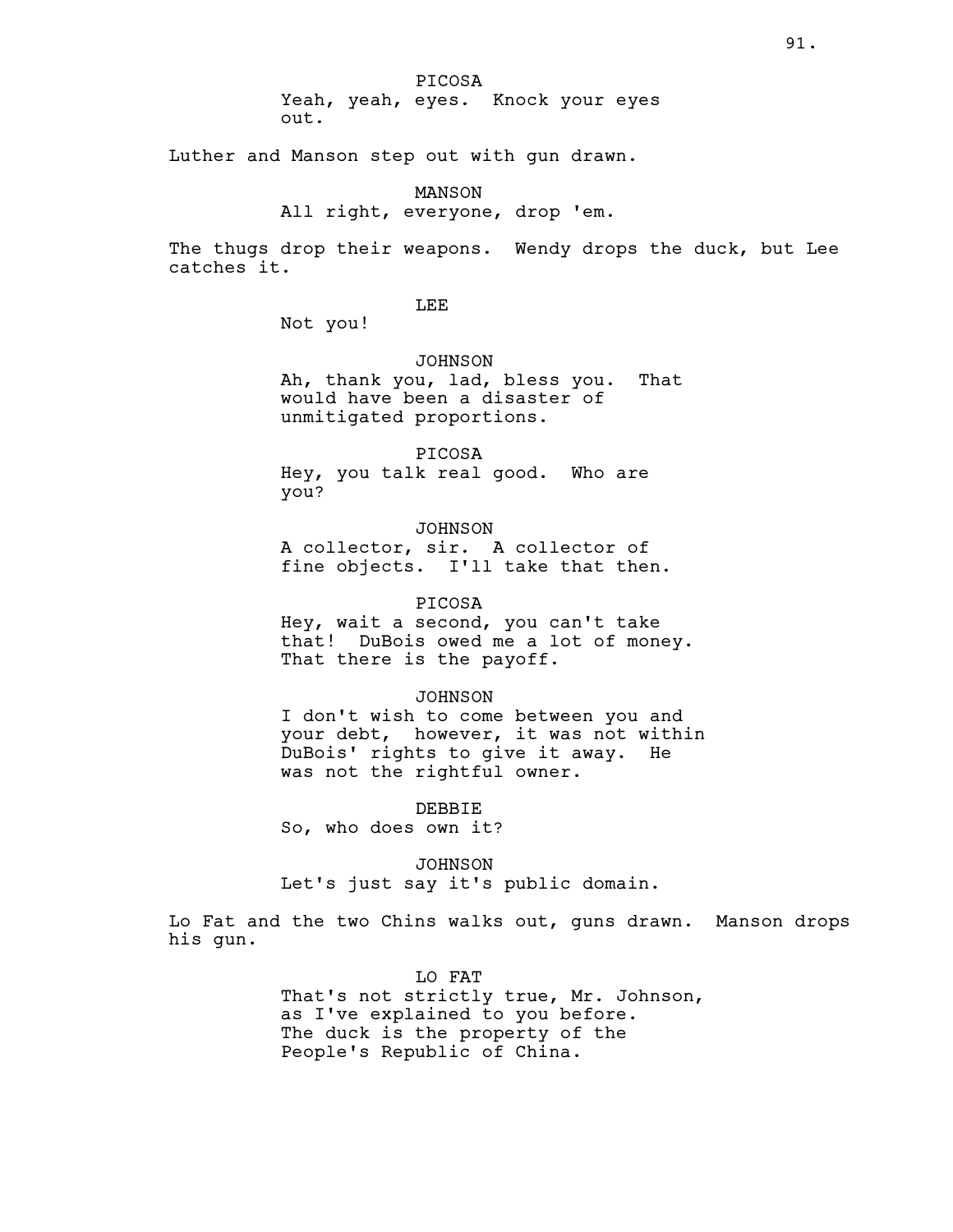JOHNSON Ah, Mr. Lo Fat and the Chinny-Chin Chin boys. I suppose I shouldn't be surprised. PICOSA Excuse me, people, but I got a business to run here. LO FAT I'll take that, please. DEBBIE Who is he? WENDY Chu Lo Fat. DEBBIE I bet you got a lot of ribbing with that name. LO FAT (dangerously) Never. DEBBIE I didn't think so. JOHNSON Really, Chu, as a representative of a government which has repudiated its empiric past, how can you possibly lay claim to this artifact of said past? LO FAT Our history, our heritage. JOHNSON But it is a time your people are told to forget. I'd think you would well be rid of it. DuBois steps out with a gun.

DUBOIS A fine idea all around. And I'll be happy to relieve you all of it.

WENDY Well, I guess we all should have seen that one coming.

DUBOIS Now, please, the duck.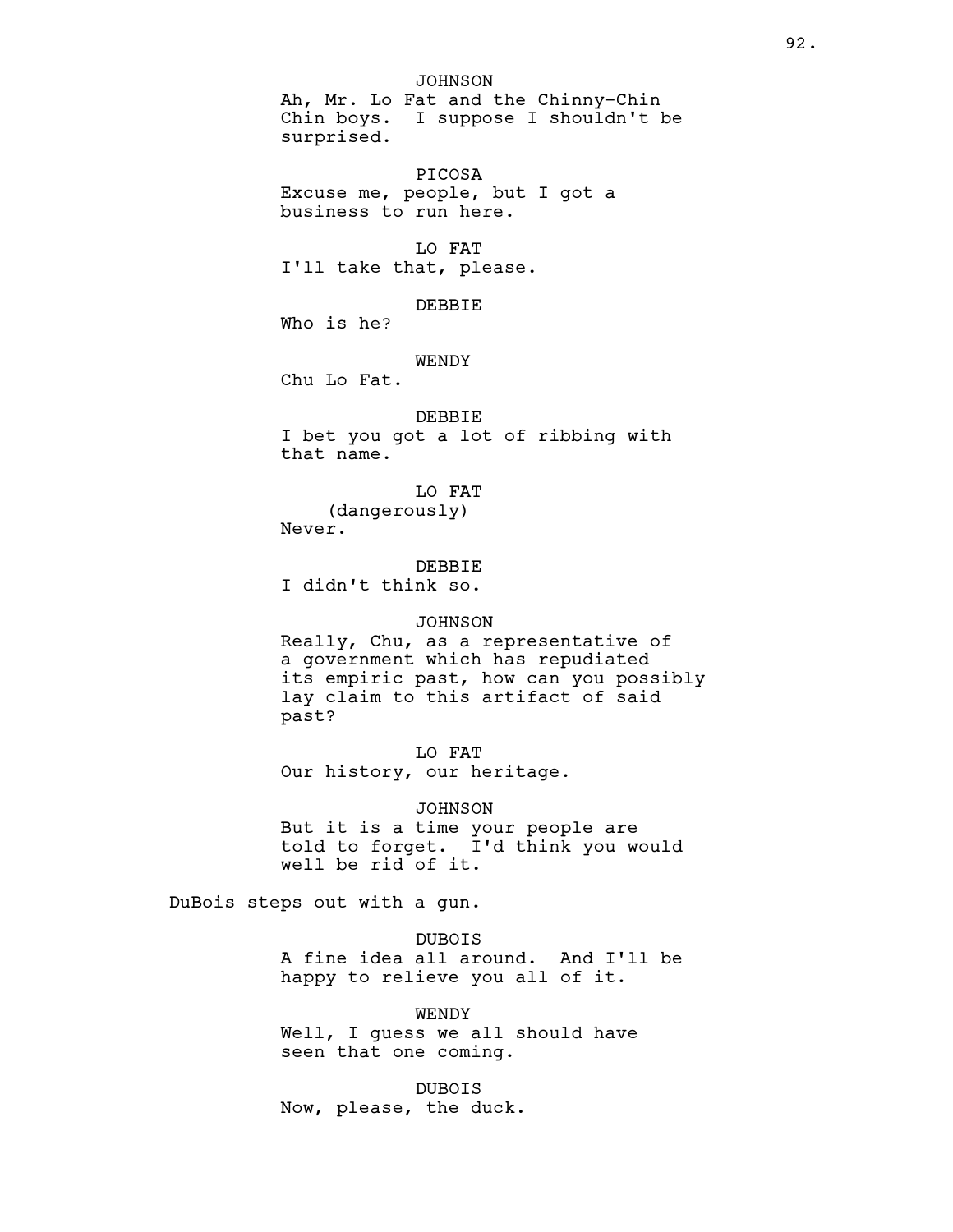Lee hands it to DuBois.

DUBOIS (CONT'D) Thank you. Now, of course, I'll have to kill you all.

WENDY I don't believe you! You would actually kill for this inanimate, soulless, bejeweled artifact?

JOHNSON

Of course.

PICOSA

Sure.

LO FAT

Naturally.

WENDY

Maybe it's just me then, but that's plain wrong.

DUBOIS It must be done. I don't want to spend the rest of my days looking over my shoulder for one of you to show up. That should tie up all the loose ends.

Wendy raises her hand to pose a question.

WENDY

Excuse me.

# LEE

Wendy---

WENDY Please, I'd like to know, who had Manny killed?

DUBOIS

Anyone?

There is a game show-like pause as everyone examines the other, then finally Chin and Chin raise their hands.

> DUBOIS (CONT'D) Anything else?

WENDY Yes, actually, one more thing. (to Dunby) Mr. Dunby, I'm going to have to have a raise.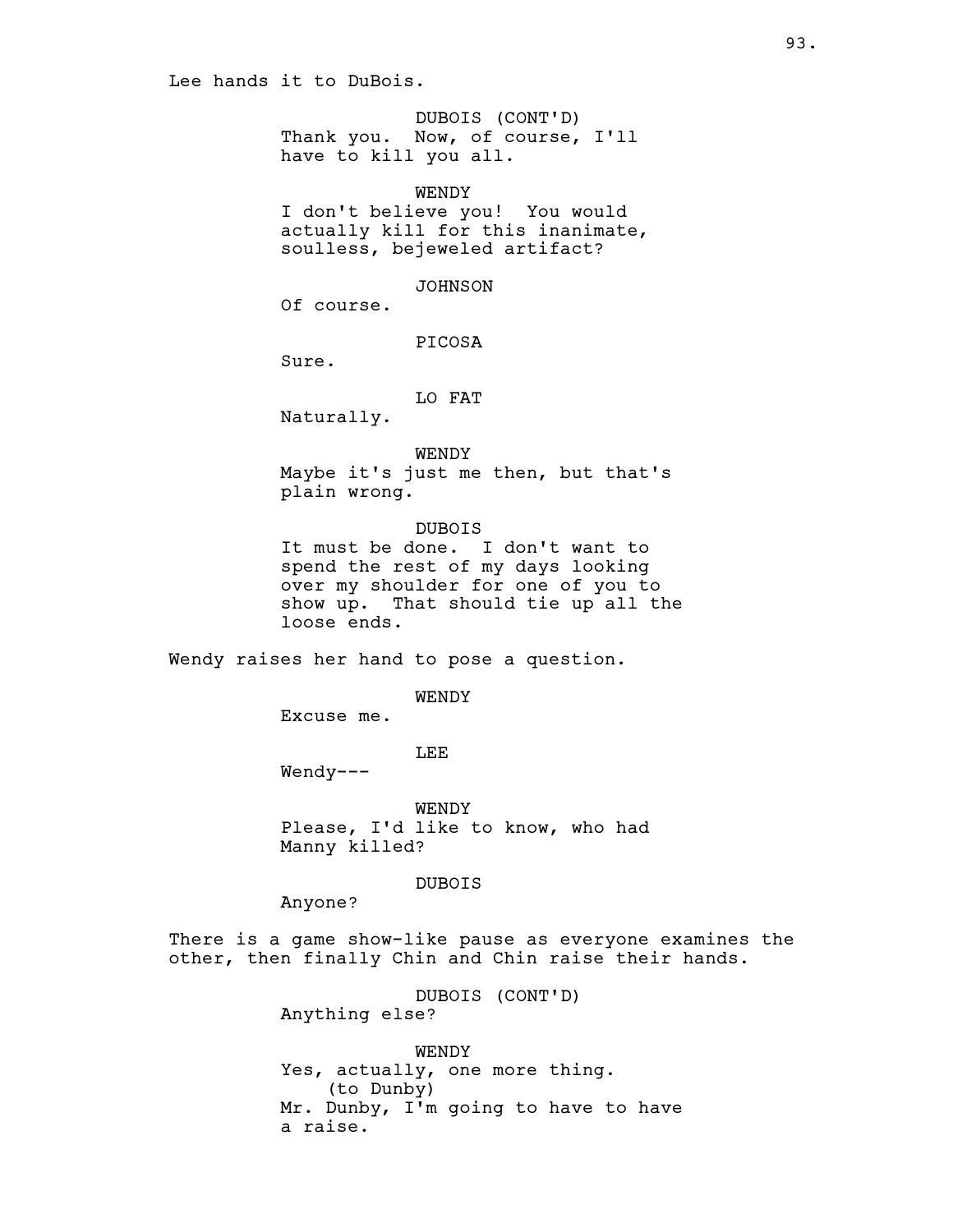94.

# DUBOIS

Not necessary.

Lee has slowly edged over to the light switch. He douses the lights. Chaos is heard. Shots are fired.

INT. GEOLOGY HALL -- CONTINUOUS

Lee and Wendy come out. Wendy has the duck. Dunby and Debbie follow, holding hands. They all stop.

> WENDY We have to call the police!

Lee pushes a display case containing gems over. An alarm is triggered.

> LEE Done. Let's go.

They hustle up a staircase.

The bad guys all rush out. They're armed again. They go up the stairs.

INT. STAIRWELL -- CONTINUOUS

At the landing, they split up, each group heading into a different wing.

INT. EGYPTIAN HALL -- CONTINUOUS

Luther and Manson hustle past some sarcophaguses. After they pass, the coffins open and Wendy, Lee, Dunby and Debbie climb out and double back.

INT. MEDIEVAL HALL -- CONTINUOUS

The group enters the world of the Middle Ages, weapons, armor and such on display.

> DUNBY All right, girls, I'll hold them off here. Where's that room lead?

LEE The dinosaur display.

DUNBY Go in there and stay until help arrives.

LEE I'll stay with you.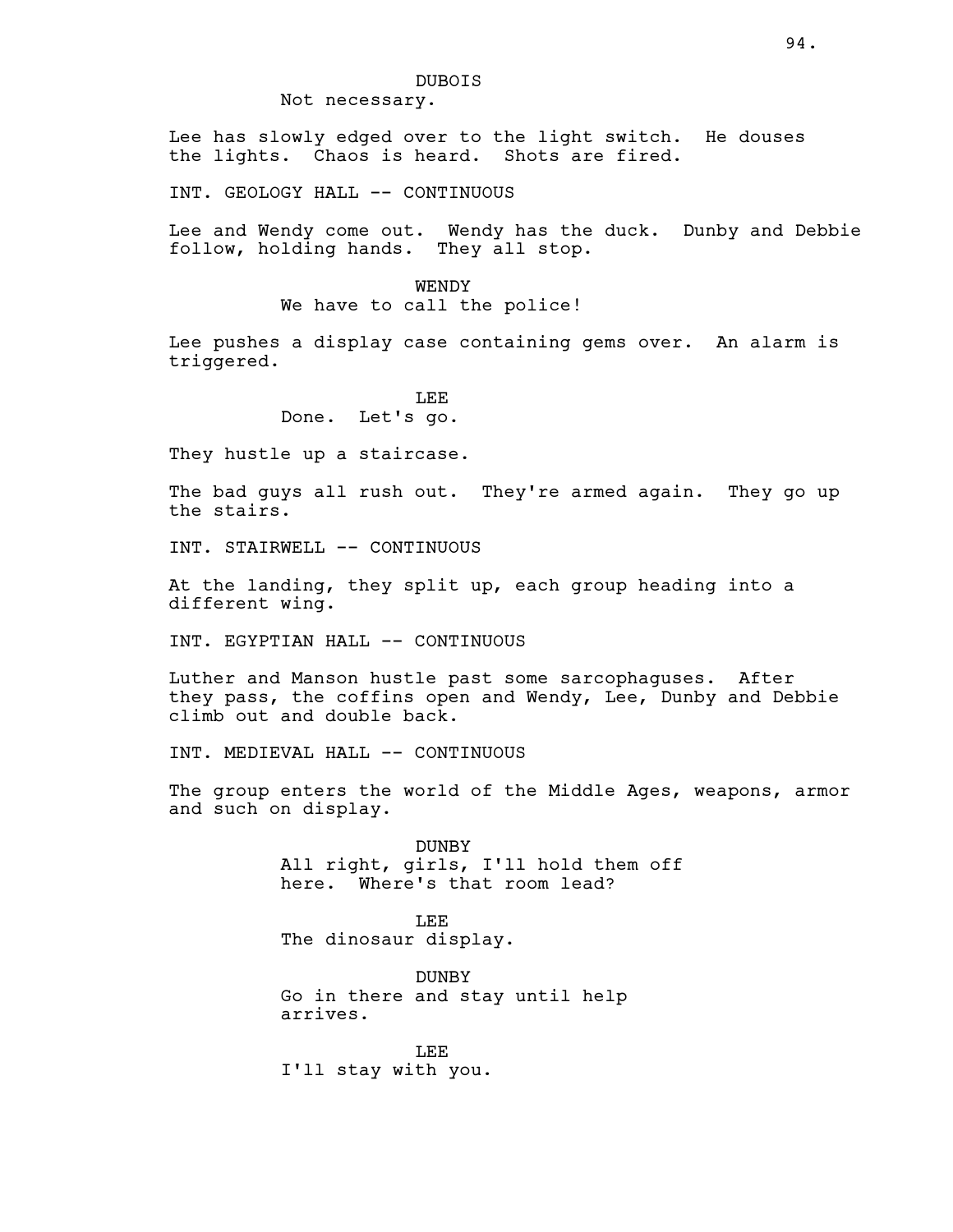DUNBY

I'd be a fool to turn down help. Move, girls.

#### WENDY

Mr. Dunby, I have been working this case from the start and I don't have to be coddled like this.

DUNBY Move it or lose it, doll.

LEE

Please, Wendy, go. I don't want anything happening to you.

WENDY I don't want anything to happen to you either, you know.

Debbie gets hold of Wendy's arm.

DEBBIE Excuse me, but I don't want anything to happen to me, can we go, Wendy?

DUNBY (all flirt) Nothing will happen to you, babe. Unless you want it to.

LEE I'll be careful.

WENDY I should stay with you. I want to stay with you!

LEE You have to protect the duck. Keep it away from them. You must!

WENDY

I will!

There is some false starting and stopping on Wendy's part. She finally grabs Lee and kisses him. Debbie finally pulls her off and out.

> DUNBY Okay, lover-boy, what do we defend ourselves with?

Lee goes over to a case of medieval weaponry and crossbows. Dunby smiles.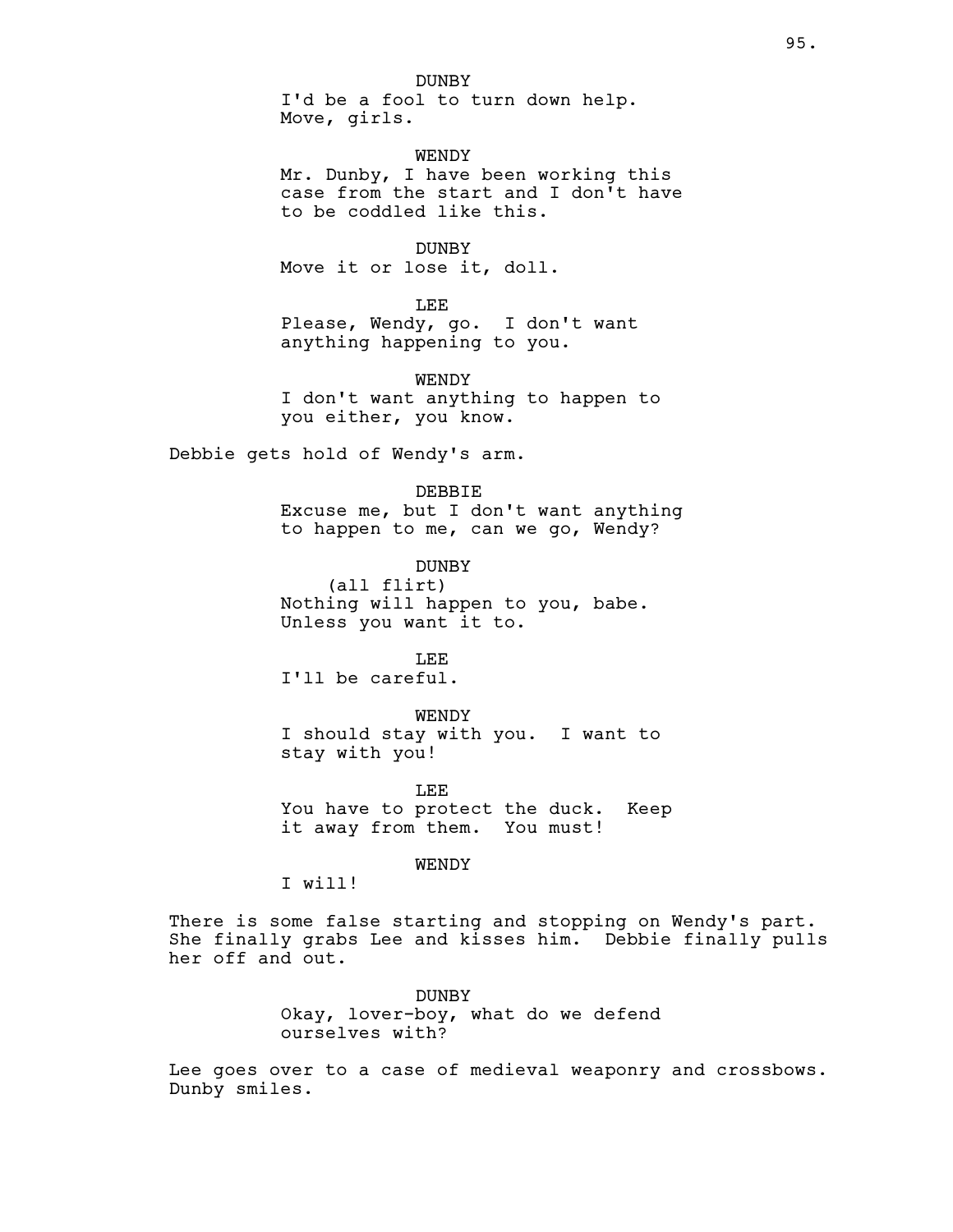I like it.

INT. DINOSAUR ATRIUM -- CONTINUOUS

Debbie and Wendy come out to a promenade overlooking the Apontasuarrus skeleton, whose neck reaches up to their level. Just above it, suspended from the ceiling, is a life-like model of a pterodactyl.

> DEBBIE Ain't that Otis something?

WENDY Yeah, he's something...Otis? You call him Otis?

DEBBIE Hey, you get close to a guy when you're bound and gagged to him for a couple of days.

WENDY Give me a break.

DEBBIE Be nice or I won't invite you to the wedding.

Manson and the Chin boys enter from opposite sides of the promenade.

Wendy heads to the railing, stuffing the duck inside her jacket. She's at the head of the apontasaurus.

> DEBBIE (CONT'D) What are you doing?

WENDY I'm making a break for it!

DEBBIE You're gonna break your neck.

As they approach, Wendy jumps and grabs hold of the skeleton's jaw. It's wobbly. Manson reaches the spot first and goes to shoot. Debbie grabs a dinosaur egg from a nearby display and smacks him on the head, knocking him out. He drops the gun.

The Chin boys rush up and shove Debbie aside. She grabs a leg bone and knocks Chin 1 out.

Meanwhile, Wendy is climbing up on the skull of the dinosaur. Chin 2 kicks Debbie back. He climbs the railing as Debbie tries clutching at his belt. Chin eyes Wendy. Wendy realizes she's in reach of the pterodactyl.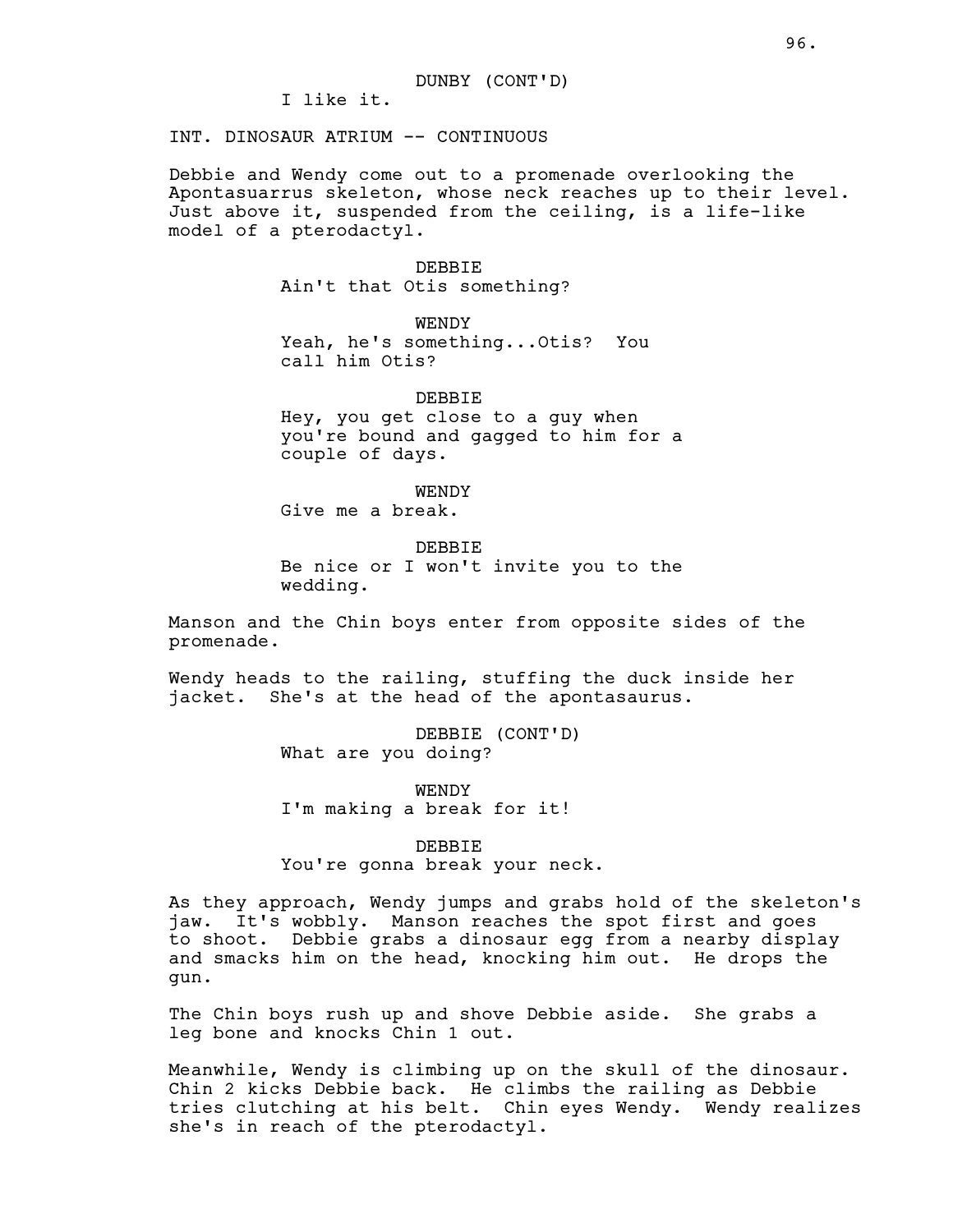Suddenly, the guide wires snap. The reptile comes loose and Wendy glides through the museum, headed back for the Asian Hall and the workshop.

INT. ASIAN SECTION -- CONTINUOUS

The pterodactyl skids into the workshop door, crashing it open and throwing Wendy into the room.

Wendy staggers out a moment later, clutching a duck.

Lo Fat arrives, bearing a gun.

LO FAT So much bother to delay the inevitable. Please, Ms Meadows, the duck.

She hands it over. Police arrive, led by Muldoon. Lo Fat pockets the gun and pulls out a pouch and stuffs the duck into it.

> MULDOON What's going on here?

Debbie, Dunby and Lee enter with Luther, Manson, the Chins, Picosa, his thugs and DuBois at crossbow point.

> DUNBY Hi, Muldoon. Look at the cast of characters we have for you.

MULDOON Dunby? And when did you pop back into the scene? I shoulda guessed you'd be involved in this.

LEE

Officer, I'm Lee Young. I'm a curator here. All these people are trespassing and assaulting and robbing and kidnapping. You should book them.

MULDOON Looks like a trip downtown is in order.

Lo Fat pulls out his credentials.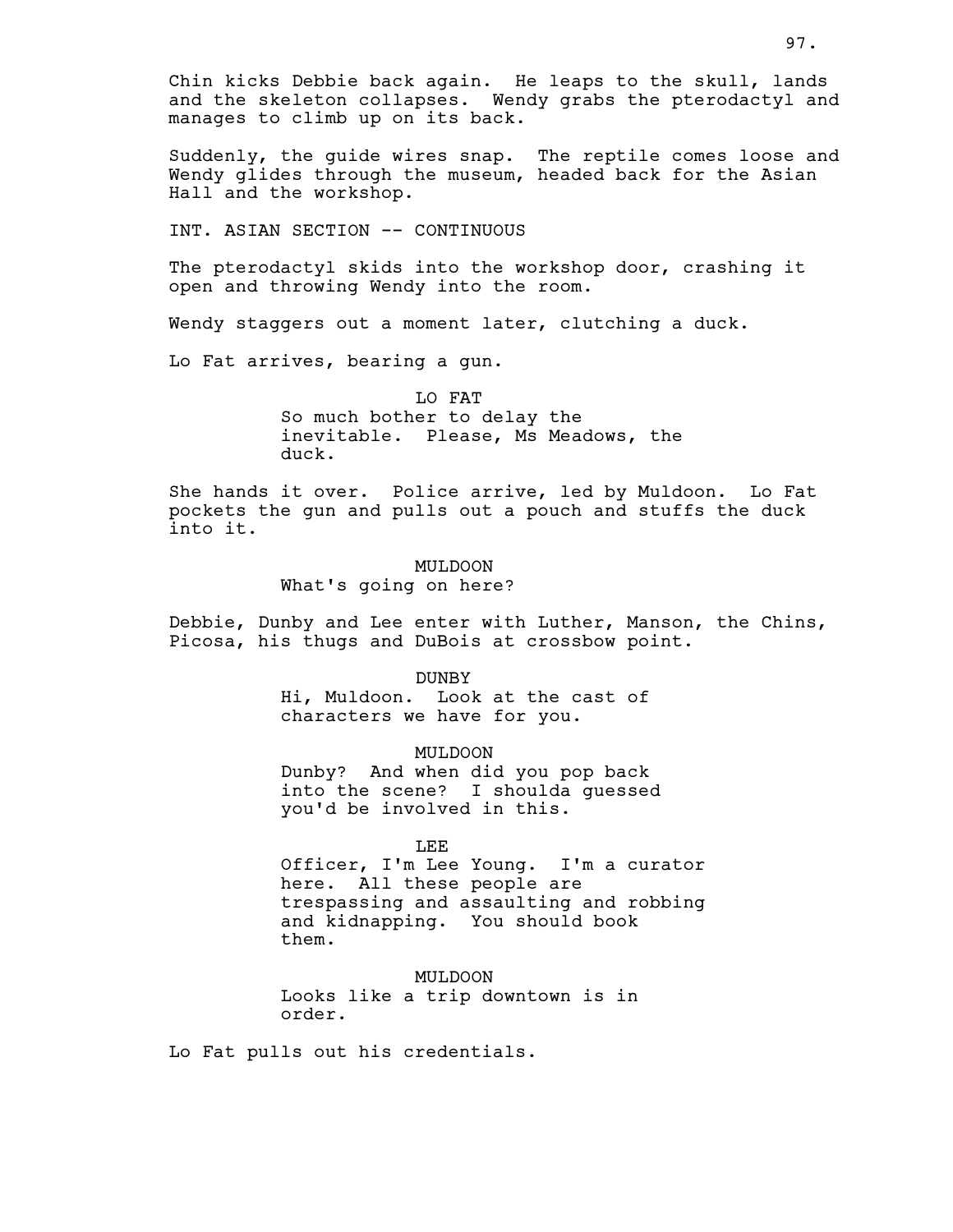LO FAT

Officer, I am Chu Lo Fat, a diplomat in the service of the People's Republic of China. I have diplomatic immunity.

WENDY But you're one of the bad guys!

Muldoon looks at the papers and waves him off.

MULDOON Sorry, miss, he's outta my jurisdiction.

DEBBIE In his pouch, the duck! It doesn't belong to him! Tell 'em, Wendy!

LO FAT This is an official diplomatic pouch and may not be searched or seized. And now, if we are finished. (to the Chins) Call me when you can.

MULDOON Go on, get out of here.

Lo Fat leaves, smirking.

DUNBY There's a man who puts the "dip" back into "diplomat."

Muldoon and the officers round up the others and leave.

LEE This is horrible! My boss it gonna have a cow!

DEBBIE (to Wendy) How could you let him just leave like that?

Out of her jacket, Wendy pulls out the real duck.

WENDY

This is how.

LEE You're brilliant.

WENDY Yeah, turns out I am.